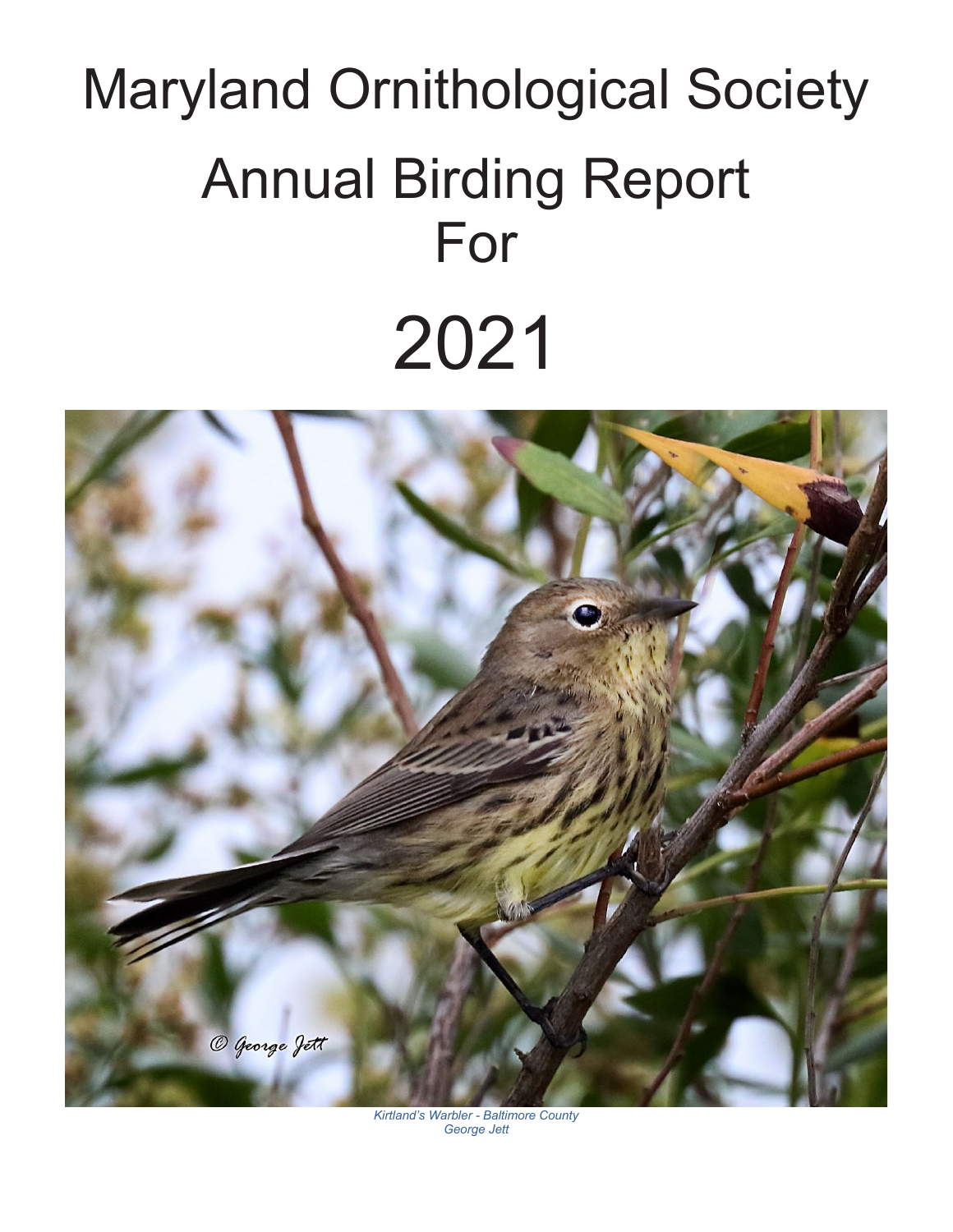# A Report of MD/DC Birding & Listing

#### Produced by Russ Ruffing

#### **Table of Contents**

|                                        | Page           |
|----------------------------------------|----------------|
| What's the Purpose of this Report?     | 1              |
| Acknowledgments                        | 1              |
| What Area is Covered by this Report?   | $\mathbf{1}$   |
| 2021 Report Participants               | 3              |
| <b>Comments on the Lists</b>           | 4              |
| Maryland 2021 Year and Life Lists      | 5              |
| Maryland All-time High Year Lists      | 6              |
| Bird of the Year                       | $\overline{7}$ |
| Day Ticks                              | 8              |
| <b>Maryland Month Lists</b>            | 9              |
| <b>County Listing Categories</b>       | 16             |
| <b>Individual Counties</b>             | 19             |
| Eastern & Western Shore Life Lists     | 42             |
| Species Photographed in Maryland Lists | 43             |
| <b>Big Day Records</b>                 | 44             |
| District of Columbia Lists             | 46             |
| <b>Yard Listing Categories</b>         | 48             |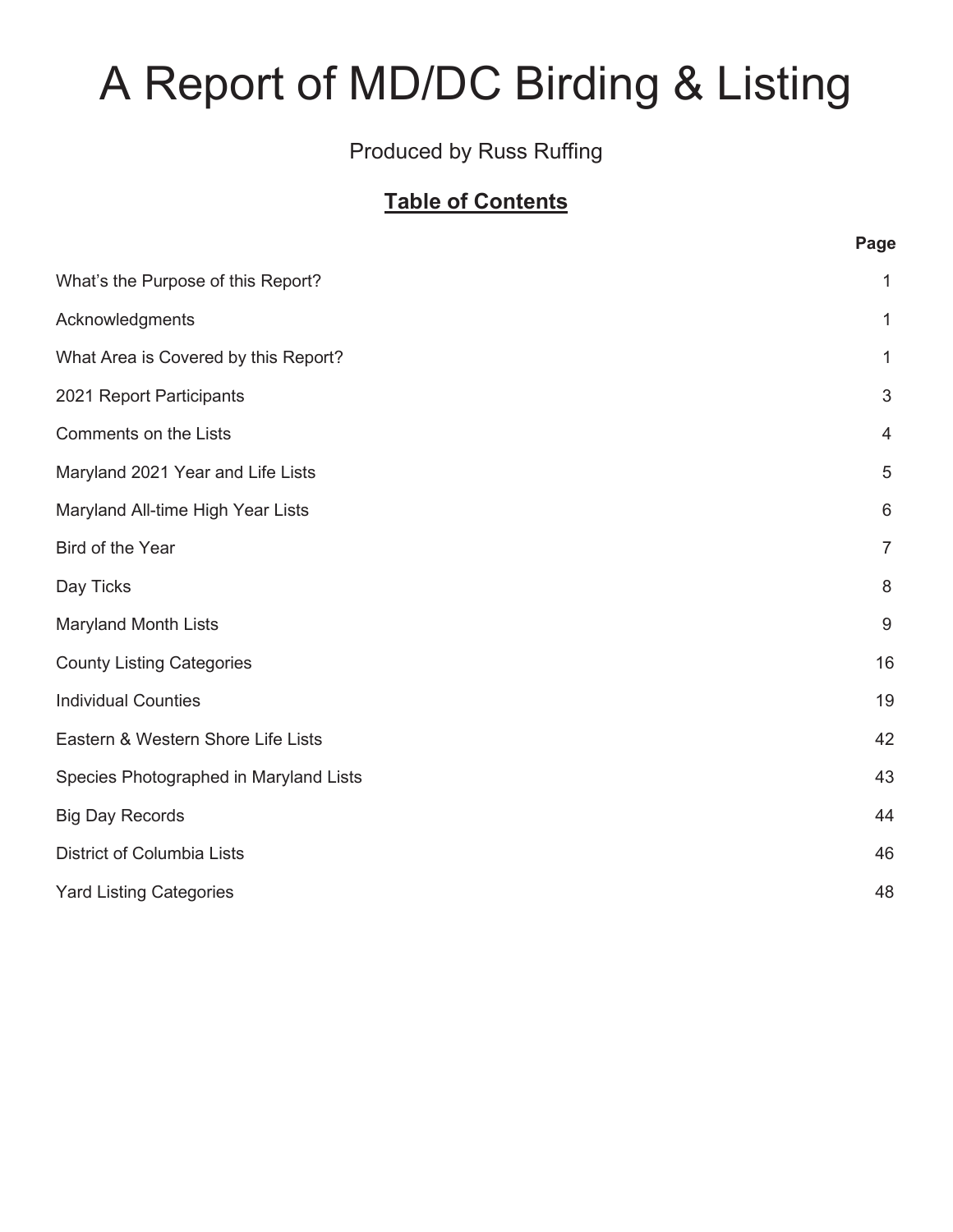#### **What's the Purpose of This Report?**

This is the 33rd year that a report of this nature has been compiled and published. The report was begun in 1986 by Harvey Mudd, was taken on by Phil Davis in the early 1990s, and then was passed on to Norm Saunders with the 2001 List Report. After Norm's decade or so of service, Russ Ruffing assumed the reins beginning with the 2011 Report and continued through the 2015 Report. There was no report for 2016 and 2017, then Dave Powell produced the 2018 Report. After another open year in 2019, Russ Ruffing produced the 2020 issue and continues with this report.

This year's report follows the same basic format that Russ began in 2011 minus the written summaries of individual counties and the District of Columbia as in past years. It includes all of the current Big Day data that is available/known for statewide, county, and major region Big Days.

#### **Acknowledgements**

As in previous years, I want to make special mention of Joe Hanfman for providing updates to each county's list throughout the year.

#### **What Area Is Covered by This Report?**

This report covers all of Maryland's 23 counties plus the District of Columbia (hereafter, when referring to counties, it is inclusive of the District of Columbia). The following graphic shows all of the Maryland counties plus the District. The second graphic shows the demarcation line (for the purposes of this report) between Maryland's Eastern and Western Shores - the C & D Canal in Cecil County. In Maryland, the C & D Canal begins at the MD/DE state line, continues due west through Chesapeake City, and connects with the Elk River. From there, the line of demarcation is the center line of the Elk River as it flows southwest until it adjoins the Chesapeake Bay. Everything north of the Elk River in Cecil County is considered Western Shore, such as Piney Creek Cove, Turkey Point, and Elk Neck State Park; everything south of the Elk River in Cecil County is considered Eastern Shore, such as Herring Island, Hollywood Beach, Veasey Cove, and Cabin John Creek.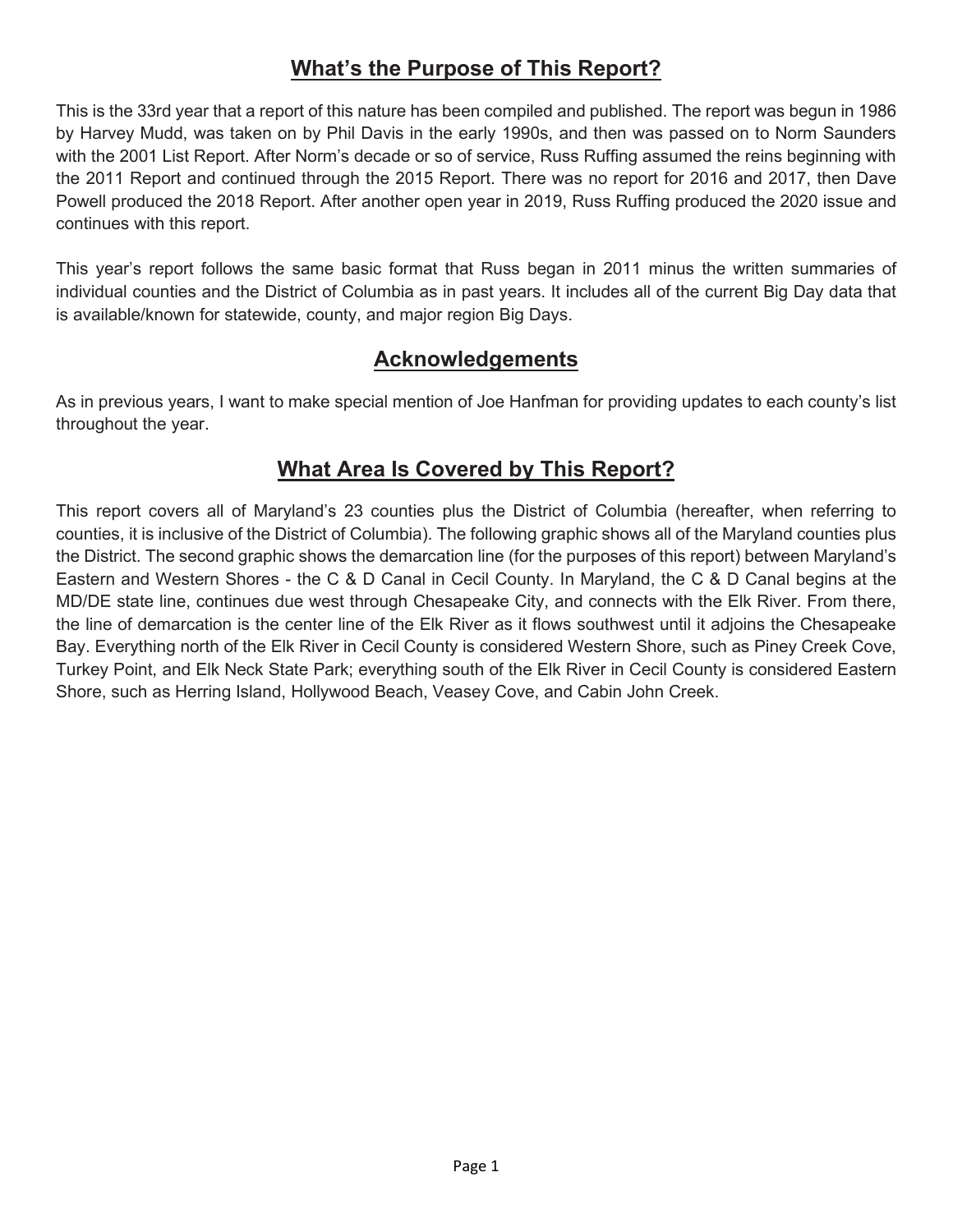

**Map of Maryland Counties**



**C&D Canal – Eastern/Western Shore Dividing Line in Cecil County North of red line = Western Shore; South of red line = Eastern Shore**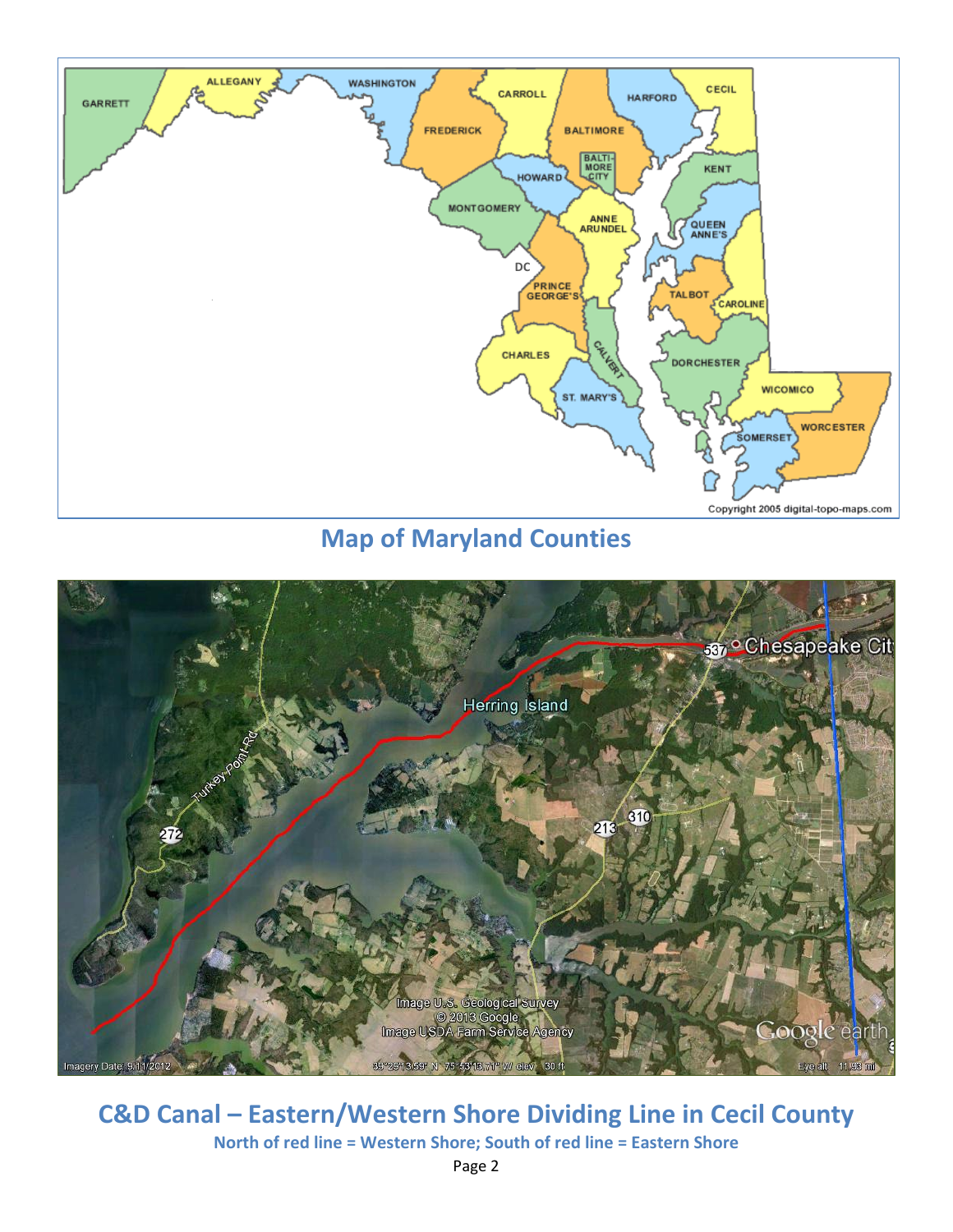#### **2021 Report Participants**

#### **Number reporting for 2021:** 65 **Number in data base:** 327 **Number of new participants for 2021:** 12 **(new participants in** green font**)**

| <b>2021 Report Participants</b> |                         |                       |  |  |  |  |  |  |
|---------------------------------|-------------------------|-----------------------|--|--|--|--|--|--|
| <b>Name</b>                     | <b>Name</b>             | <b>Name</b>           |  |  |  |  |  |  |
| Henry Armistead                 | <b>Rob Hilton</b>       | Dave Powell           |  |  |  |  |  |  |
| Marcia Balestri                 | Mark Hoffman            | <b>Gene Ricks</b>     |  |  |  |  |  |  |
| <b>Tyler Bell</b>               | John Hubbell            | <b>Russ Ruffing</b>   |  |  |  |  |  |  |
| <b>Kevin Bennett</b>            | <b>Bill Hubick</b>      | <b>Ryan Salsman</b>   |  |  |  |  |  |  |
| Michael Bowen                   | Derek Hudgins           | <b>Kurt Schwarz</b>   |  |  |  |  |  |  |
| <b>Gwen Brewer</b>              | <b>Daniel Irons</b>     | <b>Fred Shaffer</b>   |  |  |  |  |  |  |
| Kathy Calvert                   | <b>Kathy Isaacs</b>     | <b>Robin Skinner</b>  |  |  |  |  |  |  |
| <b>Tim Carney</b>               | George Jett             | Daniel Sloan          |  |  |  |  |  |  |
| J.B. Churchill                  | David Kidwell           | John Sojda            |  |  |  |  |  |  |
| Jeff Culler                     | Dennis Kirkwood         | Joanne Solem          |  |  |  |  |  |  |
| Dave Czaplak                    | Kyle Klotz              | <b>Duvall Sollers</b> |  |  |  |  |  |  |
| <b>Phil Davis</b>               | Jane Kostenko           | <b>Carol Sottili</b>  |  |  |  |  |  |  |
| <b>Fred Fallon</b>              | <b>Mikey Lutmerding</b> | <b>Scott Stafford</b> |  |  |  |  |  |  |
| <b>Tom Feild</b>                | Gail Mackiernan         | <b>Jim Stasz</b>      |  |  |  |  |  |  |
| Jared Fisher                    | <b>Mary Maxey</b>       | <b>Chuck Stirrat</b>  |  |  |  |  |  |  |
| David Fleischmann               | Carol McCollough        | <b>Warren Strobel</b> |  |  |  |  |  |  |
| Kathy Fleming                   | Jim Nelson              | Mary Ann Todd         |  |  |  |  |  |  |
| Aaron Graham                    | Paul O'Brien            | Kristin Trouton       |  |  |  |  |  |  |
| Jim Green                       | <b>Howard Patterson</b> | <b>Marcia Watson</b>  |  |  |  |  |  |  |
| <b>Matt Hafner</b>              | <b>Gregg Petersen</b>   | Max Wilson            |  |  |  |  |  |  |
| Joe Hanfman                     | <b>Kris Phillips</b>    | <b>Scott Young</b>    |  |  |  |  |  |  |
| <b>Elaine Hendricks</b>         | Paul Pisano             |                       |  |  |  |  |  |  |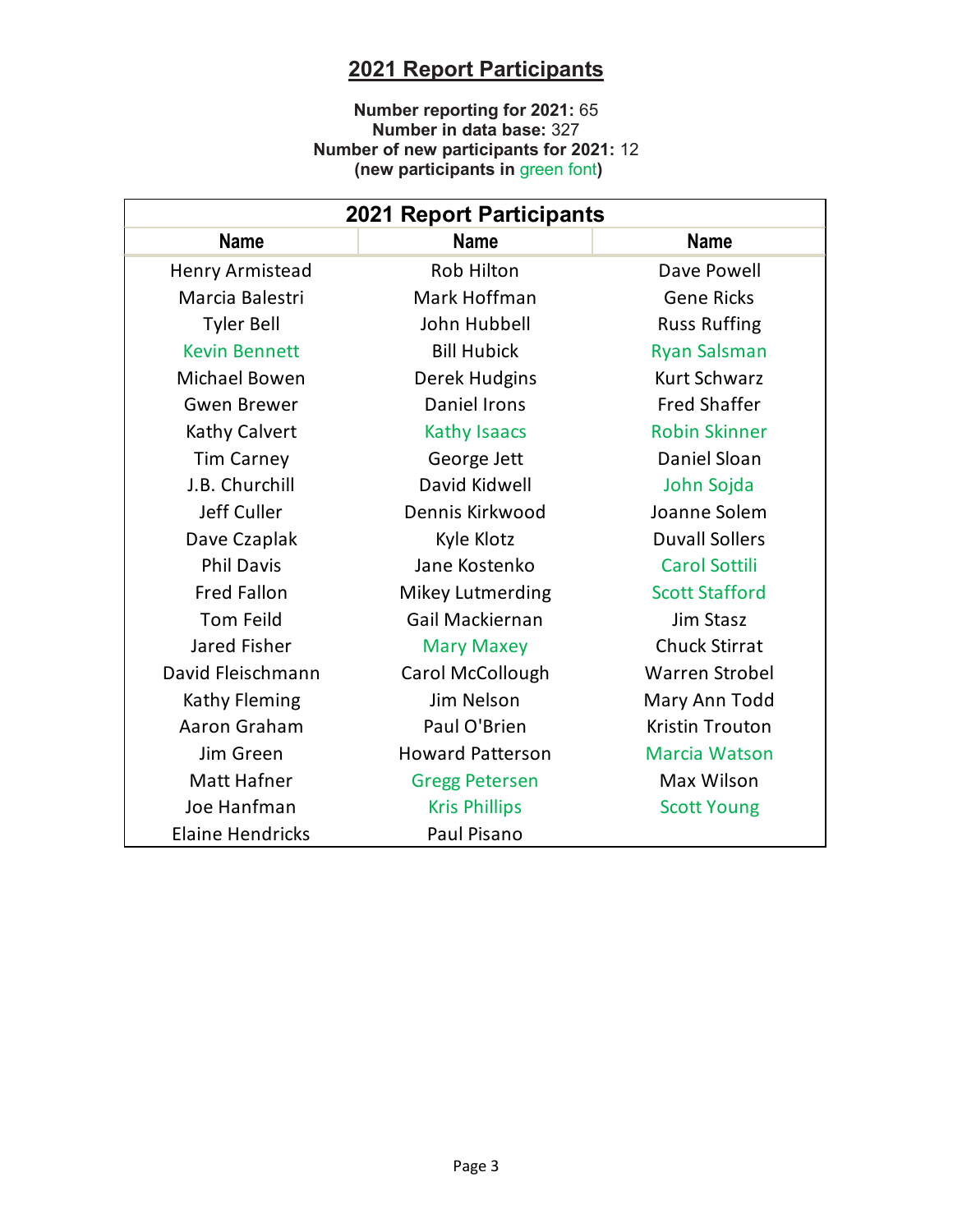#### **Comments on the Lists**

The number (65) of participants increased a little from last year but is still far off the highs achieved between 2010 and 2015.

The current maximum number of species reported for each locality is shown at the top of the respective life list tables. Joe Hanfman does a wonderful job of tracking and compiling the county lists every year, and readers will note some changes in each locality thanks to his due diligence in keeping these numbers up to date year over year.

**Life Lists** are indicated by the last year that they were updated/submitted. Only Life Lists that fall into one of the three following categories are published:

- 1. Those of active Maryland/DC birders that updated their totals for 2021.
- 2. Those of deceased birders if their totals are known (note, some may not be exact).
- 3. Those that are near the top in a particular category regardless of when they were last updated.

The top Yard Life Lists are also published regardless of when updated due to the fact that a Yard List may no longer be updated if one has moved from that location but is still worthy of publishing.

All **Year Lists** are indicated by the year in which the total was achieved. Green font indicates those that are 2021 Year Lists.

**Order of Counties** – The order that county lists appear in this report is arranged by geography, beginning with Garrett County in western Maryland and proceeding east and south to Worcester County on the Eastern Shore.

#### **LISTING**

Only six birders reported 300 or more species to this report in Maryland for 2021, led by Jim Stasz's 329 which ranks 17th all time. Mark Hoffman remains in sole possession of first place in the State Life List category, presently with a five-bird lead over Jim Stasz. Fifteen birders are now in the "400 Club" for the state with seven more within five species of that mark.

In total county ticks, three birders now stand above the 6,000 barrier as Joe Hanfman joined Jim Stasz and John Hubbell in 2021.

In month listing, Jim Stasz's updated numbers put him atop the total Month Ticks and each individual Month in the Life category. Tim Carney set a new November year record by two birds with a tally of 173. Aaron Graham tied Tim's April record of 207, and Tim tied his own September record of 206. Tim also broke his own record for Month Closeouts in a given year by one with 58 species. Jared Fisher broke Dave Czaplak's long-standing Montgomery County Year record by six birds with a whopping 248 species. Not to be outdone, Daniel Irons destroyed Sean McCandless' Cecil County Year record by FIFTEEN birds with a total of 240, and Mikey Lutmerding beat his own Calvert County Year record by TWELVE birds, clocking in at 255. New Yard Year records were set in Calvert (Mikey Lutmerding, 159), Montgomery (Robin Skinner, 139), and in the District (Scott Stafford, 102).

In Date (or "Day") Ticks, seven birders have reported in excess of 30,000 ticks, but it is very likely that many more birders would exceed that number if they cared to run the macro that easily produces that data.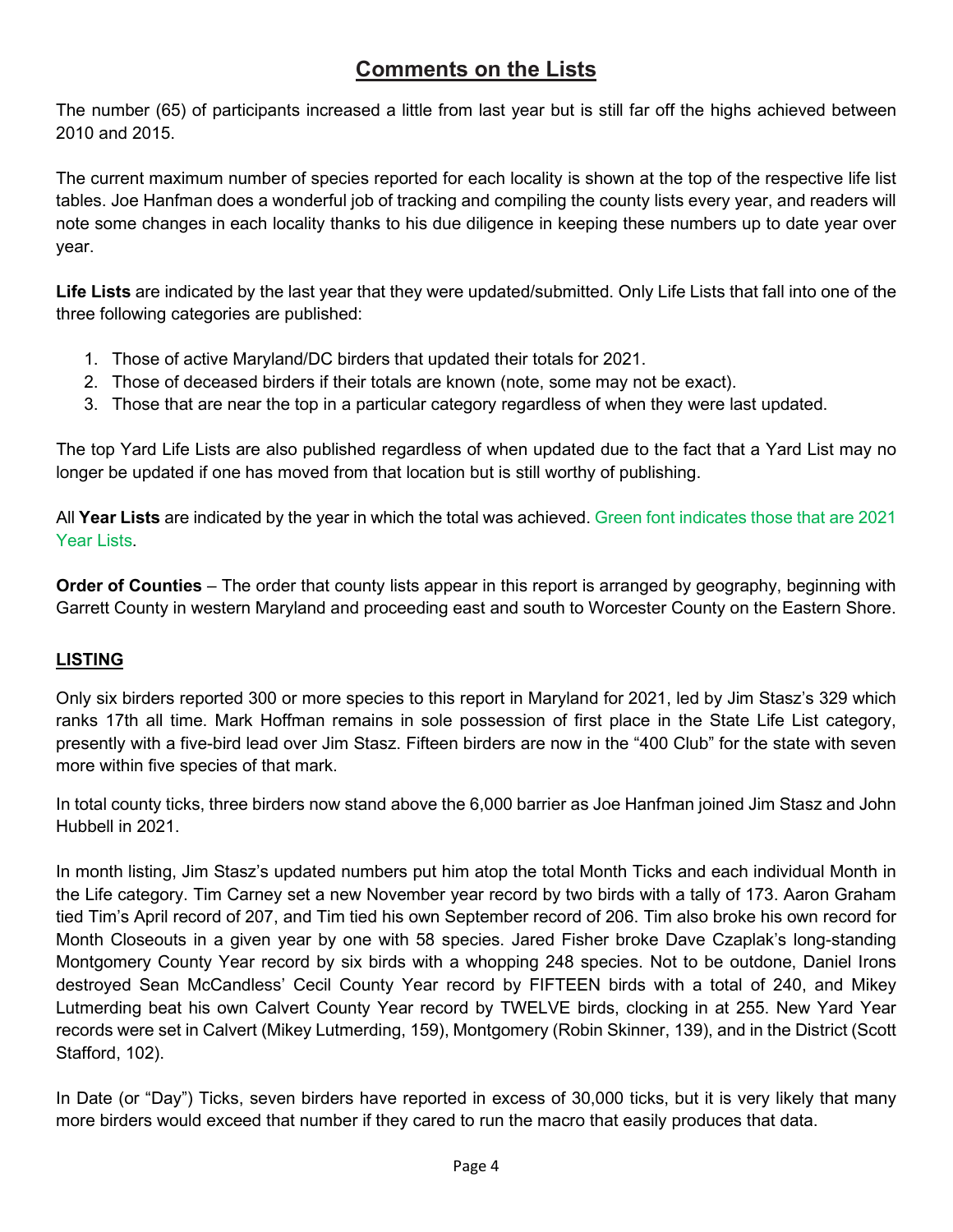| Maryland's Top Year Lists for 2021 (?>199) |              |  |                      |       |  |  |  |  |  |
|--------------------------------------------|--------------|--|----------------------|-------|--|--|--|--|--|
| <b>Name</b>                                | <b>Total</b> |  | <b>Name</b>          | Total |  |  |  |  |  |
| <b>Jim Stasz</b>                           | 329          |  | John Hubbell         | 264   |  |  |  |  |  |
| Joe Hanfman                                | 322          |  | Max Wilson           | 254   |  |  |  |  |  |
| <b>Fred Shaffer</b>                        | 318          |  | Kristin Trouton      | 242   |  |  |  |  |  |
| <b>Tim Carney</b>                          | 315          |  | Gregg Petersen       | 240   |  |  |  |  |  |
| Gene Ricks                                 | 311          |  | Matt Hafner          | 236   |  |  |  |  |  |
| Kathy Calvert                              | 300          |  | Kyle Klotz           | 235   |  |  |  |  |  |
| Daniel Irons                               | 299          |  | John Sojda           | 233   |  |  |  |  |  |
| Marcia Balestri                            | 295          |  | <b>Russ Ruffing</b>  | 227   |  |  |  |  |  |
| Aaron Graham                               | 292          |  | Scott Young          | 221   |  |  |  |  |  |
| Dave Powell                                | 291          |  | <b>Chuck Stirrat</b> | 218   |  |  |  |  |  |
| Elaine Hendricks                           | 289          |  | Michael Bowen        | 212   |  |  |  |  |  |
| Daniel Sloan                               | 281          |  | David Fleischmann    | 207   |  |  |  |  |  |
| J.B. Churchill                             | 281          |  | Ryan Salsman         | 207   |  |  |  |  |  |
| Robin Skinner                              | 276          |  | Mary Maxey           | 203   |  |  |  |  |  |
| Kurt Schwarz                               | 274          |  | Dennis Kirkwood      | 200   |  |  |  |  |  |
| David Kidwell                              | 265          |  | Jeff Culler          | 200   |  |  |  |  |  |

| Maryland's Top Life Lists (460 max) |     |                      |                       |     |                      |                         |     |                      |  |  |
|-------------------------------------|-----|----------------------|-----------------------|-----|----------------------|-------------------------|-----|----------------------|--|--|
| <b>Name</b>                         |     | <b>Total Updated</b> | <b>Name</b>           |     | <b>Total Updated</b> | <b>Name</b>             |     | <b>Total Updated</b> |  |  |
| <b>Mark Hoffman</b>                 | 427 | 2021                 | Kurt Schwarz          | 395 | 2021                 | <b>Marion Mudd</b>      | 371 | 2011                 |  |  |
| Jim Stasz                           | 422 | 2021                 | Jim Green             | 393 | 2021                 | Daniel Irons            | 369 | 2021                 |  |  |
| Dave Czaplak                        | 420 | 2021                 | Mikey Lutmerding      | 393 | 2021                 | Don Broderick           | 369 | 2003                 |  |  |
| Paul Pisano                         | 415 | 2021                 | <b>Tyler Bell</b>     | 392 | 2021                 | Derek Hudgins           | 368 | 2021                 |  |  |
| Mary Ann Todd                       | 414 | 2021                 | Jared Fisher          | 388 | 2021                 | Kyle Klotz              | 368 | 2021                 |  |  |
| Paul O'Brien                        | 411 | 2021                 | Dennis Kirkwood       | 386 | 2021                 | Michael Bowen           | 368 | 2021                 |  |  |
| J.B. Churchill                      | 410 | 2021                 | Warren Strobel        | 386 | 2021                 | Gwen Brewer             | 365 | 2021                 |  |  |
| George Jett                         | 408 | 2021                 | Elaine Hendricks      | 385 | 2021                 | Carol McCollough        | 361 | 2021                 |  |  |
| <b>Phil Davis</b>                   | 408 | 2021                 | David Fleischmann     | 384 | 2021                 | Joanne Solem            | 361 | 2021                 |  |  |
| Joe Hanfman                         | 407 | 2021                 | Harvey Mudd           | 384 | 2011                 | Aaron Graham            | 358 | 2021                 |  |  |
| John Hubbell                        | 407 | 2021                 | Jane Kostenko         | 384 | 2021                 | Henry Armistead         | 357 | 2021                 |  |  |
| <b>Fred Shaffer</b>                 | 405 | 2021                 | <b>Tim Carney</b>     | 384 | 2021                 | David Kidwell           | 356 | 2021                 |  |  |
| Marcia Balestri                     | 405 | 2021                 | <b>Duvall Sollers</b> | 383 | 2021                 | <b>Russ Ruffing</b>     | 353 | 2021                 |  |  |
| Dave Powell                         | 401 | 2021                 | <b>Fred Fallon</b>    | 381 | 2021                 | <b>Howard Patterson</b> | 347 | 2021                 |  |  |
| <b>Bob Ringler</b>                  | 400 | 2021                 | <b>Kathy Fleming</b>  | 380 | 2021                 | Max Wilson              | 346 | 2021                 |  |  |
| <b>Bill Hubick</b>                  | 399 | 2021                 | Nancy Magnusson       | 380 | 2018                 | Daniel Sloan            | 345 | 2021                 |  |  |
| Matt Hafner                         | 398 | 2021                 | Samuel H. Dyke        | 380 | 2013                 | <b>Chuck Stirrat</b>    | 344 | 2021                 |  |  |
| Jeff Culler                         | 397 | 2021                 | Ron Gutberlet         | 376 | 2014                 | Marcia Watson           | 333 | 2021                 |  |  |
| Gail Mackiernan                     | 396 | 2021                 | Gene Ricks            | 375 | 2021                 | Scott Young             | 331 | 2021                 |  |  |
| <b>Kathy Calvert</b>                | 396 | 2021                 | Rob Hilton            | 375 | 2021                 | Robin Skinner           | 324 | 2021                 |  |  |
| <b>Tom Feild</b>                    | 396 | 2021                 | Leslie Starr          | 388 | 2020                 | Kristin Trouton         | 293 | 2021                 |  |  |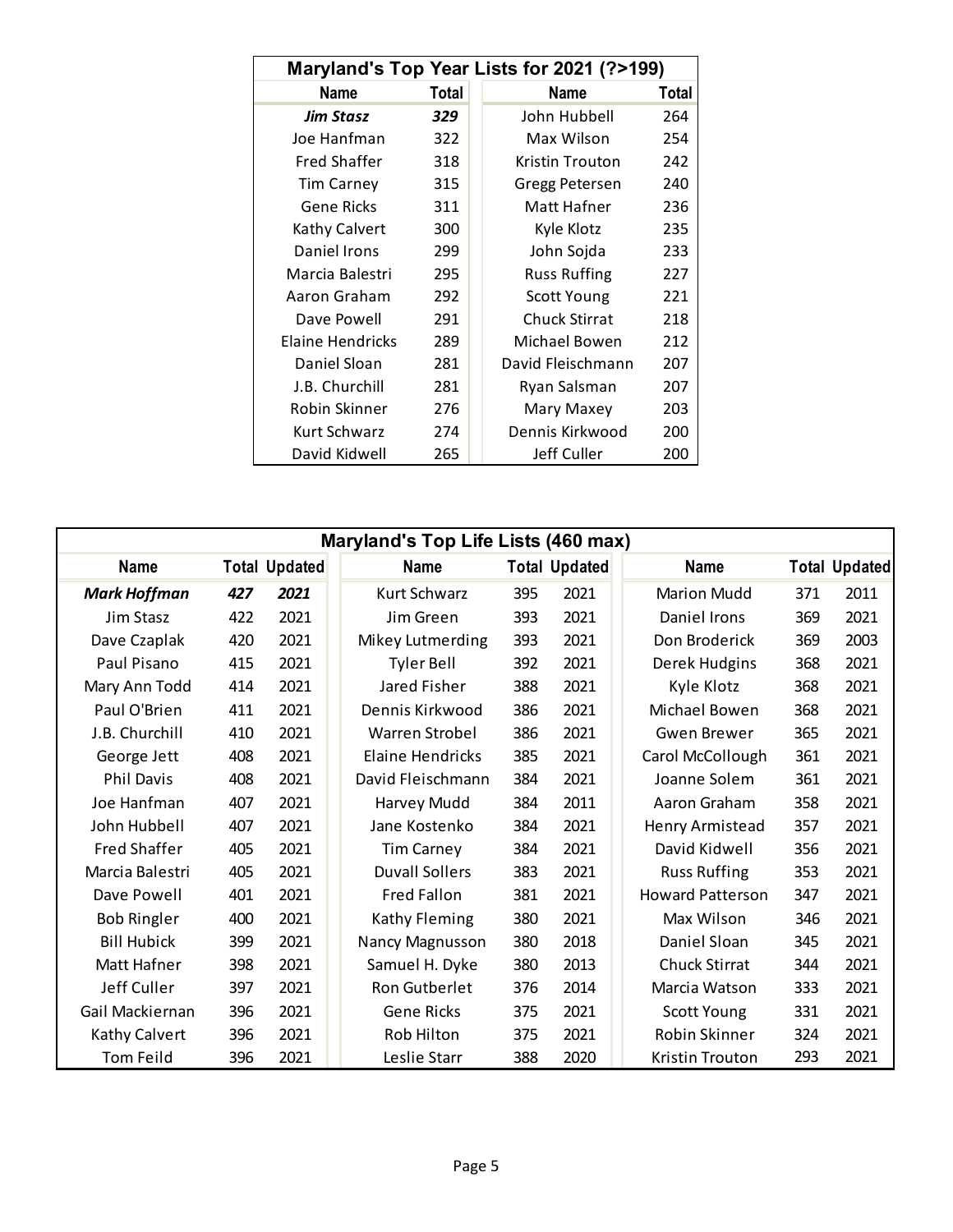| Maryland's Top Year Lists, all time (>299) |              |      |                         |              |      |                         |            |              |  |  |  |
|--------------------------------------------|--------------|------|-------------------------|--------------|------|-------------------------|------------|--------------|--|--|--|
| <b>Name</b>                                | <b>Total</b> | Year | <b>Name</b>             | <b>Total</b> | Year | <b>Name</b>             | Total      | Year         |  |  |  |
| <b>Jim Stasz</b>                           | 345          | 2012 | <b>Fred Shaffer</b>     | 318          | 2021 | David Fleischmann       | 306        | 2016         |  |  |  |
| Mike Burchett                              | 342          | 2012 | <b>Fred Shaffer</b>     | 318          | 2014 | John Gregoire           | 306        | 1985         |  |  |  |
| <b>Betsy Bangert</b>                       | 341          | 2012 | Matt Hafner             | 318          | 2003 | John Hubbell            | 306        | 2010         |  |  |  |
| Johnnie Ramos                              | 339          | 2020 | Michael O'Brien         | 317          | 1994 | Kathy Calvert           | 306        | 2013         |  |  |  |
| Jim Stasz                                  | 338          | 2009 | George Jett             | 316          | 2008 | Kevin Graff             | 306        | 2008         |  |  |  |
| Stan Arnold                                | 338          | 2009 | Mikey Lutmerding        | 316          | 2013 | Mary Ann Todd           | 306        | 1994         |  |  |  |
| Jim Brighton                               | 337          | 2009 | <b>Tim Carney</b>       | 316          | 2014 | Mike Burchett           | 306        | 2013         |  |  |  |
| John Dennehy                               | 336          | 2020 | Warren Strobel          | 316          | 2012 | Nico Sarbanes           | 306        | 2020         |  |  |  |
| <b>Edward Boyd</b>                         | 335          | 2012 | Dan Haas                | 315          | 2010 | <b>Bill Hubick</b>      | 305        | 2012         |  |  |  |
| Joe Hanfman                                | 335          | 2012 | <b>Elaine Hendricks</b> | 315          | 2012 | <b>Elaine Hendricks</b> | 305        | 2013         |  |  |  |
| Nancy Magnusson                            | 334          | 2012 | Jim Brighton            | 315          | 2010 | Jared Fisher            | 305        | 2014         |  |  |  |
| Jim Stasz                                  | 333          | 2011 | Joe Hanfman             | 315          | 2018 | Jeff Culler             | 305        | 2013         |  |  |  |
| Ryan Johnson                               | 332          | 2014 | Leslie Starr            | 315          | 2012 | Jim Stasz               | 305        | 2003         |  |  |  |
| Kevin Graff                                | 331          | 2009 | Matt Hafner             | 315          | 2012 | Jim Stasz               | 305        | 1992         |  |  |  |
| Jim Stasz                                  | 330          | 2008 | Rob Ostrowski           | 315          | 2011 | Joe Turner              | 305        | 2011         |  |  |  |
| Jim Stasz                                  | 330          | 2000 | <b>Tim Carney</b>       | 315          | 2021 | Kevin Graff             | 305        | 2007         |  |  |  |
| <b>Jim Stasz</b>                           | 329          | 2021 | Zach Baer               | 315          | 2003 | Jane Coskren            | 304        | 1994         |  |  |  |
| Mark Hoffman                               | 329          | 1994 | Jim Stasz               | 314          | 2002 | Mark Hoffman            | 304        | 1976         |  |  |  |
| Mike Burchett                              | 329          | 2004 | Marcia Balestri         | 314          | 2015 | Mike Ostrowski          | 304        | 2011         |  |  |  |
| Jim Stasz                                  | 328          | 2018 | <b>Tim Carney</b>       | 314          | 2013 | Aaron Graham            | 303        | 2020         |  |  |  |
| Mikey Lutmerding                           | 328          | 2012 | Daniel Irons            | 313          | 2020 | Dan Haas                | 303        | 2009         |  |  |  |
| Ron Gutberlet                              | 328          | 2009 | <b>Tim Carney</b>       | 313          | 2020 | George Jett             | 303        | 1992         |  |  |  |
| Jim Stasz                                  | 327          | 2020 | <b>Gene Ricks</b>       | 312          | 2020 | Jeff Culler             | 303        | 2014         |  |  |  |
| Joe Hanfman                                | 327          | 2011 | Jeff Culler             | 312          | 2012 | Kevin Graff             | 303        | 2010         |  |  |  |
| Dan Haas                                   | 326          | 2011 | Jim Stasz               | 312          | 1994 | <b>Mikey Lutmerding</b> | 303        | 2007         |  |  |  |
| Joe Hanfman                                | 326          | 2014 | John Hubbell            | 312          | 2009 | Stan Arnold             | 303        | 2001         |  |  |  |
| Mike Burchett                              | 326          | 2011 | Dan Haas                | 311          | 2008 | Zach Baer               | 303        | 2004         |  |  |  |
| Mikey Lutmerding                           | 326          | 2008 | <b>Gene Ricks</b>       | 311          | 2021 | <b>Edward Boyd</b>      | 302        | 2011         |  |  |  |
| Joe Hanfman                                | 325          | 2020 | George Jett             | 311          | 1994 | Jeff Shenot             | 302        | 2016         |  |  |  |
| <b>Betsy Bangert</b>                       | 324          | 2011 | Jeff Culler             | 311          | 2011 | Jeff Shenot             | 302        | 2014         |  |  |  |
| Mikey Lutmerding                           | 323          | 2011 | Jeff Shenot             | 311          | 2011 | Jim Stasz               | 302        | 1998         |  |  |  |
| Jim Stasz                                  | 322          | 2007 | Marcia Balestri         | 311          | 2016 | Marshall Iliff          | 302        | 1999         |  |  |  |
| Jim Stasz                                  | 322          | 1999 | Ron Gutberlet           | 311          | 2012 | Mary Ann Todd           | 302        | 1995         |  |  |  |
| Joe Hanfman                                | 322          | 2021 | <b>Bill Hubick</b>      | 310          | 2010 | Matt Hafner             | 302        | 2011         |  |  |  |
| <b>Bill Hubick</b>                         | 321          | 2009 | Jim Stasz               | 310          | 2005 | <b>Bill Hubick</b>      | 301        | 2008         |  |  |  |
| J.B. Churchill                             | 321          | 2008 | Mark Hoffman            | 310          | 1992 | Dan Small               | 301        | 2010         |  |  |  |
| Jared Fisher                               | 321          | 2012 | Kathy Calvert           | 309          | 2015 | Jim Brighton            | 301        | 2008         |  |  |  |
| Jim Stasz                                  | 320          | 2004 | <b>Tim Carney</b>       | 309          | 2015 | Kevin Graff             | 301        | 2005         |  |  |  |
| Joe Hanfman                                | 320          | 2013 | <b>Elaine Hendricks</b> | 308          | 2011 | Kye Jenkins             | 301        | 2013         |  |  |  |
| Joe Hanfman                                | 320          | 2010 | <b>Fred Shaffer</b>     | 308          | 2020 | Matt Hafner             | 301        | 2006         |  |  |  |
| Kevin Graff                                | 320          | 2012 | Jim Brighton            | 308          | 2011 | Matt Hafner             | 301        | 2005         |  |  |  |
| Kevin Graff                                | 320          | 2011 | Jim Stasz               | 308          | 2006 | <b>Betsy Bangert</b>    | 300        | 2013         |  |  |  |
| Leslie Starr                               |              | 2011 | Joe Hanfman             |              | 2015 | <b>Kathy Calvert</b>    |            |              |  |  |  |
| Marshall Iliff                             | 320<br>320   | 2000 | Rob Ostrowski           | 308<br>308   |      |                         | 300<br>300 | 2021<br>2012 |  |  |  |
|                                            |              |      |                         |              | 2010 | Kathy Calvert           |            |              |  |  |  |
| Matt Hafner                                | 320          | 2004 | <b>Bill Hubick</b>      | 307          | 2005 | Leslie Starr            | 300        | 2010         |  |  |  |
| Michael O'Brien                            | 320          | 1991 | Jim Brighton            | 307          | 2005 | Marissa Rositol         | 300        | 2015         |  |  |  |
| Ron Gutberlet                              | 320          | 2011 | John Hubbell            | 307          | 2012 | Matt Hafner             | 300        | 2000         |  |  |  |
| <b>Bill Hubick</b>                         | 319          | 2011 | Leslie Starr            | 307          | 2015 | Paul O'Brien            | 300        | 1991         |  |  |  |
| Dave Powell                                | 319          | 2004 | Marcia Balestri         | 307          | 2017 | Ron Gutberlet           | 300        | 2010         |  |  |  |
| Joe Hanfman                                | 319          | 2009 | Marcia Balestri         | 307          | 2013 | Stan Arnold             | 300        | 2005         |  |  |  |
| Dave Czaplak                               | 318          | 1994 |                         |              |      |                         |            |              |  |  |  |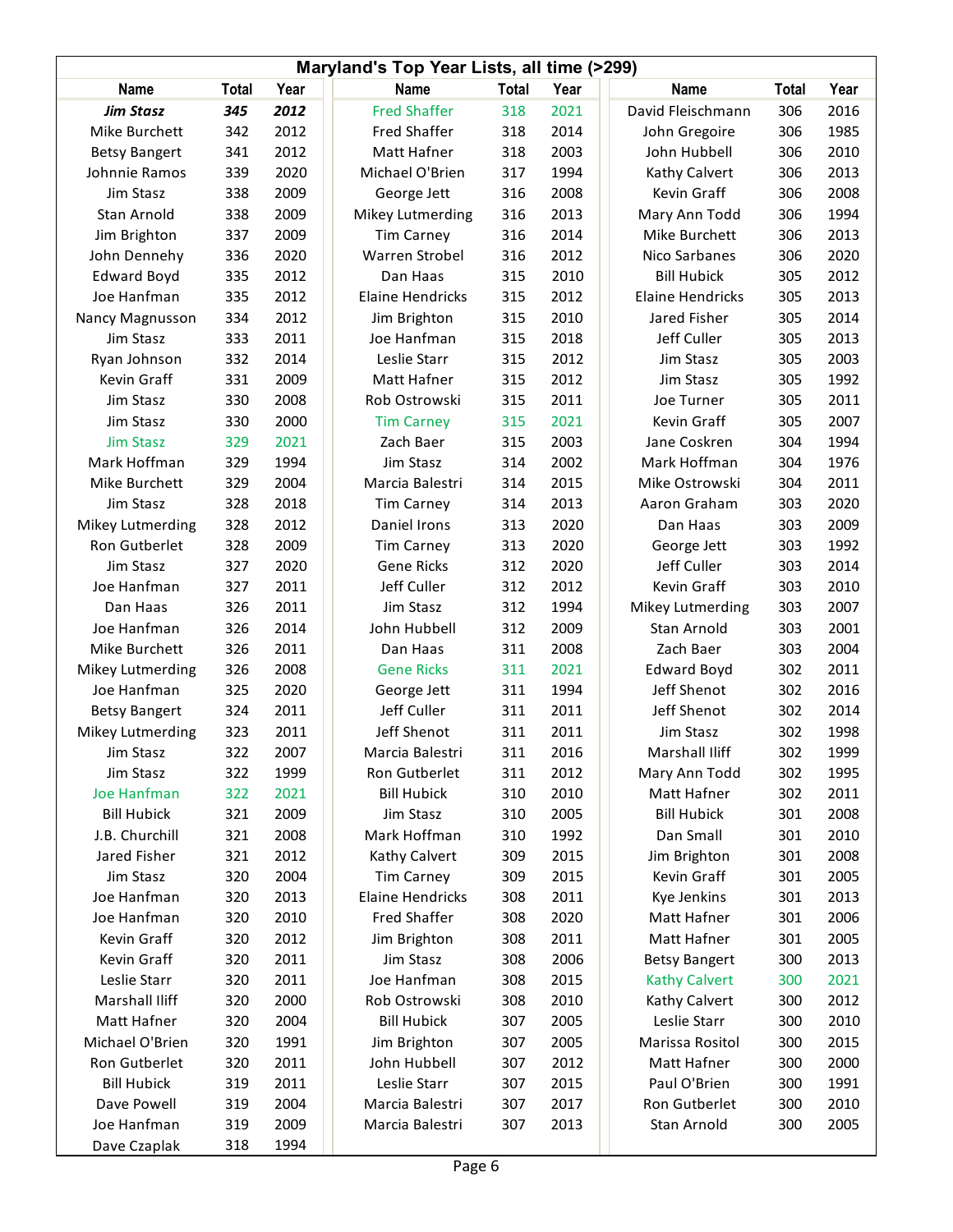#### **Bird of the Year**

59 birders participated in the 2021 Bird of the Year vote. There were 12 records that birders could vote for, and they were required to select their top five for the year from that list.

Despite there being FIVE new state records in Maryland and ONE new District record, the undisputed winner of Bird of the Year in 2021 was Maryland's 1<sup>st</sup> record of Kirtland's Warbler, and it wasn't even close. All five new MD records finished in the top five, while DC's 1<sup>st</sup> Barnacle Goose finished sixth.

Each 1<sup>st</sup>, 2<sup>nd</sup>, 3<sup>rd</sup>, 4<sup>th</sup>, and 5<sup>th</sup> place vote was assigned 5 points, 4 points, 3 points, 2 points, and 1 point, respectively.

Birders could vote on the following 12 records for 2021 Bird of the Year:

| Maryland's 1st record of Mottled Duck (Montgomery County)                    |
|------------------------------------------------------------------------------|
| Maryland's 2nd record of <b>Black-chinned Hummingbird</b> (Calvert County)   |
| Maryland's 3rd record of Limpkin (Washington County)                         |
| Maryland's 3rd record of <b>Northern Lapwing</b> (Queen Anne's County)       |
| Maryland's 1st record of Red-billed Tropicbird (Worcester County)            |
| Maryland's 1st record of Little Egret (Calvert/Anne Arundel Counties)        |
| District of Columbia's 1st record of Roseate Spoonbill                       |
| Maryland's 1st Record of <b>Zone-tailed Hawk</b> (Baltimore County)          |
| Maryland's 3rd record of Tropical Kingbird (Dorcester County)                |
| Maryland's 5th record of <b>Fork-tailed Flycatcher</b> (Anne Arundel County) |
| Maryland's 1st record of Kirtland's Warbler (Baltimore County)               |
| Maryland's 4th record of <b>Townsend's Warbler</b> (Baltimore County)        |

Here are the results of the Bird of the Year voting:

| Rank | <b>Species</b>                   |    | 1st-Place 2nd-Place 3rd-Place 4th-Place 5th-Place Total Pts. |    |    |    |     |
|------|----------------------------------|----|--------------------------------------------------------------|----|----|----|-----|
|      | <b>Kirtland's Warbler</b>        | 36 | 12                                                           | 6  |    | O  | 252 |
| 2    | <b>Zone-tailed Hawk</b>          | 12 | 12                                                           |    | 6  | 3  | 144 |
| 3    | <b>Red-billed Tropicbird</b>     | 2  | 8                                                            | 11 | 16 | 8  | 115 |
| 4    | <b>Mottled Duck</b>              |    | 8                                                            | 8  | 10 | 15 | 101 |
| 5    | <b>Little Egret</b>              |    | 5                                                            | 8  | 8  | 16 | 86  |
| 6    | <b>Roseate Spoonbill</b>         |    |                                                              |    |    | 0  | 44  |
|      | <b>Northern Lapwing</b>          |    |                                                              |    |    | 8  | 41  |
| 8    | Limpkin                          |    |                                                              | 3  | 5. | 3  | 30  |
| 9    | <b>Tropical Kingbird</b>         | O  | $\overline{\phantom{a}}$                                     | 6  | 1  |    | 29  |
| 10   | <b>Fork-tailed Flycatcher</b>    | 3  | 0                                                            |    |    |    | 22  |
| 11   | <b>Black-chinned Hummingbird</b> | 0  |                                                              |    |    | 3  | 21  |
| 12   | <b>Townsend's Warbler</b>        |    |                                                              |    |    |    | 4   |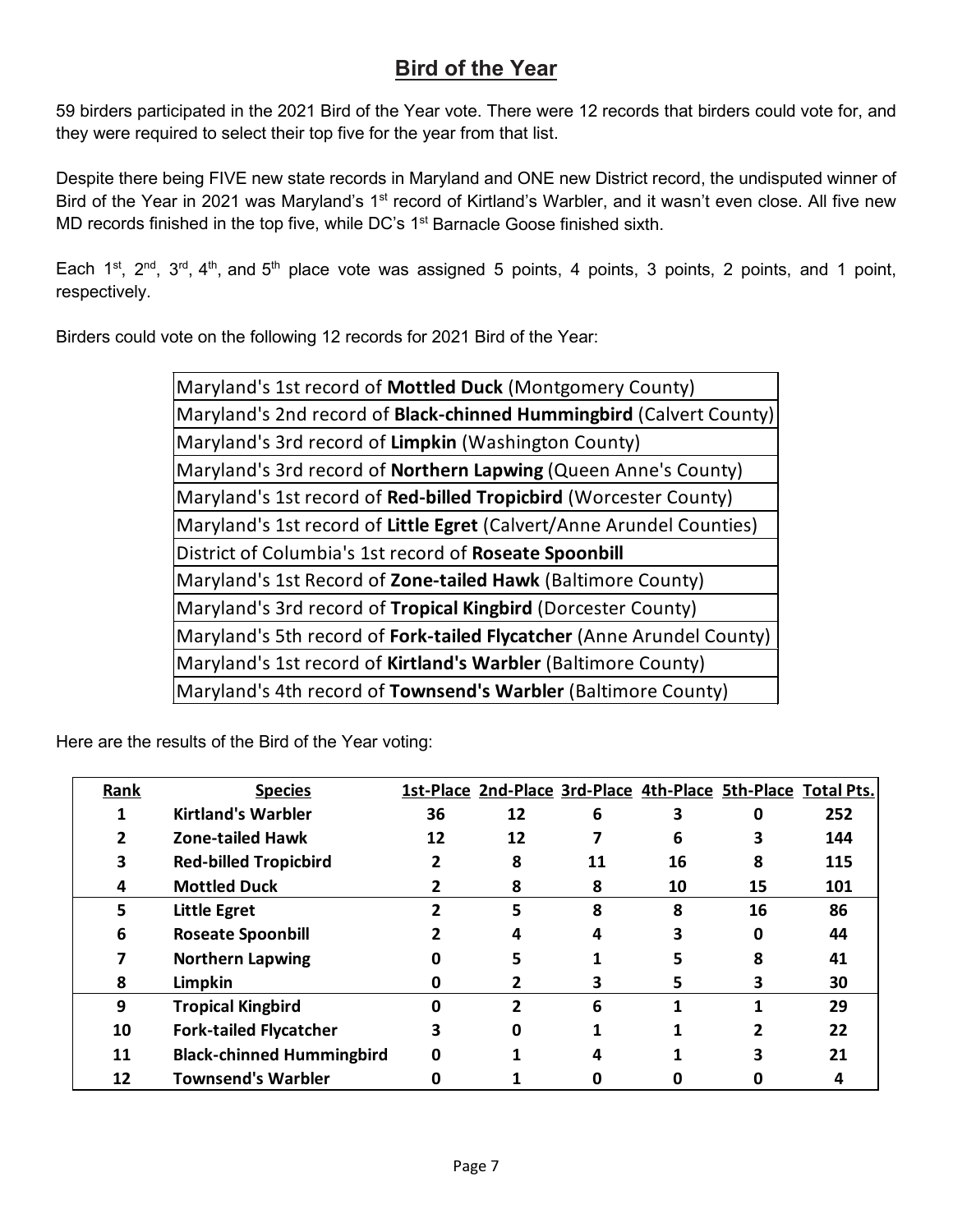#### **Date Ticks (Maryland only)**

This is the second year for this listing category. A Date Tick counts as one species seen on a particular calendar day of the year. Because (counting February 29 in a leap year) there are 366 days in a year, each species can provide a maximum total of 366 Date Ticks. For example, if over time you've seen an American Robin on every calendar day, that would give you 366 Date Ticks. Hopefully in future reporting years, more birders will participate in this fun listing game. With Jim Stasz's participation this year, there is a new leader in the clubhouse in this listing category.

| <b>Date Ticks</b>    |        |                |  |  |  |  |  |  |  |  |
|----------------------|--------|----------------|--|--|--|--|--|--|--|--|
| Name                 | Total  | <b>Updated</b> |  |  |  |  |  |  |  |  |
| Jim Stasz            | 52,272 | 2021           |  |  |  |  |  |  |  |  |
| Joe Hanfman          | 47,405 | 2021           |  |  |  |  |  |  |  |  |
| <b>Tim Carney</b>    | 46,720 | 2021           |  |  |  |  |  |  |  |  |
| John Hubbell         | 38,837 | 2021           |  |  |  |  |  |  |  |  |
| <b>Bill Hubick</b>   | 37,204 | 2021           |  |  |  |  |  |  |  |  |
| <b>Kathy Calvert</b> | 35,700 | 2021           |  |  |  |  |  |  |  |  |
| <b>Kurt Schwarz</b>  | 30,451 | 2021           |  |  |  |  |  |  |  |  |
| <b>Russ Ruffing</b>  | 29,044 | 2021           |  |  |  |  |  |  |  |  |
| <b>Chuck Stirrat</b> | 24,248 | 2021           |  |  |  |  |  |  |  |  |
| Max Wilson           | 21,656 | 2021           |  |  |  |  |  |  |  |  |
| David Kidwell        | 19,326 | 2021           |  |  |  |  |  |  |  |  |
| <b>Rob Hilton</b>    | 19,316 | 2021           |  |  |  |  |  |  |  |  |
| Jim Nelson           | 18,735 | 2021           |  |  |  |  |  |  |  |  |
| Derek Hudgins        | 15,473 | 2021           |  |  |  |  |  |  |  |  |
| Kristin Trouton      | 11,780 | 2021           |  |  |  |  |  |  |  |  |
| Daniel Sloan         | 11,645 | 2021           |  |  |  |  |  |  |  |  |
| Kathy Isaacs         | 7,760  | 2021           |  |  |  |  |  |  |  |  |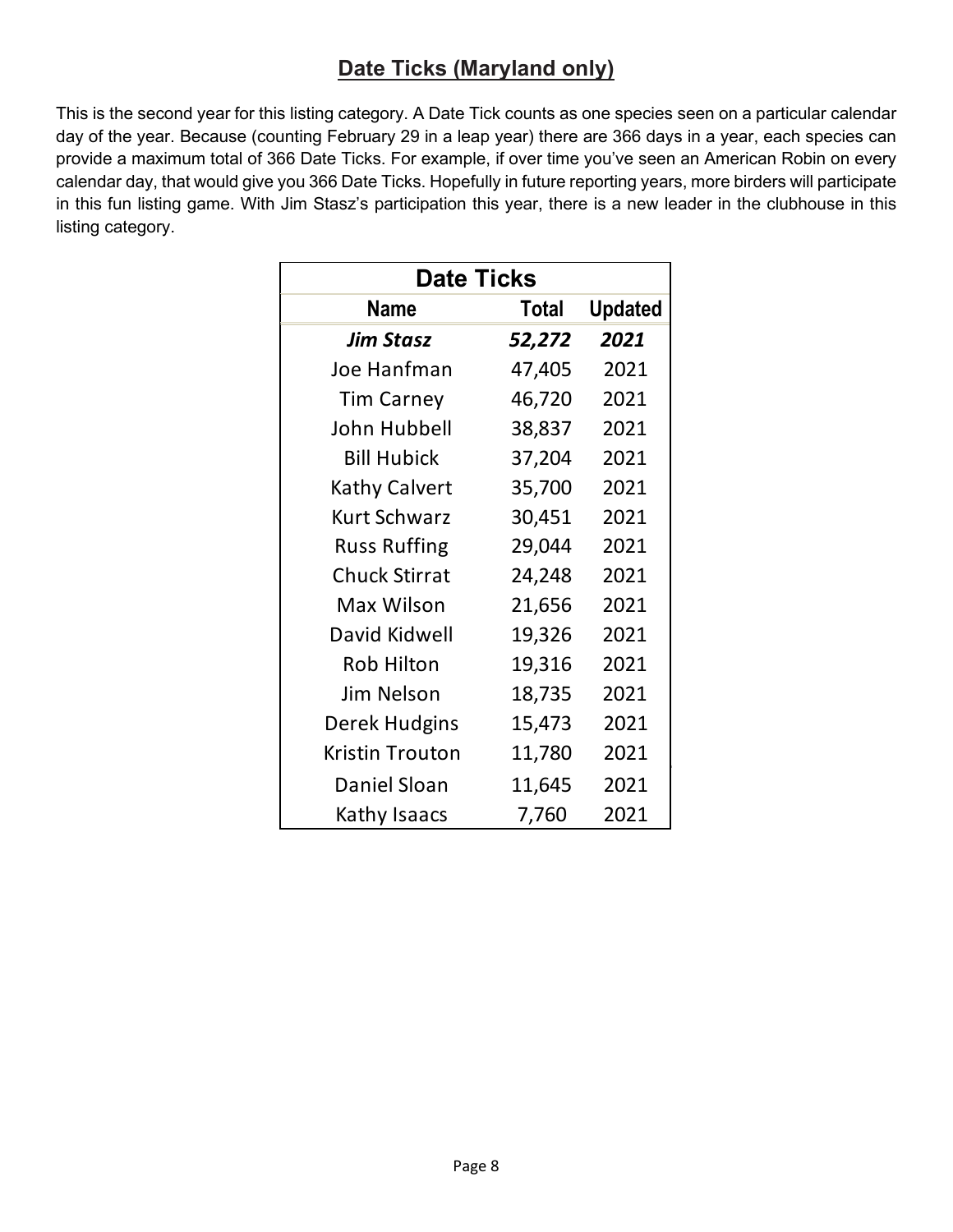#### **Maryland Month Listing Categories**

To reduce the number of tables for this report, all Life Month Lists were combined into one table and sorted by the Total Month Ticks column; therefore, the individual month totals are not in exact order from greatest to smallest.

| <b>Maryland's Top Month Lists - Life</b> |                |                          |     |     |     |     |           |     |     |     |     |     |     |            |
|------------------------------------------|----------------|--------------------------|-----|-----|-----|-----|-----------|-----|-----|-----|-----|-----|-----|------------|
| <b>Name</b>                              | <b>Updated</b> | <b>Total Month Ticks</b> | Jan | Feb | Mar | Apr | May       | Jun | Jul | Aug | Sep | Oct | Nov | <b>Dec</b> |
| <b>Jim Stasz</b>                         | 2021           | 3,371                    | 256 | 251 | 243 | 290 | 305       | 273 | 265 | 296 | 316 | 309 | 272 | 295        |
| Joe Hanfman                              | 2021           | 3,063                    | 234 | 223 | 219 | 273 | 292       | 257 | 248 | 279 | 280 | 272 | 255 | 231        |
| Matt Hafner                              | 2021           | 3,010                    | 223 | 206 | 211 | 260 | 293       | 249 | 249 | 267 | 282 | 274 | 265 | 231        |
| John Hubbell                             | 2021           | 2,966                    | 218 | 222 | 213 | 267 | 285       | 246 | 227 | 268 | 278 | 262 | 245 | 235        |
| <b>Tim Carney</b>                        | 2021           | 2,885                    | 217 | 191 | 204 | 260 | 278       | 250 | 244 | 262 | 255 | 267 | 249 | 208        |
| Mikey Lutmerding                         | 2021           | 2,881                    | 207 | 188 | 200 | 233 | 284       | 246 | 233 | 255 | 282 | 271 | 259 | 223        |
| Marcia Balestri                          | 2021           | 2,854                    | 212 | 209 | 209 | 261 | 273       | 265 | 237 | 244 | 249 | 254 | 223 | 218        |
| Dave Powell                              | 2021           | 2,802                    | 222 | 205 | 199 | 235 | 275       | 234 | 216 | 259 | 248 | 248 | 241 | 220        |
| <b>Bill Hubick</b>                       | 2021           | 2,795                    | 211 | 199 | 195 | 249 | 285       | 231 | 225 | 243 | 244 | 248 | 248 | 217        |
| <b>Fred Shaffer</b>                      | 2021           | 2,686                    | 201 | 191 | 191 | 242 | 261       | 219 | 216 | 249 | 253 | 245 | 221 | 197        |
| <b>Tom Feild</b>                         | 2021           | 2,663                    | 200 | 214 | 201 | 226 | 258       | 208 | 218 | 222 | 238 | 238 | 235 | 205        |
| Ron Gutberlet                            | 2014           | 2,586                    | 209 | 189 | 209 | 227 | 252       | 206 | 208 | 227 | 231 | 216 | 218 | 194        |
| <b>Elaine Hendricks</b>                  | 2021           | 2,574                    | 196 | 181 | 196 | 232 | 255       | 208 | 221 | 244 | 227 | 221 | 200 | 193        |
| <b>Fred Fallon</b>                       | 2021           | 2,571                    | 194 | 182 | 180 | 242 | 242       | 222 | 189 | 214 | 223 | 210 | 289 | 184        |
| <b>Kurt Schwarz</b>                      | 2021           | 2,551                    | 190 | 188 | 188 | 230 | 246       | 208 | 201 | 226 | 230 | 238 | 209 | 197        |
| Aaron Graham                             | 2021           | 2,507                    | 157 | 163 | 174 | 245 | 270       | 195 | 214 | 238 | 217 | 228 | 211 | 195        |
| Jared Fisher                             | 2021           | 2,472                    | 191 | 180 | 187 | 241 | 256       | 201 | 187 | 212 | 218 | 216 | 215 | 168        |
| Leslie Starr                             | 2015           | 2,358                    | 178 | 179 | 166 | 217 | 229       | 195 | 188 | 223 | 230 | 204 | 194 | 155        |
| <b>Gene Ricks</b>                        | 2021           | 2,314                    | 176 | 175 | 161 | 196 | 208       | 179 | 201 | 206 | 237 | 208 | 202 | 165        |
| Kyle Klotz                               | 2021           | 2,278                    | 161 | 153 | 140 | 208 | 230       | 180 | 199 | 225 | 214 | 207 | 190 | 171        |
| <b>Chuck Stirrat</b>                     | 2021           | 2,121                    | 145 | 175 | 158 | 219 | 238       | 195 | 149 | 160 | 199 | 182 | 152 | 149        |
| <b>Russ Ruffing</b>                      | 2021           | 2,088                    | 152 | 132 | 149 | 210 | 216       | 170 | 155 | 198 | 196 | 172 | 181 | 157        |
| David Kidwell                            | 2021           | 1,999                    | 165 | 157 | 150 | 204 | 237       | 121 | 135 | 165 | 193 | 175 | 163 | 134        |
| Derek Hudgins                            | 2021           | 1,960                    | 135 | 142 | 140 | 186 | 230       | 138 | 150 | 144 | 214 | 179 | 167 | 135        |
| David Fleischmann                        | 2021           | 1,944                    | 145 | 138 | 139 | 187 | 197       | 146 | 104 | 189 | 218 | 166 | 175 | 140        |
| Marcia Watson                            | 2021           | 1,851                    | 109 | 142 | 143 | 174 | 227       | 169 | 165 | 173 | 183 | 102 | 129 | 135        |
| Daniel Sloan                             | 2021           | 1,848                    | 122 | 138 | 145 | 145 | 172       | 173 | 146 | 141 | 201 | 174 | 150 | 141        |
| Scott Young                              | 2021           | 1,764                    | 114 | 119 | 134 | 168 | 182       | 120 | 137 | 160 | 201 | 161 | 122 | 146        |
| <b>Rob Hilton</b>                        | 2021           | 1,741                    | 106 | 130 | 121 | 168 | 204       | 154 | 162 | 100 | 181 | 140 | 150 | 125        |
| Max Wilson                               | 2021           | 1,699                    | 136 | 133 | 135 | 173 | 207       | 120 | 118 | 147 | 158 | 138 | 108 | 126        |
| Kristin Trouton                          | 2021           | 1,381                    | 122 | 103 |     | 164 | 168       | 126 |     | 108 | 173 | 172 | 126 | 119        |
| Gregg Petersen                           | 2021           | 1,340                    | 101 | 95  | 96  | 151 | 163       | 92  | 82  | 116 | 123 | 119 | 107 | 95         |
| Ryan Salsman                             | 2021           | 1,320                    | 102 | 78  | 95  | 116 | 150       | 87  | 108 | 113 | 143 | 131 | 114 | 83         |
| Jim Nelson                               | 2021           | 1,267                    | 122 | 90  | 118 | 145 | 174       | 109 |     | 103 | 169 | 133 |     | 104        |
| John Sojda                               | 2021           | 1,199                    | 57  | 92  | 104 | 109 | 118       | 101 | 105 | 108 | 125 | 99  | 90  | 91         |
| Mary Maxey                               | 2021           | 1,180                    | 87  | 113 | 86  |     | 103   102 | 94  | 93  | 85  | 112 | 119 | 102 | 84         |

sorted by Total Month Ticks, individual months are not ordered exactly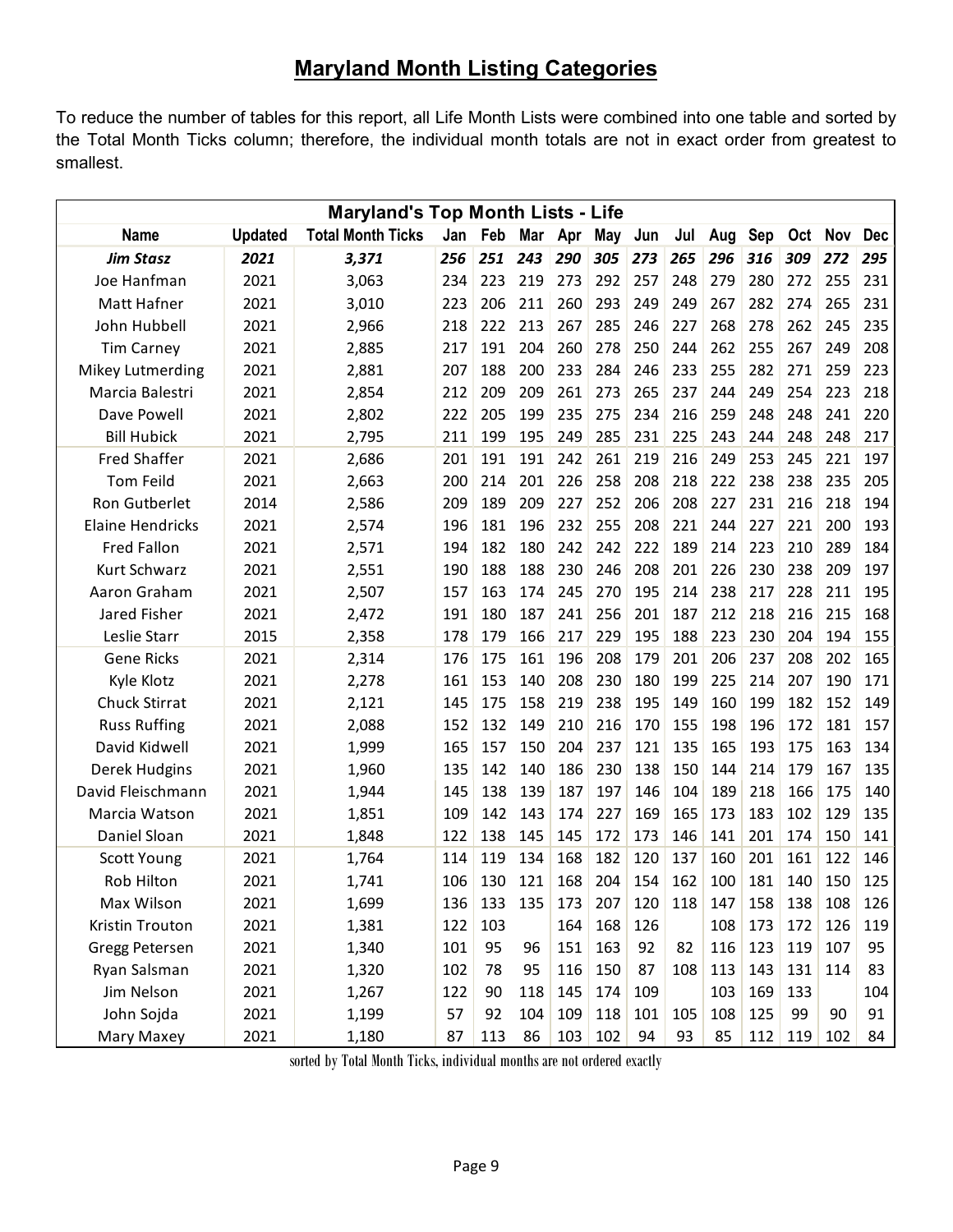| <b>Maryland Total Month Ticks</b> |              |      |  |  |  |  |  |  |  |  |
|-----------------------------------|--------------|------|--|--|--|--|--|--|--|--|
| <b>Top 50 Best Years</b>          |              |      |  |  |  |  |  |  |  |  |
| Name                              | <b>Total</b> | Year |  |  |  |  |  |  |  |  |
| <b>Tim Carney</b>                 | 2143         | 2014 |  |  |  |  |  |  |  |  |
| <b>Tim Carney</b>                 | 2073         | 2021 |  |  |  |  |  |  |  |  |
| <b>Tim Carney</b>                 | 2064         | 2015 |  |  |  |  |  |  |  |  |
| <b>Tim Carney</b>                 | 2017         | 2020 |  |  |  |  |  |  |  |  |
| <b>Tim Carney</b>                 | 1993         | 2018 |  |  |  |  |  |  |  |  |
| <b>Ron Gutberlet</b>              | 1993         | 2009 |  |  |  |  |  |  |  |  |
| Joe Hanfman                       | 1967         | 2012 |  |  |  |  |  |  |  |  |
| Rob Ostrowski                     | 1928         | 2011 |  |  |  |  |  |  |  |  |
| <b>Bill Hubick</b>                | 1918         | 2011 |  |  |  |  |  |  |  |  |
| <b>Ron Gutberlet</b>              | 1906         | 2011 |  |  |  |  |  |  |  |  |
| Joe Hanfman                       | 1892         | 2021 |  |  |  |  |  |  |  |  |
| Joe Hanfman                       | 1891         | 2011 |  |  |  |  |  |  |  |  |
| Joe Hanfman                       | 1879         | 2020 |  |  |  |  |  |  |  |  |
| <b>Tim Carney</b>                 | 1871         | 2013 |  |  |  |  |  |  |  |  |
| Joe Hanfman                       | 1821         | 2014 |  |  |  |  |  |  |  |  |
| Joe Hanfman                       | 1790         | 2018 |  |  |  |  |  |  |  |  |
| Mike Ostrowski                    | 1783         | 2011 |  |  |  |  |  |  |  |  |
| Marcia Balestri                   | 1761         | 2015 |  |  |  |  |  |  |  |  |
| Mike Burchett                     | 1759         | 2012 |  |  |  |  |  |  |  |  |
| Joe Hanfman                       | 1754         | 2013 |  |  |  |  |  |  |  |  |
| Joe Hanfman                       | 1748         | 2015 |  |  |  |  |  |  |  |  |
| Ryan Johnson                      | 1743         | 2014 |  |  |  |  |  |  |  |  |
| Aaron Graham                      | 1729         | 2021 |  |  |  |  |  |  |  |  |
| <b>Fred Shaffer</b>               | 1729         | 2020 |  |  |  |  |  |  |  |  |
| John Hubbell                      | 1729         | 2009 |  |  |  |  |  |  |  |  |
| <b>Fred Shaffer</b>               | 1716         | 2021 |  |  |  |  |  |  |  |  |
| Dan Haas                          | 1673         | 2011 |  |  |  |  |  |  |  |  |
| <b>Betsy Bangert</b>              | 1673         | 2012 |  |  |  |  |  |  |  |  |
| <b>Gene Ricks</b>                 | 1648         | 2021 |  |  |  |  |  |  |  |  |
| Ron Gutberlet                     | 1635         | 2012 |  |  |  |  |  |  |  |  |
| Dave Palmer                       | 1630         | 2014 |  |  |  |  |  |  |  |  |
| Dan Haas                          | 1621         | 2009 |  |  |  |  |  |  |  |  |
| Marissa Rositol                   | 1614         | 2015 |  |  |  |  |  |  |  |  |
| Rob Ostrowski                     | 1613         | 2012 |  |  |  |  |  |  |  |  |
| Marcia Balestri                   | 1610         | 2020 |  |  |  |  |  |  |  |  |
| John Hubbell                      | 1610         | 2011 |  |  |  |  |  |  |  |  |
| Dan Haas                          | 1601         | 2008 |  |  |  |  |  |  |  |  |
| Dave Palmer                       | 1585         | 2012 |  |  |  |  |  |  |  |  |
| Dan Haas                          | 1561         | 2012 |  |  |  |  |  |  |  |  |
| Kyle Klotz                        | 1544         | 2017 |  |  |  |  |  |  |  |  |
| John Hubbell                      | 1543         | 2012 |  |  |  |  |  |  |  |  |
| Dave Palmer                       | 1542         | 2013 |  |  |  |  |  |  |  |  |
| <b>Edward Boyd</b>                | 1530         | 2012 |  |  |  |  |  |  |  |  |
| John Hubbell                      | 1524         | 2015 |  |  |  |  |  |  |  |  |
| Dan Haas                          | 1523         | 2010 |  |  |  |  |  |  |  |  |
| Gene Ricks                        | 1519         | 2020 |  |  |  |  |  |  |  |  |
| <b>Elaine Hendricks</b>           | 1513         | 2021 |  |  |  |  |  |  |  |  |
| Mike Ostrowski                    | 1513         | 2015 |  |  |  |  |  |  |  |  |
| Jared Fisher                      | 1507         | 2012 |  |  |  |  |  |  |  |  |
| Marcia Balestri                   | 1503         | 2021 |  |  |  |  |  |  |  |  |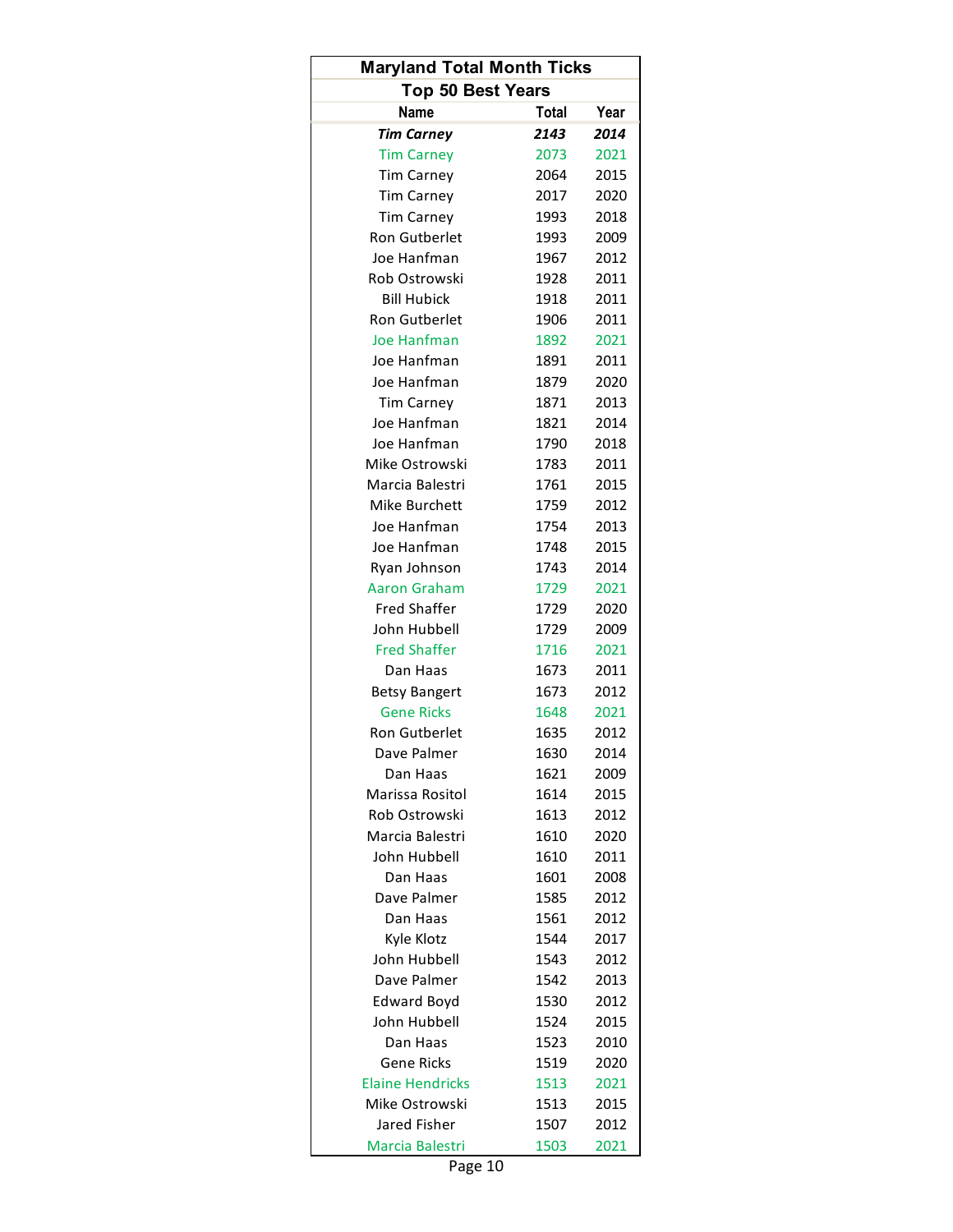| Maryland Months - Top 50 Best Months and Year Achieved |              |      |                         |              |      |                      |              |      |  |  |
|--------------------------------------------------------|--------------|------|-------------------------|--------------|------|----------------------|--------------|------|--|--|
| January<br><b>February</b><br><b>March</b>             |              |      |                         |              |      |                      |              |      |  |  |
| Name                                                   | <b>Total</b> | Year | <b>Name</b>             | <b>Total</b> | Year | <b>Name</b>          | <b>Total</b> | Year |  |  |
| <b>Jim Stasz</b>                                       | 189          | 2009 | <b>Jim Stasz</b>        | 185          | 2012 | <b>Jim Stasz</b>     | 174          | 2012 |  |  |
| Jim Brighton                                           | 188          | 2009 | Joe Hanfman             | 152          | 2012 | Joe Hanfman          | 151          | 2021 |  |  |
| Jim Stasz                                              | 187          | 2012 | Rob Ostrowski           | 144          | 2011 | Ron Gutberlet        | 151          | 2013 |  |  |
| Ron Gutberlet                                          | 184          | 2009 | <b>Tim Carney</b>       | 142          | 2020 | <b>Tim Carney</b>    | 150          | 2021 |  |  |
| Matt Hafner                                            | 177          | 2003 | Mike Ostrowski          | 142          | 2011 | Rob Ostrowski        | 149          | 2011 |  |  |
| <b>Edward Boyd</b>                                     | 176          | 2012 | Joe Hanfman             | 141          | 2021 | Ron Gutberlet        | 149          | 2009 |  |  |
| Ron Gutberlet                                          | 164          | 2011 | Mike Burchett           | 141          | 2012 | Ron Gutberlet        | 147          | 2011 |  |  |
| Ryan Johnson                                           | 159          | 2014 | <b>Betsy Bangert</b>    | 140          | 2012 | Joe Hanfman          | 147          | 2011 |  |  |
| Joe Hanfman                                            | 156          | 2013 | <b>Bill Hubick</b>      | 139          | 2011 | <b>Bill Hubick</b>   | 146          | 2011 |  |  |
| Ross Geredien                                          | 154          | 2019 | Ron Gutberlet           | 138          | 2011 | <b>Tim Carney</b>    | 146          | 2014 |  |  |
| <b>Tim Carney</b>                                      | 149          | 2014 | <b>Tim Carney</b>       | 136          | 2021 | Joe Hanfman          | 145          | 2012 |  |  |
| Joe Hanfman                                            | 148          | 2014 | <b>Tim Carney</b>       | 135          | 2015 | Mike Ostrowski       | 145          | 2011 |  |  |
| Joe Hanfman                                            | 146          | 2020 | Joe Hanfman             | 135          | 2011 | Mike Burchett        | 145          | 2012 |  |  |
| Jared Fisher                                           | 146          | 2014 | Joe Hanfman             | 134          | 2013 | <b>Betsy Bangert</b> | 145          | 2012 |  |  |
| Joe Hanfman                                            | 144          | 2021 | <b>Tim Carney</b>       | 132          | 2014 | Ryan Johnson         | 145          | 2014 |  |  |
| <b>Gene Ricks</b>                                      | 144          | 2021 | <b>Fred Shaffer</b>     | 130          | 2020 | <b>Tim Carney</b>    | 141          | 2015 |  |  |
|                                                        | 144          | 2015 | Dave Palmer             | 130          | 2012 | Ron Gutberlet        |              | 2012 |  |  |
| <b>Tim Carney</b>                                      |              |      |                         |              |      |                      | 141          | 2011 |  |  |
| <b>Fred Shaffer</b><br>Joe Hanfman                     | 143          | 2021 | Ryan Johnson            | 128          | 2014 | Dan Haas             | 141          |      |  |  |
|                                                        | 142          | 2012 | Joe Hanfman             | 128          | 2014 | <b>Fred Shaffer</b>  | 138          | 2021 |  |  |
| Ron Gutberlet                                          | 140          | 2013 | Joe Hanfman             | 126          | 2020 | <b>Edward Boyd</b>   | 138          | 2012 |  |  |
| Ron Gutberlet                                          | 139          | 2012 | Joe Hanfman             | 126          | 2015 | <b>Aaron Graham</b>  | 138          | 2021 |  |  |
| Marcia Balestri                                        | 138          | 2021 | John Hubbell            | 126          | 2007 | Oliver Patrick       | 137          | 2020 |  |  |
| Rob Ostrowski                                          | 138          | 2011 | Dave Palmer             | 125          | 2014 | <b>Tim Carney</b>    | 136          | 2020 |  |  |
| Rob Ostrowski                                          | 138          | 2012 | Marcia Balestri         | 122          | 2015 | Dan Haas             | 136          | 2012 |  |  |
| Joe Hanfman                                            | 138          | 2011 | Rob Ostrowski           | 121          | 2014 | Jared Fisher         | 135          | 2014 |  |  |
| Dave Palmer                                            | 135          | 2013 | Dan Haas                | 120          | 2012 | Marcia Balestri      | 134          | 2021 |  |  |
| <b>Fred Shaffer</b>                                    | 134          | 2020 | John Hubbell            | 120          | 2011 | Nico Sarbanes        | 134          | 2020 |  |  |
| Dan Haas                                               | 134          | 2011 | Dan Haas                | 119          | 2009 | Marcia Balestri      | 132          | 2015 |  |  |
| Marcia Balestri                                        | 133          | 2015 | <b>Fred Shaffer</b>     | 118          | 2021 | <b>Fred Shaffer</b>  | 131          | 2020 |  |  |
| <b>Tim Carney</b>                                      | 132          | 2013 | Rob Ostrowski           | 118          | 2012 | Joe Hanfman          | 131          | 2020 |  |  |
| <b>Bill Hubick</b>                                     | 132          | 2011 | Gene Ricks              | 118          | 2020 | John Hubbell         | 131          | 2012 |  |  |
| John Hubbell                                           | 132          | 2009 | <b>Daniel Sloan</b>     | 118          | 2021 | Joe Hanfman          | 130          | 2015 |  |  |
| Dave Palmer                                            | 131          | 2012 | Dan Haas                | 116          | 2014 | John Hubbell         | 130          | 2011 |  |  |
| <b>Tim Carney</b>                                      | 131          | 2021 | <b>Edward Boyd</b>      | 114          | 2012 | Mike Ostrowski       | 130          | 2015 |  |  |
| Marcia Balestri                                        | 131          | 2020 | <b>Tim Carney</b>       | 114          | 2013 | Dan Haas             | 127          | 2008 |  |  |
| Dan Haas                                               | 130          | 2014 | <b>Gene Ricks</b>       | 113          | 2021 | <b>Edward Boyd</b>   | 127          | 2011 |  |  |
| Dave Palmer                                            | 128          | 2015 | Jared Fisher            | 113          | 2011 | Marcia Balestri      | 126          | 2020 |  |  |
| Joe Hanfman                                            | 127          | 2015 | Ron Gutberlet           | 112          | 2012 | Kevin Ebert          | 126          | 2015 |  |  |
| <b>Elaine Hendricks</b>                                | 126          | 2021 | <b>Elaine Hendricks</b> | 112          | 2021 | <b>Gene Ricks</b>    | 125          | 2020 |  |  |
| <b>Tim Carney</b>                                      | 126          | 2020 | John Hubbell            | 112          | 2012 | Dan Haas             | 125          | 2010 |  |  |
| Mike Ostrowski                                         | 126          | 2011 | Derek Hudgins           | 112          | 2015 | Joe Hanfman          | 124          | 2013 |  |  |
| <b>Aaron Graham</b>                                    | 123          | 2021 | Marissa Rositol         | 110          | 2015 | Joe Hanfman          | 122          | 2014 |  |  |
| Kyle Klotz                                             | 123          | 2020 | Marcia Balestri         | 109          | 2020 | Mark Schilling       | 122          | 2012 |  |  |
| Kyle Klotz                                             | 123          | 2019 | Kevin Ebert             | 108          | 2015 | Dave Palmer          | 121          | 2012 |  |  |
| <b>Edward Boyd</b>                                     | 121          | 2011 | Marcia Balestri         | 107          | 2021 | <b>Tim Carney</b>    | 120          | 2013 |  |  |
| Michael Bowen                                          | 121          | 2011 | Kyle Klotz              | 107          | 2017 | Alina Martin         | 120          | 2020 |  |  |
| Dave Palmer                                            | 119          | 2011 | Keith Eric Costley      | 106          | 2012 | <b>Daniel Sloan</b>  | 119          | 2021 |  |  |
| Marissa Rositol                                        | 119          | 2015 | Dan Haas                | 106          | 2008 | Dave Palmer          | 117          | 2013 |  |  |
| David Kidwell                                          | 118          | 2014 | <b>Edward Boyd</b>      | 105          | 2010 | Marissa Rositol      | 116          | 2015 |  |  |
| Mike Burchett                                          | 118          | 2012 | Ron Gutberlet           | 104          | 2013 | Dave Palmer          | 114          | 2014 |  |  |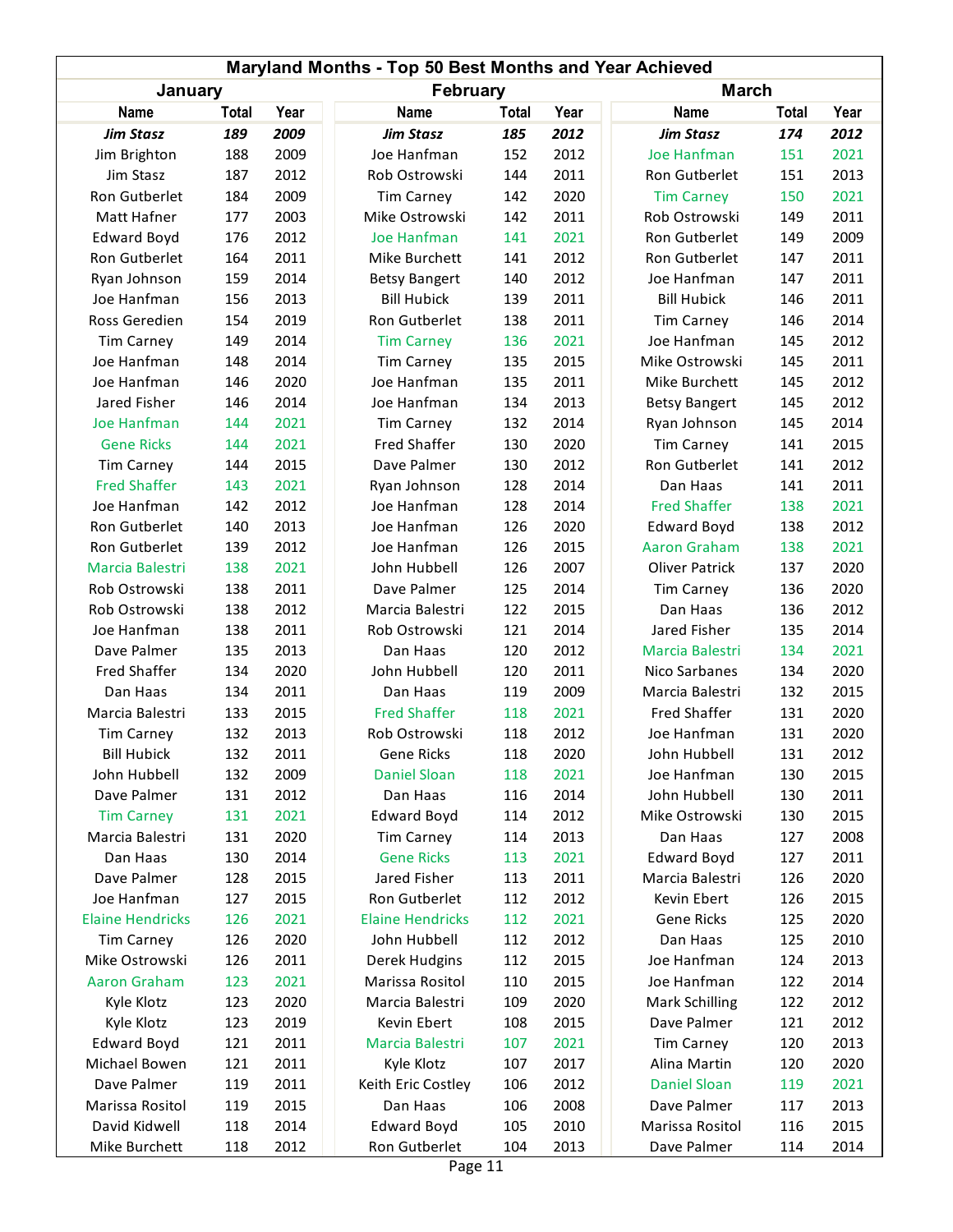| Maryland Months - Top 50 Best Months and Year Achieved |              |      |                         |              |      |                         |              |      |  |  |
|--------------------------------------------------------|--------------|------|-------------------------|--------------|------|-------------------------|--------------|------|--|--|
| <b>April</b><br>June<br>May                            |              |      |                         |              |      |                         |              |      |  |  |
| <b>Name</b>                                            | <b>Total</b> | Year | <b>Name</b>             | <b>Total</b> | Year | <b>Name</b>             | <b>Total</b> | Year |  |  |
| <b>Tim Carney</b>                                      | 207          | 2014 | <b>Tim Carney</b>       | 242          | 2015 | <b>Tim Carney</b>       | 200          | 2014 |  |  |
| <b>Aaron Graham</b>                                    | 207          | 2021 | <b>Tim Carney</b>       | 229          | 2014 | <b>Tim Carney</b>       | 184          | 2021 |  |  |
| <b>Tim Carney</b>                                      | 202          | 2015 | Ron Gutberlet           | 229          | 2009 | <b>Tim Carney</b>       | 183          | 2015 |  |  |
| <b>Bill Hubick</b>                                     | 199          | 2011 | <b>Tim Carney</b>       | 221          | 2021 | Ron Gutberlet           | 183          | 2009 |  |  |
| Joe Hanfman                                            | 196          | 2012 | Jared Fisher            | 220          | 2014 | <b>Bill Hubick</b>      | 179          | 2011 |  |  |
| <b>Tim Carney</b>                                      | 194          | 2021 | <b>Bill Hubick</b>      | 215          | 2011 | Joe Hanfman             | 177          | 2012 |  |  |
| Joe Hanfman                                            | 191          | 2015 | Joe Hanfman             | 215          | 2012 | <b>Tim Carney</b>       | 175          | 2013 |  |  |
| Jared Fisher                                           | 189          | 2014 | Ryan Johnson            | 213          | 2014 | Mike Burchett           | 172          | 2012 |  |  |
| Rob Ostrowski                                          | 188          | 2011 | Rob Ostrowski           | 212          | 2011 | Joe Hanfman             | 168          | 2011 |  |  |
| Dan Haas                                               | 185          | 2011 | Joe Hanfman             | 212          | 2021 | Joe Hanfman             | 167          | 2013 |  |  |
| Joe Hanfman                                            | 184          | 2021 | Marcia Balestri         | 210          | 2015 | <b>Tim Carney</b>       | 165          | 2020 |  |  |
| Rob Ostrowski                                          | 184          | 2014 | Mike Ostrowski          | 207          | 2011 | Joe Hanfman             | 163          | 2014 |  |  |
| Ron Gutberlet                                          | 182          | 2011 | <b>Tim Carney</b>       | 206          | 2020 | <b>Betsy Bangert</b>    | 162          | 2012 |  |  |
| Jared Fisher                                           | 180          | 2011 | Dan Haas                | 205          | 2009 | <b>Tim Carney</b>       | 160          | 2012 |  |  |
| Joe Hanfman                                            | 179          | 2011 | Joe Hanfman             | 205          | 2020 | Marcia Balestri         | 159          | 2021 |  |  |
| Joe Hanfman                                            | 179          | 2014 | John Hubbell            | 205          | 2010 | Nico Sarbanes           | 152          | 2020 |  |  |
| Marcia Balestri                                        | 177          | 2015 | Dan Haas                | 203          | 2008 | <b>Gene Ricks</b>       | 149          | 2020 |  |  |
| Ryan Johnson                                           | 174          | 2014 | Rob Ostrowski           | 202          | 2014 | Joe Hanfman             | 146          | 2021 |  |  |
| <b>Tim Carney</b>                                      | 173          | 2013 | Rob Ostrowski           | 200          | 2012 | Rob Ostrowski           | 145          | 2011 |  |  |
|                                                        |              | 2011 | <b>Fred Shaffer</b>     |              | 2021 |                         |              | 2011 |  |  |
| Mike Ostrowski                                         | 172          | 2009 |                         | 198          | 2020 | Dan Haas                | 145          |      |  |  |
| John Hubbell                                           | 172          |      | Kyle Klotz              | 194          |      | Joe Hanfman             | 144          | 2020 |  |  |
| Dan Haas                                               | 170          | 2010 | Ron Gutberlet           | 193          | 2011 | Ron Gutberlet           | 144          | 2011 |  |  |
| <b>Edward Boyd</b>                                     | 169          | 2012 | Joe Hanfman             | 193          | 2014 | Oliver Patrick          | 144          | 2020 |  |  |
| Dave Palmer                                            | 169          | 2012 | Joe Hanfman             | 190          | 2015 | John Hubbell            | 142          | 2009 |  |  |
| Ron Gutberlet                                          | 168          | 2012 | Joe Hanfman             | 190          | 2009 | Joe Hanfman             | 139          | 2015 |  |  |
| Joe Hanfman                                            | 168          | 2013 | Jared Fisher            | 189          | 2012 | Mike Ostrowski          | 138          | 2014 |  |  |
| John Hubbell                                           | 167          | 2011 | Dan Haas                | 189          | 2014 | Kyle Klotz              | 137          | 2020 |  |  |
| Dan Haas                                               | 167          | 2008 | Dan Haas                | 186          | 2010 | <b>Elaine Hendricks</b> | 137          | 2020 |  |  |
| <b>Edward Boyd</b>                                     | 167          | 2011 | John Hubbell            | 186          | 2015 | <b>Fred Shaffer</b>     | 136          | 2020 |  |  |
| <b>Howard Patterson</b>                                | 167          | 2013 | <b>Tim Carney</b>       | 185          | 2013 | Rob Ostrowski           | 135          | 2014 |  |  |
| Mike Ostrowski                                         | 165          | 2014 | Mike Burchett           | 184          | 2012 | Marissa Rositol         | 135          | 2015 |  |  |
| John Hubbell                                           | 164          | 2012 | Fred Shaffer            | 184          | 2020 | Mike Ostrowski          | 134          | 2011 |  |  |
| <b>Tim Carney</b>                                      | 163          | 2020 | <b>Edward Boyd</b>      | 183          | 2012 | <b>Gene Ricks</b>       | 134          | 2021 |  |  |
| Kyle Klotz                                             | 163          | 2017 | Dan Haas                | 182          | 2011 | <b>Daniel Sloan</b>     | 134          | 2021 |  |  |
| Dan Haas                                               | 162          | 2012 | John Hubbell            | 182          | 2013 | Rob Ostrowski           | 131          | 2013 |  |  |
| Dave Palmer                                            | 162          | 2015 | Keith Eric Costley      | 181          | 2014 | Daniel Sloan            | 130          | 2020 |  |  |
| Jared Fisher                                           | 162          | 2012 | Nico Sarbanes           | 181          | 2020 | Dave Palmer             | 129          | 2014 |  |  |
| Dan Haas                                               | 161          | 2009 | Oliver Patrick          | 180          | 2020 | <b>Mark Schilling</b>   | 128          | 2014 |  |  |
| Mike Burchett                                          | 160          | 2012 | Dan Haas                | 179          | 2012 | Ron Gutberlet           | 128          | 2013 |  |  |
| Mike Ostrowski                                         | 160          | 2015 | Kyle Klotz              | 178          | 2018 | Marcia Balestri         | 126          | 2015 |  |  |
| Marissa Rositol                                        | 160          | 2015 | Ron Gutberlet           | 177          | 2012 | Marcia Balestri         | 125          | 2020 |  |  |
| <b>Russ Ruffing</b>                                    | 160          | 2012 | David Kidwell           | 177          | 2021 | Tom Ostrowski           | 125          | 2015 |  |  |
| Marcia Balestri                                        | 156          | 2021 | <b>Betsy Bangert</b>    | 175          | 2012 | John Hubbell            | 124          | 2011 |  |  |
| Tom Ostrowski                                          | 155          | 2015 | John Hubbell            | 174          | 2012 | <b>Aaron Graham</b>     | 122          | 2021 |  |  |
| Dave Palmer                                            | 155          | 2011 | Marcia Balestri         | 174          | 2020 | Jared Fisher            | 120          | 2012 |  |  |
| <b>Mark Schilling</b>                                  | 155          | 2015 | Marissa Rositol         | 173          | 2015 | <b>Russ Ruffing</b>     | 118          | 2012 |  |  |
| <b>Betsy Bangert</b>                                   | 153          | 2012 | Joe Hanfman             | 171          | 2011 | John Hubbell            | 117          | 2013 |  |  |
| Dave Palmer                                            | 152          | 2013 | Dave Palmer             | 169          | 2014 | Kyle Klotz              | 117          | 2016 |  |  |
| Kyle Klotz                                             | 152          | 2020 | Dave Palmer             | 167          | 2015 | <b>Edward Boyd</b>      | 116          | 2011 |  |  |
| Dave Palmer                                            | 151          | 2014 | <b>Elaine Hendricks</b> | 167          | 2021 | <b>Elaine Hendricks</b> | 114          | 2021 |  |  |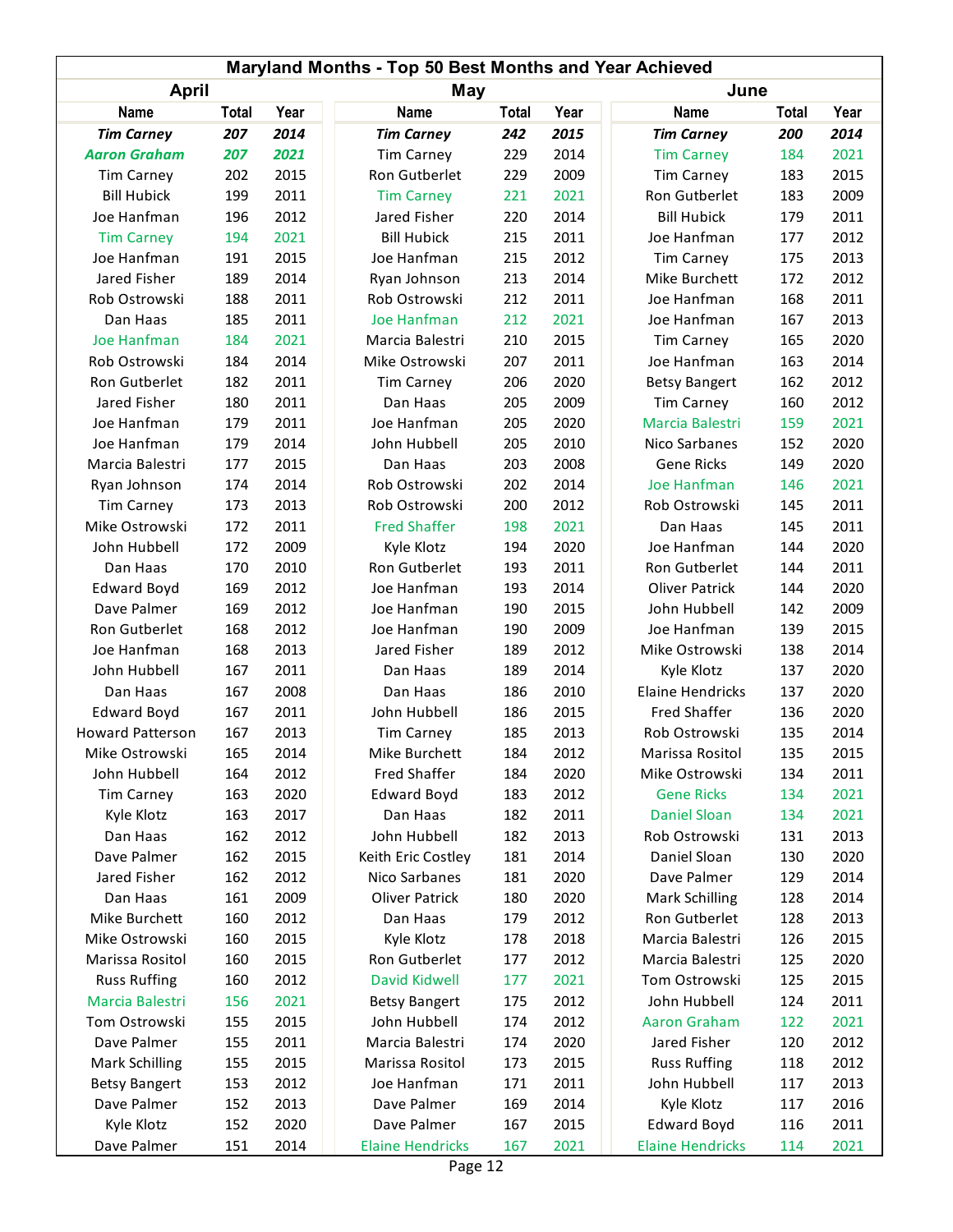|                                         | Maryland Months - Top 50 Best Months and Year Achieved |              |                             |            |              |                                  |              |      |  |  |  |  |
|-----------------------------------------|--------------------------------------------------------|--------------|-----------------------------|------------|--------------|----------------------------------|--------------|------|--|--|--|--|
| July                                    |                                                        |              | <b>August</b>               |            |              | <b>September</b>                 |              |      |  |  |  |  |
| <b>Name</b>                             | <b>Total</b>                                           | Year         | <b>Name</b>                 | Total      | Year         | <b>Name</b>                      | <b>Total</b> | Year |  |  |  |  |
| <b>Tim Carney</b>                       | 191                                                    | 2014         | <b>Tim Carney</b>           | 199        | 2013         | <b>Tim Carney</b>                | 206          | 2020 |  |  |  |  |
| Alex Wiebe                              | 186                                                    | 2015         | <b>Tim Carney</b>           | 198        | 2014         | <b>Tim Carney</b>                | 206          | 2021 |  |  |  |  |
| <b>Tim Carney</b>                       | 186                                                    | 2020         | <b>Tim Carney</b>           | 196        | 2015         | <b>Tim Carney</b>                | 200          | 2014 |  |  |  |  |
| Kevin Ebert                             | 182                                                    | 2015         | Joe Hanfman                 | 184        | 2010         | <b>Tim Carney</b>                | 191          | 2015 |  |  |  |  |
| Joe Hanfman                             | 180                                                    | 2009         | <b>Tim Carney</b>           | 182        | 2020         | Ron Gutberlet                    | 189          | 2009 |  |  |  |  |
| Ron Gutberlet                           | 175                                                    | 2009         | <b>Tim Carney</b>           | 182        | 2021         | John Hubbell                     | 188          | 2009 |  |  |  |  |
| Kyle Klotz                              | 173                                                    | 2017         | <b>Aaron Graham</b>         | 181        | 2021         | Joe Hanfman                      | 186          | 2021 |  |  |  |  |
| <b>Tim Carney</b>                       | 170                                                    | 2021         | Joe Hanfman                 | 181        | 2012         | Mike Ostrowski                   | 184          | 2010 |  |  |  |  |
| Rob Ostrowski                           | 170                                                    | 2011         | John Hubbell                | 181        | 2015         | Joe Hanfman                      | 183          | 2012 |  |  |  |  |
| Joe Hanfman                             | 166                                                    | 2015         | Joe Hanfman                 | 178        | 2014         | Ron Gutberlet                    | 181          | 2011 |  |  |  |  |
| Mike Ostrowski                          | 165                                                    | 2011         | Joe Hanfman                 | 178        | 2011         | Joe Hanfman                      | 180          | 2020 |  |  |  |  |
| <b>Elaine Hendricks</b>                 | 162                                                    | 2021         | Joe Hanfman                 | 178        | 2013         | <b>Fred Shaffer</b>              | 180          | 2021 |  |  |  |  |
| Joe Hanfman                             | 160                                                    | 2014         | Ron Gutberlet               | 176        | 2009         | <b>Tim Carney</b>                | 177          | 2013 |  |  |  |  |
| <b>Tim Carney</b>                       | 159                                                    | 2015         | <b>Tim Carney</b>           | 170        | 2012         | Marcia Balestri                  | 175          | 2015 |  |  |  |  |
| <b>Bill Hubick</b>                      | 157                                                    | 2011         | Mike Burchett               | 170        | 2012         | Joe Hanfman                      | 175          | 2015 |  |  |  |  |
| Joe Hanfman                             | 157                                                    | 2020         | Dave Palmer                 | 169        | 2014         | Joe Hanfman                      | 174          | 2009 |  |  |  |  |
| <b>Aaron Graham</b>                     | 157                                                    | 2021         | Joe Hanfman                 | 168        | 2020         | Marcia Balestri                  | 173          | 2021 |  |  |  |  |
| Kyle Klotz                              | 154                                                    | 2020         | John Hubbell                | 163        | 2012         | Dan Haas                         | 173          | 2011 |  |  |  |  |
| Joe Hanfman                             | 150                                                    | 2011         | Ron Gutberlet               | 163        | 2012         | Fred Shaffer                     | 171          | 2020 |  |  |  |  |
| Joe Hanfman                             | 149                                                    | 2012         | John Hubbell                | 163        | 2009         | Mike Burchett                    | 170          | 2012 |  |  |  |  |
| Ron Gutberlet                           | 146                                                    | 2011         | Dan Haas                    | 162        | 2008         | <b>Bill Hubick</b>               | 170          | 2011 |  |  |  |  |
| Jared Fisher                            | 146                                                    | 2011         | Kyle Klotz                  | 161        | 2018         | Dan Haas                         | 170          | 2010 |  |  |  |  |
| <b>Fred Shaffer</b>                     | 145                                                    | 2020         | <b>Bill Hubick</b>          | 160        | 2011         | Joe Hanfman                      | 167          | 2011 |  |  |  |  |
| Dave Palmer                             | 145                                                    | 2014         | <b>Edward Boyd</b>          | 159        | 2012         | <b>Gene Ricks</b>                | 167          | 2021 |  |  |  |  |
| <b>Tim Carney</b>                       | 144                                                    | 2013         | <b>Betsy Bangert</b>        | 159        | 2012         | Dave Palmer                      | 163          | 2014 |  |  |  |  |
| Marissa Rositol                         | 144                                                    | 2015         | Nico Sarbanes               | 158        | 2020         | Kyle Klotz                       | 163          | 2017 |  |  |  |  |
|                                         |                                                        |              | John Hubbell                |            |              |                                  |              | 2008 |  |  |  |  |
| John Hubbell                            | 144                                                    | 2010         | Mike Ostrowski              | 156        | 2013<br>2010 | Dan Haas<br><b>Betsy Bangert</b> | 161          | 2012 |  |  |  |  |
| Dan Haas                                | 139                                                    | 2009         |                             | 153        | 2017         |                                  | 161          | 2011 |  |  |  |  |
| <b>Gene Ricks</b><br><b>Joe Hanfman</b> | 134                                                    | 2021<br>2021 | Kyle Klotz<br>Ron Gutberlet | 152<br>152 | 2011         | John Hubbell                     | 161<br>161   | 2019 |  |  |  |  |
|                                         | 133                                                    |              |                             |            |              | Kyle Klotz                       |              |      |  |  |  |  |
| Marcia Balestri                         | 133                                                    | 2015         | Fred Shaffer                | 152        | 2020         | Joe Hanfman                      | 160          | 2013 |  |  |  |  |
| Mike Ostrowski                          | 131                                                    | 2015         | Joe Hanfman                 | 152        | 2021         | Ryan Johnson                     | 158          | 2014 |  |  |  |  |
| Rob Ostrowski                           | 130                                                    | 2013         | Marcia Balestri             | 149        | 2015         | John Hubbell                     | 157          | 2012 |  |  |  |  |
| John Hubbell                            | 128                                                    | 2011         | Dave Palmer                 | 148        | 2012         | Dan Haas                         | 157          | 2009 |  |  |  |  |
| Dave Palmer                             | 128                                                    | 2013         | Dave Palmer                 | 147        | 2013         | Rob Ostrowski                    | 156          | 2011 |  |  |  |  |
| <b>Fred Shaffer</b>                     | 127                                                    | 2021         | Dave Palmer                 | 146        | 2011         | Jared Fisher                     | 156          | 2012 |  |  |  |  |
| Dave Palmer                             | 126                                                    | 2015         | Mike Ostrowski              | 145        | 2015         | Mike Ostrowski                   | 156          | 2011 |  |  |  |  |
| <b>Daniel Sloan</b>                     | 125                                                    | 2021         | John Hubbell                | 145        | 2011         | Marcia Balestri                  | 156          | 2020 |  |  |  |  |
| Marcia Balestri                         | 124                                                    | 2021         | Ryan Johnson                | 145        | 2014         | Jared Fisher                     | 156          | 2011 |  |  |  |  |
| Tom Ostrowski                           | 124                                                    | 2015         | Keith Eric Costley          | 144        | 2014         | <b>Aaron Graham</b>              | 155          | 2021 |  |  |  |  |
| Dan Haas                                | 123                                                    | 2011         | <b>Edward Boyd</b>          | 144        | 2010         | John Hubbell                     | 155          | 2015 |  |  |  |  |
| Rob Ostrowski                           | 123                                                    | 2012         | Rob Ostrowski               | 140        | 2011         | Marissa Rositol                  | 155          | 2015 |  |  |  |  |
| John Hubbell                            | 121                                                    | 2015         | Dan Haas                    | 139        | 2009         | Joe Hanfman                      | 154          | 2014 |  |  |  |  |
| Marcia Balestri                         | 120                                                    | 2020         | <b>Russ Ruffing</b>         | 139        | 2012         | <b>Tim Carney</b>                | 154          | 2012 |  |  |  |  |
| Dave Palmer                             | 120                                                    | 2011         | Dave Palmer                 | 138        | 2015         | Ron Gutberlet                    | 154          | 2012 |  |  |  |  |
| <b>Russ Ruffing</b>                     | 120                                                    | 2011         | Marissa Rositol             | 137        | 2015         | Dan Haas                         | 154          | 2012 |  |  |  |  |
| Derek Hudgins                           | 120                                                    | 2014         | Dan Haas                    | 135        | 2012         | Gene Ricks                       | 153          | 2020 |  |  |  |  |
| Dave Palmer                             | 115                                                    | 2012         | Rob Ostrowski               | 134        | 2012         | Dave Palmer                      | 152          | 2013 |  |  |  |  |
| Gene Ricks                              | 113                                                    | 2015         | <b>Elaine Hendricks</b>     | 133        | 2021         | Dave Palmer                      | 151          | 2012 |  |  |  |  |
| three others                            | 111                                                    | various      | <b>Edward Boyd</b>          | 133        | 2011         | Nico Sarbanes                    | 148          | 2020 |  |  |  |  |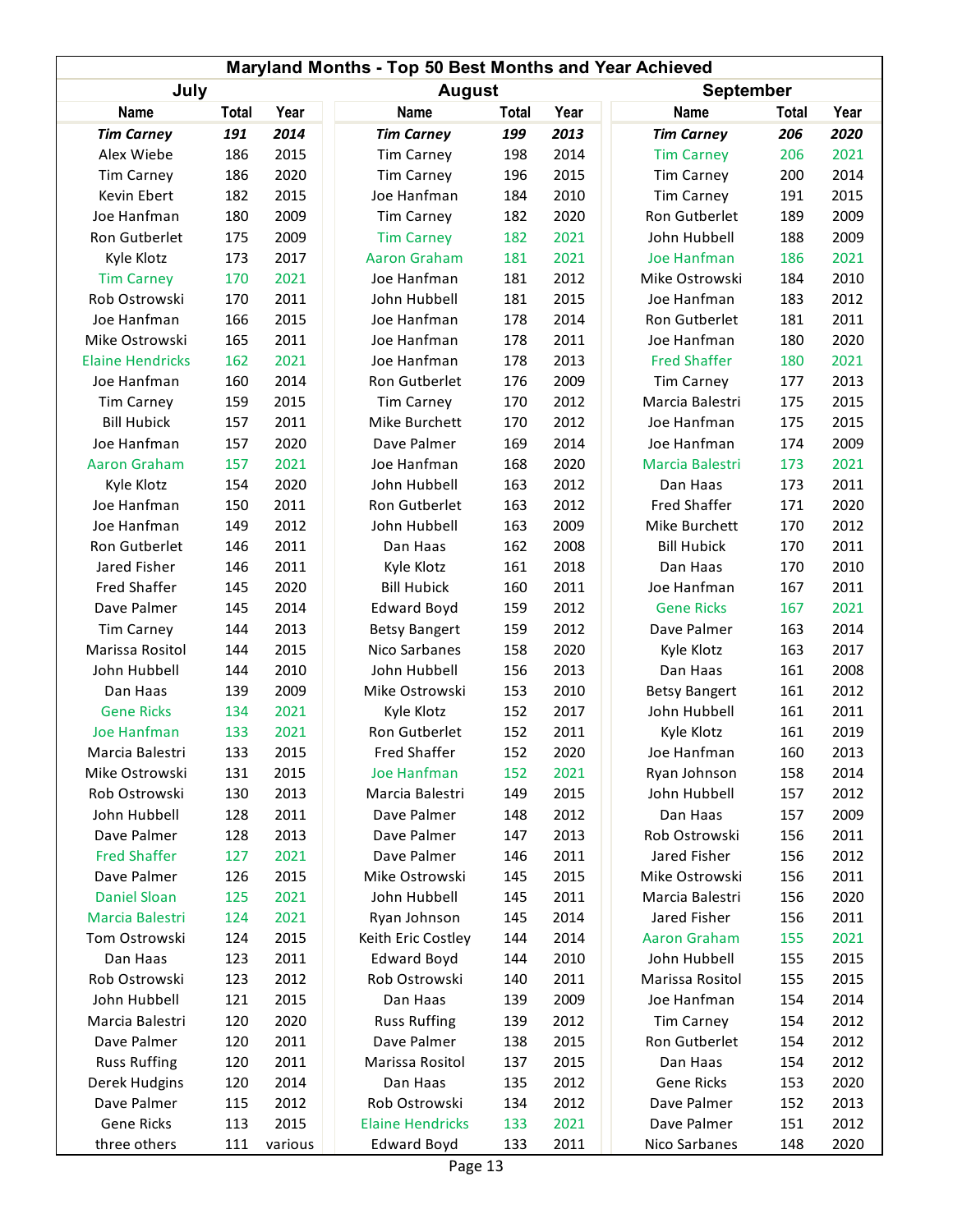|                        | Maryland Months - Top 50 Best Months and Year Achieved |      |  |                      |              |      |  |                         |              |      |  |  |
|------------------------|--------------------------------------------------------|------|--|----------------------|--------------|------|--|-------------------------|--------------|------|--|--|
| October                |                                                        |      |  | <b>November</b>      |              |      |  | <b>December</b>         |              |      |  |  |
| <b>Name</b>            | <b>Total</b>                                           | Year |  | <b>Name</b>          | <b>Total</b> | Year |  | <b>Name</b>             | <b>Total</b> | Year |  |  |
| Rob Ostrowski          | 196                                                    | 2011 |  | <b>Tim Carney</b>    | 173          | 2021 |  | <b>Tim Carney</b>       | 151          | 2020 |  |  |
| Joe Hanfman            | 195                                                    | 2020 |  | Ryan Johnson         | 171          | 2014 |  | <b>Aaron Graham</b>     | 150          | 2021 |  |  |
| <b>Tim Carney</b>      | 192                                                    | 2020 |  | <b>Tim Carney</b>    | 168          | 2014 |  | Joe Hanfman             | 143          | 2021 |  |  |
| <b>Tim Carney</b>      | 191                                                    | 2021 |  | <b>Tim Carney</b>    | 162          | 2020 |  | <b>Tim Carney</b>       | 143          | 2014 |  |  |
| Ron Gutberlet          | 183                                                    | 2011 |  | <b>Tim Carney</b>    | 159          | 2015 |  | Ron Gutberlet           | 143          | 2012 |  |  |
| Joe Hanfman            | 181                                                    | 2011 |  | Mike Ostrowski       | 158          | 2010 |  | Joe Hanfman             | 143          | 2008 |  |  |
| <b>Tim Carney</b>      | 180                                                    | 2014 |  | Ron Gutberlet        | 157          | 2008 |  | Ron Gutberlet           | 141          | 2008 |  |  |
| <b>Tim Carney</b>      | 180                                                    | 2015 |  | Joe Hanfman          | 156          | 2011 |  | Joe Hanfman             | 138          | 2020 |  |  |
| Mike Burchett          | 178                                                    | 2012 |  | Rob Ostrowski        | 154          | 2011 |  | Rob Ostrowski           | 136          | 2011 |  |  |
| Rob Ostrowski          | 173                                                    | 2012 |  | Joe Hanfman          | 154          | 2020 |  | <b>Tim Carney</b>       | 135          | 2021 |  |  |
| Mike Ostrowski         | 168                                                    | 2010 |  | <b>Tim Carney</b>    | 152          | 2013 |  | Ryan Johnson            | 133          | 2014 |  |  |
| <b>Tim Carney</b>      | 168                                                    | 2013 |  | <b>Bill Hubick</b>   | 151          | 2011 |  | <b>Tim Carney</b>       | 132          | 2015 |  |  |
| <b>Fred Shaffer</b>    | 165                                                    | 2021 |  | Ron Gutberlet        | 149          | 2011 |  | <b>Tim Carney</b>       | 132          | 2013 |  |  |
| Mike Ostrowski         | 162                                                    | 2011 |  | Mike Burchett        | 148          | 2012 |  | Joe Hanfman             | 132          | 2012 |  |  |
| Joe Hanfman            | 160                                                    | 2021 |  | Ron Gutberlet        | 146          | 2012 |  | Alina Martin            | 131          | 2020 |  |  |
| Joe Hanfman            | 157                                                    | 2012 |  | <b>Fred Shaffer</b>  | 144          | 2021 |  | John Hubbell            | 129          | 2009 |  |  |
| Joe Hanfman            | 154                                                    | 2014 |  | John Hubbell         | 144          | 2012 |  | Dan Haas                | 129          | 2008 |  |  |
|                        |                                                        |      |  |                      |              |      |  |                         |              | 2011 |  |  |
| <b>Tim Carney</b>      | 152                                                    | 2012 |  | <b>Aaron Graham</b>  | 141          | 2021 |  | Matt Anthony            | 128          |      |  |  |
| <b>Fred Shaffer</b>    | 149                                                    | 2020 |  | <b>Tim Carney</b>    | 139          | 2012 |  | Ron Gutberlet           | 127          | 2011 |  |  |
| Ryan Johnson           | 146                                                    | 2014 |  | <b>Betsy Bangert</b> | 139          | 2012 |  | <b>Fred Shaffer</b>     | 124          | 2021 |  |  |
| <b>Betsy Bangert</b>   | 144                                                    | 2012 |  | Dan Haas             | 139          | 2008 |  | Kyle Klotz              | 124          | 2019 |  |  |
| Marcia Balestri        | 141                                                    | 2020 |  | Alina Martin         | 137          | 2020 |  | <b>Bill Hubick</b>      | 124          | 2011 |  |  |
| Marcia Balestri        | 138                                                    | 2015 |  | Joe Hanfman          | 136          | 2021 |  | Dave Palmer             | 123          | 2011 |  |  |
| <b>Gene Ricks</b>      | 136                                                    | 2020 |  | Sean McCandless      | 136          | 2012 |  | Mike Ostrowski          | 123          | 2010 |  |  |
| Alina Martin           | 133                                                    | 2020 |  | John Hubbell         | 135          | 2009 |  | <b>Edward Boyd</b>      | 123          | 2010 |  |  |
| John Hubbell           | 130                                                    | 2009 |  | <b>Russ Ruffing</b>  | 134          | 2014 |  | Fred Shaffer            | 122          | 2020 |  |  |
| Joe Hanfman            | 128                                                    | 2015 |  | Jared Fisher         | 134          | 2014 |  | Dan Haas                | 122          | 2010 |  |  |
| Dan Haas               | 125                                                    | 2012 |  | Joe Hanfman          | 133          | 2012 |  | Marcia Balestri         | 121          | 2015 |  |  |
| Dan Haas               | 123                                                    | 2011 |  | Fred Shaffer         | 133          | 2020 |  | Joe Hanfman             | 121          | 2013 |  |  |
| Joe Hanfman            | 120                                                    | 2013 |  | Marcia Balestri      | 133          | 2020 |  | Joe Hanfman             | 121          | 2011 |  |  |
| Dan Haas               | 117                                                    | 2009 |  | Mike Ostrowski       | 132          | 2011 |  | John Hubbell            | 120          | 2012 |  |  |
| Marissa Rositol        | 115                                                    | 2015 |  | John Hubbell         | 132          | 2014 |  | Dan Haas                | 120          | 2009 |  |  |
| Nico Sarbanes          | 112                                                    | 2020 |  | Rob Ostrowski        | 131          | 2012 |  | Dave Palmer             | 119          | 2014 |  |  |
| Dan Haas               | 109                                                    | 2010 |  | Marcia Balestri      | 131          | 2021 |  | <b>Oliver Patrick</b>   | 118          | 2020 |  |  |
| Jared Fisher           | 107                                                    | 2012 |  | Kyle Klotz           | 130          | 2017 |  | Dave Palmer             | 118          | 2012 |  |  |
| <b>Bill Hubick</b>     | 104                                                    | 2011 |  | John Hubbell         | 130          | 2015 |  | Mike Ostrowski          | 118          | 2011 |  |  |
| Mike Ostrowski         | 101                                                    | 2014 |  | Dan Haas             | 129          | 2012 |  | John Hubbell            | 117          | 2011 |  |  |
| Ron Gutberlet          | 98.7                                                   | 2012 |  | John Hubbell         | 129          | 2011 |  | Marcia Balestri         | 116          | 2020 |  |  |
| Dave Palmer            | 96                                                     | 2013 |  | <b>Kurt Schwarz</b>  | 129          | 2021 |  | Joe Hanfman             | 114          | 2014 |  |  |
| Kyle Klotz             | 93.4                                                   | 2017 |  | <b>David Kidwell</b> | 128          | 2021 |  | <b>Tim Carney</b>       | 114          | 2012 |  |  |
| John Hubbell           | 90.7                                                   | 2014 |  | Jared Fisher         | 127          | 2012 |  | Mike Ostrowski          | 113          | 2014 |  |  |
| <b>Kristin Trouton</b> | 138                                                    | 2021 |  | Derek Hudgins        | 127          | 2014 |  | Rob Ostrowski           | 113          | 2014 |  |  |
| Dave Palmer            | 137                                                    | 2014 |  | Marcia Balestri      | 125          | 2015 |  | Rob Ostrowski           | 113          | 2012 |  |  |
| Kyle Klotz             | 137                                                    | 2019 |  | Mike Ostrowski       | 124          | 2015 |  | <b>Elaine Hendricks</b> | 112          | 2020 |  |  |
| Sean McCandless        | 137                                                    | 2012 |  | Dave Palmer          | 124          | 2015 |  | Joe Hanfman             | 111          | 2015 |  |  |
| John Hubbell           | 133                                                    | 2011 |  | Dan Haas             | 124          | 2014 |  | Dan Haas                | 109          | 2014 |  |  |
| <b>Gene Ricks</b>      | 132                                                    | 2021 |  | Gene Ricks           | 123          | 2020 |  | Marissa Rositol         | 109          | 2014 |  |  |
| Marcia Balestri        | 130                                                    | 2021 |  | Gene Ricks           | 123          | 2015 |  | <b>Edward Boyd</b>      | 109          | 2011 |  |  |
| Dave Palmer            | 130                                                    | 2012 |  | <b>Edward Boyd</b>   | 123          | 2012 |  | Dan Haas                | 109          | 2011 |  |  |
| <b>Mark Schilling</b>  | 129                                                    | 2014 |  | Dave Palmer          | 122          | 2012 |  | Kyle Klotz              | 108          | 2017 |  |  |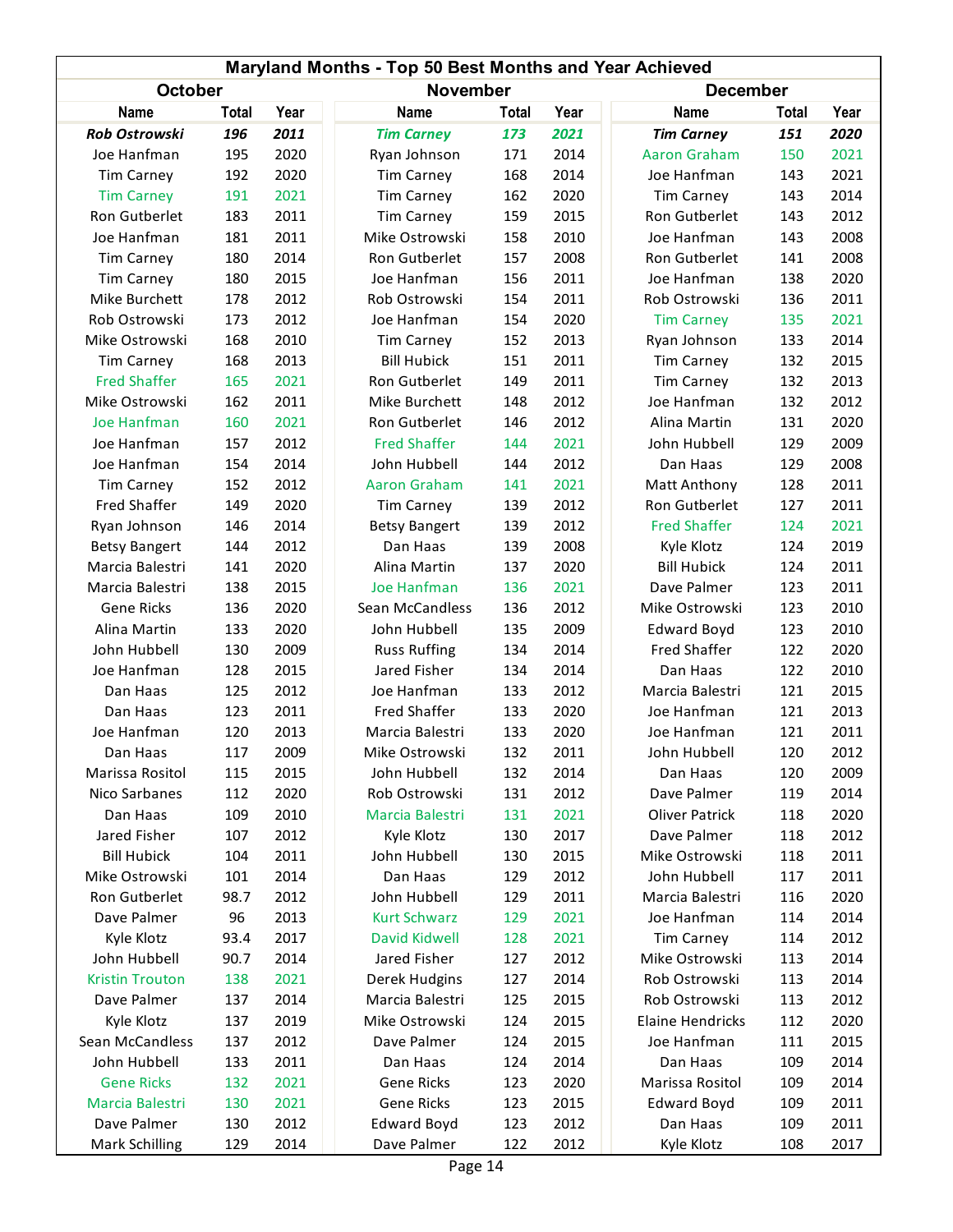| <b>Maryland Month Closeouts</b> |     |                      |                                     |              |      |  |  |  |  |  |
|---------------------------------|-----|----------------------|-------------------------------------|--------------|------|--|--|--|--|--|
| <b>Month Closeouts - Life</b>   |     |                      | <b>Month Closeouts - Best Years</b> |              |      |  |  |  |  |  |
| <b>Name</b>                     |     | <b>Total Updated</b> | <b>Name</b>                         | <b>Total</b> | Year |  |  |  |  |  |
| <b>Jim Stasz</b>                | 129 | 2021                 | <b>Tim Carney</b>                   | 58           | 2021 |  |  |  |  |  |
| Joe Hanfman                     | 112 | 2021                 | <b>Tim Carney</b>                   | 57           | 2014 |  |  |  |  |  |
| <b>Tim Carney</b>               | 110 | 2021                 | <b>Tim Carney</b>                   | 57           | 2018 |  |  |  |  |  |
| John Hubbell                    | 108 | 2021                 | <b>Tim Carney</b>                   | 54           | 2020 |  |  |  |  |  |
| <b>Matt Hafner</b>              | 106 | 2021                 | <b>Tim Carney</b>                   | 51           | 2013 |  |  |  |  |  |
| Dave Powell                     | 90  | 2021                 | <b>Joe Hanfman</b>                  | 49           | 2021 |  |  |  |  |  |
| <b>Elaine Hendricks</b>         | 89  | 2021                 | Joe Hanfman                         | 49           | 2012 |  |  |  |  |  |
| <b>Bill Hubick</b>              | 87  | 2021                 | Joe Hanfman                         | 47           | 2018 |  |  |  |  |  |
| Jim Brighton                    | 85  | 2020                 | Joe Hanfman                         | 44           | 2014 |  |  |  |  |  |
| Ron Gutberlet                   | 85  | 2014                 | Mike Ostrowski                      | 40           | 2015 |  |  |  |  |  |
| <b>Helen Patton</b>             | 78  | 2014                 | Joe Hanfman                         | 40           | 2013 |  |  |  |  |  |
| <b>Kurt Schwarz</b>             | 74  | 2021                 | Rob Ostrowski                       | 39           | 2012 |  |  |  |  |  |
| <b>Fred Fallon</b>              | 66  | 2021                 | Dan Haas                            | 39           | 2011 |  |  |  |  |  |
| Leslie Starr                    | 59  | 2015                 | Dan Haas                            | 38           | 2009 |  |  |  |  |  |
| <b>Russ Ruffing</b>             | 57  | 2021                 | Joe Hanfman                         | 38           | 2015 |  |  |  |  |  |
| <b>Gene Ricks</b>               | 55  | 2021                 | <b>Russ Ruffing</b>                 | 36           | 2021 |  |  |  |  |  |
| <b>Chuck Stirrat</b>            | 54  | 2021                 | Dan Haas                            | 36           | 2008 |  |  |  |  |  |
| Max Wilson                      | 49  | 2021                 | <b>Tim Carney</b>                   | 36           | 2012 |  |  |  |  |  |
| Daniel Sloan                    | 44  | 2021                 | Dan Haas                            | 36           | 2012 |  |  |  |  |  |
| Jim Nelson                      | 44  | 2021                 | <b>Russ Ruffing</b>                 | 36           | 2014 |  |  |  |  |  |
| Derek Hudgins                   | 44  | 2021                 | Rob Ostrowski                       | 35           | 2013 |  |  |  |  |  |
| <b>Rob Hilton</b>               | 43  | 2021                 | John Hubbell                        | 34           | 2015 |  |  |  |  |  |
| Marcia Watson                   | 43  | 2021                 | <b>Russ Ruffing</b>                 | 34           | 2013 |  |  |  |  |  |
| David Kidwell                   | 41  | 2021                 | Mike Ostrowski                      | 33           | 2014 |  |  |  |  |  |
| <b>Kristin Trouton</b>          | 37  | 2021                 | <b>Russ Ruffing</b>                 | 32           | 2020 |  |  |  |  |  |
| David Fleischmann               | 36  | 2021                 | Marcia Balestri                     | 31           | 2015 |  |  |  |  |  |
| Mary Maxey                      | 34  | 2021                 | Marissa Rositol                     | 31           | 2014 |  |  |  |  |  |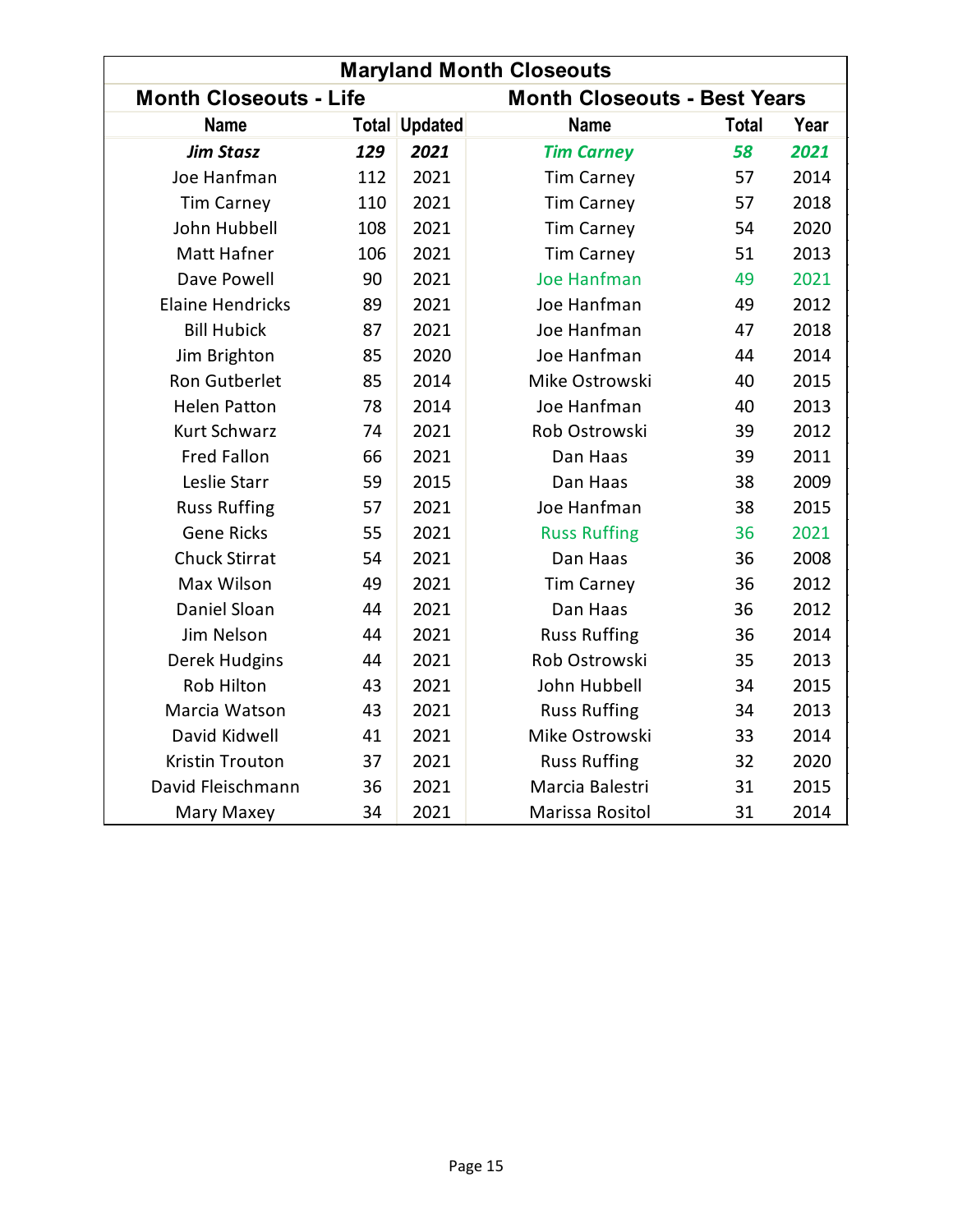# **County Listing Categories**

| <b>Maryland County Ticks - Life</b> |              |                |                                               |              |                      |                         |              |         |  |  |  |
|-------------------------------------|--------------|----------------|-----------------------------------------------|--------------|----------------------|-------------------------|--------------|---------|--|--|--|
| Name                                | Total        | <b>Updated</b> | <b>Name</b>                                   |              | <b>Total Updated</b> | Name                    | Total        | Updated |  |  |  |
| <b>Jim Stasz</b>                    | 6612         | 2021           | Marshall Iliff                                | 5136         | 2011                 | Derek Hudgins           | 3337         | 2021    |  |  |  |
| Joe Hanfman                         | 6046         | 2021           | Jeff Culler                                   | 4985         | 2021                 | Daniel Sloan            | 3100         | 2021    |  |  |  |
| John Hubbell                        | 6046         | 2021           | Harvey Mudd                                   | 4802         | 2011                 | Rob Hilton              | 2953         | 2021    |  |  |  |
| Kathy Calvert                       | 5736         | 2021           | <b>Tim Carney</b>                             | 4753         | 2021                 | <b>Russ Ruffing</b>     | 2768         | 2021    |  |  |  |
| <b>Bob Ringler</b>                  | 5680         | 2015           | <b>Fred Fallon</b>                            | 4644         | 2021                 | Marcia Watson           | 2535         | 2021    |  |  |  |
| Jim Green                           | 5634         | 2021           | Ron Gutberlet                                 | 4582         | 2014                 | David Kidwell           | 2454         | 2021    |  |  |  |
| Dave Powell                         | 5569         | 2021           | Marcia Balestri                               | 4525         | 2021                 | Kristin Trouton         | 1660         | 2021    |  |  |  |
| <b>Bill Hubick</b>                  | 5468         | 2021           | <b>Helen Patton</b>                           | 4207         | 2014                 | <b>Gene Ricks</b>       | 1471         | 2021    |  |  |  |
| Matt Hafner                         | 5375         | 2021           | Marion Mudd                                   | 4072         | 2011                 | <b>Scott Young</b>      | 1470         | 2021    |  |  |  |
| <b>Tom Feild</b>                    | 5325         | 2021           | Leslie Starr                                  | 3913         | 2015                 | Jim Nelson              | 1267         | 2021    |  |  |  |
| <b>Elaine Hendricks</b>             | 5263         | 2021           | Kurt Schwarz                                  | 3899         | 2021                 | Gregg Petersen          | 935          | 2021    |  |  |  |
| Jim Brighton                        | 5227         | 2020           | Chuck Stirrat                                 | 3337         | 2021                 |                         |              |         |  |  |  |
|                                     |              |                | <b>Maryland County Ticks - Top Year Lists</b> |              |                      |                         |              |         |  |  |  |
| Name                                | <b>Total</b> | Year           | Name                                          | <b>Total</b> | Year                 | Name                    | <b>Total</b> | Year    |  |  |  |
| Jim Stasz                           | 4086         | 2002           | Ron Gutberlet                                 | 2741         | 2010                 | <b>Edward Boyd</b>      | 2323         | 2012    |  |  |  |
| Jim Stasz                           | 3738         | 2012           | Jim Stasz                                     | 2727         | 2009                 | John Hubbell            | 2316         | 2004    |  |  |  |
| Ron Gutberlet                       | 3408         | 2011           | Jim Stasz                                     | 2717         | 2007                 | Ryan Johnson            | 2241         | 2014    |  |  |  |
| Joe Hanfman                         | 3360         | 2011           | John Hubbell                                  | 2702         | 2011                 | <b>Elaine Hendricks</b> | 2168         | 2021    |  |  |  |
|                                     | 3322         | 2001           | Jeff Culler                                   | 2686         | 2011                 | Jeff Culler             | 2157         | 2010    |  |  |  |
| Dave Perry<br>Jim Green             | 3306         | 2011           |                                               | 2680         | 2021                 | Ron Gutberlet           |              | 2012    |  |  |  |
|                                     |              |                | <b>Tim Carney</b>                             |              |                      |                         | 2150         |         |  |  |  |
| <b>Bill Hubick</b>                  | 3233         | 2008           | John Hubbell                                  | 2662         | 2008                 | Marissa Rositol         | 2137         | 2015    |  |  |  |
| Joe Hanfman                         | 3225         | 2012           | <b>Tim Carney</b>                             | 2660         | 2014                 | Dave Powell             | 2131         | 2005    |  |  |  |
| <b>Bill Hubick</b>                  | 3200         | 2010           | Jim Brighton                                  | 2657         | 2010                 | Leslie Starr            | 2111         | 2011    |  |  |  |
| <b>Bill Hubick</b>                  | 3193         | 2009           | Dave Powell                                   | 2655         | 2007                 | Rob Ostrowski           | 2107         | 2009    |  |  |  |
| Stan Arnold                         | 3185         | 2005           | <b>Elaine Hendricks</b>                       | 2652         | 2015                 | John Hubbell            | 2072         | 2018    |  |  |  |
| Rob Ostrowski                       | 3173         | 2010           | Kevin Graff                                   | 2621         | 2008                 | <b>Tim Carney</b>       | 2052         | 2013    |  |  |  |
| Jim Stasz                           | 3159         | 2011           | John Hubbell                                  | 2616         | 2010                 | Dave Powell             | 2000         | 2001    |  |  |  |
| Ron Gutberlet                       | 3147         | 2009           | Jim Green                                     | 2616         | 2007                 | <b>Joel Martin</b>      | 1977         | 2015    |  |  |  |
| Joe Hanfman                         | 3144         | 2014           | Kevin Graff                                   | 2613         | 2009                 | <b>Daniel Sloan</b>     | 1972         | 2021    |  |  |  |
| Joe Hanfman                         | 3139         | 2020           | <b>Bill Hubick</b>                            | 2604         | 2006                 | Jim Stasz               | 1943         | 2003    |  |  |  |
| Joe Hanfman                         | 3131         | 2018           | John Dennehy                                  | 2571         | 2010                 | Stan Arnold             | 1934         | 2004    |  |  |  |
| Rob Ostrowski                       | 3126         | 2011           | Jim Stasz                                     | 2566         | 2008                 | Dan Haas                | 1931         | 2011    |  |  |  |
| Jim Brighton                        | 3126         | 2005           | <b>Elaine Hendricks</b>                       | 2563         | 2014                 | Dave Powell             | 1903         | 2003    |  |  |  |
| Mike Ostrowski                      | 3109         | 2011           | Kevin Graff                                   | 2541         | 2006                 | <b>Bill Hubick</b>      | 1901         | 2013    |  |  |  |
| Stan Arnold                         | 3099         | 2009           | Kevin Graff                                   | 2538         | 2005                 | <b>Edward Boyd</b>      | 1884         | 2011    |  |  |  |
| <b>Bill Hubick</b>                  | 3095         | 2011           | John Hubbell                                  | 2533         | 2015                 | John Hubbell            | 1879         | 2020    |  |  |  |
| Joe Hanfman                         | 3049         | 2010           | Dave Powell                                   | 2528         | 2004                 | Stan Arnold             | 1831         | 2001    |  |  |  |
| <b>Bill Hubick</b>                  | 3037         | 2007           | <b>Elaine Hendricks</b>                       | 2497         | 2013                 | Ron Gutberlet           | 1825         | 2013    |  |  |  |
| Mike Ostrowski                      | 3017         | 2010           | Jim Green                                     | 2490         | 2013                 | Dave Powell             | 1799         | 2012    |  |  |  |
| Joe Hanfman                         | 3010         | 2021           | John Hubbell                                  | 2472         | 2005                 | Mike Burchett           | 1775         | 2012    |  |  |  |
| Joe Hanfman                         | 2972         | 2013           | <b>Tim Carney</b>                             | 2460         | 2018                 | Daniel Sloan            | 1762         | 2020    |  |  |  |
| Jim Green                           | 2964         | 2008           | Jim Stasz                                     | 2457         | 2004                 | Rob Ostrowski           | 1759         | 2012    |  |  |  |
| Joe Hanfman                         | 2938         | 2015           | John Hubbell                                  | 2452         | 2012                 | Derek Hudgins           | 1718         | 2014    |  |  |  |
| Jim Green                           | 2913         | 2009           | John Hubbell                                  | 2452         | 2006                 | <b>Dave Powell</b>      | 1702         | 2021    |  |  |  |
| John Hubbell                        | 2892         | 2009           | Jeff Culler                                   | 2450         | 2014                 | <b>Betsy Bangert</b>    | 1689         | 2012    |  |  |  |
| John Hubbell                        | 2877         | 2007           | John Hubbell                                  | 2442         | 2013                 | J.B. Churchill          | 1684         | 2008    |  |  |  |
| Kevin Graff                         | 2853         | 2007           | Jared Satchell                                | 2429         | 2011                 | Dave Powell             | 1641         | 2002    |  |  |  |
| Jim Green                           | 2806         | 2010           | <b>Tim Carney</b>                             | 2427         | 2020                 | <b>Russ Ruffing</b>     | 1592         | 2012    |  |  |  |
| Joe Hanfman                         | 2801         | 2009           | John Hubbell                                  | 2426         | 2003                 | <b>Tim Carney</b>       | 1502         | 2012    |  |  |  |
| <b>Tim Carney</b>                   | 2785         | 2015           | Dave Powell                                   | 2390         | 2006                 | Mike Ostrowski          | 1491         | 2012    |  |  |  |
| <b>Bill Hubick</b>                  | 2770         | 2005           | Jeff Culler                                   | 2379         | 2013                 | Fran Saunders           | 1462         | 1998    |  |  |  |
| Jim Stasz                           | 2759         | 2005           | John Hubbell                                  | 2352         | 2014                 | <b>Elaine Hendricks</b> | 1453         | 2020    |  |  |  |
| Stan Arnold                         | 2746         | 2008           | Dave Powell                                   | 2328         | 2008                 | <b>Gene Ricks</b>       | 1379         | 2021    |  |  |  |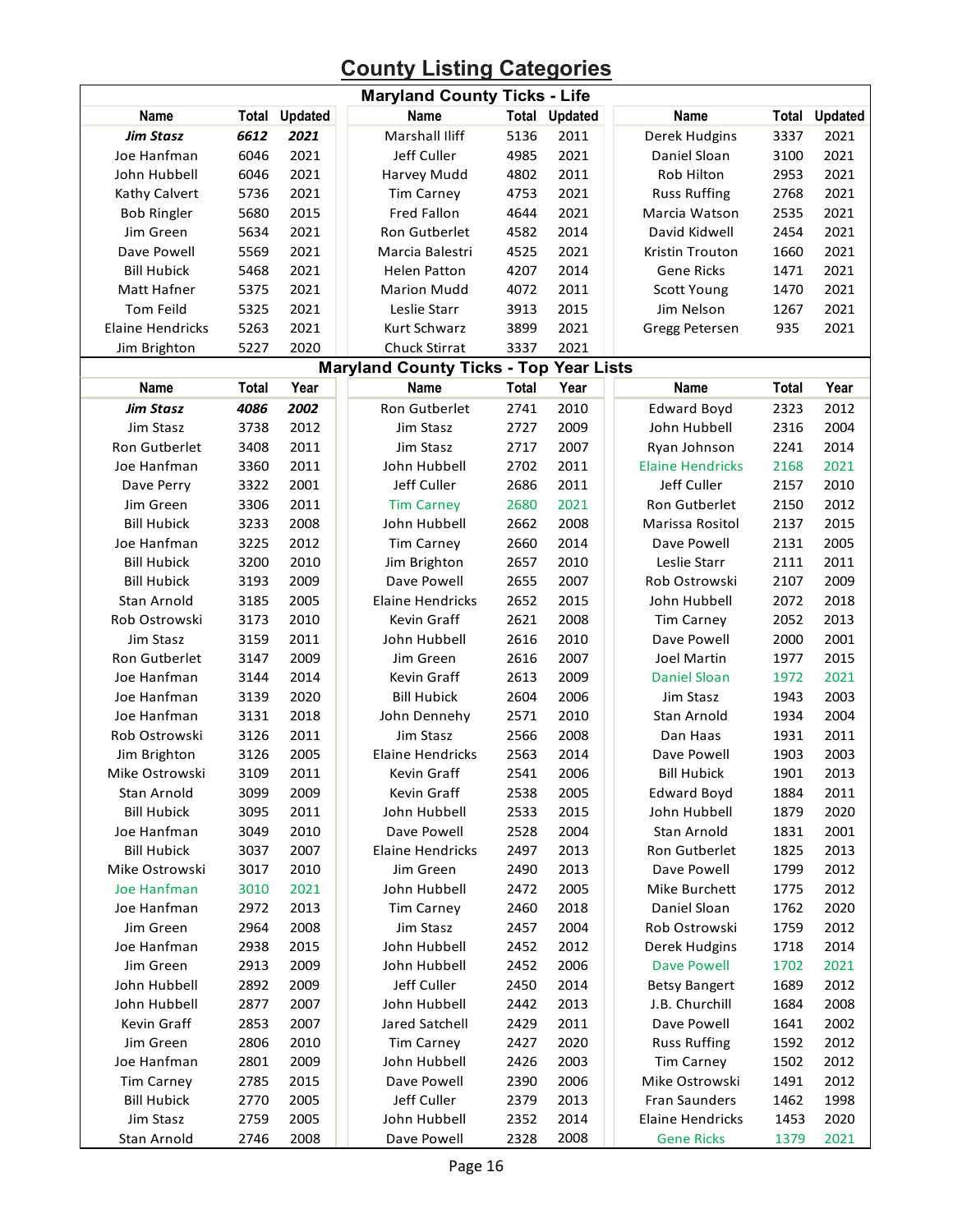|                    |       |                | Maryland's Top County Closeout Lists - Life (245 is max) |       |                |                      |       |                |
|--------------------|-------|----------------|----------------------------------------------------------|-------|----------------|----------------------|-------|----------------|
| <b>Name</b>        | Total | <b>Updated</b> | <b>Name</b>                                              | Total | <b>Updated</b> | Name                 | Total | <b>Updated</b> |
| <b>Jim Stasz</b>   | 205   | 2021           | Tom Feild                                                | 119   | 2021           | <b>Tim Carney</b>    | 73    | 2021           |
| John Hubbell       | 181   | 2021           | Matt Hafner                                              | 117   | 2021           | Marcia Balestri      | 71    | 2021           |
| Kathy Calvert      | 169   | 2021           | Stan Arnold                                              | 110   | 2011           | Fred Fallon          | 69    | 2021           |
| Joe Hanfman        | 156   | 2021           | Rick Blom                                                | 99    | 1999           | Leslie Starr         | 47    | 2015           |
| Jim Green          | 154   | 2021           | Jeff Culler                                              | 93    | 2021           | <b>Chuck Stirrat</b> | 31    | 2021           |
| <b>Bob Ringler</b> | 149   | 2015           | Steve Sanford                                            | 93    | 2007           | Derek Hudgins        | 24    | 2021           |
| Dave Powell        | 148   | 2021           | Joel Martin                                              | 90    | 2015           | Daniel Sloan         | 20    | 2021           |
| <b>Bill Hubick</b> | 140   | 2021           | <b>Duvall Sollers</b>                                    | 89    | 2021           | <b>Russ Ruffing</b>  | 15    | 2021           |
| Elaine Hendricks   | 132   | 2021           | Ron Gutberlet                                            | 88    | 2014           | Rob Hilton           | 13    | 2021           |
| Jim Brighton       | 121   | 2020           | Harvey Mudd                                              | 88    | 2011           | Kurt Schwarz         |       | 2021           |
| Marshall Iliff     | 121   | 2011           | John Dennehv                                             | 81    | 2020           |                      |       |                |

| Maryland's Top County Closeout Lists - Best Year |    |                       |                    |    |                       |                       |                |                       |  |  |  |
|--------------------------------------------------|----|-----------------------|--------------------|----|-----------------------|-----------------------|----------------|-----------------------|--|--|--|
| <b>Name</b>                                      |    | <b>Total Achieved</b> | <b>Name</b>        |    | <b>Total Achieved</b> | <b>Name</b>           |                | <b>Total Achieved</b> |  |  |  |
| <b>Jim Stasz</b>                                 | 83 | 2002                  | Jim Green          | 23 | 2008                  | John Hubbell          | 8              | 2014                  |  |  |  |
| Dave Perry                                       | 80 | 2001                  | Joe Hanfman        | 21 | 2012                  | Dave Powell           | 8              | 2012                  |  |  |  |
| Jim Stasz                                        | 65 | 1999                  | Jim Green          | 21 | 2011                  | Jim Stasz             | 8              | 2004                  |  |  |  |
| John Hubbell                                     | 59 | 2003                  | Jim Green          | 21 | 2009                  | <b>Jared Satchell</b> | 7              | 2011                  |  |  |  |
| Ron Gutberlet                                    | 51 | 2011                  | George Jett        | 21 | 1995                  | Jeff Culler           | $\overline{7}$ | 2014                  |  |  |  |
| Dave Perry                                       | 48 | 1999                  | <b>Joe Hanfman</b> | 20 | 2021                  | Joe Hanfman           | $\overline{7}$ | 2015                  |  |  |  |
| Leslie Starr                                     | 45 | 2013                  | Dave Powell        | 20 | 2007                  | John Hubbell          | $\overline{7}$ | 2013                  |  |  |  |
| <b>Phil Davis</b>                                | 44 | 1995                  | Joe Hanfman        | 18 | 2014                  | John Hubbell          | $\overline{7}$ | 2011                  |  |  |  |
| Jim Green                                        | 43 | 2007                  | Dave Powell        | 18 | 2006                  | John Hubbell          | 7              | 2008                  |  |  |  |
| <b>Gene Ricks</b>                                | 41 | 2014                  | Dave Powell        | 16 | 2008                  | <b>Kathy Calvert</b>  | 6              | 2021                  |  |  |  |
| Rob Ostrowski                                    | 40 | 2010                  | Jeff Culler        | 14 | 2013                  | Kathy Calvert         | 6              | 2020                  |  |  |  |
| Stan Arnold                                      | 39 | 2005                  | Anna Urciolo       | 14 | 2011                  | Jim Green             | 6              | 2014                  |  |  |  |
| <b>Bill Hubick</b>                               | 36 | 2008                  | Jim Green          | 14 | 2010                  | Marcia Balestri       | 6              | 2013                  |  |  |  |
| <b>Bill Hubick</b>                               | 35 | 2007                  | Jim Stasz          | 14 | 2008                  | Jim Green             | 6              | 2013                  |  |  |  |
| Ron Gutberlet                                    | 34 | 2009                  | Jim Stasz          | 14 | 2007                  | Joe Hanfman           | 6              | 2020                  |  |  |  |
| <b>Bill Hubick</b>                               | 30 | 2011                  | Leslie Starr       | 12 | 2011                  | <b>Tim Carney</b>     | 6              | 2015                  |  |  |  |
| John Dennehy                                     | 30 | 2010                  | Jim Stasz          | 12 | 2005                  | <b>Duvall Sollers</b> | 5              | 2021                  |  |  |  |
| Leslie Starr                                     | 30 | 2010                  | Dave Powell        | 12 | 2004                  | Marissa Rositol       | 5              | 2015                  |  |  |  |
| Rob Ostrowski                                    | 29 | 2011                  | Jim Stasz          | 12 | 2000                  | <b>Duvall Sollers</b> | 5              | 2020                  |  |  |  |
| <b>Bill Hubick</b>                               | 29 | 2005                  | Anna Urciolo       | 11 | 2014                  | <b>Matt Tillett</b>   | 5              | 2010                  |  |  |  |
| Jim Stasz                                        | 28 | 1998                  | Anna Urciolo       | 11 | 2013                  | John Hubbell          | 4              | 2012                  |  |  |  |
| <b>Bill Hubick</b>                               | 27 | 2009                  | Jeff Culler        | 11 | 2011                  | <b>Daniel Sloan</b>   | 3              | 2021                  |  |  |  |
| Mike Ostrowski                                   | 26 | 2011                  | Rob Ostrowski      | 11 | 2009                  | <b>Duvall Sollers</b> | 3              | 2015                  |  |  |  |
| Ron Gutberlet                                    | 25 | 2010                  | Dave Powell        | 11 | 2005                  | <b>Tim Carney</b>     | 3              | 2014                  |  |  |  |
| J.B. Churchill                                   | 25 | 2000                  | Anna Urciolo       | 10 | 2012                  | Ron Gutberlet         | 3              | 2013                  |  |  |  |
| Joe Hanfman                                      | 24 | 2011                  | Joe Hanfman        | 10 | 2013                  | John Hubbell          | $\overline{2}$ | 2015                  |  |  |  |
| Joe Hanfman                                      | 24 | 2010                  | John Hubbell       | 10 | 2009                  | Derek Hudgins         | $\overline{2}$ | 2014                  |  |  |  |
| <b>Bill Hubick</b>                               | 24 | 2006                  | Ron Gutberlet      | 10 | 2008                  | Ron Gutberlet         | 2              | 2012                  |  |  |  |
| Jim Brighton                                     | 24 | 2005                  | John Hubbell       | 9  | 2004                  | Dave Powell           | $\overline{2}$ | 2003                  |  |  |  |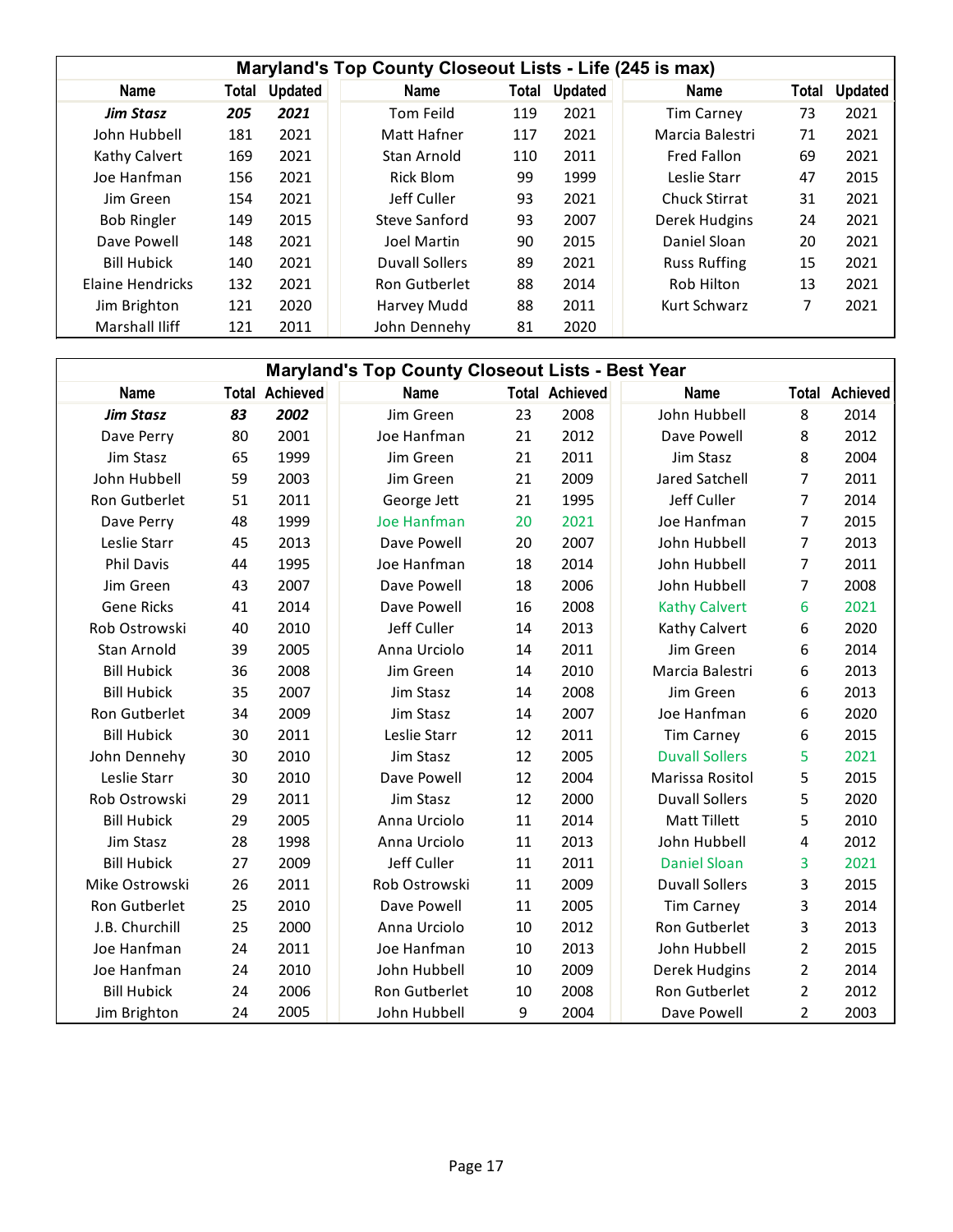|                    |     |                |                      |     |                | Maryland's Highest County "Floor" Lists (total of one's lowest county) - Life |     |                |
|--------------------|-----|----------------|----------------------|-----|----------------|-------------------------------------------------------------------------------|-----|----------------|
| <b>Name</b>        | #   | <b>Updated</b> | <b>Name</b>          | #   | <b>Updated</b> | <b>Name</b>                                                                   | #   | <b>Updated</b> |
| <b>Jim Stasz</b>   | 254 | 2021           | Marshall Iliff       | 190 | 2011           | <b>Marion Mudd</b>                                                            | 136 | 2011           |
| John Hubbell       | 234 | 2021           | Matt Hafner          | 188 | 2021           | J.B. Churchill                                                                | 133 | 2021           |
| Joe Hanfman        | 225 | 2021           | Jeff Culler          | 183 | 2021           | <b>Tim Carney</b>                                                             | 121 | 2021           |
| Kathy Calvert      | 219 | 2021           | Jim Brighton         | 165 | 2020           | Leslie Starr                                                                  | 113 | 2015           |
| Jim Green          | 214 | 2021           | <b>Fred Fallon</b>   | 161 | 2021           | Chuck Stirrat                                                                 | 94  | 2021           |
| Tom Feild          | 207 | 2021           | Harvey Mudd          | 160 | 2011           | Derek Hudgins                                                                 | 82  | 2021           |
| <b>Bob Ringler</b> | 206 | 2015           | <b>Ron Gutberlet</b> | 157 | 2014           | Warren Strobel                                                                | 70  | 2021           |
| <b>Bill Hubick</b> | 204 | 2021           | <b>Helen Patton</b>  | 154 | 2014           | <b>Russ Ruffing</b>                                                           | 66  | 2021           |
| Dave Powell        | 201 | 2021           | John Dennehy         | 153 | 2020           | Rob Hilton                                                                    | 60  | 2021           |
| Elaine Hendricks   | 200 | 2021           | Marcia Balestri      | 150 | 2021           | Daniel Sloan                                                                  | 55  | 2021           |
|                    |     |                |                      |     |                |                                                                               |     |                |

|                    |     |      | Maryland's Highest County "Floor" Lists (total of one's lowest county) - Best Year |    |      |                      |    |      |
|--------------------|-----|------|------------------------------------------------------------------------------------|----|------|----------------------|----|------|
| <b>Name</b>        | #   | Year | <b>Name</b>                                                                        | #  | Year | <b>Name</b>          | #  | Year |
| <b>Joe Hanfman</b> | 111 | 2014 | Joe Hanfman                                                                        | 83 | 2012 | Joel Martin          | 29 | 2014 |
| Elaine Hendricks   | 102 | 2015 | Joe Hanfman                                                                        | 78 | 2021 | Ron Gutberlet        | 29 | 2012 |
| Mike Ostrowski     | 100 | 2011 | Joe Hanfman                                                                        | 66 | 2020 | Derek Hudgins        | 25 | 2014 |
| Elaine Hendricks   | 97  | 2014 | John Hubbell                                                                       | 59 | 2013 | John Hubbell         | 23 | 2015 |
| Joe Hanfman        | 97  | 2015 | John Hubbell                                                                       | 56 | 2014 | <b>Tim Carney</b>    | 22 | 2015 |
| Mike Ostrowski     | 96  | 2010 | <b>Chuck Stirrat</b>                                                               | 53 | 2014 | <b>Edward Boyd</b>   | 19 | 2012 |
| Joe Hanfman        | 92  | 2013 | John Hubbell                                                                       | 46 | 2012 | Daniel Sloan         | 15 | 2021 |
| Jim Green          | 88  | 2012 | <b>Elaine Hendricks</b>                                                            | 42 | 2021 | <b>Tim Carney</b>    | 15 | 2014 |
| Elaine Hendricks   | 87  | 2013 | Marissa Rositol                                                                    | 33 | 2015 | Daniel Sloan         | 12 | 2020 |
| Jim Stasz          | 87  | 2012 | Joel Martin                                                                        | 30 | 2015 | <b>Ron Gutberlet</b> | 12 | 2013 |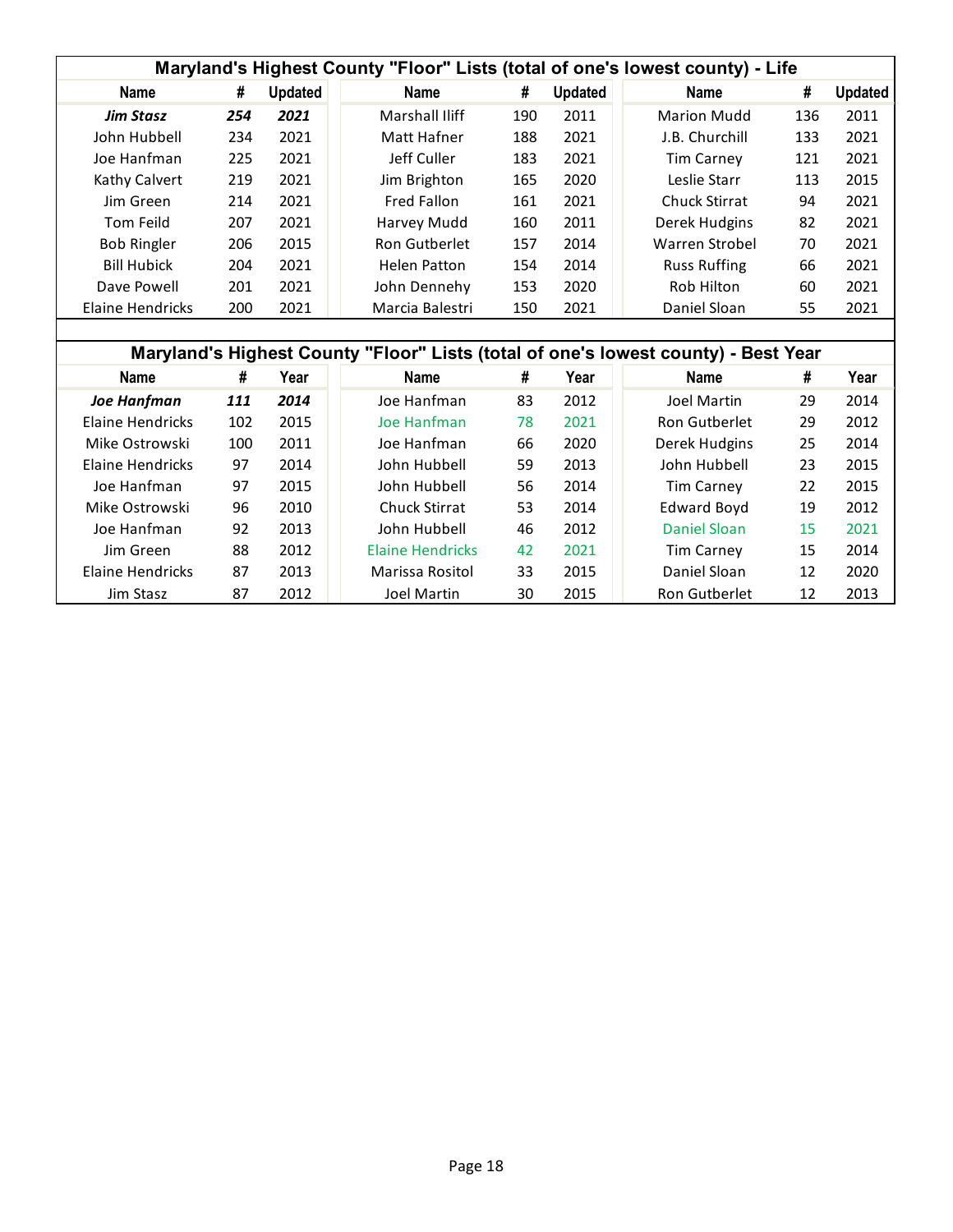#### **Garrett County**

Kyle Klotz and Aaron Graham had good years, each adding a handful of species to their county Life Lists. In the Year List category, Aaron once again was tops for with 227 birds.

There are no Big Days in the database for Garrett county.

|                   | <b>Garrett County Life Lists (301 Max)</b> |                |                    |       |                |                     |       |                |  |  |  |  |
|-------------------|--------------------------------------------|----------------|--------------------|-------|----------------|---------------------|-------|----------------|--|--|--|--|
| <b>Name</b>       | Total                                      | <b>Updated</b> | <b>Name</b>        | Total | <b>Updated</b> | <b>Name</b>         | Total | <b>Updated</b> |  |  |  |  |
| <b>Kyle Klotz</b> | 281                                        | 2021           | <b>Bill Hubick</b> | 228   | 2021           | George Jett         | 175   | 2021           |  |  |  |  |
| Aaron Graham      | 275                                        | 2021           | Matt Hafner        | 225   | 2021           | <b>Helen Patton</b> | 174   | 2014           |  |  |  |  |
| J.B. Churchill    | 266                                        | 2021           | Tom Feild          | 221   | 2021           | Rick Blom           | 174   | 1999           |  |  |  |  |
| Mikey Lutmerding  | 260                                        | 2021           | <b>Tim Carney</b>  | 221   | 2021           | Gwen Brewer         | 173   | 2021           |  |  |  |  |
| Jim Stasz         | 256                                        | 2021           | Dave Powell        | 217   | 2021           | Paul O'Brien        | 170   | 2021           |  |  |  |  |
| John Hubbell      | 253                                        | 2021           | <b>Bob Ringler</b> | 215   | 2015           | Marcia Balestri     | 169   | 2021           |  |  |  |  |
| Joe Hanfman       | 243                                        | 2021           | Elaine Hendricks   | 203   | 2021           | Harvey Mudd         | 160   | 2011           |  |  |  |  |
| Jim Green         | 238                                        | 2021           | Jeff Culler        | 202   | 2021           | Kurt Schwarz        | 159   | 2021           |  |  |  |  |
| Kathy Calvert     | 236                                        | 2021           | Ron Gutberlet      | 199   | 2014           | Daniel Irons        | 155   | 2021           |  |  |  |  |
| Jim Brighton      | 232                                        | 2020           | <b>Fred Fallon</b> | 193   | 2021           |                     |       |                |  |  |  |  |

|                   | <b>Garrett County Top Year Lists - All Time</b> |      |                    |       |      |                    |       |      |  |  |  |  |
|-------------------|-------------------------------------------------|------|--------------------|-------|------|--------------------|-------|------|--|--|--|--|
| <b>Name</b>       | Total                                           | Year | <b>Name</b>        | Total | Year | <b>Name</b>        | Total | Year |  |  |  |  |
| <b>Kyle Klotz</b> | 238                                             | 2018 | Jim Stasz          | 198   | 2002 | J.B. Churchill     | 168   | 2000 |  |  |  |  |
| Kyle Klotz        | 238                                             | 2018 | J.B. Churchill     | 192   | 2014 | J.B. Churchill     | 166   | 2003 |  |  |  |  |
| Aaron Graham      | 237                                             | 2020 | Jim Stasz          | 191   | 2012 | <b>Tim Carney</b>  | 162   | 2015 |  |  |  |  |
| Kyle Klotz        | 233                                             | 2020 | Jim Stasz          | 184   | 1999 | J.B. Churchill     | 161   | 1999 |  |  |  |  |
| Mikey Lutmerding  | 229                                             | 2007 | J.B. Churchill     | 178   | 2009 | Jim Stasz          | 159   | 2007 |  |  |  |  |
| Aaron Graham      | 227                                             | 2021 | Jim Stasz          | 176   | 2003 | J.B. Churchill     | 157   | 2004 |  |  |  |  |
| Kyle Klotz        | 223                                             | 2017 | Jim Stasz          | 176   | 2006 | Jim Stasz          | 155   | 2005 |  |  |  |  |
| Kyle Klotz        | 217                                             | 2016 | J.B. Churchill     | 176   | 2008 | J.B. Churchill     | 154   | 2001 |  |  |  |  |
| Mikey Lutmerding  | 216                                             | 2008 | J.B. Churchill     | 176   | 2007 | Mike Ostrowski     | 153   | 2011 |  |  |  |  |
| Kyle Klotz        | 215                                             | 2019 | Jim Stasz          | 172   | 2000 | Jim Stasz          | 153   | 1992 |  |  |  |  |
| Kyle Klotz        | 214                                             | 2014 | <b>Tim Carney</b>  | 171   | 2014 | <b>Bill Hubick</b> | 153   | 2007 |  |  |  |  |
| Aaron Graham      | 207                                             | 2014 | <b>Bill Hubick</b> | 171   | 2005 |                    |       |      |  |  |  |  |
| <b>Kyle Klotz</b> | 201                                             | 2021 | Ron Gutberlet      | 170   | 2009 |                    |       |      |  |  |  |  |

| <b>Garrett County Top Year Lists - 2021</b>                   |     |                  |     |                |     |  |  |  |  |  |
|---------------------------------------------------------------|-----|------------------|-----|----------------|-----|--|--|--|--|--|
| Total<br>Total<br>Total<br><b>Name</b><br><b>Name</b><br>Name |     |                  |     |                |     |  |  |  |  |  |
| Aaron Graham                                                  | 227 | Tim Carney       | 145 | Joe Hanfman    | 117 |  |  |  |  |  |
| Kyle Klotz                                                    | 201 | Elaine Hendricks | 129 | J.B. Churchill | 100 |  |  |  |  |  |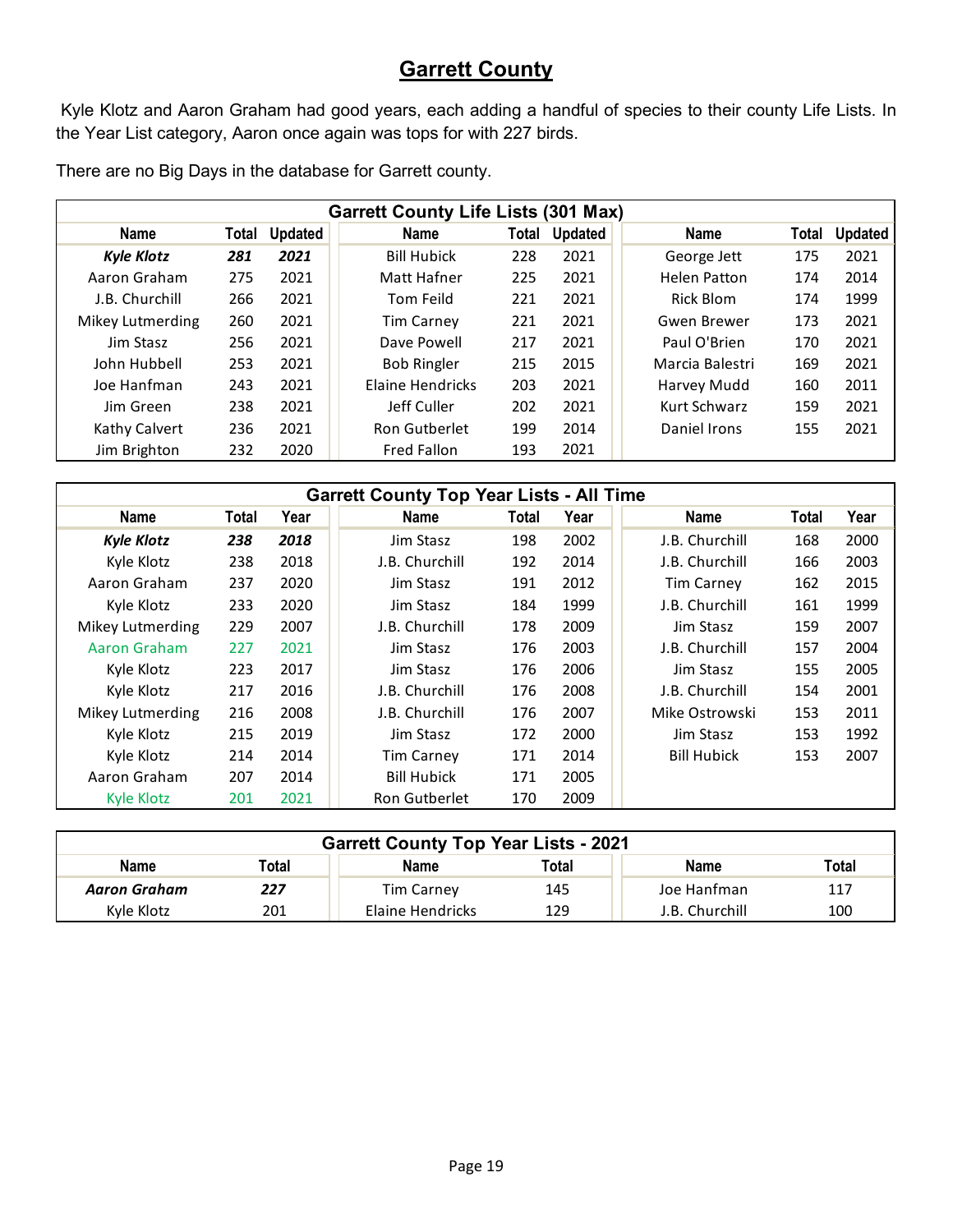#### **Allegany County**

In Allegany County, there was no change at the top in the Life List category. Aaron Graham's Year total of 141 was tops in that category.

|                    |       |                | Allegany County's Top Life Lists (308 Max) |       |                |                     |       |                |
|--------------------|-------|----------------|--------------------------------------------|-------|----------------|---------------------|-------|----------------|
| <b>Name</b>        | Total | <b>Updated</b> | Name                                       | Total | <b>Updated</b> | <b>Name</b>         | Total | <b>Updated</b> |
| Jim Paulus         | 2000  | 273            | <b>Tim Carney</b>                          | 2021  | 217            | Ron Gutberlet       | 2014  | 179            |
| J.B. Churchill     | 2021  | 266            | David Yeany                                | 2009  | 217            | James Wilkinson     | 1990  | 179            |
| Ray Kiddy          | 2008  | 261            | Tom Feild                                  | 2021  | 214            | Rick Blom           | 1999  | 171            |
| Teresa Simons      | 1994  | 260            | <b>Bill Hubick</b>                         | 2021  | 212            | Mike Ostrowski      | 2015  | 170            |
| Jim Stasz          | 2021  | 256            | Matt Hafner                                | 2021  | 209            | Harvey Mudd         | 2011  | 170            |
| Mikey Lutmerding   | 2021  | 248            | Jim Brighton                               | 2020  | 208            | <b>Helen Patton</b> | 2014  | 168            |
| John Hubbell       | 2021  | 235            | Gwen Brewer                                | 2021  | 206            | <b>Fred Fallon</b>  | 2021  | 168            |
| <b>Bob Ringler</b> | 2015  | 231            | Marshall Iliff                             | 2011  | 202            | Steve Sanford       | 2007  | 166            |
| Joe Hanfman        | 2021  | 230            | Elaine Hendricks                           | 2021  | 201            | Dave Harvey         | 2007  | 165            |
| Kyle Klotz         | 2021  | 230            | John Gregoire                              | 2005  | 190            | Michael O'Brien     | 1999  | 164            |
| Jim Green          | 2021  | 229            | Jeff Culler                                | 2021  | 189            | Mike Burchett       | 2013  | 163            |
| Kathy Calvert      | 2021  | 221            | Stan Arnold                                | 2011  | 184            | Rob Ostrowski       | 2014  | 162            |
| Dave Powell        | 2021  | 221            | <b>Edward Boyd</b>                         | 2012  | 180            | John Dennehy        | 2020  | 160            |
| Aaron Graham       | 2021  | 219            | <b>Joel Martin</b>                         | 2015  | 180            | Marcia Balestri     | 2021  | 160            |

There are no Big Days in the database for Allegany County.

|                         | Allegany County's Top Year Lists - All Time |      |                  |       |      |                   |       |      |  |  |  |  |  |
|-------------------------|---------------------------------------------|------|------------------|-------|------|-------------------|-------|------|--|--|--|--|--|
| <b>Name</b>             | Total                                       | Year | <b>Name</b>      | Total | Year | <b>Name</b>       | Total | Year |  |  |  |  |  |
| <b>Mikey Lutmerding</b> | 213                                         | 2007 | J.B. Churchill   | 189   | 2005 | Ray Kiddy         | 180   | 2001 |  |  |  |  |  |
| Teresa Simons           | 212                                         | 1994 | Ray Kiddy        | 189   | 2004 | J.B. Churchill    | 179   | 2009 |  |  |  |  |  |
| J.B. Churchill          | 211                                         | 2004 | J.B. Churchill   | 186   | 2003 | <b>Tim Carney</b> | 178   | 2015 |  |  |  |  |  |
| <b>Teresa Simons</b>    | 211                                         | 1993 | Mikey Lutmerding | 185   | 2008 | Ray Kiddy         | 173   | 2008 |  |  |  |  |  |
| J.B. Churchill          | 202                                         | 2007 | Ray Kiddy        | 185   | 2005 | J.B. Churchill    | 172   | 2014 |  |  |  |  |  |
| J.B. Churchill          | 200                                         | 2002 | Ray Kiddy        | 182   | 1999 | Jim Stasz         | 171   | 1992 |  |  |  |  |  |
| J.B. Churchill          | 200                                         | 2000 | J.B. Churchill   | 181   | 2006 | Ray Kiddy         | 171   | 2006 |  |  |  |  |  |
| J.B. Churchill          | 197                                         | 2008 | J.B. Churchill   | 181   | 2001 | Jim Stasz         | 167   | 2002 |  |  |  |  |  |
| Ray Kiddy               | 194                                         | 2003 | Ray Kiddy        | 181   | 2000 | Jim Stasz         | 167   | 1999 |  |  |  |  |  |
| Ray Kiddy               | 194                                         | 2002 | Ray Kiddy        | 180   | 2001 | <b>Tim Carney</b> | 162   | 2014 |  |  |  |  |  |
| Ray Kiddy               | 190                                         | 2007 | Ray Kiddy        | 181   | 2000 | J.B. Churchill    | 162   | 1999 |  |  |  |  |  |

| <b>Allegany County Top Year Lists - 2021</b> |                                                       |              |    |            |    |  |  |  |  |  |
|----------------------------------------------|-------------------------------------------------------|--------------|----|------------|----|--|--|--|--|--|
| <b>Name</b>                                  | Total<br>Total<br><b>Name</b><br>Total<br><b>Name</b> |              |    |            |    |  |  |  |  |  |
| Aaron Graham                                 | 141                                                   | Daniel Sloan | 91 | Kyle Klotz | 53 |  |  |  |  |  |
| <b>Tim Carney</b>                            | 82<br>115<br>Marcia Balestri<br>49<br>Joe Hanfman     |              |    |            |    |  |  |  |  |  |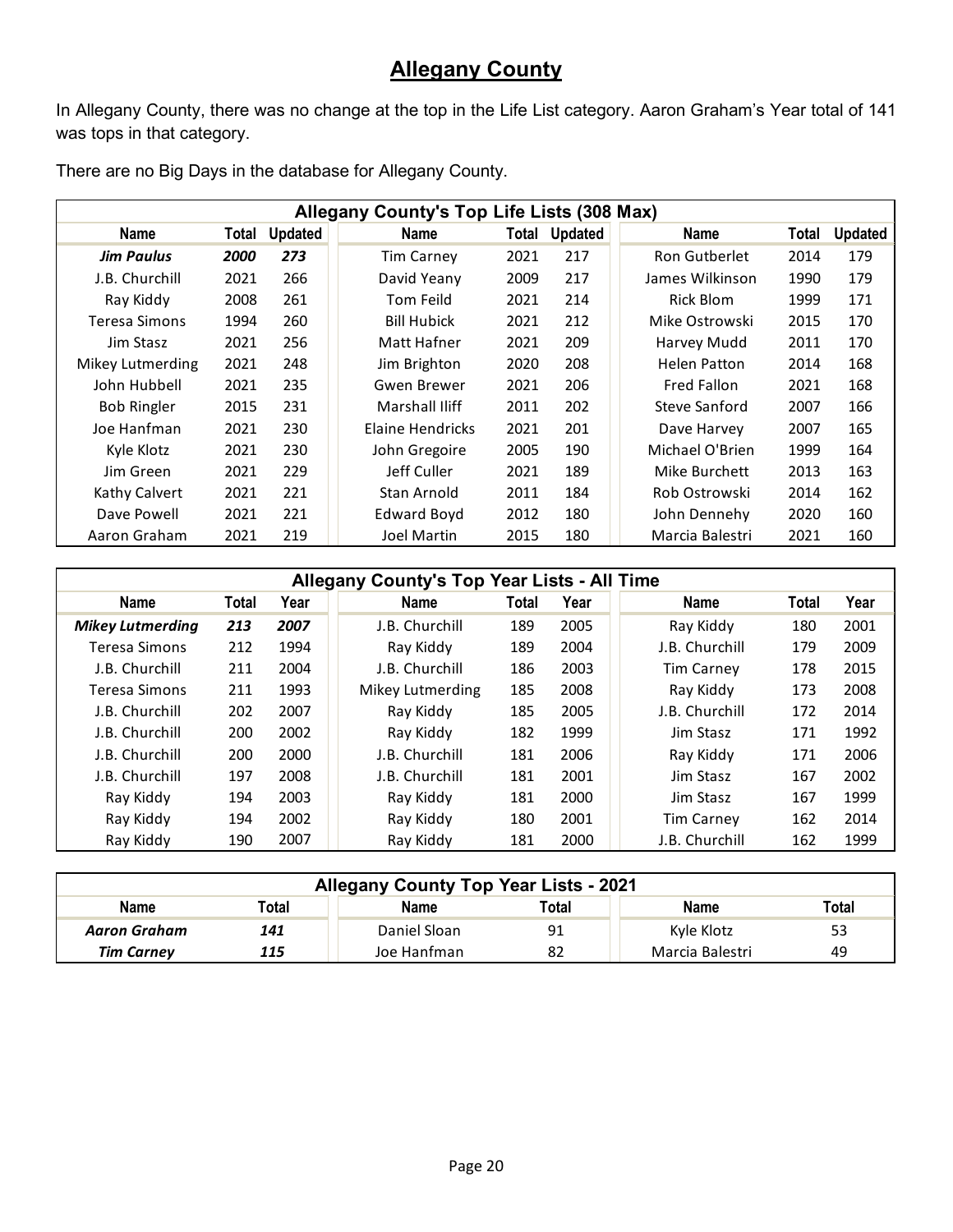#### **Washington County**

Jim Stasz (254) extended his massive lead in the Life List category in 2021. For Year Lists, Hans Holbrook's alltime high of 205 from 2008 has stood the test of time and is the only Year List in excess of 200 ever reported for the county. The county did not get a lot of birding action in 2021, judging by the top Year List of 104 (Joe Hanfman). There are no Big Days in the database for Washington County.

|                    | <b>Washington County Life Lists (287 Max)</b> |                |                    |       |                |                      |       |                |  |  |  |  |  |
|--------------------|-----------------------------------------------|----------------|--------------------|-------|----------------|----------------------|-------|----------------|--|--|--|--|--|
| Name               | Total                                         | <b>Updated</b> | Name               | Total | <b>Updated</b> | Name                 | Total | <b>Updated</b> |  |  |  |  |  |
| <b>Jim Stasz</b>   | 254                                           | 2021           | Dave Weesner       | 215   | 2006           | Jeff Culler          | 183   | 2021           |  |  |  |  |  |
| John Hubbell       | 235                                           | 2021           | Tom Feild          | 209   | 2021           | <b>Ron Gutberlet</b> | 177   | 2014           |  |  |  |  |  |
| Jim Green          | 234                                           | 2021           | <b>Bill Hubick</b> | 207   | 2021           | <b>Marion Mudd</b>   | 173   | 2011           |  |  |  |  |  |
| Kathy Calvert      | 229                                           | 2021           | Elaine Hendricks   | 206   | 2021           | Marcia Balestri      | 171   | 2021           |  |  |  |  |  |
| Joe Hanfman        | 227                                           | 2021           | Matt Hafner        | 193   | 2021           | <b>Fred Fallon</b>   | 163   | 2021           |  |  |  |  |  |
| <b>Bob Ringler</b> | 219                                           | 2015           | Rick Blom          | 186   | 1999           | <b>Tim Carney</b>    | 160   | 2021           |  |  |  |  |  |
| Dave Powell        | 217                                           | 2021           | Harvey Mudd        | 184   | 2011           | Kurt Schwarz         | 152   | 2021           |  |  |  |  |  |

|                      | <b>Washington County Top Year Lists - All Time</b> |      |                    |       |      |                    |       |      |  |  |  |  |  |
|----------------------|----------------------------------------------------|------|--------------------|-------|------|--------------------|-------|------|--|--|--|--|--|
| <b>Name</b>          | Total                                              | Year | <b>Name</b>        | Total | Year | <b>Name</b>        | Total | Year |  |  |  |  |  |
| <b>Hans Holbrook</b> | 205                                                | 2008 | Joe Hanfman        | 143   | 2009 | Jim Stasz          | 130   | 2011 |  |  |  |  |  |
| Jim Green            | 199                                                | 2015 | Jim Green          | 143   | 2013 | <b>Bill Hubick</b> | 129   | 2010 |  |  |  |  |  |
| Hans Holbrook        | 197                                                | 2007 | Jim Green          | 143   | 2010 | <b>Bill Hubick</b> | 128   | 2009 |  |  |  |  |  |
| Dave Perry           | 176                                                | 2004 | Jim Stasz          | 143   | 2005 | Jim Green          | 126   | 2012 |  |  |  |  |  |
| Dave Weesner         | 170                                                | 1998 | Mike Ostrowski     | 140   | 2010 | Joe Hanfman        | 124   | 2013 |  |  |  |  |  |
| Jim Green            | 162                                                | 2011 | <b>Bill Hubick</b> | 139   | 2008 | Elaine Hendricks   | 122   | 2015 |  |  |  |  |  |
| John Hubbell         | 158                                                | 2015 | Jim Green          | 139   | 2009 | Dave Perry         | 122   | 1999 |  |  |  |  |  |
| Dave Perry           | 157                                                | 2003 | <b>Bill Hubick</b> | 139   | 2007 | Dave Perry         | 121   | 2001 |  |  |  |  |  |
| Jim Stasz            | 153                                                | 1999 | Jim Stasz          | 136   | 2006 | <b>Bill Hubick</b> | 121   | 2011 |  |  |  |  |  |
| Jim Stasz            | 152                                                | 2008 | Jim Stasz          | 132   | 2012 | John Hubbell       | 120   | 2014 |  |  |  |  |  |
| Jim Stasz            | 151                                                | 1992 | Jim Brighton       | 132   | 2005 | John Hubbell       | 119   | 2008 |  |  |  |  |  |
| Jim Stasz            | 149                                                | 2002 | Jim Green          | 132   | 2008 | Dave Powell        | 116   | 2007 |  |  |  |  |  |
| Dave Weesner         | 147                                                | 1993 | Ron Gutberlet      | 131   | 2011 | Joe Hanfman        | 108   | 2020 |  |  |  |  |  |

| <b>Washington County Top Year Lists - 2021</b> |                                                       |             |       |      |       |  |  |  |  |  |
|------------------------------------------------|-------------------------------------------------------|-------------|-------|------|-------|--|--|--|--|--|
| <b>Name</b>                                    | Total                                                 | <b>Name</b> | Total | Name | Total |  |  |  |  |  |
| Joe Hanfman                                    | 79.<br>Daniel Sloan<br>104<br>58<br><b>Tim Carney</b> |             |       |      |       |  |  |  |  |  |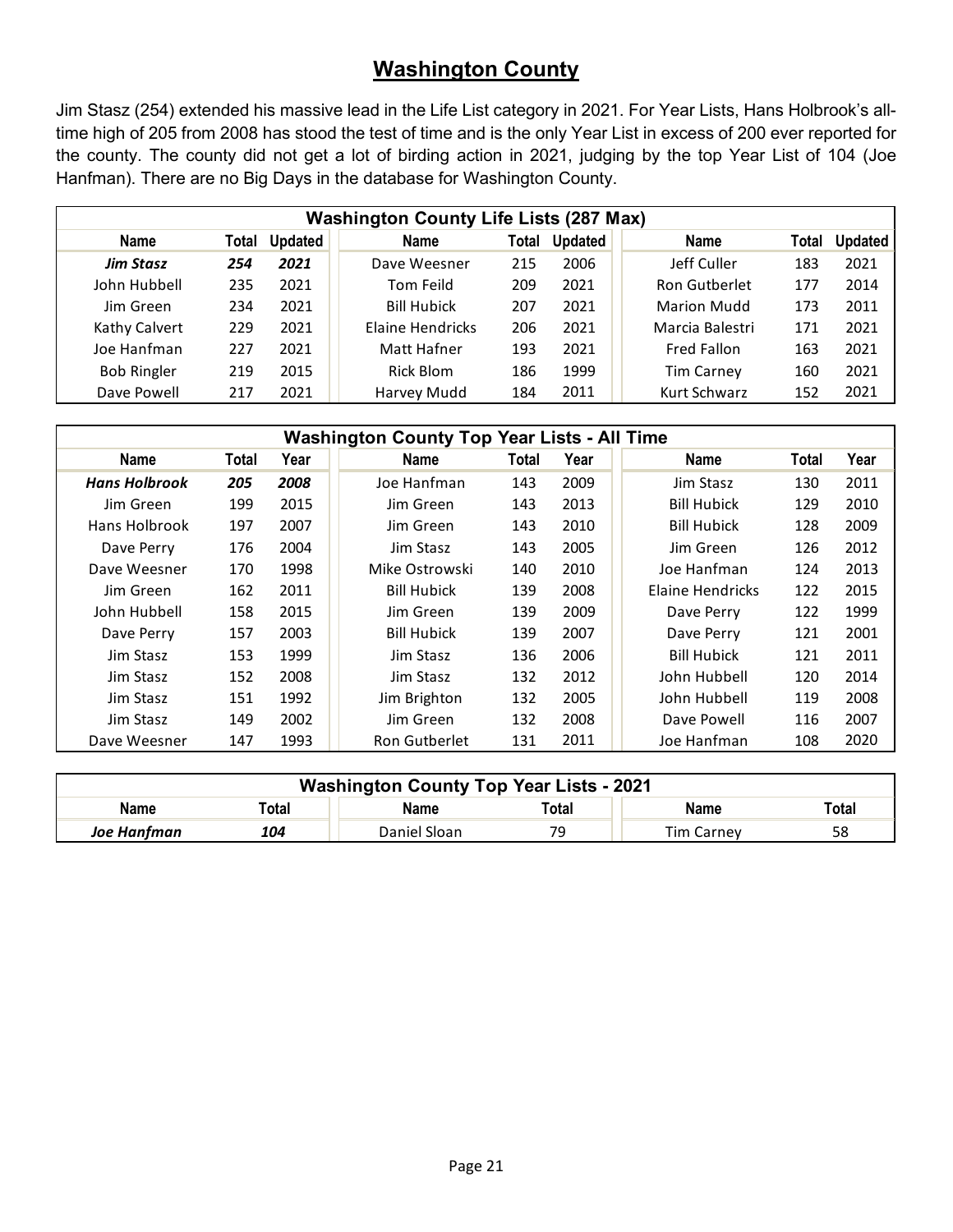#### **Frederick County**

Kathy Calvert added five birds in 2021 to her total (285), which is tops in the Life List category. In Year Lists, Stauffer Miller's incredible 231 total from 1993 has withstood all challengers for now 29 straight years. Will it ever be broken? Joe Hanfman reported the top 2021 Year List with 122.

Paul O'Brien 270 2021 Joe Hanfman 242 2021 Jim Brighton 204 2020 Barbara Gearhart 267 2009 Harvey Mudd 242 2011 Fred Shaffer 202 2021 Jim Stasz 264 2021 Gail Mackiernan 228 2021 Jeff Culler 201 2021 Michael Welch 260 2004 | Bill Hubick 223 2021 | Helen Patton 201 2014

|                      |       |                | <b>Frederick County Life Lists (313 Max)</b> |       |                |                    |     |                      |
|----------------------|-------|----------------|----------------------------------------------|-------|----------------|--------------------|-----|----------------------|
| Name                 | Total | <b>Updated</b> | <b>Name</b>                                  | Total | <b>Updated</b> | Name               |     | <b>Total Updated</b> |
| <b>Kathy Calvert</b> | 285   | 2021           | Jim Green                                    | 250   | 2021           | <b>Marion Mudd</b> | 207 | 2011                 |
| Marcia Balestri      | 274   | 2021           | Frank Schaff                                 | 245   | 2006           | Kurt Schwarz       | 205 | 2021                 |

There are no Big Days in the database for Frederick County.

| Dave Powell            | 256                                               | 2021 | Matt Hafner            | 223   | 2021 | <b>Rob Hilton</b>    | 192   | 2021 |  |  |  |  |
|------------------------|---------------------------------------------------|------|------------------------|-------|------|----------------------|-------|------|--|--|--|--|
| <b>Bob Ringler</b>     | 255                                               | 2015 | Tom Feild              | 221   | 2021 | Fred Fallon          | 182   | 2021 |  |  |  |  |
| John Hubbell           | 254                                               | 2021 | Elaine Hendricks       | 215   | 2021 | <b>Tim Carney</b>    | 180   | 2021 |  |  |  |  |
| Gary Smyle             | 254                                               | 2004 | Rick Blom              | 213   | 1999 | <b>Ron Gutberlet</b> | 163   | 2014 |  |  |  |  |
| <b>Stauffer Miller</b> | 253                                               | 1995 | Michael Bowen          | 210   | 2021 | <b>Chuck Stirrat</b> | 160   | 2021 |  |  |  |  |
|                        |                                                   |      |                        |       |      |                      |       |      |  |  |  |  |
|                        | <b>Frederick County Top Year Lists - All Time</b> |      |                        |       |      |                      |       |      |  |  |  |  |
|                        |                                                   |      |                        |       |      |                      |       |      |  |  |  |  |
| <b>Name</b>            | Total                                             | Year | Name                   | Total | Year | <b>Name</b>          | Total | Year |  |  |  |  |
| <b>Stauffer Miller</b> | 231                                               | 1993 | <b>Stauffer Miller</b> | 215   | 1991 | Marcia Balestri      | 196   | 2007 |  |  |  |  |
| Barbara Gearhart       | 230                                               | 2009 | Stauffer Miller        | 215   | 1990 | Michael Welch        | 196   | 2004 |  |  |  |  |
| Barbara Gearhart       | 224                                               | 2007 | Kathy Calvert          | 210   | 2018 | Marcia Balestri      | 196   | 2002 |  |  |  |  |
| Barbara Gearhart       | 224                                               | 2005 | Gary Smyle             | 207   | 2002 | Marcia Balestri      | 194   | 2008 |  |  |  |  |
| Barbara Gearhart       | 223                                               | 2006 | Kathy Calvert          | 205   | 2015 | Marcia Balestri      | 193   | 2012 |  |  |  |  |

|             | <b>Frederick County Top Year Lists - 2021</b> |             |       |              |       |  |  |  |  |  |  |
|-------------|-----------------------------------------------|-------------|-------|--------------|-------|--|--|--|--|--|--|
| Name        | Total                                         | <b>Name</b> | Total | <b>Name</b>  | Total |  |  |  |  |  |  |
| Joe Hanfman | 122                                           | Tim Carney  | 104   | Daniel Sloan | 100   |  |  |  |  |  |  |

Barbara Gearhart 220 2004 Andy Wilson 201 2013 Marcia Balestri 189 2003 Kathy Calvert 217 2020 Marcia Balestri 200 2013 | Ian Cornelius 189 1996 Barbara Gearhart 217 2003 Michael Welch 199 2000 Michael Welch 189 1995 Stauffer Miller 217 1992 Michael Welch 198 1999 Marcia Balestri 185 2004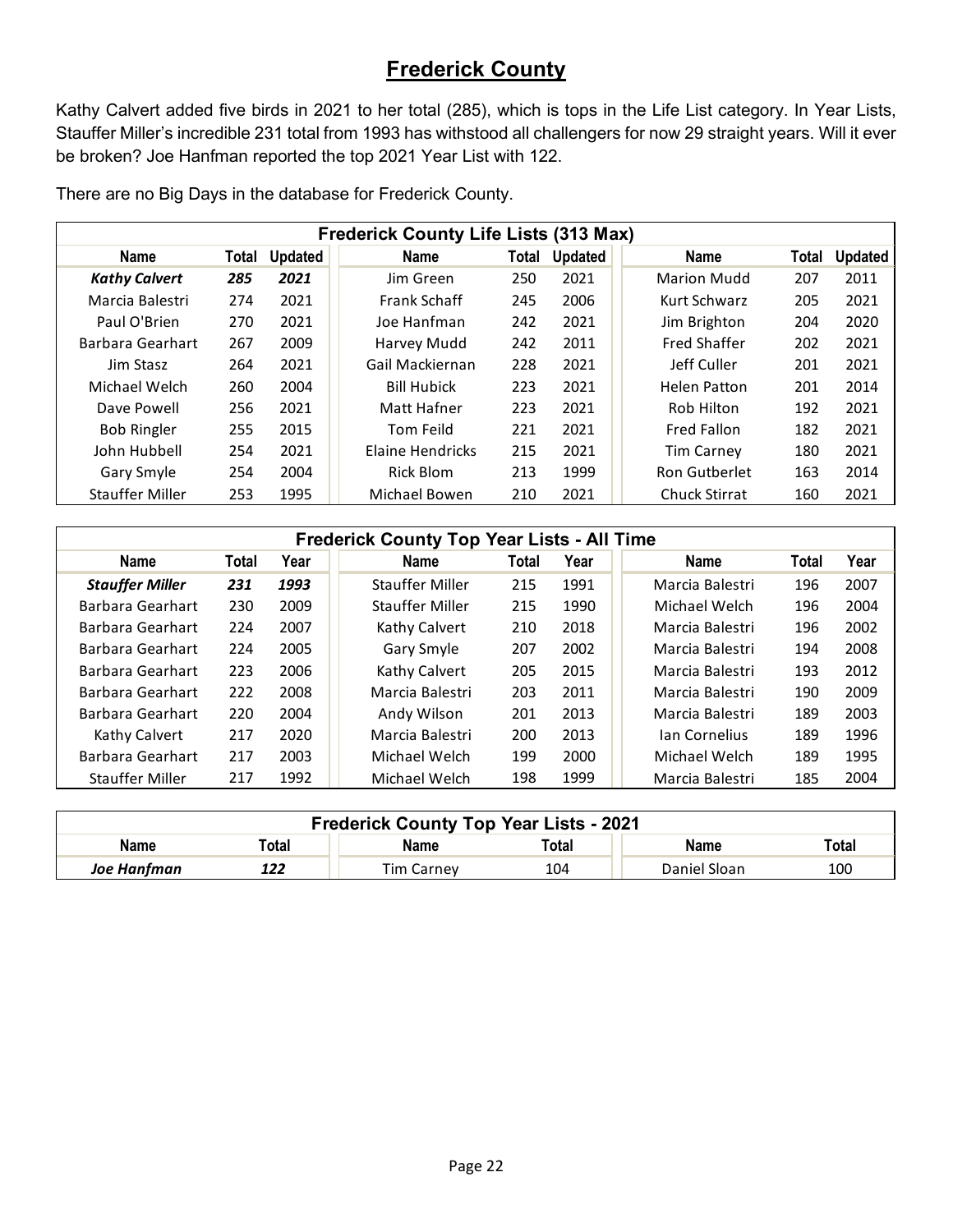#### **Carroll County**

The irreplaceable Bob Ringler still leads the Life List category at 280 but that number is not likely to be accurate, as Bob had not updated his totals for this report in several years. Bob continues to hold the top Year List of 204 from 1995 and he topped 200 four different times. Kris Phillips reported the highest 2021 total of 126. There are no Big Days in the database for Carroll County.

|                    | <b>Carroll County Life Lists (297 Max)</b> |                |                      |       |                |                       |       |                |  |  |  |  |  |
|--------------------|--------------------------------------------|----------------|----------------------|-------|----------------|-----------------------|-------|----------------|--|--|--|--|--|
| <b>Name</b>        | Total                                      | <b>Updated</b> | <b>Name</b>          | Total | <b>Updated</b> | <b>Name</b>           | Total | <b>Updated</b> |  |  |  |  |  |
| <b>Bob Ringler</b> | 280                                        | 2015           | <b>Bill Hubick</b>   | 204   | 2021           | Derek Hudgins         | 172   | 2021           |  |  |  |  |  |
| Jim Stasz          | 259                                        | 2021           | Elaine Hendricks     | 203   | 2021           | <b>Fred Fallon</b>    | 162   | 2021           |  |  |  |  |  |
| <b>Rick Blom</b>   | 250                                        | 1999           | Jeff Culler          | 199   | 2021           | <b>Duvall Sollers</b> | 160   | 2021           |  |  |  |  |  |
| John Hubbell       | 234                                        | 2021           | Harvey Mudd          | 197   | 2011           | Gene Ricks            | 157   | 2021           |  |  |  |  |  |
| Joe Hanfman        | 231                                        | 2021           | Matt Hafner          | 194   | 2021           | Ron Gutberlet         | 157   | 2014           |  |  |  |  |  |
| Kathy Calvert      | 227                                        | 2021           | <b>Chuck Stirrat</b> | 186   | 2021           | <b>Helen Patton</b>   | 157   | 2014           |  |  |  |  |  |
| Tom Feild          | 227                                        | 2021           | <b>Tim Carney</b>    | 182   | 2021           | Marcia Balestri       | 156   | 2021           |  |  |  |  |  |
| Jim Green          | 221                                        | 2021           | <b>Marion Mudd</b>   | 176   | 2011           | <b>Kris Phillips</b>  | 153   | 2021           |  |  |  |  |  |
| Dave Powell        | 217                                        | 2021           | <b>Fred Shaffer</b>  | 175   | 2021           | Kurt Schwarz          | 152   | 2021           |  |  |  |  |  |
|                    |                                            |                |                      |       |                |                       |       |                |  |  |  |  |  |

|                    | <b>Carroll County Top Year Lists - All-time</b> |      |                    |       |      |                     |              |      |  |  |  |  |  |
|--------------------|-------------------------------------------------|------|--------------------|-------|------|---------------------|--------------|------|--|--|--|--|--|
| <b>Name</b>        | Total                                           | Year | <b>Name</b>        | Total | Year | <b>Name</b>         | <b>Total</b> | Year |  |  |  |  |  |
| <b>Bob Ringler</b> | 204                                             | 1995 | <b>Bob Ringler</b> | 185   | 2011 | Joe Hanfman         | 145          | 2010 |  |  |  |  |  |
| <b>Bob Ringler</b> | 202                                             | 2008 | <b>Bob Ringler</b> | 185   | 2004 | <b>Fred Shaffer</b> | 143          | 2020 |  |  |  |  |  |
| <b>Bob Ringler</b> | 202                                             | 2007 | <b>Bob Ringler</b> | 183   | 2013 | Jim Stasz           | 142          | 1992 |  |  |  |  |  |
| <b>Bob Ringler</b> | 201                                             | 1992 | <b>Bob Ringler</b> | 181   | 2003 | Joe Hanfman         | 137          | 2009 |  |  |  |  |  |
| <b>Bob Ringler</b> | 199                                             | 1994 | <b>Bob Ringler</b> | 181   | 1990 | Jim Green           | 136          | 2010 |  |  |  |  |  |
| <b>Bob Ringler</b> | 198                                             | 1993 | <b>Bob Ringler</b> | 180   | 2006 | John Hubbell        | 136          | 2009 |  |  |  |  |  |
| <b>Bob Ringler</b> | 195                                             | 1988 | <b>Bob Ringler</b> | 174   | 2014 | Joe Hanfman         | 135          | 2013 |  |  |  |  |  |
| <b>Bob Ringler</b> | 191                                             | 2010 | Dave Harvey        | 174   | 1994 | Jim Green           | 135          | 2011 |  |  |  |  |  |
| <b>Bob Ringler</b> | 189                                             | 2009 | Dave Harvey        | 172   | 1996 | Joe Hanfman         | 133          | 2020 |  |  |  |  |  |
| <b>Bob Ringler</b> | 188                                             | 2002 | <b>Bill Ellis</b>  | 167   | 2004 | Dave Perry          | 133          | 2000 |  |  |  |  |  |
| Mark Hoffman       | 187                                             | 1995 | Jim Stasz          | 157   | 2002 | Rod Burley          | 133          | 2002 |  |  |  |  |  |
| <b>Bob Ringler</b> | 186                                             | 2012 | Kevin Graff        | 154   | 2007 | Rob Ostrowski       | 132          | 2010 |  |  |  |  |  |
| <b>Bob Ringler</b> | 186                                             | 1989 | <b>Bob Ringler</b> | 149   | 2015 | Rod Burley          | 131          | 2001 |  |  |  |  |  |

| <b>Carroll County Top Year Lists - 2021</b> |                                               |      |       |             |       |  |  |  |  |  |
|---------------------------------------------|-----------------------------------------------|------|-------|-------------|-------|--|--|--|--|--|
| Name                                        | Total                                         | Name | Total | <b>Name</b> | Total |  |  |  |  |  |
| <b>Kris Phillips</b>                        | 96<br>126<br>114<br>Joe Hanfman<br>Tim Carney |      |       |             |       |  |  |  |  |  |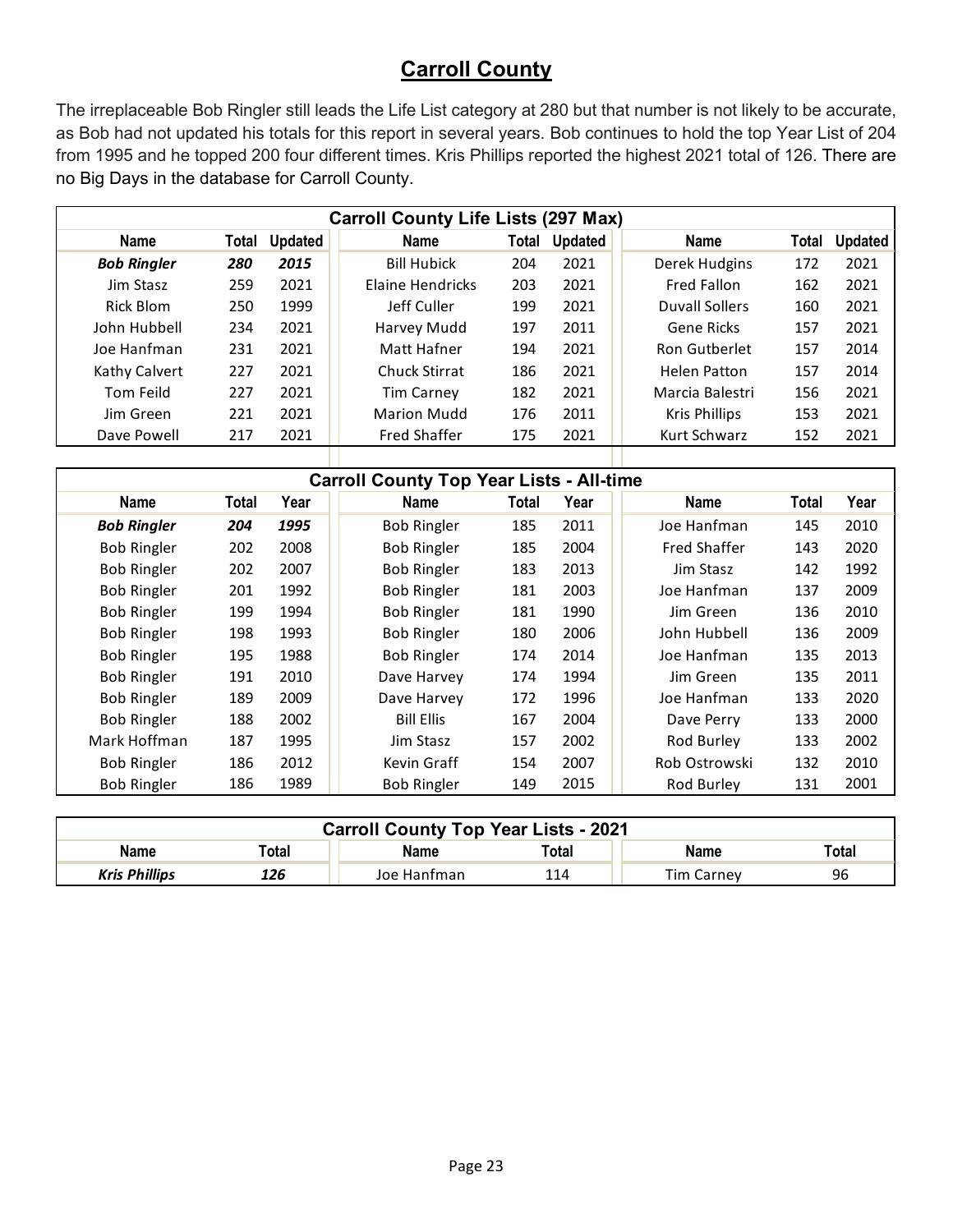#### **Howard County**

Jo Solem remains comfortable atop the Life List category, having added one bird – Western Tanager – to her Life List in 2021. Recent Year Lists haven't approached the big 2012 totals of 231, although Russ Ruffing's 220 was decent in 2021. The county's eight-year-old Big Day record of 122 was blown out of the water with a whopping 129 species on May 10<sup>th</sup>, and the April, August, and November records were also broken. Russ Ruffing and Kristin Trouton were on all four teams; they were joined by Gregg Petersen and Steve Luke on the May attempt, and John Harris on the other three attempts. See links below for lists of species and writeups.

[Howard County Big Day - May 10, 2021 - eBird Trip Report](https://ebird.org/tripreport/45930) [Howard County Big Day - August 29, 2021 - eBird Trip Report](https://ebird.org/tripreport/26520) [Howard County Big Day - April 30, 2021 - eBird Trip Report](https://ebird.org/tripreport/45933) [Howard County Big Day - Nov. 28, 2021 - eBird Trip Report](https://ebird.org/tripreport/26516)

| <b>Howard County Life Lists (310 Max)</b> |       |                |                     |       |                |                     |       |         |  |  |  |  |
|-------------------------------------------|-------|----------------|---------------------|-------|----------------|---------------------|-------|---------|--|--|--|--|
| Name                                      | Total | <b>Updated</b> | <b>Name</b>         | Total | <b>Updated</b> | <b>Name</b>         | Total | Updated |  |  |  |  |
| Joanne Solem                              | 297   | 2021           | Tom Feild           | 258   | 2021           | Harvey Mudd         | 214   | 2011    |  |  |  |  |
| Bonnie Ott                                | 287   | 2020           | John Hubbell        | 257   | 2021           | Rick Blom           | 205   | 1999    |  |  |  |  |
| Joe Hanfman                               | 286   | 2021           | Helen Zeichner      | 257   | 2000           | Michael Bowen       | 204   | 2021    |  |  |  |  |
| Kurt Schwarz                              | 283   | 2021           | Kathy Calvert       | 244   | 2021           | <b>Tim Carney</b>   | 204   | 2021    |  |  |  |  |
| Nancy Magnusson                           | 282   | 2018           | Mary-Jo Betts       | 244   | 2001           | Matt Hafner         | 203   | 2021    |  |  |  |  |
| <b>Chuck Stirrat</b>                      | 278   | 2021           | Connie Bockstie     | 244   | 1994           | Ryan Salsman        | 201   | 2021    |  |  |  |  |
| Emy Holdridge                             | 277   | 2014           | <b>Bill Hubick</b>  | 240   | 2021           | Mary Maxey          | 196   | 2021    |  |  |  |  |
| <b>Russ Ruffing</b>                       | 276   | 2021           | Elaine Hendricks    | 239   | 2021           | Derek Hudgins       | 193   | 2021    |  |  |  |  |
| Jeff Culler                               | 271   | 2021           | Dave Powell         | 236   | 2021           | <b>Fred Fallon</b>  | 186   | 2021    |  |  |  |  |
| Jim Stasz                                 | 266   | 2021           | Jim Green           | 235   | 2021           | <b>Helen Patton</b> | 182   | 2014    |  |  |  |  |
| Jane Coskren                              | 265   | 2011           | Kristin Trouton     | 230   | 2021           | <b>Gene Ricks</b>   | 181   | 2021    |  |  |  |  |
| <b>Howard Patterson</b>                   | 261   | 2021           | Gregg Petersen      | 216   | 2021           | Marcia Balestri     | 177   | 2021    |  |  |  |  |
| <b>Bob Ringler</b>                        | 259   | 2015           | <b>Fred Shaffer</b> | 215   | 2021           | Ron Gutberlet       | 171   | 2014    |  |  |  |  |

|                              | <b>Howard County Top Year Lists - All Time</b> |      |                           |       |      |                         |       |      |  |  |  |  |  |
|------------------------------|------------------------------------------------|------|---------------------------|-------|------|-------------------------|-------|------|--|--|--|--|--|
| <b>Name</b>                  | Total                                          | Year | Name                      | Total | Year | Name                    | Total | Year |  |  |  |  |  |
| Joe Hanfman                  | 231                                            | 2012 | Jeff Culler               | 220   | 2011 | Joanne Solem            | 213   | 2001 |  |  |  |  |  |
| <b>Warren David Cummings</b> | 231                                            | 2012 | Warren David Cummings 218 |       | 2011 | <b>Howard Patterson</b> | 213   | 2012 |  |  |  |  |  |
| Joe Hanfman                  | 226                                            | 2013 | Karen Heffernan           | 218   | 2012 | Karen Heffernan         | 212   | 2013 |  |  |  |  |  |
| Joe Hanfman                  | 226                                            | 2010 | Joe Hanfman               | 218   | 2021 | Joanne Solem            | 212   | 2007 |  |  |  |  |  |
| Jeff Culler                  | 226                                            | 2012 | Warren David Cummings 217 |       | 2013 | Jeff Culler             | 212   | 2010 |  |  |  |  |  |
| Joe Hanfman                  | 225                                            | 2009 | <b>Howard Patterson</b>   | 217   | 2013 | <b>Gregg Petersen</b>   | 212   | 2021 |  |  |  |  |  |
| Bonnie Ott                   | 224                                            | 2001 | Emy Holdridge             | 217   | 2012 | Emy Holdridge           | 212   | 2009 |  |  |  |  |  |
| Nancy Magnusson              | 222                                            | 2012 | <b>Russ Ruffing</b>       | 216   | 2020 | Chuck Stirrat           | 212   | 2012 |  |  |  |  |  |
| Harry Fink                   | 222                                            | 2012 | Nancy Magnusson           | 216   | 2009 | <b>Russ Ruffing</b>     | 211   | 2014 |  |  |  |  |  |
| Bonnie Ott                   | 222                                            | 1994 | <b>Kristin Trouton</b>    | 216   | 2021 | Joe Hanfman             | 211   | 2014 |  |  |  |  |  |
| Joe Hanfman                  | 221                                            | 2020 | Joanne Solem              | 216   | 2012 | Joanne Solem            | 211   | 2003 |  |  |  |  |  |
| Joe Hanfman                  | 221                                            | 2011 | <b>Russ Ruffing</b>       | 215   | 2013 | Jeff Culler             | 211   | 2009 |  |  |  |  |  |
| Joanne Solem                 | 221                                            | 2009 | Joanne Solem              | 215   | 2010 | Nancy Magnusson         | 210   | 1990 |  |  |  |  |  |
| <b>Russ Ruffing</b>          | 220                                            | 2021 | Bonnie Ott                | 215   | 2003 | <b>Kurt Schwarz</b>     | 210   | 2021 |  |  |  |  |  |
| <b>Russ Ruffing</b>          | 220                                            | 2012 | Kurt Schwarz              | 213   | 2020 | Karen Heffernan         | 210   | 2011 |  |  |  |  |  |
| Joanne Solem                 | 220                                            | 1994 | Joanne Solem              | 213   | 2011 | Joe Hanfman             | 210   | 2015 |  |  |  |  |  |

| <b>Howard County Top Year Lists - 2021</b>             |     |                 |     |              |     |  |  |  |  |  |
|--------------------------------------------------------|-----|-----------------|-----|--------------|-----|--|--|--|--|--|
| <b>Name</b><br>Name<br>Name<br>Total<br>Total<br>Total |     |                 |     |              |     |  |  |  |  |  |
| <b>Russ Ruffing</b>                                    | 220 | Kristin Trouton | 216 | Kurt Schwarz | 210 |  |  |  |  |  |
| Joe Hanfman                                            | 218 | Gregg Petersen  | 212 |              |     |  |  |  |  |  |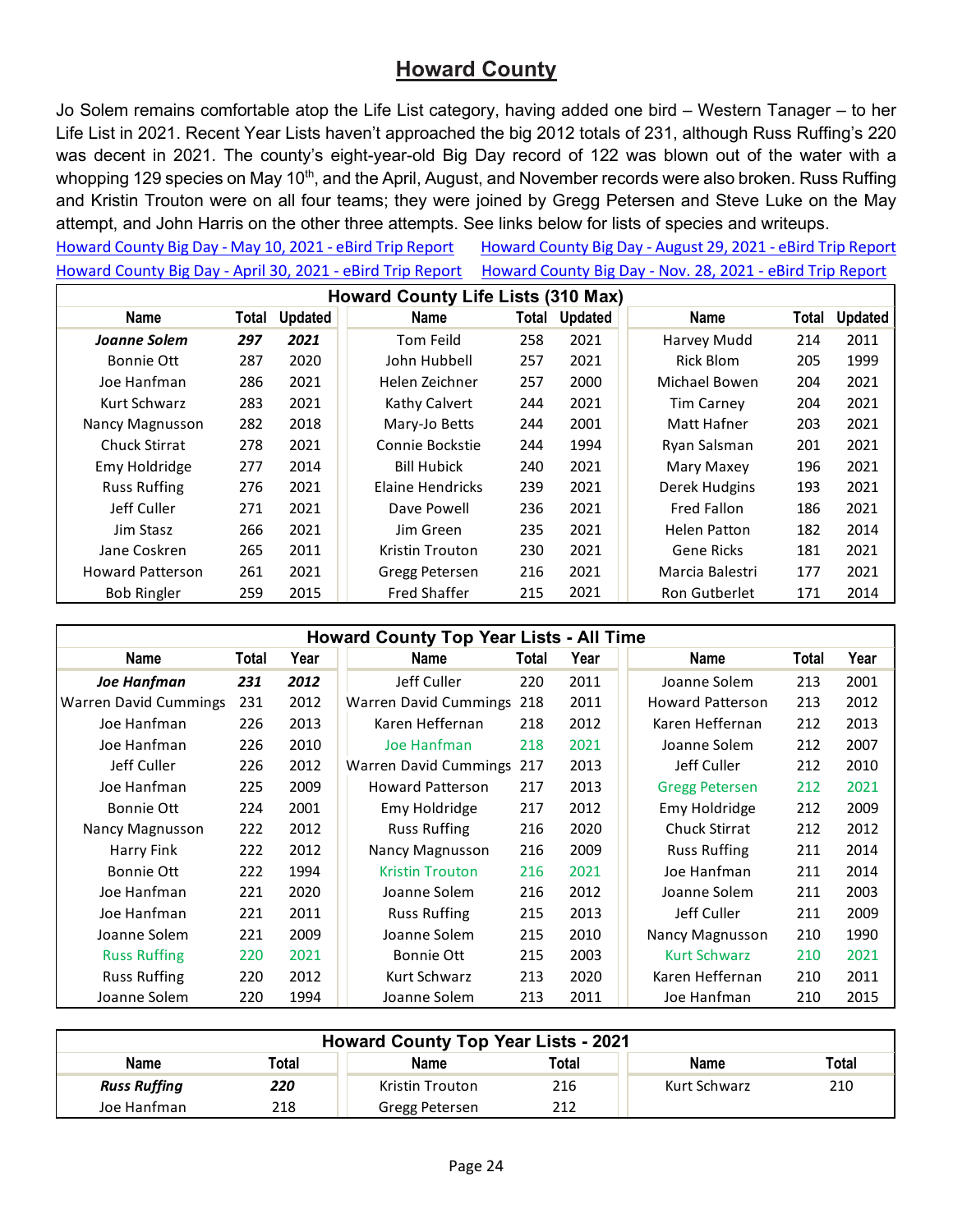#### **Montgomery County**

Dave Czaplak's Life List remains comfortably ahead of all challengers, but Jared Fisher took down Dave's nineyear-old-record Year List with an impressive total of 248! There were several other excellent Year Lists in the county as well in 2021. There are two Big Days in the database for Montgomery County, an August foray by Rob and Mike Ostrowski in which they tallied 106 species, and an early May 2015 attempt by Max Wilson and Kari Cohen in which they tallied 104 species.

|                     | <b>Montgomery County Life Lists (350 Max)</b> |                |                         |       |                |                     |              |                |  |  |  |  |  |
|---------------------|-----------------------------------------------|----------------|-------------------------|-------|----------------|---------------------|--------------|----------------|--|--|--|--|--|
| <b>Name</b>         | Total                                         | <b>Updated</b> | <b>Name</b>             | Total | <b>Updated</b> | <b>Name</b>         | <b>Total</b> | <b>Updated</b> |  |  |  |  |  |
| <b>Dave Czaplak</b> | 328                                           | 2021           | Harvey Mudd             | 275   | 2011           | John Sojda          | 233          | 2021           |  |  |  |  |  |
| Mary Ann Todd       | 309                                           | 2021           | Jeff Culler             | 274   | 2021           | Tom Feild           | 233          | 2021           |  |  |  |  |  |
| Paul O'Brien        | 302                                           | 2021           | Scott Young             | 273   | 2021           | Daniel Sloan        | 232          | 2021           |  |  |  |  |  |
| Rob Hilton          | 295                                           | 2021           | Kathy Calvert           | 273   | 2021           | Jim Nelson          | 231          | 2021           |  |  |  |  |  |
| Dave Powell         | 292                                           | 2021           | Max Wilson              | 267   | 2021           | Joy Bowen           | 231          | 2010           |  |  |  |  |  |
| Jim Green           | 288                                           | 2021           | Robin Skinner           | 261   | 2021           | <b>Bill Hubick</b>  | 230          | 2021           |  |  |  |  |  |
| John Hubbell        | 287                                           | 2021           | Marion Mudd             | 258   | 2011           | <b>Fred Fallon</b>  | 229          | 2021           |  |  |  |  |  |
| Joe Hanfman         | 285                                           | 2021           | <b>Bob Ringler</b>      | 254   | 2015           | <b>Fred Shaffer</b> | 219          | 2021           |  |  |  |  |  |
| Jared Fisher        | 281                                           | 2021           | <b>Elaine Hendricks</b> | 249   | 2021           | Marcia Balestri     | 212          | 2021           |  |  |  |  |  |
| Gail Mackiernan     | 281                                           | 2021           | Kurt Schwarz            | 243   | 2021           | Matt Hafner         | 210          | 2021           |  |  |  |  |  |
| Jim Stasz           | 281                                           | 2021           | <b>Helen Patton</b>     | 238   | 2014           | Rick Blom           | 209          | 1999           |  |  |  |  |  |
| Michael Bowen       | 277                                           | 2021           | David Kidwell           | 235   | 2021           | <b>Tim Carney</b>   | 204          | 2021           |  |  |  |  |  |

|                     |       |      | <b>Montgomery County Top Year Lists - All Time</b> |       |      |                |       |      |
|---------------------|-------|------|----------------------------------------------------|-------|------|----------------|-------|------|
| <b>Name</b>         | Total | Year | <b>Name</b>                                        | Total | Year | <b>Name</b>    | Total | Year |
| <b>Jared Fisher</b> | 248   | 2021 | Andy Martin                                        | 219   | 2009 | Mary Ann Todd  | 203   | 2011 |
| Dave Czaplak        | 242   | 2012 | <b>Scott Young</b>                                 | 215   | 2021 | Jared Fisher   | 202   | 2012 |
| Max Wilson          | 239   | 2021 | <b>Robin Skinner</b>                               | 215   | 2021 | Andy Martin    | 199   | 2011 |
| Mary Ann Todd       | 236   | 2021 | Paul O'Brien                                       | 214   | 1990 | Andy Martin    | 198   | 2006 |
| Mike Ostrowski      | 236   | 2015 | Jim Moore                                          | 213   | 2010 | Mike Ostrowski | 196   | 2010 |
| John Sojda          | 233   | 2021 | <b>Andy Martin</b>                                 | 211   | 2005 | Hugh Mahanes   | 195   | 2005 |
| Paul O'Brien        | 229   | 1991 | Michael O'Brien                                    | 208   | 1990 | Larry Bonham   | 192   | 1989 |
| Dave Powell         | 226   | 2021 | Andy Martin                                        | 207   | 2007 | David Kidwell  | 191   | 2021 |
| Jared Fisher        | 225   | 2011 | Mary Ann Todd                                      | 206   | 2015 | Oliver Patrick | 190   | 2020 |
| Mary Ann Todd       | 224   | 2014 | Mary Ann Todd                                      | 206   | 2012 | Rob Ostrowski  | 190   | 2009 |
| Michael O'Brien     | 221   | 1991 | Ed Vigezzi                                         | 204   | 2020 | Paul O'Brien   | 190   | 1989 |
| Mary Ann Todd       | 219   | 2013 | Mike Ostrowski                                     | 203   | 2009 |                |       |      |

| <b>Montgomery County Top Year Lists - 2021</b>                       |     |               |     |                     |     |  |  |  |  |  |  |
|----------------------------------------------------------------------|-----|---------------|-----|---------------------|-----|--|--|--|--|--|--|
| Total<br>Total<br><b>Name</b><br>Total<br><b>Name</b><br><b>Name</b> |     |               |     |                     |     |  |  |  |  |  |  |
| <b>Jared Fisher</b>                                                  | 248 | Dave Powell   | 226 | Michael Bowen       | 178 |  |  |  |  |  |  |
| Max Wilson                                                           | 239 | Scott Young   | 215 | Daniel Sloan        | 175 |  |  |  |  |  |  |
| Mary Ann Todd                                                        | 236 | Robin Skinner | 215 | Joe Hanfman         | 169 |  |  |  |  |  |  |
| John Sojda                                                           | 233 | David Kidwell | 191 | <b>Fred Shaffer</b> | 152 |  |  |  |  |  |  |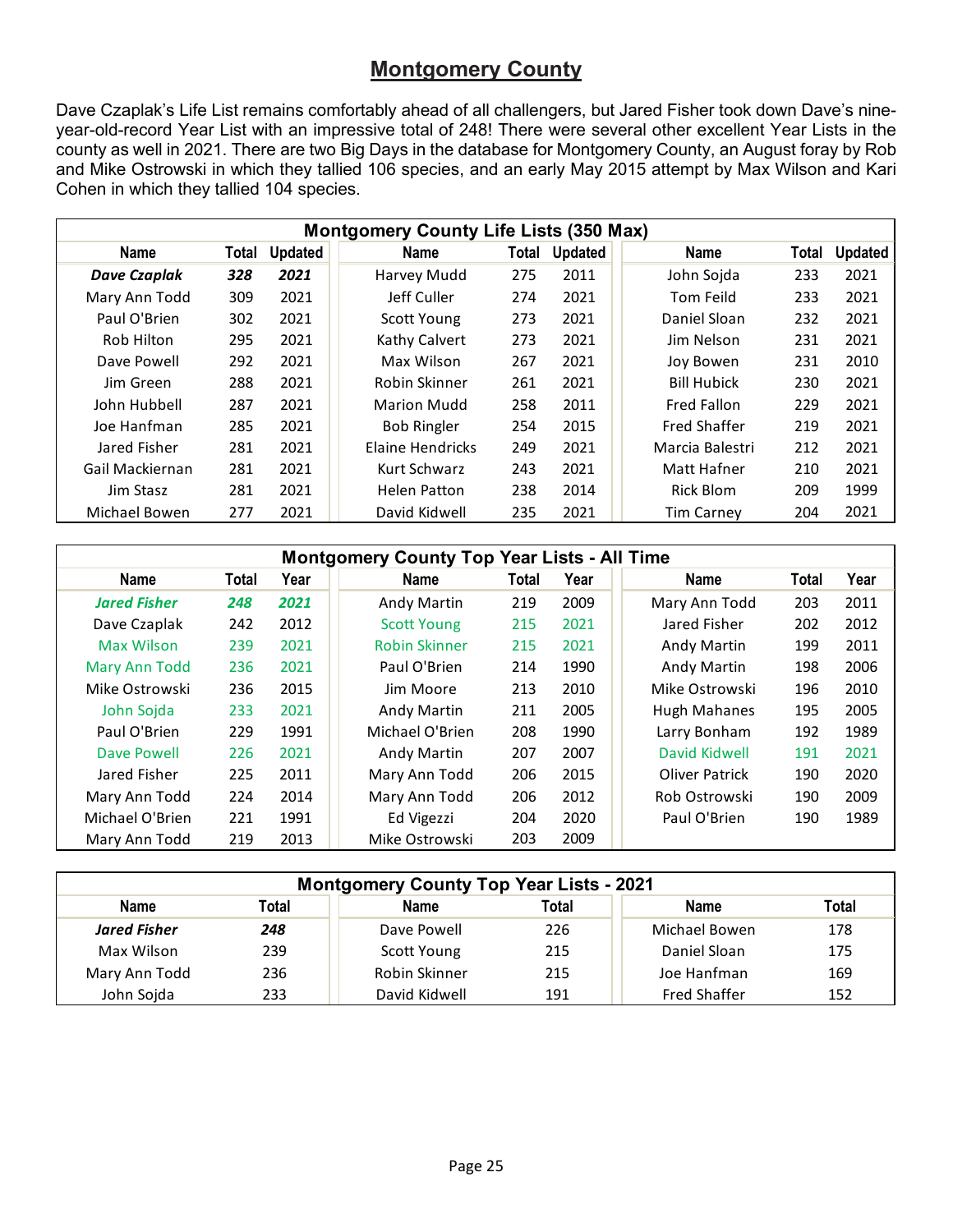#### **Baltimore County**

Listing Kevin Graff's 338 sits atop the Life List category, but Tim Carney's 269 certainly warrants mention as a great Year List in 2021. There is finally a Big Day record for Baltimore County, an attempt on May 14<sup>th</sup> by Tim Carney, Claire Wayner, Kojo Baidoo, and Nico Sarbanes that netted a very respectable 133 species! Baltimore birders, you now have a target to chase! See list and writeup at the link below.

[Baltimore Big Day - May 2021 - eBird Trip Report](https://ebird.org/tripreport/2133)

|                    | <b>Baltimore County's Top Life Lists (367 Max)</b> |                |                     |       |                |                     |       |                |  |  |  |  |  |
|--------------------|----------------------------------------------------|----------------|---------------------|-------|----------------|---------------------|-------|----------------|--|--|--|--|--|
| Name               | Total                                              | <b>Updated</b> | <b>Name</b>         | Total | <b>Updated</b> | <b>Name</b>         | Total | <b>Updated</b> |  |  |  |  |  |
| <b>Kevin Graff</b> | 338                                                | 2020           | Matt Hafner         | 282   | 2021           | J.B. Churchill      | 234   | 2021           |  |  |  |  |  |
| Hank Kaestner      | 333                                                | 2012           | Leslie Starr        | 281   | 2015           | Marcia Watson       | 226   | 2021           |  |  |  |  |  |
| Jim Stasz          | 331                                                | 2021           | Jim Green           | 278   | 2021           | <b>Marion Mudd</b>  | 226   | 2011           |  |  |  |  |  |
| <b>Bob Ringler</b> | 326                                                | 2015           | Nico Sarbanes       | 278   | 2020           | <b>Fred Fallon</b>  | 224   | 2021           |  |  |  |  |  |
| Joe Hanfman        | 320                                                | 2021           | Elaine Hendricks    | 276   | 2021           | Marcia Balestri     | 220   | 2021           |  |  |  |  |  |
| <b>Tim Carney</b>  | 310                                                | 2021           | Jeff Culler         | 274   | 2021           | Daniel Sloan        | 213   | 2021           |  |  |  |  |  |
| Rick Blom          | 308                                                | 1999           | <b>Bill Hubick</b>  | 268   | 2021           | Ron Gutberlet       | 210   | 2014           |  |  |  |  |  |
| John Hubbell       | 298                                                | 2021           | Dave Powell         | 266   | 2021           | Jared Fisher        | 202   | 2021           |  |  |  |  |  |
| David Fleischmann  | 296                                                | 2021           | Tom Feild           | 266   | 2021           | <b>Russ Ruffing</b> | 200   | 2021           |  |  |  |  |  |
| John Dennehy       | 295                                                | 2020           | Duvall Sollers      | 257   | 2021           | Ryan Salsman        | 196   | 2021           |  |  |  |  |  |
| Gene Ricks         | 293                                                | 2021           | <b>Fred Shaffer</b> | 255   | 2021           | Warren Strobel      | 185   | 2021           |  |  |  |  |  |
| Derek Hudgins      | 284                                                | 2021           | Harvey Mudd         | 253   | 2011           | Michael Bowen       | 184   | 2021           |  |  |  |  |  |
| Kathy Calvert      | 283                                                | 2021           | Kurt Schwarz        | 245   | 2021           |                     |       |                |  |  |  |  |  |

|                    | <b>Baltimore County's Top Year Lists - All Time</b> |      |                    |       |      |                    |       |      |  |  |  |  |  |
|--------------------|-----------------------------------------------------|------|--------------------|-------|------|--------------------|-------|------|--|--|--|--|--|
| Name               | Total                                               | Year | <b>Name</b>        | Total | Year | <b>Name</b>        | Total | Year |  |  |  |  |  |
| <b>Kevin Graff</b> | 277                                                 | 2012 | Kevin Graff        | 241   | 2007 | <b>Bob Ringler</b> | 218   | 2013 |  |  |  |  |  |
| Kevin Graff        | 271                                                 | 2013 | Keith Eric Costley | 239   | 2014 | Peggy Bohanan      | 215   | 1989 |  |  |  |  |  |
| <b>Tim Carney</b>  | 269                                                 | 2021 | Kevin Graff        | 235   | 2006 | <b>Bob Ringler</b> | 212   | 2015 |  |  |  |  |  |
| Rick Blom          | 265                                                 | 1977 | Gene Ricks         | 235   | 2018 | Kye Jenkins        | 212   | 2012 |  |  |  |  |  |
| <b>Tim Carney</b>  | 256                                                 | 2020 | Ryan Johnson       | 233   | 2014 | Kevin Graff        | 212   | 2004 |  |  |  |  |  |
| Kevin Graff        | 253                                                 | 2009 | Jon Corcoran       | 230   | 2012 | Joe Hanfman        | 211   | 2015 |  |  |  |  |  |
| Kevin Graff        | 253                                                 | 2011 | Keith Eric Costley | 230   | 2012 | Kye Jenkins        | 207   | 2011 |  |  |  |  |  |
| Kevin Graff        | 251                                                 | 2010 | Alina Martin       | 229   | 2020 | Pete Webb          | 207   | 1989 |  |  |  |  |  |
| <b>Tim Carney</b>  | 250                                                 | 2015 | <b>Tim Carney</b>  | 227   | 2013 | Robert Dixon       | 205   | 1993 |  |  |  |  |  |
| <b>Tim Carney</b>  | 249                                                 | 2018 | <b>Bob Ringler</b> | 226   | 1986 | Leslie Starr       | 205   | 2015 |  |  |  |  |  |
| <b>Tim Carney</b>  | 244                                                 | 2014 | <b>Bob Ringler</b> | 224   | 2014 | <b>Bob Ringler</b> | 203   | 1987 |  |  |  |  |  |
| Kevin Graff        | 243                                                 | 2008 | Keith Eric Costley | 223   | 2013 | <b>Tim Carney</b>  | 202   | 2012 |  |  |  |  |  |
| <b>Gene Ricks</b>  | 243                                                 | 2020 | <b>Bob Ringler</b> | 220   | 2012 | Keith Eric Costley | 200   | 2008 |  |  |  |  |  |
| <b>Gene Ricks</b>  | 242                                                 | 2021 | Kevin Graff        | 219   | 2005 | <b>Bob Ringler</b> | 197   | 2007 |  |  |  |  |  |
| Nico Sarbanes      | 241                                                 | 2020 | Kye Jenkins        | 218   | 2014 | David Walbeck      | 195   | 1991 |  |  |  |  |  |

| <b>Baltimore County Top Year Lists - 2021</b> |       |            |       |             |       |  |  |  |  |  |
|-----------------------------------------------|-------|------------|-------|-------------|-------|--|--|--|--|--|
| Name                                          | Total | Name       | Total | <b>Name</b> | Total |  |  |  |  |  |
| <b>Tim Carney</b>                             | 269   | Gene Ricks | 242   | Joe Hanfman | 180   |  |  |  |  |  |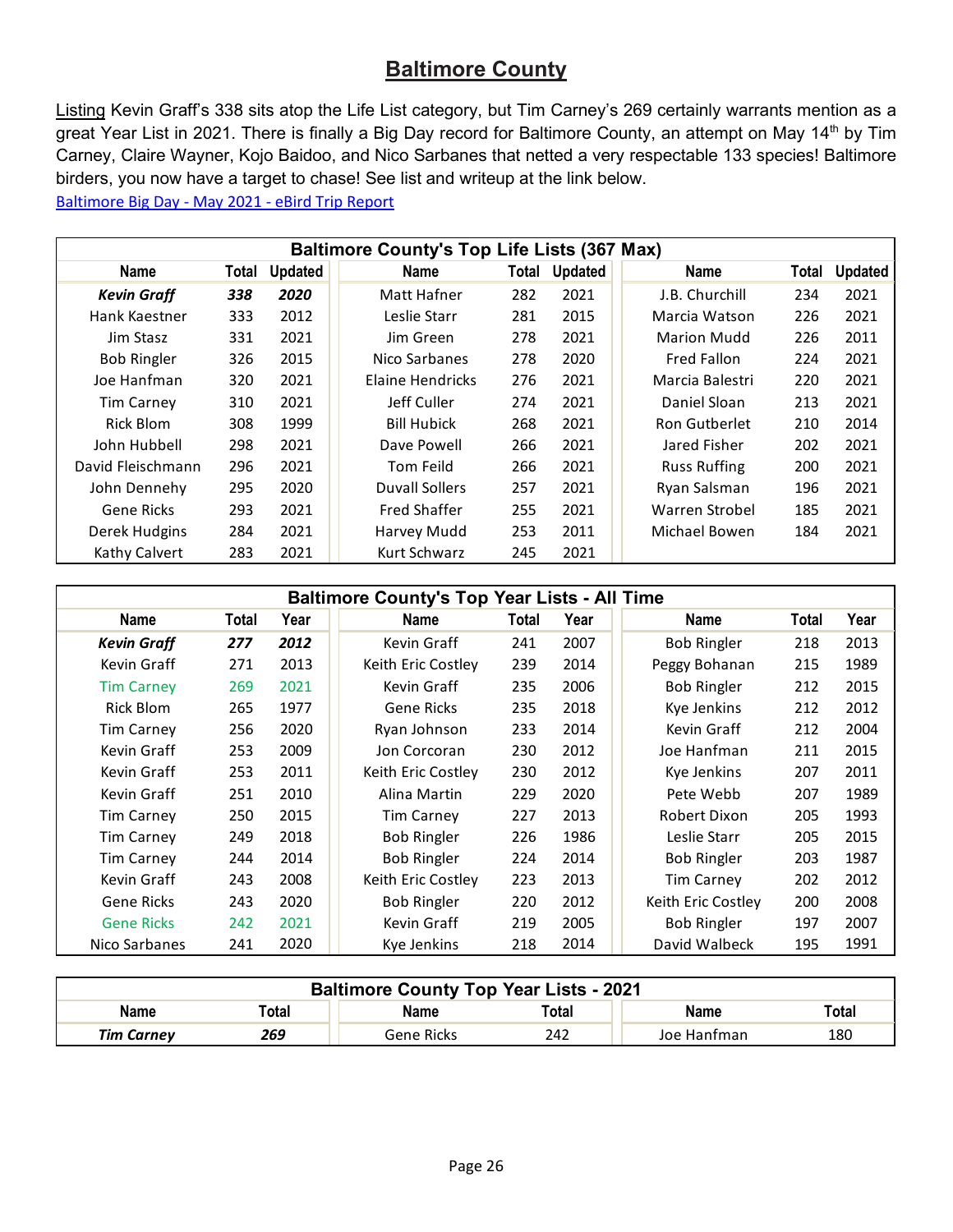#### **Cecil County**

Sean McCandless' out of date Life List total (last updated in 2014) was bumped to second place by Jim Stasz in 2021, and Daniel Irons absolutely crushed Sean's best Year List with a stupendous total of 240. This county typically gets very little participation in the Annual Report year after year, so it is nice to see Daniel break the Year List record. There are four Big Days in the database for Cecil County, all in May, with the highest of 136 from 1998 (Marcia Watson, Leslie Fisher).

|                  | <b>Cecil County Life Lists (323 Max)</b> |                |                    |       |                |                    |       |                |  |  |  |  |  |
|------------------|------------------------------------------|----------------|--------------------|-------|----------------|--------------------|-------|----------------|--|--|--|--|--|
| <b>Name</b>      | Total                                    | <b>Updated</b> | <b>Name</b>        | Total | <b>Updated</b> | <b>Name</b>        | Total | <b>Updated</b> |  |  |  |  |  |
| <b>Jim Stasz</b> | 282                                      | 2021           | Daniel Irons       | 242   | 2021           | Tom Feild          | 214   | 2021           |  |  |  |  |  |
| Sean McCandless  | 281                                      | 2014           | Kathy Calvert      | 240   | 2021           | Harvey Mudd        | 205   | 2011           |  |  |  |  |  |
| Marcia Watson    | 273                                      | 2021           | <b>Bob Ringler</b> | 233   | 2015           | Jeff Culler        | 200   | 2021           |  |  |  |  |  |
| Gary Griffith    | 258                                      | 1997           | Jim Green          | 230   | 2021           | Ron Gutberlet      | 184   | 2014           |  |  |  |  |  |
| Joe Hanfman      | 254                                      | 2021           | <b>Tim Carney</b>  | 227   | 2021           | <b>Marion Mudd</b> | 179   | 2011           |  |  |  |  |  |
| Rick Blom        | 246                                      | 1999           | <b>Bill Hubick</b> | 226   | 2021           | Fred Fallon        | 177   | 2021           |  |  |  |  |  |
| John Hubbell     | 244                                      | 2021           | Dave Powell        | 224   | 2021           |                    |       |                |  |  |  |  |  |
| Matt Hafner      | 244                                      | 2021           | Elaine Hendricks   | 223   | 2021           |                    |       |                |  |  |  |  |  |

|                     | <b>Cecil County Top Year Lists - All Time</b> |      |                 |       |      |               |       |      |  |  |  |  |
|---------------------|-----------------------------------------------|------|-----------------|-------|------|---------------|-------|------|--|--|--|--|
| <b>Name</b>         | Total                                         | Year | <b>Name</b>     | Total | Year | <b>Name</b>   | Total | Year |  |  |  |  |
| <b>Daniel Irons</b> | 240                                           | 2021 | Marcia Watson   | 204   | 1997 | Marcia Watson | 173   | 1995 |  |  |  |  |
| Sean McCandless     | 225                                           | 2012 | Parke John      | 202   | 2004 | Marcia Watson | 168   | 2005 |  |  |  |  |
| Sean McCandless     | 222                                           | 2013 | Leslie Fisher   | 200   | 1998 | Jim Stasz     | 167   | 1999 |  |  |  |  |
| Leslie Fisher       | 221                                           | 1999 | Parke John      | 199   | 2007 | Jim Stasz     | 166   | 2012 |  |  |  |  |
| Marcia Watson       | 221                                           | 1999 | Marcia Watson   | 198   | 2001 | Parke John    | 166   | 2008 |  |  |  |  |
| Sean McCandless     | 216                                           | 2007 | Marcia Watson   | 197   | 2000 | Gary Griffith | 166   | 1993 |  |  |  |  |
| Gary Griffith       | 216                                           | 1994 | Sean McCandless | 196   | 2010 | Jim Stasz     | 165   | 2002 |  |  |  |  |
| Gary Griffith       | 214                                           | 1996 | Parke John      | 195   | 2003 | Marcia Watson | 165   | 2002 |  |  |  |  |
| Sean McCandless     | 213                                           | 2014 | Marcia Watson   | 195   | 1996 | Kevin Graff   | 164   | 2005 |  |  |  |  |
| Leslie Fisher       | 212                                           | 2000 | Parke John      | 192   | 2001 | Kenneth Drier | 164   | 1996 |  |  |  |  |
| Marcia Watson       | 212                                           | 1998 | Marcia Watson   | 187   | 2003 | Dave Powell   | 161   | 2001 |  |  |  |  |
| Gary Griffith       | 211                                           | 1995 | Parke John      | 186   | 2002 | Marcia Watson | 161   | 2004 |  |  |  |  |
| Sean McCandless     | 208                                           | 2009 | Parke John      | 181   | 2000 |               |       |      |  |  |  |  |

| <b>Cecil County Top Year Lists - 2021</b> |                                                |             |     |                   |     |  |  |  |  |  |
|-------------------------------------------|------------------------------------------------|-------------|-----|-------------------|-----|--|--|--|--|--|
| <b>Name</b>                               | <b>Name</b><br>Total<br>Total<br>™otal<br>Name |             |     |                   |     |  |  |  |  |  |
| <b>Daniel Irons</b>                       | 240                                            | Joe Hanfman | 145 | <b>Tim Carney</b> | 116 |  |  |  |  |  |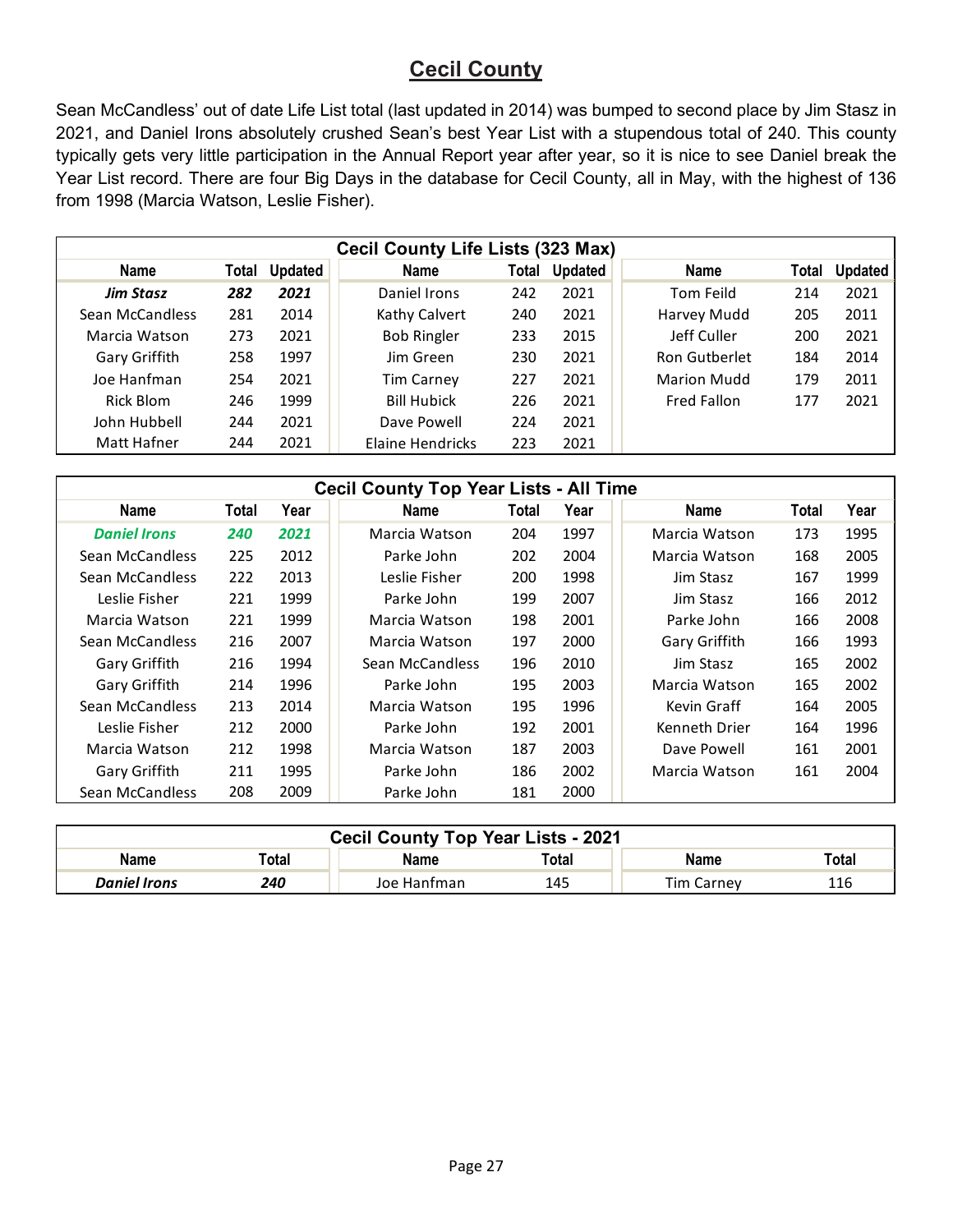#### **Harford County**

Matt Hafner continues to lead in the Life List category with 310, and Rick Blom's astounding 1999 Year List of 255 may never be broken even though Josh Emm gave it quite a try in 2016 with his 253 total. The highest total reported in 2021 was Dennis Kirkwood's 196. There is one Big Day in the database for Harford County, a May attempt by Matt Hafner, Jim Stasz, and Dave Webb totaling 138 species.

|                    | Harford County Top Life Lists (329 Max) |                |                     |       |                |                       |       |                |  |  |  |  |  |
|--------------------|-----------------------------------------|----------------|---------------------|-------|----------------|-----------------------|-------|----------------|--|--|--|--|--|
| <b>Name</b>        | Total                                   | <b>Updated</b> | <b>Name</b>         | Total | <b>Updated</b> | <b>Name</b>           | Total | <b>Updated</b> |  |  |  |  |  |
| <b>Matt Hafner</b> | 310                                     | 2021           | Dave Powell         | 269   | 2021           | Kurt Schwarz          | 210   | 2021           |  |  |  |  |  |
| Josh Emm           | 303                                     | 2020           | Kathy Calvert       | 258   | 2021           | Leslie Starr          | 199   | 2015           |  |  |  |  |  |
| Jim Stasz          | 303                                     | 2021           | Jim Green           | 255   | 2021           | Fred Fallon           | 196   | 2021           |  |  |  |  |  |
| Dennis Kirkwood    | 301                                     | 2021           | <b>Bob Ringler</b>  | 248   | 2015           | <b>Gene Ricks</b>     | 194   | 2021           |  |  |  |  |  |
| David Webb         | 288                                     | 2015           | Elaine Hendricks    | 246   | 2021           | <b>Ron Gutberlet</b>  | 193   | 2014           |  |  |  |  |  |
| Dave Webb          | 284                                     | 2013           | <b>Bill Hubick</b>  | 231   | 2021           | David Fleischmann     | 192   | 2021           |  |  |  |  |  |
| Rick Blom          | 284                                     | 1999           | Tom Feild           | 228   | 2021           | <b>Marion Mudd</b>    | 190   | 2011           |  |  |  |  |  |
| <b>Tim Carney</b>  | 281                                     | 2021           | <b>Fred Shaffer</b> | 221   | 2021           | Marcia Balestri       | 188   | 2021           |  |  |  |  |  |
| Joe Hanfman        | 278                                     | 2021           | Derek Hudgins       | 218   | 2021           | <b>Helen Patton</b>   | 185   | 2014           |  |  |  |  |  |
| John Wortman       | 273                                     | 1997           | Jeff Culler         | 215   | 2021           | <b>Duvall Sollers</b> | 181   | 2021           |  |  |  |  |  |
| John Hubbell       | 271                                     | 2021           | Harvey Mudd         | 211   | 2011           | David Kidwell         | 170   | 2021           |  |  |  |  |  |

|                  |       |      | <b>Harford County Top Year Lists - All Time</b> |       |      |                    |       |      |
|------------------|-------|------|-------------------------------------------------|-------|------|--------------------|-------|------|
| <b>Name</b>      | Total | Year | <b>Name</b>                                     | Total | Year | <b>Name</b>        | Total | Year |
| <b>Rick Blom</b> | 255   | 1999 | Joshua Emm                                      | 214   | 2019 | Matt Hafner        | 200   | 2002 |
| Joshua Emm       | 253   | 2016 | Matt Hafner                                     | 213   | 2005 | Joshua Emm         | 198   | 2015 |
| Josh Emm         | 248   | 2020 | Dave Powell                                     | 209   | 2000 | Dennis Kirkwood    | 196   | 2021 |
| Joshua Emm       | 232   | 2013 | Dave Webb                                       | 209   | 2005 | Dave Powell        | 196   | 2001 |
| Joshua Emm       | 232   | 2018 | John Wortman                                    | 209   | 1995 | Dennis Kirkwood    | 195   | 2014 |
| Joshua Emm       | 231   | 2014 | Dave Webb                                       | 208   | 1999 | Dave Webb          | 195   | 1997 |
| Joshua Emm       | 230   | 2017 | Dave Webb                                       | 208   | 1998 | Dennis Kirkwood    | 194   | 2020 |
| Matt Hafner      | 229   | 2012 | Dave Webb                                       | 208   | 1993 | Dave Powell        | 194   | 1999 |
| Austin Jennings  | 227   | 2020 | Dave Webb                                       | 206   | 2004 | Dave Webb          | 192   | 1996 |
| Matt Hafner      | 224   | 2011 | <b>Tim Carney</b>                               | 204   | 2014 | Dennis Kirkwood    | 191   | 2013 |
| Dave Webb        | 224   | 1995 | <b>Tim Carney</b>                               | 204   | 2013 | Jim Stasz          | 191   | 2002 |
| Matt Hafner      | 221   | 2013 | Ryan Johnson                                    | 202   | 2014 | John Wortman       | 190   | 1997 |
| Dave Webb        | 221   | 1994 | <b>Tim Carney</b>                               | 201   | 2015 | John Wortman       | 190   | 1992 |
| Matt Hafner      | 217   | 2014 | Matt Hafner                                     | 201   | 2015 | Jim Stasz          | 189   | 1999 |
| Matt Hafner      | 217   | 2000 | Matt Hafner                                     | 201   | 2004 | <b>Bill Hubick</b> | 188   | 2007 |
| Matt Hafner      | 216   | 1999 | Matt Hafner                                     | 200   | 2006 | Dennis Kirkwood    | 186   | 2012 |

| <b>Harford County Top Year Lists - 2021</b> |       |                  |       |      |       |  |  |  |  |  |
|---------------------------------------------|-------|------------------|-------|------|-------|--|--|--|--|--|
| <b>Name</b>                                 | Total | <b>Name</b>      | Total | Name | Total |  |  |  |  |  |
| Dennis Kirkwood                             | 196   | Joe Hanfman      | 133   |      |       |  |  |  |  |  |
| <b>Tim Carney</b>                           | 171   | Elaine Hendricks | 119   |      |       |  |  |  |  |  |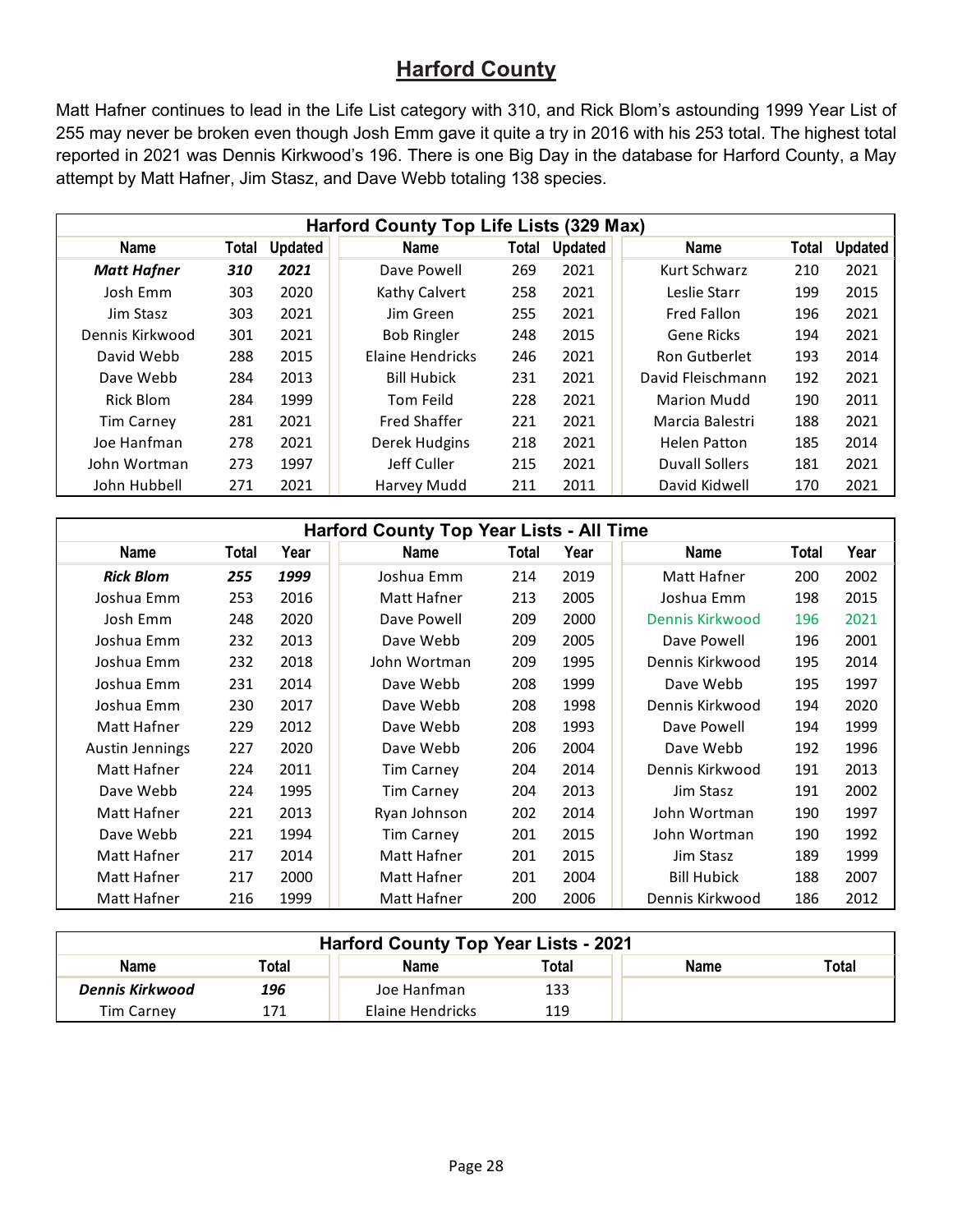#### **Anne Arundel County**

Jim Stasz added two species to his cozy lead in the Life List category, while Fred Shaffer turned in a respectable Year List total of 227, even though it's a long way up to Stan Arnold's record year of 260 in 2011. The county has one Big Day in the database, on 5/10/20 by Sam Miller and Jeff Shenot, who tallied a very respectable 143 species.

|                     | Anne Arundel County's Top Life Lists (360 Max) |                |                    |       |                |                   |       |                |  |  |  |  |  |
|---------------------|------------------------------------------------|----------------|--------------------|-------|----------------|-------------------|-------|----------------|--|--|--|--|--|
| <b>Name</b>         | Total                                          | <b>Updated</b> | <b>Name</b>        | Total | <b>Updated</b> | <b>Name</b>       | Total | <b>Updated</b> |  |  |  |  |  |
| <b>Jim Stasz</b>    | 321                                            | 2021           | Fred Fallon        | 270   | 2021           | <b>Gene Ricks</b> | 229   | 2021           |  |  |  |  |  |
| Hal Wierenga        | 310                                            | 1992           | <b>Bob Ringler</b> | 267   | 2015           | Harvey Mudd       | 226   | 2011           |  |  |  |  |  |
| Joe Hanfman         | 306                                            | 2021           | Matt Hafner        | 265   | 2021           | Leslie Starr      | 222   | 2015           |  |  |  |  |  |
| <b>Fred Shaffer</b> | 297                                            | 2021           | Tom Feild          | 263   | 2021           | George Jett       | 210   | 2021           |  |  |  |  |  |
| <b>Bill Hubick</b>  | 295                                            | 2021           | Rick Blom          | 258   | 1999           | Daniel Sloan      | 208   | 2021           |  |  |  |  |  |
| John Hubbell        | 293                                            | 2021           | Jim Green          | 257   | 2021           | Derek Hudgins     | 207   | 2021           |  |  |  |  |  |
| <b>Tim Carney</b>   | 289                                            | 2021           | Tyler Bell         | 256   | 2021           | David Fleischmann | 202   | 2021           |  |  |  |  |  |
| Warren Strobel      | 278                                            | 2021           | Kurt Schwarz       | 255   | 2021           | Michael Bowen     | 201   | 2021           |  |  |  |  |  |
| Kathy Calvert       | 276                                            | 2021           | Mikey Lutmerding   | 241   | 2021           | Ron Gutberlet     | 198   | 2014           |  |  |  |  |  |
| Dave Powell         | 275                                            | 2021           | Jeff Culler        | 241   | 2021           | Marcia Balestri   | 194   | 2021           |  |  |  |  |  |
| Elaine Hendricks    | 271                                            | 2021           | J.B. Churchill     | 232   | 2021           | David Kidwell     | 191   | 2021           |  |  |  |  |  |

|                     |       |      | Anne Arundel County's Top Year Lists - All Time |       |      |                    |       |      |
|---------------------|-------|------|-------------------------------------------------|-------|------|--------------------|-------|------|
| <b>Name</b>         | Total | Year | <b>Name</b>                                     | Total | Year | <b>Name</b>        | Total | Year |
| <b>Stan Arnold</b>  | 260   | 2011 | <b>Bill Hubick</b>                              | 221   | 2015 | Dan Haas           | 208   | 2008 |
| Dan Haas            | 258   | 2012 | Marshall Iliff                                  | 219   | 1992 | Warren Strobel     | 207   | 2009 |
| Hal Wierenga        | 258   | 1976 | <b>Bill Hubick</b>                              | 218   | 2011 | Rod Burley         | 206   | 2011 |
| Dan Haas            | 254   | 2011 | Rod Burley                                      | 218   | 2006 | Rod Burley         | 206   | 2000 |
| Stan Arnold         | 248   | 2010 | Rod Burley                                      | 217   | 2012 | Dave Perry         | 206   | 1997 |
| Stan Arnold         | 246   | 2009 | Rod Burley                                      | 217   | 2004 | Marshall Iliff     | 206   | 1990 |
| Dan Haas            | 238   | 2009 | <b>Tim Carney</b>                               | 213   | 2014 | Dave Perry         | 205   | 1996 |
| Dan Haas            | 237   | 2014 | <b>Bill Hubick</b>                              | 213   | 2012 | Lynn Davidson      | 205   | 1991 |
| <b>Fred Shaffer</b> | 235   | 2020 | <b>Tim Carney</b>                               | 211   | 2015 | <b>Tim Carney</b>  | 204   | 2012 |
| Mark Hoffman        | 233   | 1976 | Mikey Lutmerding                                | 211   | 2008 | Rod Burley         | 204   | 2001 |
| Mark Hoffman        | 231   | 1975 | Rod Burley                                      | 211   | 2005 | <b>Tim Carney</b>  | 203   | 2021 |
| Jim Stasz           | 229   | 1992 | Rod Burley                                      | 211   | 2003 | <b>Bill Hubick</b> | 203   | 2010 |
| <b>Fred Shaffer</b> | 227   | 2021 | Rod Burley                                      | 209   | 2008 | Rod Burley         | 203   | 1999 |
| Dan Haas            | 227   | 2010 | Rod Burley                                      | 209   | 2002 | <b>Bill Hubick</b> | 201   | 2014 |
| Warren Strobel      | 225   | 2015 | <b>Tim Carney</b>                               | 208   | 2013 |                    |       |      |

| <b>Anne Arundel County Top Year Lists - 2021</b>              |     |                |     |                  |     |  |  |  |  |  |
|---------------------------------------------------------------|-----|----------------|-----|------------------|-----|--|--|--|--|--|
| <b>Name</b><br>Total<br><b>Name</b><br>Total<br>Total<br>Name |     |                |     |                  |     |  |  |  |  |  |
| <b>Fred Shaffer</b>                                           | 227 | J.B. Churchill | 179 | Elaine Hendricks | 145 |  |  |  |  |  |
| <b>Tim Carney</b>                                             | 203 | Joe Hanfman    | 163 | Kathy Isaacs     | 122 |  |  |  |  |  |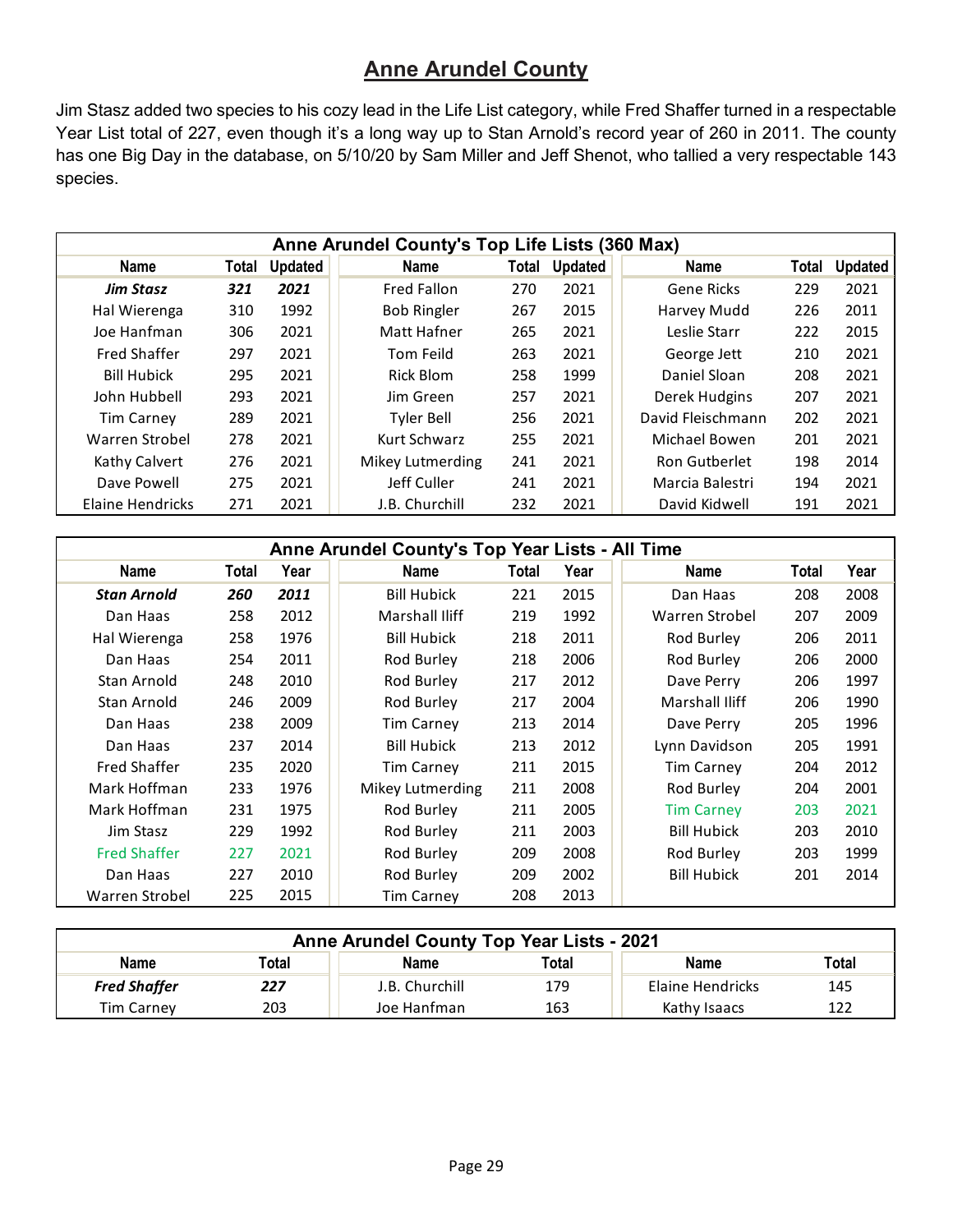#### **Prince George's County**

Fred Shaffer stands atop the county's Life List leaderboard at 293, as he added two species to his list in 2021. John Gregoire's now 37-year-old Year List record is a whopping 243! Kevin Bennett was the only birder to report over 200 species for 2020.

There are four May Big Days in the database for Prince George's County, with a new record set on May 9, 2021 by Kevin Bennett and Menachem Goldstein. See link below for their eBird trip report.

#### <https://ebird.org/tripreport/9150>

|                     | Prince George's County Top Life Lists (343 Max) |                |                    |       |                |                 |       |                |  |  |  |  |
|---------------------|-------------------------------------------------|----------------|--------------------|-------|----------------|-----------------|-------|----------------|--|--|--|--|
| Name                | Total                                           | <b>Updated</b> | Name               | Total | <b>Updated</b> | <b>Name</b>     | Total | <b>Updated</b> |  |  |  |  |
| <b>Fred Shaffer</b> | 293                                             | 2021           | Kathy Calvert      | 237   | 2021           | Rob Hilton      | 222   | 2021           |  |  |  |  |
| Jeff Shenot         | 289                                             | 2020           | Rick Blom          | 237   | 1999           | Daniel Sloan    | 218   | 2021           |  |  |  |  |
| Jim Stasz           | 285                                             | 2021           | Jim Green          | 234   | 2021           | Matt Hafner     | 212   | 2021           |  |  |  |  |
| <b>Fred Fallon</b>  | 283                                             | 2021           | <b>Bob Ringler</b> | 232   | 2015           | George Jett     | 212   | 2021           |  |  |  |  |
| Mikey Lutmerding    | 281                                             | 2021           | Dave Powell        | 232   | 2021           | Warren Strobel  | 208   | 2021           |  |  |  |  |
| Joe Hanfman         | 269                                             | 2021           | Tom Feild          | 231   | 2021           | Harvey Mudd     | 207   | 2011           |  |  |  |  |
| John Gregoire       | 262                                             | 2005           | <b>Bill Hubick</b> | 226   | 2021           | Gail Mackiernan | 196   | 2021           |  |  |  |  |
| John Hubbell        | 260                                             | 2021           | Marcia Watson      | 223   | 2021           | Jeff Culler     | 195   | 2021           |  |  |  |  |
| Elaine Hendricks    | 259                                             | 2021           | Kevin Bennett      | 222   | 2021           | Michael Bowen   | 179   | 2021           |  |  |  |  |

|                      |       |      | Prince George's County Top Year Lists - All Time |       |      |                      |       |      |
|----------------------|-------|------|--------------------------------------------------|-------|------|----------------------|-------|------|
| Name                 | Total | Year | <b>Name</b>                                      | Total | Year | <b>Name</b>          | Total | Year |
| <b>John Gregoire</b> | 243   | 1984 | John Gregoire                                    | 212   | 1986 | Jeff Shenot          | 207   | 2009 |
| Mikey Lutmerding     | 240   | 2012 | Jeff Shenot                                      | 211   | 2012 | Rod Burley           | 206   | 2004 |
| John Gregoire        | 238   | 1985 | Rod Burley                                       | 211   | 2006 | Rod Burley           | 205   | 2008 |
| Mikey Lutmerding     | 235   | 2013 | John Gregoire                                    | 211   | 1983 | Rod Burley           | 205   | 2003 |
| <b>Fred Shaffer</b>  | 235   | 2010 | Rob Ostrowski                                    | 210   | 2012 | <b>Kevin Bennett</b> | 204   | 2021 |
| Jeff Shenot          | 229   | 2010 | <b>Fred Shaffer</b>                              | 210   | 2002 | Rod Burley           | 204   | 2011 |
| Rob Ostrowski        | 225   | 2010 | Jeff Shenot                                      | 209   | 2014 | <b>Fred Shaffer</b>  | 204   | 2005 |
| Rob Ostrowski        | 223   | 2011 | Rob Ostrowski                                    | 209   | 2009 | <b>Fred Shaffer</b>  | 204   | 2001 |
| Jeff Shenot          | 223   | 2011 | Rob Ostrowski                                    | 209   | 2013 | Jeff Shenot          | 203   | 2020 |
| <b>Fred Shaffer</b>  | 219   | 2004 | Jeff Shenot                                      | 209   | 2013 | <b>Fred Shaffer</b>  | 202   | 2003 |
| Marissa Rositol      | 217   | 2018 | Marissa Rositol                                  | 208   | 2015 | <b>Fred Shaffer</b>  | 201   | 2012 |
| <b>Fred Shaffer</b>  | 216   | 2013 | Rod Burley                                       | 208   | 2005 | Jeff Shenot          | 200   | 2018 |
| <b>Fred Shaffer</b>  | 216   | 2011 | Rod Burley                                       | 208   | 2002 | <b>Fred Shaffer</b>  | 200   | 2007 |
| Rod Burley           | 214   | 2012 | Rob Ostrowski                                    | 207   | 2014 | Marissa Rositol      | 197   | 2014 |
| <b>Fred Shaffer</b>  | 213   | 2009 | Jeff Shenot                                      | 207   | 2016 | Jeff Shenot          | 197   | 2008 |

| <b>Prince George's County Top Year Lists - 2021</b>                  |     |                     |     |              |     |  |  |  |  |  |
|----------------------------------------------------------------------|-----|---------------------|-----|--------------|-----|--|--|--|--|--|
| <b>Name</b><br>Total<br><b>Name</b><br>Total<br><b>Name</b><br>Total |     |                     |     |              |     |  |  |  |  |  |
| <b>Kevin Bennett</b>                                                 | 204 | <b>Fred Shaffer</b> | 134 | Daniel Sloan | 128 |  |  |  |  |  |
| Elaine Hendricks                                                     | 184 | Marcia Watson       | 132 | Joe Hanfman  | 116 |  |  |  |  |  |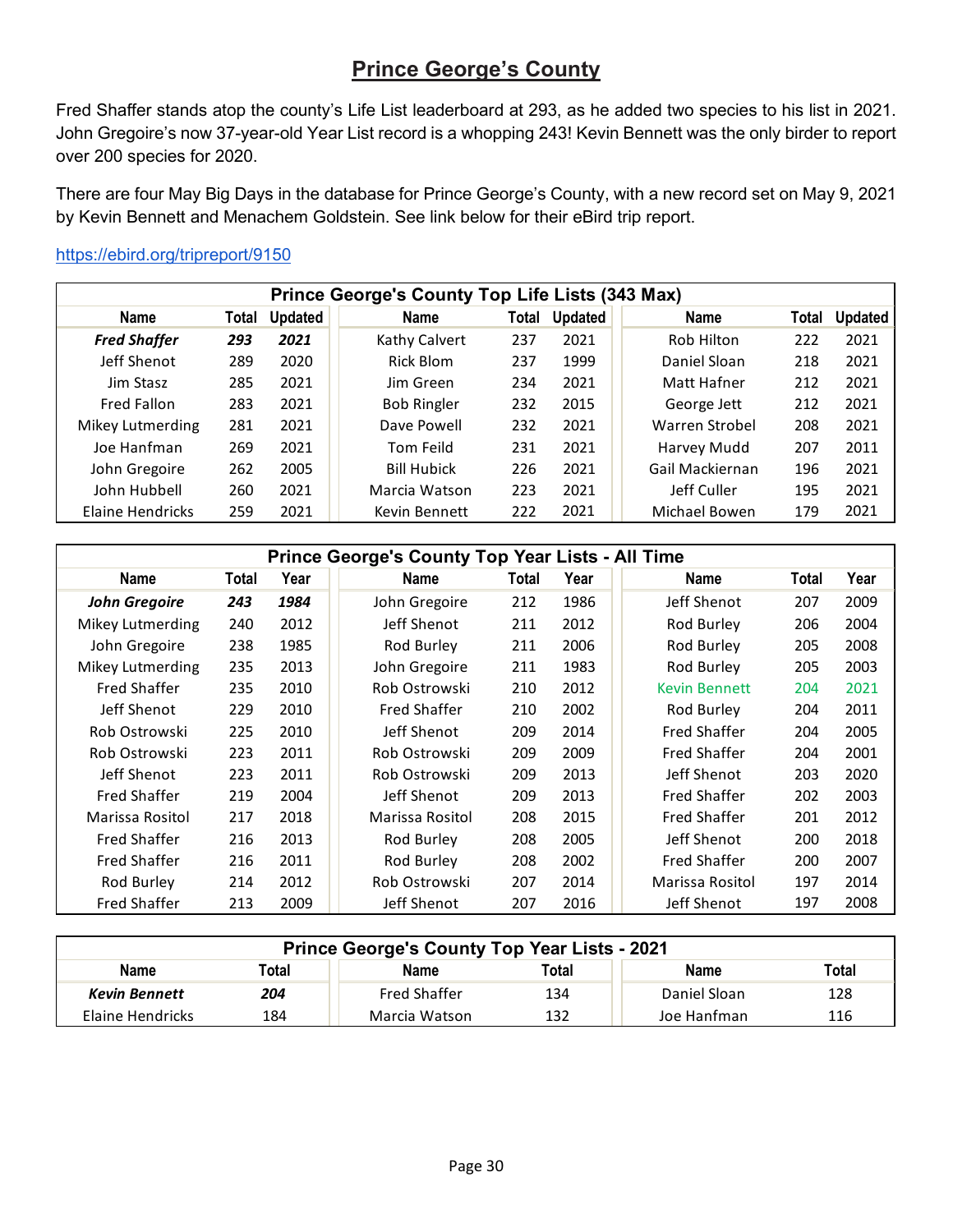#### **Calvert County**

Jim Stasz's Life List total in his home county is 323, 26 more than the next birder, Mikey Lutmerding...but Mikey absolutely dusted his own Year List record of 243 with a monstrous total of 255 birds in 2021! There are seven May Big Days in the database for Calvert County; five were run by the team of Jim Stasz and Ed Boyd, with a high of 154 on May 9, 1992.

|                    | <b>Calvert County Top Life Lists (340 Max)</b> |                |                    |       |                |                     |       |                |  |  |  |  |  |
|--------------------|------------------------------------------------|----------------|--------------------|-------|----------------|---------------------|-------|----------------|--|--|--|--|--|
| <b>Name</b>        | Total                                          | <b>Updated</b> | <b>Name</b>        | Total | <b>Updated</b> | <b>Name</b>         | Total | <b>Updated</b> |  |  |  |  |  |
| <b>Jim Stasz</b>   | 323                                            | 2021           | Leslie Starr       | 249   | 2015           | Matt Hafner         | 215   | 2021           |  |  |  |  |  |
| Mikey Lutmerding   | 297                                            | 2021           | Jim Green          | 240   | 2021           | Tom Feild           | 215   | 2021           |  |  |  |  |  |
| Tyler Bell         | 296                                            | 2021           | Kathy Calvert      | 239   | 2021           | Rick Blom           | 214   | 1999           |  |  |  |  |  |
| Joe Hanfman        | 269                                            | 2021           | <b>Bill Hubick</b> | 234   | 2021           | <b>Fred Shaffer</b> | 210   | 2021           |  |  |  |  |  |
| John Hubbell       | 263                                            | 2021           | Dave Powell        | 233   | 2021           | George Jett         | 210   | 2021           |  |  |  |  |  |
| Jane Kostenko      | 261                                            | 2021           | <b>Bob Ringler</b> | 226   | 2015           | Harvey Mudd         | 201   | 2011           |  |  |  |  |  |
| <b>Fred Fallon</b> | 251                                            | 2021           | Elaine Hendricks   | 226   | 2021           | Jeff Culler         | 200   | 2021           |  |  |  |  |  |

|                         |       |      | <b>Calvert County Top Year Lists - All Time</b> |       |      |                    |              |      |
|-------------------------|-------|------|-------------------------------------------------|-------|------|--------------------|--------------|------|
| <b>Name</b>             | Total | Year | <b>Name</b>                                     | Total | Year | Name               | <b>Total</b> | Year |
| <b>Mikey Lutmerding</b> | 255   | 2021 | Arlene Ripley                                   | 196   | 2003 | <b>Tyler Bell</b>  | 172          | 2013 |
| Mikey Lutmerding        | 243   | 2018 | Sue Hamilton                                    | 193   | 2000 | Jim Stasz          | 172          | 2011 |
| Jim Stasz               | 233   | 1992 | Jim Stasz                                       | 192   | 1998 | Jim Stasz          | 170          | 1999 |
| Jim Stasz               | 231   | 1989 | Arlene Ripley                                   | 186   | 2002 | Dave Perry         | 170          | 2011 |
| John Gregoire           | 221   | 1984 | Sue Hamilton                                    | 184   | 2003 | Sue Hamilton       | 170          | 1995 |
| Jim Stasz               | 218   | 1991 | Tyler Bell                                      | 182   | 2008 | Tyler Bell         | 169          | 2012 |
| Jim Stasz               | 212   | 1990 | <b>Tyler Bell</b>                               | 182   | 2003 | Leslie Starr       | 169          | 2013 |
| Jim Stasz               | 212   | 1987 | Jim Stasz                                       | 180   | 2002 | Dave Perry         | 164          | 2001 |
| Jim Stasz               | 209   | 1986 | Fred Fallon                                     | 180   | 2009 | Tyler Bell         | 163          | 2015 |
| Jim Stasz               | 206   | 1988 | Sue Hamilton                                    | 179   | 1999 | Stan Arnold        | 161          | 2008 |
| Arlene Ripley           | 205   | 2004 | Leslie Starr                                    | 177   | 2014 | John Hubbell       | 161          | 2007 |
| Arlene Ripley           | 202   | 2005 | Sue Hamilton                                    | 174   | 1998 | Rod Burley         | 161          | 2001 |
| Arlene Ripley           | 198   | 2000 | <b>Tyler Bell</b>                               | 173   | 2014 | <b>Bill Hubick</b> | 160          | 2008 |

| <b>Calvert County Top Year Lists - 2021</b> |       |                   |       |                  |       |  |  |  |  |  |
|---------------------------------------------|-------|-------------------|-------|------------------|-------|--|--|--|--|--|
| <b>Name</b>                                 | Total | <b>Name</b>       | Total | <b>Name</b>      | Total |  |  |  |  |  |
| Mikey Lutmerding                            | 255   | <b>Tim Carney</b> | 125   | Elaine Hendricks | 109   |  |  |  |  |  |
| <b>Fred Shaffer</b>                         | 130   | Joe Hanfman       | 119   |                  |       |  |  |  |  |  |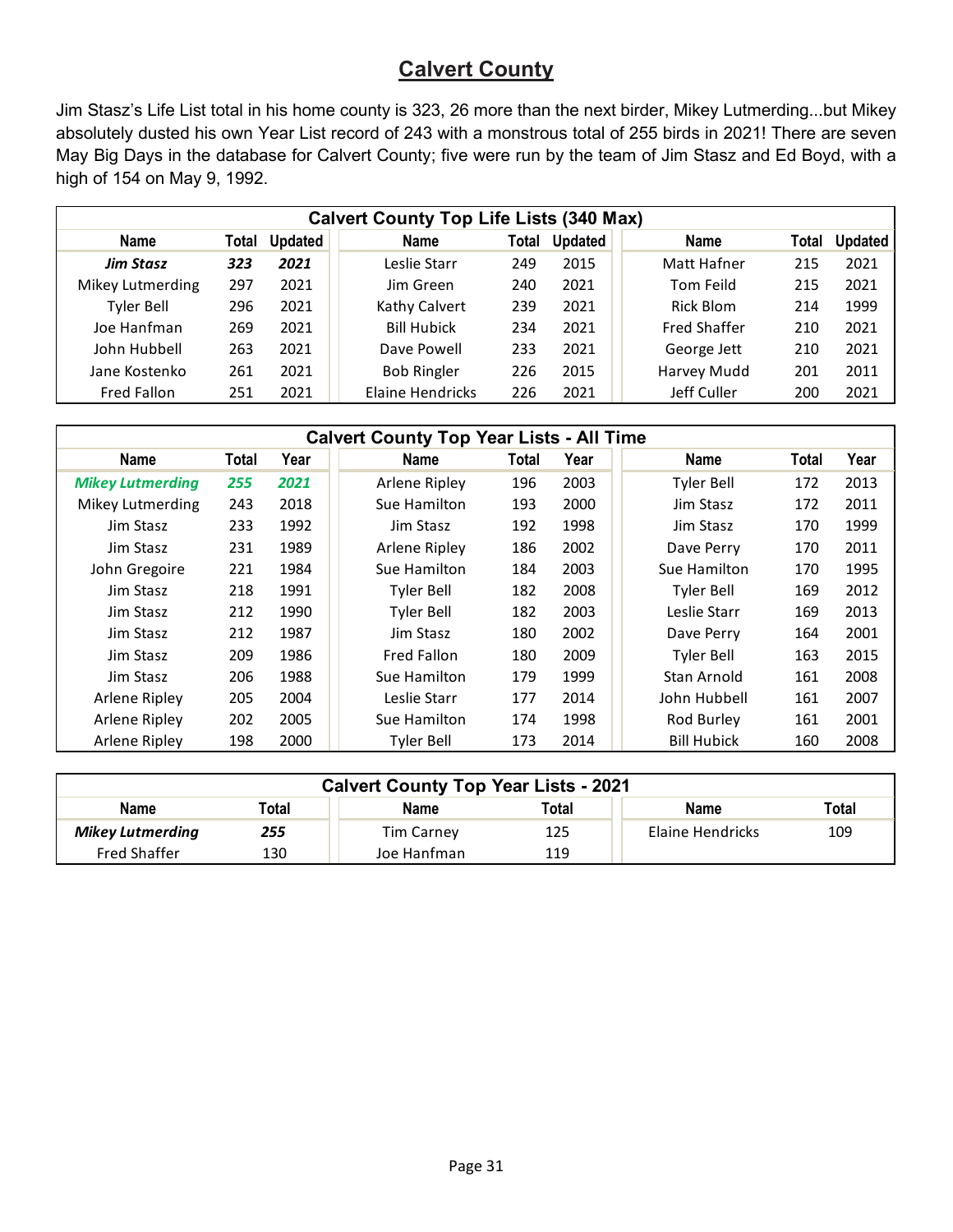#### **Charles County**

George Jett's top Life List total of 278 remained unchanged in 2021, and it may stay that way a while since George is no longer a county resident. No substantial year totals were submitted in 2021, but Joe Hanfman led the way with 95. There are eight Big Days in the database for Charles County, all including George Jett as one of the team members. The highest (140) was from May 2008 (Jett, Matt Hafner, Gwen Brewer, and Jim Stasz).

|               | <b>Charles County Top Life Lists (307 Max)</b> |                |                    |       |                |                    |       |                |  |  |  |  |  |
|---------------|------------------------------------------------|----------------|--------------------|-------|----------------|--------------------|-------|----------------|--|--|--|--|--|
| <b>Name</b>   | Total                                          | <b>Updated</b> | Name               | Total | <b>Updated</b> | <b>Name</b>        | Total | <b>Updated</b> |  |  |  |  |  |
| George Jett   | 278                                            | 2021           | <b>Bill Hubick</b> | 213   | 2021           | Rick Blom          | 185   | 1999           |  |  |  |  |  |
| Jim Stasz     | 264                                            | 2021           | Tom Feild          | 208   | 2021           | Fred Fallon        | 184   | 2021           |  |  |  |  |  |
| Gwen Brewer   | 252                                            | 2021           | <b>Bob Ringler</b> | 206   | 2015           | Jeff Culler        | 183   | 2021           |  |  |  |  |  |
| John Hubbell  | 241                                            | 2021           | Elaine Hendricks   | 204   | 2021           | <b>Marion Mudd</b> | 167   | 2011           |  |  |  |  |  |
| Joe Hanfman   | 225                                            | 2021           | Dave Powell        | 201   | 2021           | Ron Gutberlet      | 162   | 2014           |  |  |  |  |  |
| Jim Green     | 221                                            | 2021           | Harvey Mudd        | 201   | 2011           |                    |       |                |  |  |  |  |  |
| Kathy Calvert | 219                                            | 2021           | Matt Hafner        | 188   | 2021           |                    |       |                |  |  |  |  |  |
|               |                                                |                |                    |       |                |                    |       |                |  |  |  |  |  |

|               |       |      | <b>Charles County Top Year Lists - All Time</b> |       |      |              |       |      |
|---------------|-------|------|-------------------------------------------------|-------|------|--------------|-------|------|
| <b>Name</b>   | Total | Year | <b>Name</b>                                     | Total | Year | <b>Name</b>  | Total | Year |
| George Jett   | 217   | 2004 | George Jett                                     | 188   | 1997 | Jim Stasz    | 160   | 2012 |
| George Jett   | 212   | 1996 | George Jett                                     | 188   | 1991 | Jim Stasz    | 160   | 2011 |
| George Jett   | 207   | 1994 | George Jett                                     | 187   | 2007 | Jim Stasz    | 158   | 1992 |
| George Jett   | 206   | 1995 | George Jett                                     | 187   | 1992 | Jim Stasz    | 158   | 1998 |
| Gwen Brewer   | 203   | 2004 | George Jett                                     | 186   | 2008 | Paul Nistico | 157   | 1989 |
| George Jett   | 200   | 2003 | George Jett                                     | 183   | 1993 | Jim Stasz    | 155   | 2002 |
| George Jett   | 197   | 2005 | George Jett                                     | 182   | 1998 | Dave Perry   | 155   | 1999 |
| George Jett   | 194   | 1999 | George Jett                                     | 180   | 2009 | John Hubbell | 152   | 2009 |
| George Jett   | 193   | 2006 | George Jett                                     | 178   | 2002 | Rod Burley   | 151   | 2003 |
| John Gregoire | 192   | 1984 | John Hubbell                                    | 169   | 2011 | Jim Stasz    | 150   | 1999 |
| George Jett   | 192   | 2001 |                                                 |       |      |              |       |      |

| <b>Charles County Top Year Lists - 2021</b> |       |                  |       |              |       |  |  |  |  |  |
|---------------------------------------------|-------|------------------|-------|--------------|-------|--|--|--|--|--|
| Name                                        | Total | Name             | Total | Name         | Total |  |  |  |  |  |
| Joe Hanfman                                 | 95    | Elaine Hendricks | 68    | Daniel Sloan | 56    |  |  |  |  |  |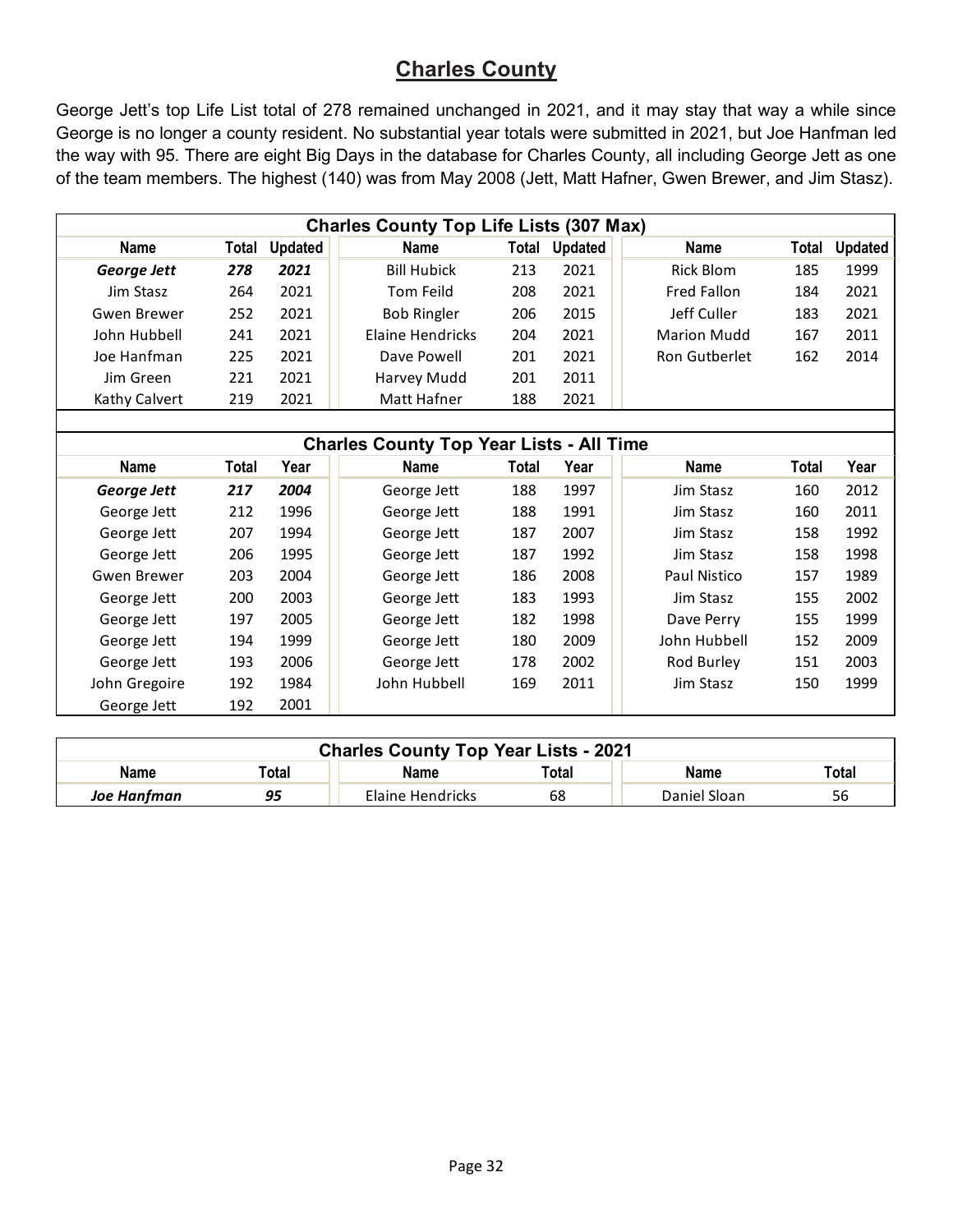#### **St. Mary's County**

Patty Craig's 326 Life List, though quite outdated, is still comfortably in the lead for St. Mary's County, but Tyler Bell is creeping up as both he and Jane Kostenko added two birds to their totals in 2021. Joe Hanfman reported the highest Year List for 2021 with 137. There are four May Big Day's in the database for St. Mary's, the tops being 144 in 2008 by Kyle Rambo, Patty Craig, and Marty Cribb. There is also one Big Day, a February record of 85, in the database (Matt Anthony, Josh Emm).

|                    | St. Mary's County Top Life Lists (348 Max) |                |                    |       |                |                     |       |                |  |  |  |  |  |
|--------------------|--------------------------------------------|----------------|--------------------|-------|----------------|---------------------|-------|----------------|--|--|--|--|--|
| <b>Name</b>        | Total                                      | <b>Updated</b> | <b>Name</b>        | Total | <b>Updated</b> | <b>Name</b>         | Total | <b>Updated</b> |  |  |  |  |  |
| <b>Patty Craig</b> | 326                                        | 2013           | Jim Green          | 243   | 2021           | Rick Blom           | 212   | 1999           |  |  |  |  |  |
| <b>Tyler Bell</b>  | 316                                        | 2021           | George Jett        | 240   | 2021           | Harvey Mudd         | 212   | 2011           |  |  |  |  |  |
| Kyle Rambo         | 313                                        | 2008           | <b>Bill Hubick</b> | 231   | 2021           | <b>Tim Carney</b>   | 193   | 2021           |  |  |  |  |  |
| Jane Kostenko      | 310                                        | 2021           | Dave Powell        | 228   | 2021           | Paul O'Brien        | 190   | 2021           |  |  |  |  |  |
| Jim Stasz          | 305                                        | 2021           | <b>Bob Ringler</b> | 227   | 2015           | <b>Helen Patton</b> | 184   | 2014           |  |  |  |  |  |
| Mikey Lutmerding   | 277                                        | 2021           | Jeff Culler        | 227   | 2021           | Ron Gutberlet       | 183   | 2014           |  |  |  |  |  |
| John Hubbell       | 267                                        | 2021           | Matt Hafner        | 222   | 2021           | Leslie Starr        | 179   | 2015           |  |  |  |  |  |
| Joe Hanfman        | 262                                        | 2021           | <b>Tom Feild</b>   | 221   | 2021           | Michael Bowen       | 177   | 2021           |  |  |  |  |  |
| Martie Cribb       | 251                                        | 1996           | <b>Fred Fallon</b> | 221   | 2021           | Marcia Watson       | 157   | 2021           |  |  |  |  |  |
| Kathy Calvert      | 244                                        | 2021           | Elaine Hendricks   | 213   | 2021           | Aaron Graham        | 136   | 2021           |  |  |  |  |  |

|                    |       |      | St. Mary's County Top Year Lists - All Time |       |      |               |       |      |
|--------------------|-------|------|---------------------------------------------|-------|------|---------------|-------|------|
| Name               | Total | Year | <b>Name</b>                                 | Total | Year | <b>Name</b>   | Total | Year |
| <b>Patty Craig</b> | 258   | 1996 | Kyle Rambo                                  | 236   | 1999 | Kyle Rambo    | 222   | 2001 |
| Kyle Rambo         | 254   | 1996 | Patty Craig                                 | 236   | 1995 | Kyle Rambo    | 222   | 2001 |
| Patty Craig        | 251   | 2000 | Patty Craig                                 | 234   | 2012 | Kyle Rambo    | 222   | 1995 |
| Patty Craig        | 251   | 1999 | Kyle Rambo                                  | 234   | 2003 | Patty Craig   | 220   | 2006 |
| Martie Cribb       | 251   | 1996 | Mikey Lutmerding                            | 233   | 2013 | Kyle Rambo    | 220   | 2005 |
| Patty Craig        | 249   | 1998 | Patty Craig                                 | 233   | 2004 | Kyle Rambo    | 220   | 1997 |
| Kyle Rambo         | 247   | 2008 | Kyle Rambo                                  | 233   | 1998 | Patty Craig   | 219   | 2010 |
| Patty Craig        | 242   | 2003 | Patty Craig                                 | 232   | 2011 | Martie Cribb  | 217   | 1995 |
| Patty Craig        | 242   | 2001 | Mikey Lutmerding                            | 230   | 2012 | Kyle Rambo    | 215   | 1994 |
| Patty Craig        | 242   | 1997 | Mikey Lutmerding                            | 230   | 2011 | J. Tyler Bell | 212   | 1996 |
| Patty Craig        | 241   | 2013 | Patty Craig                                 | 228   | 1994 | Patty Craig   | 212   | 1993 |
| Patty Craig        | 238   | 2002 | Kyle Rambo                                  | 227   | 2004 | Jane Kostenko | 211   | 1996 |
| Kyle Rambo         | 238   | 2000 | Kyle Rambo                                  | 225   | 2006 |               |       |      |
| Kyle Rambo         | 236   | 2007 | Kyle Rambo                                  | 224   | 2002 |               |       |      |

| St. Mary's County Top Year Lists - 2021 |                                                |                   |     |              |     |  |  |  |  |  |
|-----------------------------------------|------------------------------------------------|-------------------|-----|--------------|-----|--|--|--|--|--|
| <b>Name</b>                             | Total<br>Total<br>Total<br><b>Name</b><br>Name |                   |     |              |     |  |  |  |  |  |
| Joe Hanfman                             |                                                | <b>Tim Carnev</b> | 135 | Daniel Sloan | 113 |  |  |  |  |  |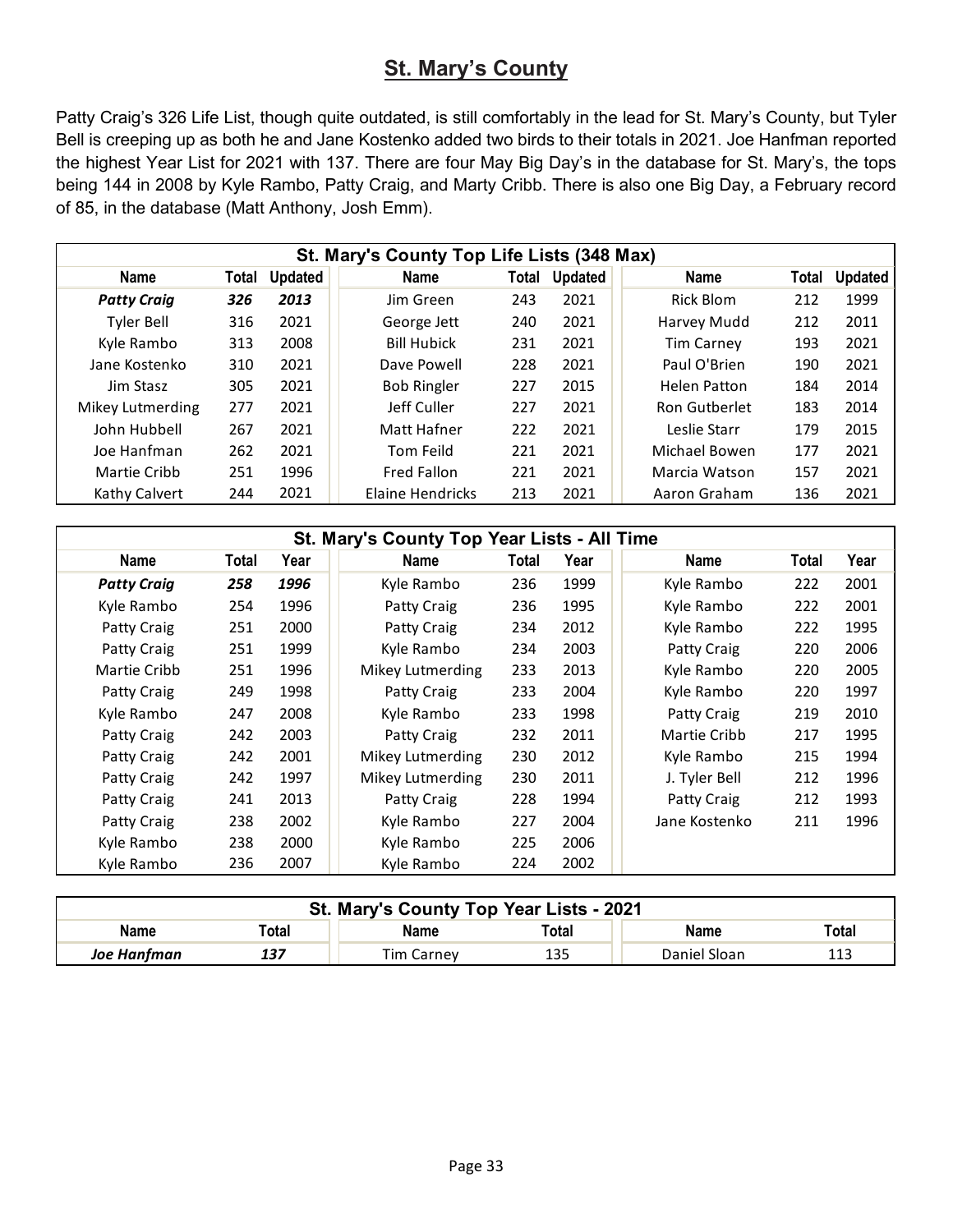#### **Kent County**

Floyd Parks' 282 Life List from 2004 still leads the county, but the gap to Jim Stasz is now just one bird. Dan Small's incredible 239 in 2015 still tops the Year List category. Daniel Irons reported a respectable Year List of 217 in 2021. There are no Big Days in the database for Kent County.

|                    | Kent County Top Life Lists (327 Max) |                |                    |       |                |                     |       |                |  |  |  |  |  |
|--------------------|--------------------------------------|----------------|--------------------|-------|----------------|---------------------|-------|----------------|--|--|--|--|--|
| <b>Name</b>        | Total                                | <b>Updated</b> | Name               | Total | <b>Updated</b> | <b>Name</b>         | Total | <b>Updated</b> |  |  |  |  |  |
| <b>Floyd Parks</b> | 282                                  | 2004           | <b>Bill Hubick</b> | 235   | 2021           | <b>Fred Shaffer</b> | 204   | 2021           |  |  |  |  |  |
| Jim Stasz          | 281                                  | 2021           | Dave Powell        | 234   | 2021           | Harvey Mudd         | 204   | 2011           |  |  |  |  |  |
| John Hubbell       | 266                                  | 2021           | Daniel Irons       | 229   | 2021           | <b>Tim Carney</b>   | 202   | 2021           |  |  |  |  |  |
| Joe Hanfman        | 254                                  | 2021           | Matt Hafner        | 225   | 2021           | Rick Blom           | 201   | 1999           |  |  |  |  |  |
| <b>Bob Ringler</b> | 244                                  | 2015           | Tom Feild          | 224   | 2021           | Ron Gutberlet       | 194   | 2014           |  |  |  |  |  |
| Kathy Calvert      | 239                                  | 2021           | Elaine Hendricks   | 221   | 2021           | Fred Fallon         | 183   | 2021           |  |  |  |  |  |
| Jim Green          | 237                                  | 2021           | Jeff Culler        | 208   | 2021           | Kurt Schwarz        | 181   | 2021           |  |  |  |  |  |

|                       | Kent County Top Year Lists - All Time |      |                       |       |      |                    |       |      |  |  |  |  |
|-----------------------|---------------------------------------|------|-----------------------|-------|------|--------------------|-------|------|--|--|--|--|
| <b>Name</b>           | Total                                 | Year | <b>Name</b>           | Total | Year | <b>Name</b>        | Total | Year |  |  |  |  |
| <b>Dan Small</b>      | 239                                   | 2015 | <b>Walter Ellison</b> | 223   | 2002 | Jim Stasz          | 192   | 2002 |  |  |  |  |
| Walter Ellison        | 228                                   | 2004 | Daniel Irons          | 217   | 2021 | John Hubbell       | 183   | 2015 |  |  |  |  |
| Walter Ellison        | 228                                   | 2003 | Walter Ellison        | 215   | 2010 | Dan Small          | 183   | 2010 |  |  |  |  |
| Walter Ellison        | 227                                   | 2006 | Walter Ellison        | 215   | 2007 | <b>Bill Hubick</b> | 158   | 2010 |  |  |  |  |
| <b>Walter Ellison</b> | 227                                   | 2005 | Dave Perry            | 194   | 2002 | Jim Stasz          | 157   | 1999 |  |  |  |  |

| Kent County Top Year Lists - 2021 |                                         |             |     |                  |    |  |  |  |  |  |
|-----------------------------------|-----------------------------------------|-------------|-----|------------------|----|--|--|--|--|--|
| Name                              | Total<br>Total<br>Total<br>Name<br>Name |             |     |                  |    |  |  |  |  |  |
| <b>Daniel Irons</b>               | 217                                     | Joe Hanfman | 119 | Elaine Hendricks | 85 |  |  |  |  |  |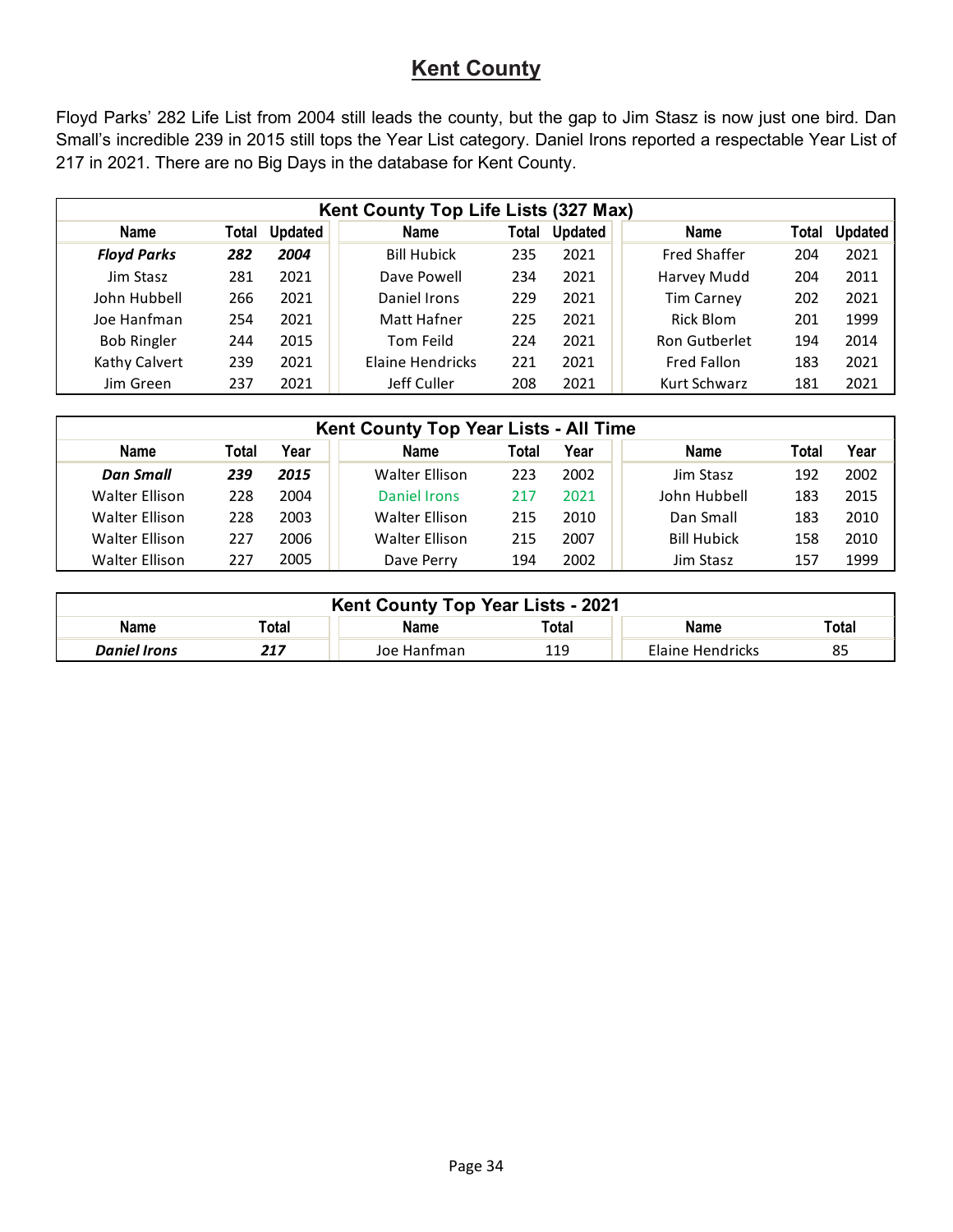#### **Queen Anne's County**

Daniel Irons extended his county lead by adding five birds to his Life List to sit at 307. Daniel also reported the highest Year List in 2021 with 234 species. There is one Big Day record for Queen Anne's, an attempt on 5/8/2020 by the Irons brothers that tallied 159. This is the highest single-county Big Day in the database.

|                     |       |                | Queen Anne's County Top Life Lists (335 Max) |       |                |                  |       |                |
|---------------------|-------|----------------|----------------------------------------------|-------|----------------|------------------|-------|----------------|
| <b>Name</b>         | Total | <b>Updated</b> | <b>Name</b>                                  | Total | <b>Updated</b> | <b>Name</b>      | Total | <b>Updated</b> |
| <b>Daniel Irons</b> | 2021  | 307            | <b>Bill Hubick</b>                           | 2021  | 253            | Harvey Mudd      | 2011  | 213            |
| Jim Stasz           | 2021  | 296            | Dave Powell                                  | 2021  | 250            | Fred Fallon      | 2021  | 211            |
| Dan Small           | 2015  | 278            | Matt Hafner                                  | 2021  | 248            | Aaron Graham     | 2021  | 207            |
| Joe Hanfman         | 2021  | 276            | <b>Bob Ringler</b>                           | 2015  | 241            | Ron Gutberlet    | 2014  | 205            |
| John Hubbell        | 2021  | 274            | Tom Feild                                    | 2021  | 235            | Carol McCollough | 2021  | 201            |
| Mark Schilling      | 2015  | 270            | <b>Fred Shaffer</b>                          | 2021  | 234            | J.B. Churchill   | 2021  | 199            |
| Maren Gimpel        | 2012  | 265            | <b>Flaine Hendricks</b>                      | 2021  | 232            | Marcia Balestri  | 2021  | 195            |
| Danny Poet          | 2011  | 262            | <b>Tim Carney</b>                            | 2021  | 221            | Michael Bowen    | 2021  | 191            |
| Kathy Calvert       | 2021  | 259            | Jeff Culler                                  | 2021  | 219            | Warren Strobel   | 2021  | 180            |
| Jim Green           | 2021  | 254            | <b>Rick Blom</b>                             | 1999  | 214            | Daniel Sloan     | 2021  | 173            |

|                     | Queen Anne's County Top Year Lists - All Time |      |                |       |      |                |       |      |  |  |  |  |  |
|---------------------|-----------------------------------------------|------|----------------|-------|------|----------------|-------|------|--|--|--|--|--|
| <b>Name</b>         | Total                                         | Year | <b>Name</b>    | Total | Year | <b>Name</b>    | Total | Year |  |  |  |  |  |
| <b>Daniel Irons</b> | 2020                                          | 259  | Danny Poet     | 2010  | 214  | Mark Schilling | 2011  | 201  |  |  |  |  |  |
| Dan Small           | 2014                                          | 236  | Dave Perry     | 2003  | 210  | Danny Poet     | 2005  | 199  |  |  |  |  |  |
| Daniel Irons        | 2021                                          | 234  | Danny Poet     | 2009  | 206  | Danny Poet     | 2007  | 198  |  |  |  |  |  |
| Mark Schilling      | 2014                                          | 233  | Danny Poet     | 2004  | 205  | Danny Poet     | 2006  | 192  |  |  |  |  |  |
| Dan Small           | 2010                                          | 229  | Mark Schilling | 2015  | 204  | Danny Poet     | 2003  | 192  |  |  |  |  |  |
| Mark Schilling      | 2010                                          | 226  | Danny Poet     | 2011  | 203  | Danny Poet     | 2008  | 191  |  |  |  |  |  |
| Mark Schilling      | 2012                                          | 224  | Mark Schilling | 2013  | 203  | Jim Stasz      | 1999  | 188  |  |  |  |  |  |
| Maren Gimpel        | 2012                                          | 221  | Maren Gimpel   | 2011  | 202  | Jim Stasz      | 2002  | 187  |  |  |  |  |  |

| Queen Anne's County Top Year Lists - 2021                            |                                                         |              |     |                  |     |  |  |  |  |  |
|----------------------------------------------------------------------|---------------------------------------------------------|--------------|-----|------------------|-----|--|--|--|--|--|
| <b>Name</b><br>Total<br>Total<br><b>Name</b><br>Total<br><b>Name</b> |                                                         |              |     |                  |     |  |  |  |  |  |
| <b>Daniel Irons</b>                                                  | 234                                                     | Aaron Graham | 149 | Elaine Hendricks | 131 |  |  |  |  |  |
| J.B. Churchill                                                       | 116<br>157<br>140<br><b>Fred Shaffer</b><br>Joe Hanfman |              |     |                  |     |  |  |  |  |  |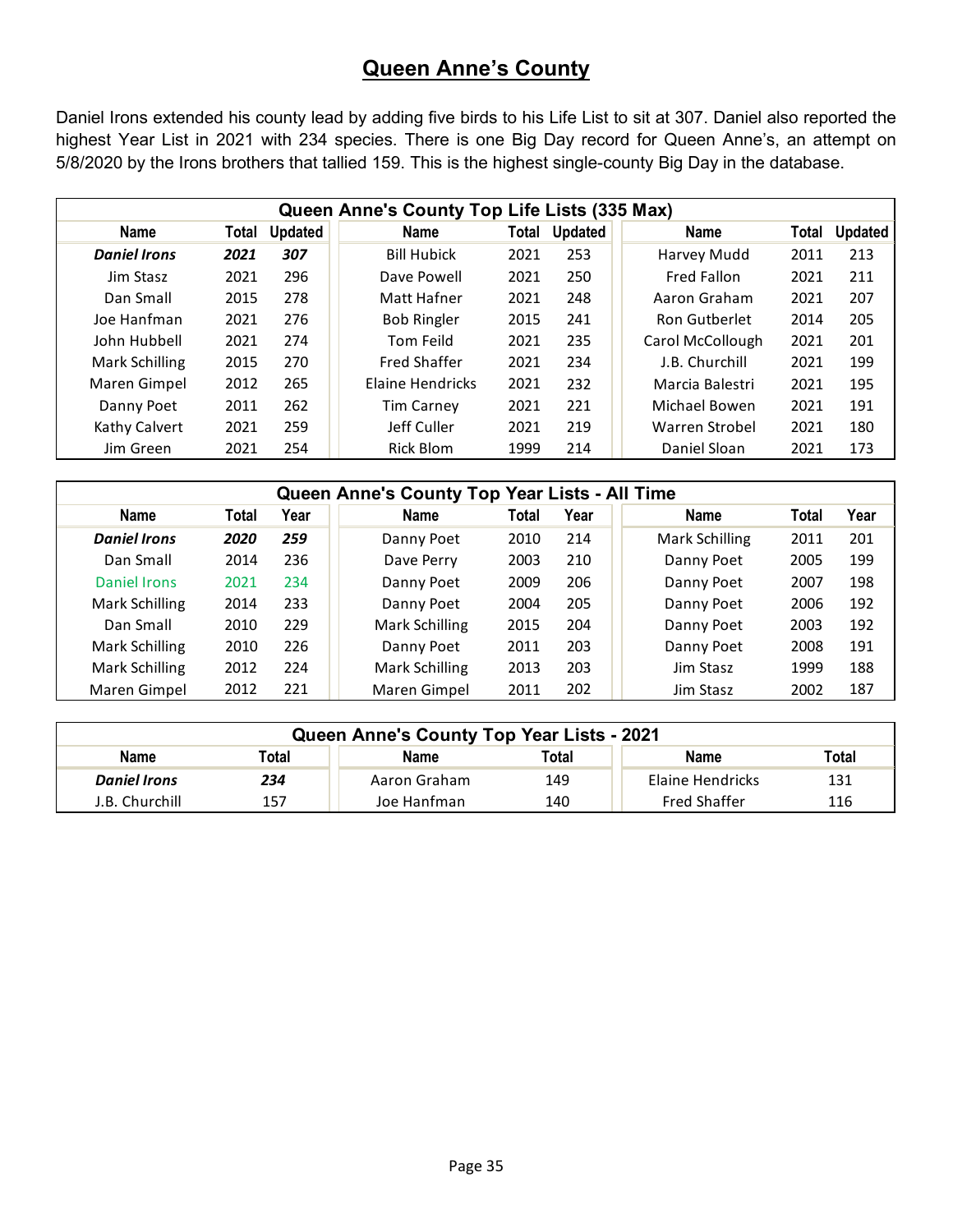#### **Caroline County**

Jim Stasz's 266 Life List is well up on all other birders. Dave Palmer and Dave Perry still sit atop the Year List category with 206, and nobody has come close to that effort in many years. There are no Big Days in the database for Caroline County.

|                      | <b>Caroline County Top Life Lists (303 Max)</b> |                |                    |       |                |                    |       |                |  |  |  |  |  |
|----------------------|-------------------------------------------------|----------------|--------------------|-------|----------------|--------------------|-------|----------------|--|--|--|--|--|
| Name                 | Total                                           | <b>Updated</b> | <b>Name</b>        | Total | <b>Updated</b> | <b>Name</b>        | Total | <b>Updated</b> |  |  |  |  |  |
| <b>Jim Stasz</b>     | 266                                             | 2021           | Matt Hafner        | 222   | 2021           | Harvey Mudd        | 191   | 2011           |  |  |  |  |  |
| <b>Marvin Hewitt</b> | 243                                             | 1996           | Dave Powell        | 219   | 2021           | Jeff Culler        | 190   | 2021           |  |  |  |  |  |
| Ethel Engle          | 240                                             | 2002           | <b>Bill Hubick</b> | 218   | 2021           | <b>Fred Fallon</b> | 179   | 2021           |  |  |  |  |  |
| John Hubbell         | 239                                             | 2021           | Jim Green          | 214   | 2021           | Marcia Balestri    | 175   | 2021           |  |  |  |  |  |
| Roberta Fletcher     | 239                                             | 1994           | <b>Bob Ringler</b> | 213   | 2015           | Rick Blom          | 175   | 1999           |  |  |  |  |  |
| Jim Brighton         | 234                                             | 2020           | Tom Feild          | 209   | 2021           | <b>Tim Carney</b>  | 165   | 2021           |  |  |  |  |  |
| Joe Hanfman          | 227                                             | 2021           | Elaine Hendricks   | 200   | 2021           | <b>Marion Mudd</b> | 162   | 2011           |  |  |  |  |  |
| Kathy Calvert        | 226                                             | 2021           | Ron Gutberlet      | 196   | 2014           |                    |       |                |  |  |  |  |  |

|                    | <b>Caroline County Top Year Lists - All Time</b> |      |                      |       |      |                         |       |      |  |  |  |  |  |
|--------------------|--------------------------------------------------|------|----------------------|-------|------|-------------------------|-------|------|--|--|--|--|--|
| <b>Name</b>        | Total                                            | Year | <b>Name</b>          | Total | Year | <b>Name</b>             | Total | Year |  |  |  |  |  |
| <b>Dave Palmer</b> | 206                                              | 2014 | Danny Poet           | 146   | 2008 | Dave Palmer             | 126   | 2011 |  |  |  |  |  |
| <b>Dave Perry</b>  | 206                                              | 2014 | Ron Gutberlet        | 144   | 2011 | Ron Gutberlet           | 125   | 2009 |  |  |  |  |  |
| Dave Palmer        | 188                                              | 2013 | <b>Bill Hubick</b>   | 144   | 2009 | Danny Poet              | 125   | 2006 |  |  |  |  |  |
| Dave Perry         | 187                                              | 2010 | Dave Perry           | 142   | 2001 | Joe Hanfman             | 124   | 2013 |  |  |  |  |  |
| Jim Stasz          | 183                                              | 1999 | <b>Marvin Hewitt</b> | 141   | 1989 | Jim Green               | 124   | 2008 |  |  |  |  |  |
| Dave Palmer        | 182                                              | 2015 | Danny Poet           | 138   | 2005 | <b>Ethel Engle</b>      | 124   | 1994 |  |  |  |  |  |
| Jim Brighton       | 179                                              | 2005 | Jim Green            | 137   | 2009 | <b>Edward Boyd</b>      | 123   | 2012 |  |  |  |  |  |
| Jim Stasz          | 171                                              | 2002 | <b>Bill Hubick</b>   | 137   | 2007 | <b>Bill Hubick</b>      | 123   | 2010 |  |  |  |  |  |
| Jim Brighton       | 159                                              | 2010 | John Hubbell         | 137   | 2005 | Joe Hanfman             | 121   | 2012 |  |  |  |  |  |
| Danny Poet         | 159                                              | 2007 | Jim Stasz            | 136   | 2008 | Rob Ostrowski           | 121   | 2011 |  |  |  |  |  |
| <b>Bill Hubick</b> | 158                                              | 2008 | Danny Poet           | 136   | 2004 | Stan Arnold             | 121   | 2008 |  |  |  |  |  |
| Dave Palmer        | 155                                              | 2012 | <b>Bill Hubick</b>   | 133   | 2011 | Jim Stasz               | 121   | 2004 |  |  |  |  |  |
| Dave Perry         | 155                                              | 2000 | John Hubbell         | 133   | 2009 | Roberta Fletcher        | 119   | 1993 |  |  |  |  |  |
| John Hubbell       | 153                                              | 2013 | Roberta Fletcher     | 132   | 1989 | John Hubbell            | 118   | 2011 |  |  |  |  |  |
| Danny Poet         | 151                                              | 2010 | Jim Stasz            | 131   | 2011 | Jim Green               | 117   | 2010 |  |  |  |  |  |
| Jim Stasz          | 151                                              | 1992 | Danny Poet           | 130   | 2003 | <b>Elaine Hendricks</b> | 116   | 2013 |  |  |  |  |  |
| Jim Stasz          | 150                                              | 2012 | Joe Hanfman          | 129   | 2014 | Jared Satchell          | 116   | 2011 |  |  |  |  |  |
| John Hubbell       | 149                                              | 2018 | <b>Ethel Engle</b>   | 129   | 1993 | Jim Green               | 115   | 2011 |  |  |  |  |  |
| Dave Perry         | 148                                              | 2004 | Jim Stasz            | 128   | 2006 | Joe Hanfman             | 115   | 2011 |  |  |  |  |  |
| Jim Stasz          | 147                                              | 2000 | Mark Schilling       | 127   | 2015 | <b>Edward Boyd</b>      | 114   | 2011 |  |  |  |  |  |
| Danny Poet         | 146                                              | 2011 | Jim Green            | 127   | 2013 | Jim Stasz               | 114   | 2005 |  |  |  |  |  |
| Danny Poet         | 146                                              | 2009 | Jim Green            | 126   | 2012 | Joe Hanfman             | 113   | 2020 |  |  |  |  |  |

| <b>Caroline County Top Year Lists - 2021</b> |       |              |              |                  |       |  |  |  |  |  |  |
|----------------------------------------------|-------|--------------|--------------|------------------|-------|--|--|--|--|--|--|
| <b>Name</b>                                  | Total | Name         | <b>Total</b> | <b>Name</b>      | Total |  |  |  |  |  |  |
| Joe Hanfman                                  | 111   | Daniel Sloan | 98           | Elaine Hendricks | 62    |  |  |  |  |  |  |
| <b>Tim Carney</b>                            | 101   |              |              |                  |       |  |  |  |  |  |  |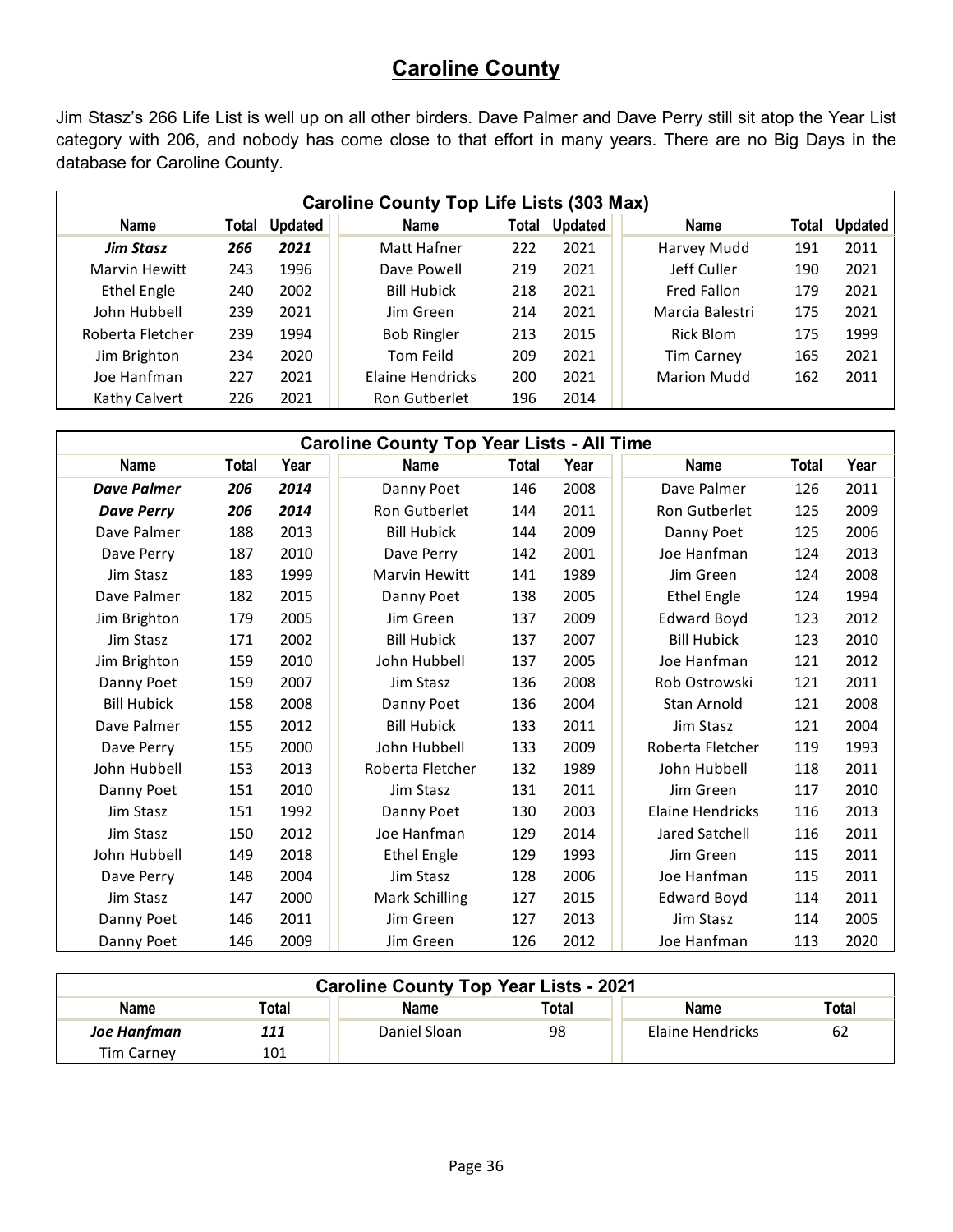#### **Talbot County**

Henry Armistead's and Les Roslund's impressive 295 Life Lists are still tops but Les' tally is a bit outdated. In the Year List category, per Les, Vince DeSanctis set the all-time single year record in 2013 with 241 species. However, this record was not submitted or verified by Vince and therefore does not appear in the table below. Tim Carney had the most birds in 2021, with 185 species. There is one Big Day in the database for Talbot County, a solo effort of 110 by Dave Palmer in May 2012.

|                        | <b>Talbot County Top Life Lists (339 Max)</b> |                |                     |       |                |                     |       |                |  |  |  |  |  |
|------------------------|-----------------------------------------------|----------------|---------------------|-------|----------------|---------------------|-------|----------------|--|--|--|--|--|
| <b>Name</b>            | Total                                         | <b>Updated</b> | <b>Name</b>         | Total | <b>Updated</b> | <b>Name</b>         | Total | <b>Updated</b> |  |  |  |  |  |
| <b>Les Roslund</b>     | 295                                           | 2015           | Marcia Balestri     | 250   | 2021           | Daniel Irons        | 210   | 2021           |  |  |  |  |  |
| <b>Henry Armistead</b> | 295                                           | 2021           | Dave Powell         | 248   | 2021           | J.B. Churchill      | 209   | 2021           |  |  |  |  |  |
| Jim Stasz              | 292                                           | 2021           | Elaine Hendricks    | 246   | 2021           | Kurt Schwarz        | 207   | 2021           |  |  |  |  |  |
| Dick Kleen             | 287                                           | 1996           | Matt Hafner         | 240   | 2021           | Carol McCollough    | 205   | 2021           |  |  |  |  |  |
| Joe Hanfman            | 277                                           | 2021           | Jeff Culler         | 238   | 2021           | Leslie Starr        | 203   | 2015           |  |  |  |  |  |
| Don Meritt             | 272                                           | 1996           | <b>Bill Hubick</b>  | 237   | 2021           | <b>Helen Patton</b> | 203   | 2014           |  |  |  |  |  |
| <b>Tim Carney</b>      | 270                                           | 2021           | Ron Gutberlet       | 232   | 2014           | Harvey Mudd         | 202   | 2011           |  |  |  |  |  |
| Kathy Calvert          | 263                                           | 2021           | <b>Tom Feild</b>    | 224   | 2021           | <b>Fred Fallon</b>  | 195   | 2021           |  |  |  |  |  |
| John Hubbell           | 262                                           | 2021           | <b>Bob Ringler</b>  | 213   | 2015           | Rick Blom           | 186   | 1999           |  |  |  |  |  |
| Jim Green              | 258                                           | 2021           | <b>Fred Shaffer</b> | 211   | 2021           | Michael Bowen       | 184   | 2021           |  |  |  |  |  |

|                    |       |      | <b>Talbot County Top Year Lists - All Time</b> |       |      |                   |       |      |
|--------------------|-------|------|------------------------------------------------|-------|------|-------------------|-------|------|
| <b>Name</b>        | Total | Year | <b>Name</b>                                    | Total | Year | <b>Name</b>       | Total | Year |
| Dave Palmer        | 236   | 2014 | Les Roslund                                    | 208   | 2009 | Danny Poet        | 197   | 2005 |
| <b>Dave Palmer</b> | 236   | 2012 | Les Roslund                                    | 208   | 2008 | Les Roslund       | 194   | 2004 |
| Les Roslund        | 234   | 2013 | Joe Hanfman                                    | 206   | 2012 | Danny Poet        | 191   | 2009 |
| Les Roslund        | 233   | 2012 | Les Roslund                                    | 204   | 2005 | Joe Hanfman       | 189   | 2011 |
| Jim Brighton       | 233   | 2011 | <b>Tim Carney</b>                              | 203   | 2015 | Wayne Bell        | 189   | 2004 |
| Les Roslund        | 231   | 2011 | Jan Reese                                      | 202   | 1989 | Wayne Bell        | 189   | 2002 |
| Dave Palmer        | 230   | 2011 | Les Roslund                                    | 201   | 2007 | Danny Poet        | 189   | 2010 |
| Les Roslund        | 227   | 2014 | Les Roslund                                    | 200   | 2003 | Danny Poet        | 189   | 2008 |
| Jared Satchell     | 219   | 2011 | Jim Stasz                                      | 199   | 2002 | Les Roslund       | 187   | 2002 |
| Dave Palmer        | 219   | 2013 | <b>Tim Carney</b>                              | 199   | 2020 | Danny Poet        | 187   | 2007 |
| Dave Palmer        | 215   | 2015 | Wayne Bell                                     | 199   | 2010 | Danny Poet        | 187   | 2004 |
| Les Roslund        | 212   | 2010 | Danny Poet                                     | 198   | 2011 | Joe Hanfman       | 186   | 2014 |
| <b>Tim Carney</b>  | 210   | 2014 | Ron Gutberlet                                  | 197   | 2011 | <b>Tim Carney</b> | 185   | 2021 |
| Les Roslund        | 208   | 2015 | Les Roslund                                    | 197   | 2006 | Henry Armistead   | 185   | 2009 |

| <b>Talbot County Top Year Lists - 2021</b> |       |                 |       |                  |       |  |  |  |  |  |
|--------------------------------------------|-------|-----------------|-------|------------------|-------|--|--|--|--|--|
| <b>Name</b>                                | Total | <b>Name</b>     | Total | <b>Name</b>      | Total |  |  |  |  |  |
| <b>Tim Carney</b>                          | 185   | Marcia Balestri | 125   | Gene Ricks       | 93    |  |  |  |  |  |
| Joe Hanfman                                | 141   | J.B. Churchill  | 116   | Elaine Hendricks | 77    |  |  |  |  |  |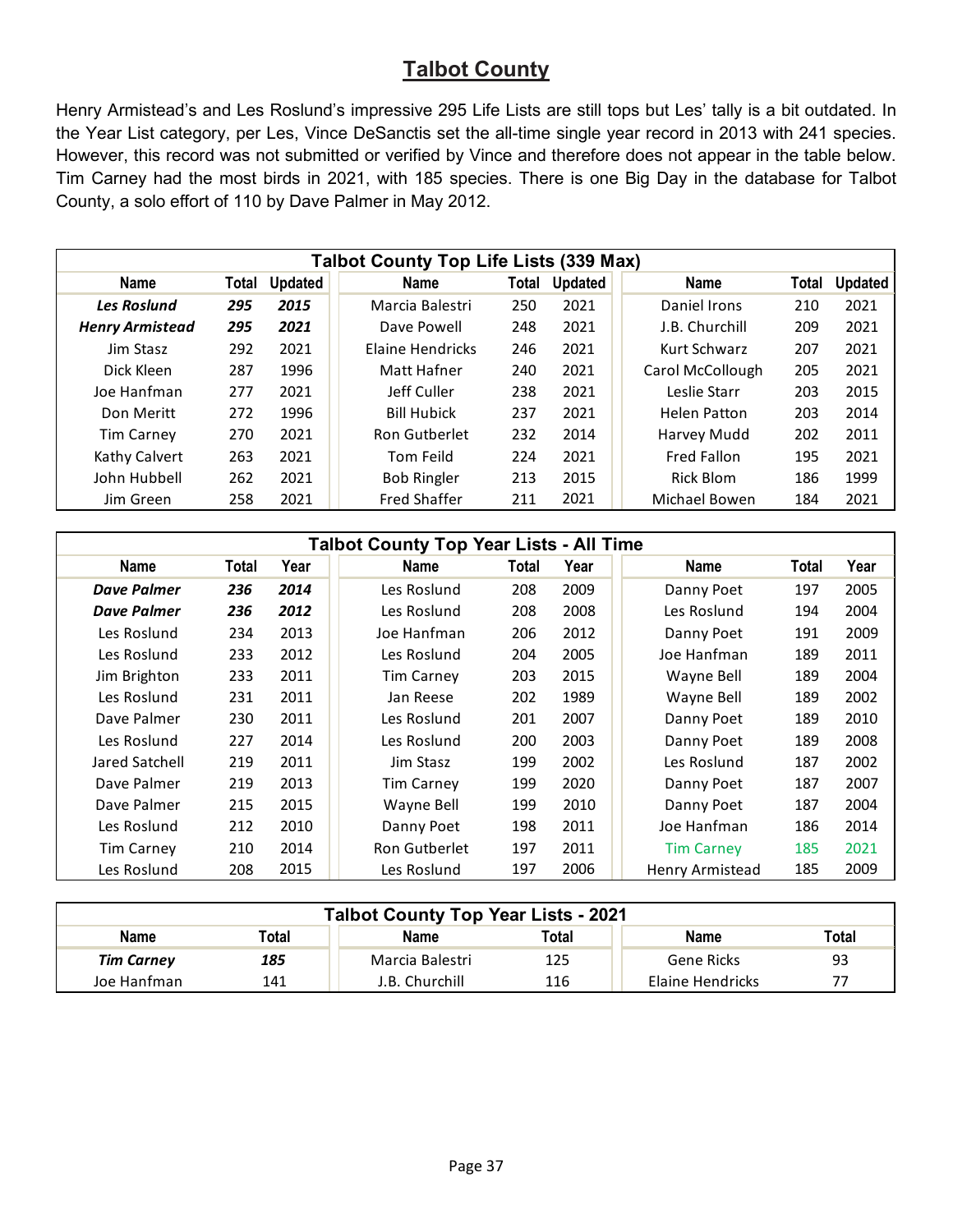#### **Dorchester County**

Henry Armistead's top life list increased by one to 312 in 2021, and Henry also holds most of the top 25 Year Lists, including the all-time best of 244 from 1967! That Year List number may never be approached again. The highest 2021 list was Aaron Graham's respectable 168. There is one Big Day record for the county, a March 2011 effort of 113 by Jim Green, Bill Hubick, Mike Ostrowski, and Rob Ostrowski.

|                        | Dorchester County Top Life Lists (337 Max) |                |                     |       |                |                    |       |                |  |  |  |  |  |
|------------------------|--------------------------------------------|----------------|---------------------|-------|----------------|--------------------|-------|----------------|--|--|--|--|--|
| <b>Name</b>            | Total                                      | <b>Updated</b> | <b>Name</b>         | Total | <b>Updated</b> | <b>Name</b>        | Total | <b>Updated</b> |  |  |  |  |  |
| <b>Henry Armistead</b> | 312                                        | 2021           | Ron Gutberlet       | 243   | 2014           | Carol McCollough   | 215   | 2021           |  |  |  |  |  |
| Jim Stasz              | 297                                        | 2021           | Daniel Irons        | 240   | 2021           | <b>Fred Fallon</b> | 211   | 2021           |  |  |  |  |  |
| Jim Brighton           | 289                                        | 2020           | Elaine Hendricks    | 240   | 2021           | <b>Tim Carney</b>  | 200   | 2021           |  |  |  |  |  |
| John Hubbell           | 281                                        | 2021           | J.B. Churchill      | 234   | 2021           | Aaron Graham       | 196   | 2021           |  |  |  |  |  |
| Joe Hanfman            | 279                                        | 2021           | Don Broderick       | 232   | 2003           | Kurt Schwarz       | 192   | 2021           |  |  |  |  |  |
| <b>Bob Ringler</b>     | 268                                        | 2015           | Jeff Culler         | 230   | 2021           | Rob Hilton         | 189   | 2021           |  |  |  |  |  |
| Jim Green              | 264                                        | 2021           | Mary Ann Todd       | 228   | 2021           | Gene Ricks         | 189   | 2021           |  |  |  |  |  |
| Kathy Calvert          | 264                                        | 2021           | <b>Fred Shaffer</b> | 226   | 2021           | Leslie Starr       | 188   | 2015           |  |  |  |  |  |
| <b>Bill Hubick</b>     | 260                                        | 2021           | Jared Fisher        | 223   | 2021           | Mikey Lutmerding   | 186   | 2021           |  |  |  |  |  |
| Matt Hafner            | 257                                        | 2021           | Harvey Mudd         | 220   | 2011           | <b>Marion Mudd</b> | 185   | 2011           |  |  |  |  |  |
| Dave Powell            | 255                                        | 2021           | <b>Rick Blom</b>    | 220   | 1999           | George Jett        | 184   | 2021           |  |  |  |  |  |
| Marcia Balestri        | 246                                        | 2021           | Paul O'Brien        | 216   | 2021           |                    |       |                |  |  |  |  |  |
| Tom Feild              | 245                                        | 2021           | <b>Helen Patton</b> | 216   | 2014           |                    |       |                |  |  |  |  |  |

|                        |       |      | Dorchester County Top Year Lists - All Time |       |      |                      |       |      |
|------------------------|-------|------|---------------------------------------------|-------|------|----------------------|-------|------|
| <b>Name</b>            | Total | Year | <b>Name</b>                                 | Total | Year | <b>Name</b>          | Total | Year |
| <b>Henry Armistead</b> | 244   | 1967 | Jim Brighton                                | 210   | 2010 | Jim Stasz            | 196   | 2006 |
| Henry Armistead        | 223   | 2006 | Henry Armistead                             | 209   | 1997 | Jared Satchell       | 193   | 2011 |
| Henry Armistead        | 220   | 2003 | Henry Armistead                             | 208   | 2011 | George Armistead     | 190   | 1989 |
| Henry Armistead        | 219   | 2007 | Henry Armistead                             | 208   | 1999 | Jim Stasz            | 187   | 1999 |
| Henry Armistead        | 219   | 2000 | Henry Armistead                             | 208   | 1996 | Dave Palmer          | 186   | 2011 |
| Henry Armistead        | 218   | 1992 | Henry Armistead                             | 207   | 1995 | Jim Green            | 183   | 2011 |
| Henry Armistead        | 217   | 2008 | Henry Armistead                             | 205   | 2012 | Ron Gutberlet        | 183   | 2009 |
| Dave Palmer            | 215   | 2015 | Jared Fisher                                | 204   | 2013 | John Hubbell         | 182   | 2011 |
| Henry Armistead        | 215   | 1998 | Dave Palmer                                 | 204   | 2013 | Rob Ostrowski        | 177   | 2011 |
| <b>Henry Armistead</b> | 215   | 1988 | Henry Armistead                             | 203   | 1993 | <b>Ron Gutberlet</b> | 177   | 2011 |
| Jim Stasz              | 212   | 2002 | Henry Armistead                             | 202   | 2010 | Jim Brighton         | 177   | 2005 |
| Henry Armistead        | 212   | 2005 | Henry Armistead                             | 202   | 1994 | Jim Stasz            | 176   | 2011 |
| Henry Armistead        | 212   | 2004 | Dave Palmer                                 | 201   | 2012 | Joe Hanfman          | 175   | 2020 |
| Henry Armistead        | 211   | 2009 | Dave Palmer                                 | 200   | 2014 | Jim Stasz            | 175   | 1992 |

| <b>Dorchester County Top Year Lists - 2021</b>                       |     |                     |     |                  |     |  |  |  |  |  |  |
|----------------------------------------------------------------------|-----|---------------------|-----|------------------|-----|--|--|--|--|--|--|
| <b>Name</b><br>Total<br>Total<br><b>Name</b><br>Total<br><b>Name</b> |     |                     |     |                  |     |  |  |  |  |  |  |
| Aaron Graham                                                         | 168 | Marcia Balestri     | 148 | Elaine Hendricks | 138 |  |  |  |  |  |  |
| Joe Hanfman                                                          | 161 | <b>Fred Shaffer</b> | 148 | Daniel Sloan     | 122 |  |  |  |  |  |  |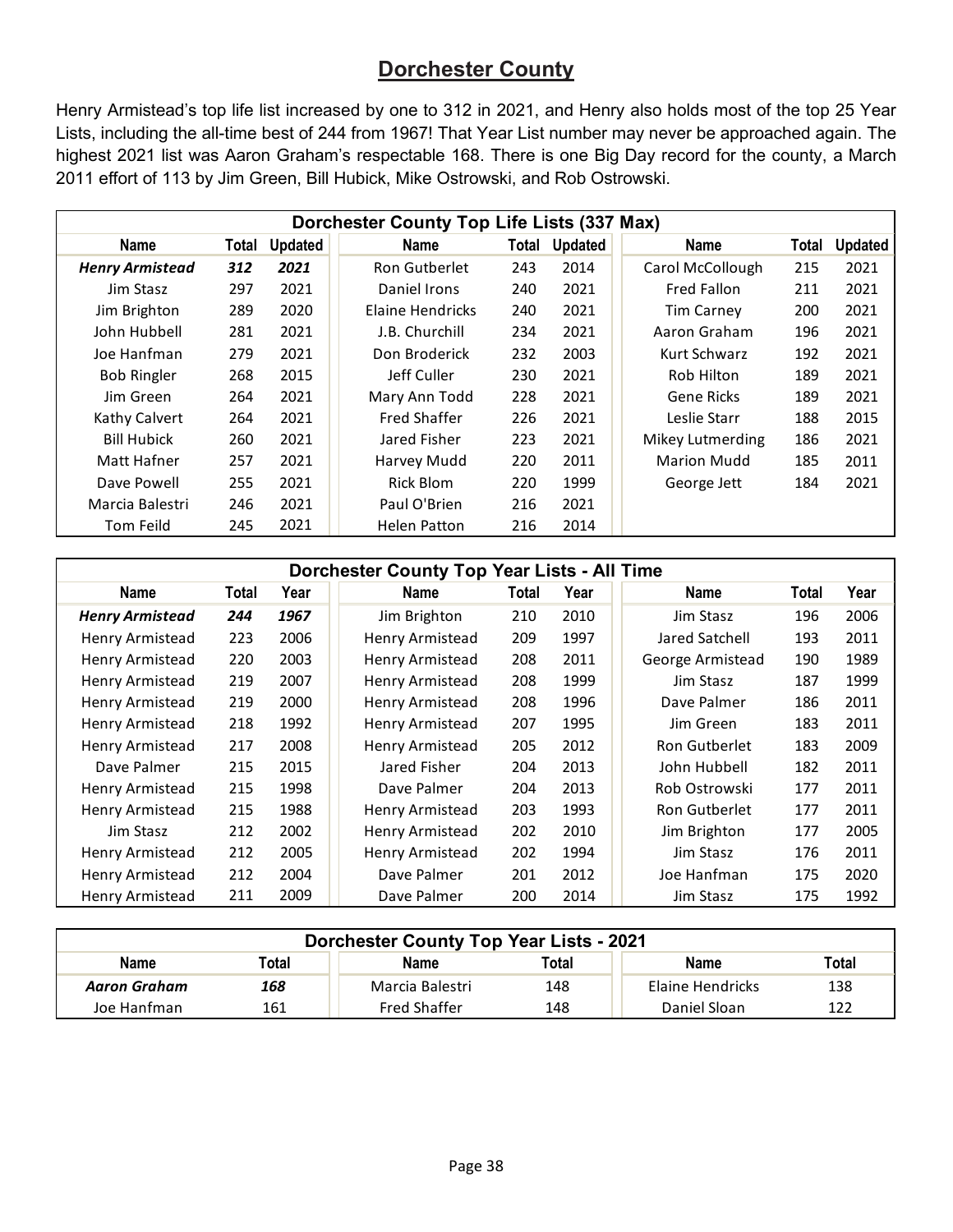## **Somerset County**

Jim Stasz holds a massive 30-bird lead in the Life List category, and it is doubtful that anyone will ever threaten his 1982 Year List total of 245. In 2021, the highest total reported was Fred Shaffer's 167. There are no Big Days in the database for Somerset County.

|                      | <b>Somerset County Top Life Lists (322 Max)</b> |                |                  |       |                |                  |              |                |  |  |  |  |  |
|----------------------|-------------------------------------------------|----------------|------------------|-------|----------------|------------------|--------------|----------------|--|--|--|--|--|
| <b>Name</b>          | Total                                           | <b>Updated</b> | Name             | Total | <b>Updated</b> | <b>Name</b>      | <b>Total</b> | <b>Updated</b> |  |  |  |  |  |
| <b>Jim Stasz</b>     | 294                                             | 2021           | Joe Hanfman      | 234   | 2021           | Elaine Hendricks | 211          | 2021           |  |  |  |  |  |
| Samuel H. Dyke       | 264                                             | 2013           | Kathy Calvert    | 233   | 2021           | Marcia Balestri  | 208          | 2021           |  |  |  |  |  |
| Carol Broderick      | 263                                             | 2013           | Dave Powell      | 233   | 2021           | Jeff Culler      | 207          | 2021           |  |  |  |  |  |
| John Hubbell         | 256                                             | 2021           | Henry Armistead  | 232   | 2021           | Daniel Irons     | 206          | 2021           |  |  |  |  |  |
| Jim Brighton         | 255                                             | 2020           | Jim Green        | 231   | 2021           | Carol McCollough | 199          | 2021           |  |  |  |  |  |
| Don Broderick        | 254                                             | 2003           | Tom Feild        | 229   | 2021           | Harvey Mudd      | 192          | 2011           |  |  |  |  |  |
| <b>Bill Hubick</b>   | 241                                             | 2021           | Aaron Graham     | 225   | 2021           | Rick Blom        | 186          | 1999           |  |  |  |  |  |
| <b>Bob Ringler</b>   | 237                                             | 2015           | Mikey Lutmerding | 223   | 2021           | George Jett      | 182          | 2021           |  |  |  |  |  |
| <b>Ron Gutberlet</b> | 237                                             | 2014           | Matt Hafner      | 221   | 2021           |                  |              |                |  |  |  |  |  |

|                      | <b>Somerset County Top Year Lists - All Time</b> |      |                     |       |      |                     |       |      |  |  |  |  |  |
|----------------------|--------------------------------------------------|------|---------------------|-------|------|---------------------|-------|------|--|--|--|--|--|
| <b>Name</b>          | Total                                            | Year | <b>Name</b>         | Total | Year | <b>Name</b>         | Total | Year |  |  |  |  |  |
| <b>Jim Stasz</b>     | 245                                              | 1982 | Jim Stasz           | 179   | 2012 | Ron Gutberlet       | 169   | 2011 |  |  |  |  |  |
| Aaron Graham         | 214                                              | 2020 | Mike Walsh          | 178   | 2010 | Jim Stasz           | 168   | 2011 |  |  |  |  |  |
| Daniel Irons         | 206                                              | 2020 | <b>Fred Shaffer</b> | 175   | 2020 | Ron Gutberlet       | 168   | 2013 |  |  |  |  |  |
| Jim Stasz            | 191                                              | 2002 | Jim Stasz           | 173   | 1992 | <b>Fred Shaffer</b> | 167   | 2021 |  |  |  |  |  |
| Jim Stasz            | 189                                              | 1999 | Mike Walsh          | 172   | 2012 | Tom Ostrowski       | 165   | 2015 |  |  |  |  |  |
| Ron Gutberlet        | 187                                              | 2012 | John Hubbell        | 171   | 2008 | Mike Walsh          | 164   | 2013 |  |  |  |  |  |
| <b>Bill Hubick</b>   | 184                                              | 2009 | Ron Gutberlet       | 171   | 2010 | John Hubbell        | 164   | 2009 |  |  |  |  |  |
| <b>Ron Gutberlet</b> | 184                                              | 2009 | Marcia Balestri     | 171   | 2014 | Jim Brighton        | 161   | 2005 |  |  |  |  |  |
| Jim Brighton         | 183                                              | 2010 | Jim Stasz           | 170   | 2000 | Aaron Graham        | 160   | 2021 |  |  |  |  |  |

| <b>Somerset County Top Year Lists - 2021</b>                  |                            |             |     |                   |    |  |  |  |  |  |
|---------------------------------------------------------------|----------------------------|-------------|-----|-------------------|----|--|--|--|--|--|
| <b>Name</b><br>Total<br><b>Name</b><br>Total<br>Total<br>Name |                            |             |     |                   |    |  |  |  |  |  |
| <b>Fred Shaffer</b>                                           | 167                        | Joe Hanfman | 101 | <b>Tim Carney</b> | 73 |  |  |  |  |  |
| Aaron Graham                                                  | 93<br>160<br>Marcia Watson |             |     |                   |    |  |  |  |  |  |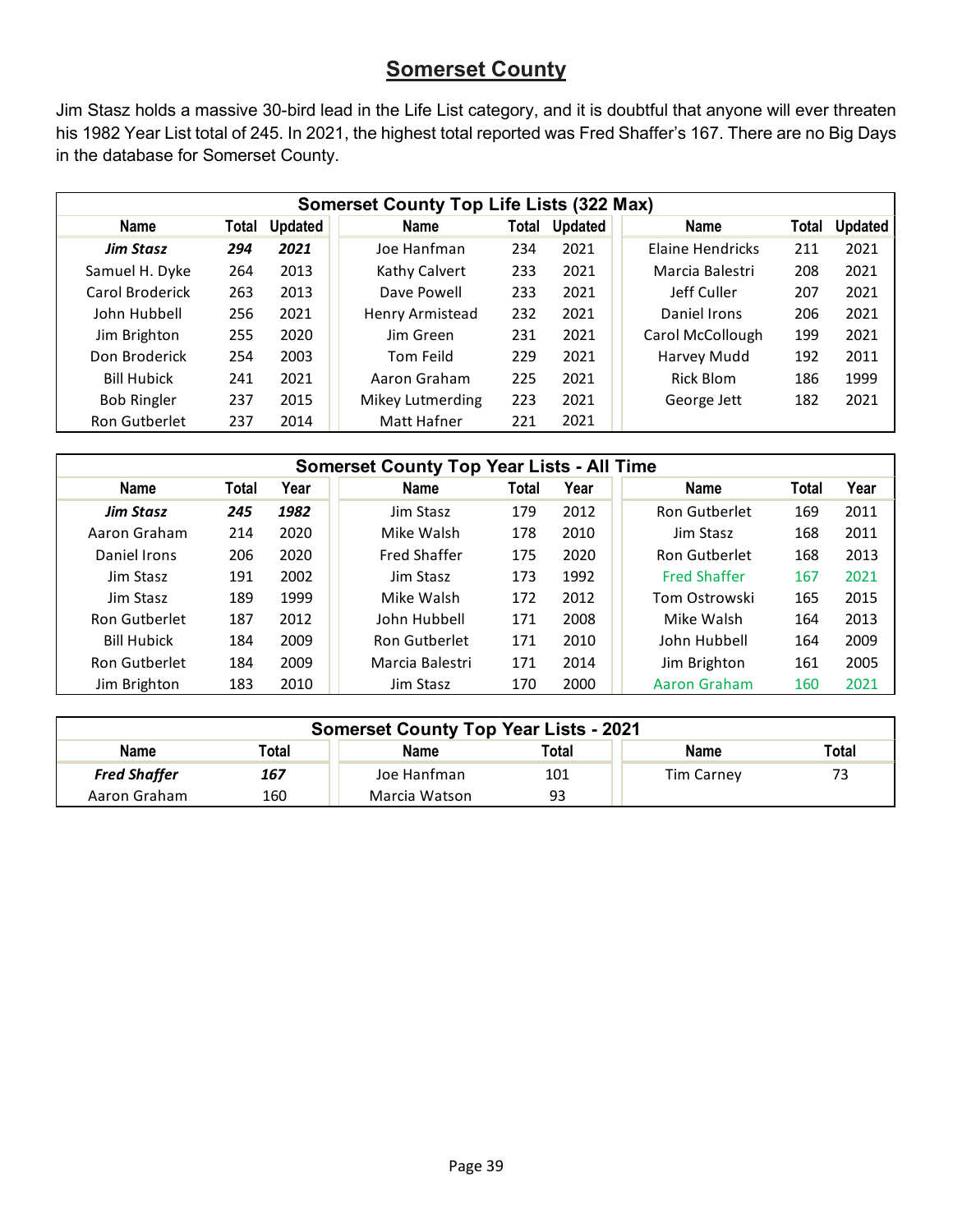#### **Wicomico County**

Sam Dyke still holds the Life List title at 304 and is the only birder over the 300 mark for the county. He also owns most of the top all-time high Year Lists for the county. There were no significant year lists submitted in 2021; Marcia Balestri reported the highest of 87. There are no Big Days in the database for Wicomico County.

|                      | <b>Wicomico County Top Life Lists (311 Max)</b> |                      |                    |     |                      |                    |     |                      |  |  |  |  |
|----------------------|-------------------------------------------------|----------------------|--------------------|-----|----------------------|--------------------|-----|----------------------|--|--|--|--|
| <b>Name</b>          |                                                 | <b>Total Updated</b> | <b>Name</b>        |     | <b>Total Updated</b> | <b>Name</b>        |     | <b>Total Updated</b> |  |  |  |  |
| Samuel H. Dyke       | 304                                             | 2013                 | <b>Bill Hubick</b> | 226 | 2021                 | Jeff Culler        | 202 | 2021                 |  |  |  |  |
| Carol Broderick      | 296                                             | 2012                 | Matt Hafner        | 225 | 2021                 | Elaine Hendricks   | 200 | 2021                 |  |  |  |  |
| Don Broderick        | 291                                             | 2003                 | Charlie Vaughn     | 225 | 2000                 | Rick Blom          | 189 | 1999                 |  |  |  |  |
| Jim Stasz            | 274                                             | 2021                 | Gail Vaughn        | 225 | 2000                 | Harvey Mudd        | 179 | 2011                 |  |  |  |  |
| Mike Walsh           | 263                                             | 2014                 | Marcia Balestri    | 224 | 2021                 | Aaron Graham       | 164 | 2021                 |  |  |  |  |
| <b>Ron Gutberlet</b> | 250                                             | 2014                 | Dave Powell        | 222 | 2021                 | <b>Fred Fallon</b> | 161 | 2021                 |  |  |  |  |
| John Hubbell         | 243                                             | 2021                 | Jim Green          | 220 | 2021                 | <b>Tim Carney</b>  | 152 | 2021                 |  |  |  |  |
| Joe Hanfman          | 233                                             | 2021                 | <b>Bob Ringler</b> | 220 | 2015                 |                    |     |                      |  |  |  |  |
| <b>Kathy Calvert</b> | 230                                             | 2021                 | Tom Feild          | 207 | 2021                 |                    |     |                      |  |  |  |  |

|                 |       |      | <b>Wicomico County Top Year Lists - All Time</b> |       |      |                 |       |      |
|-----------------|-------|------|--------------------------------------------------|-------|------|-----------------|-------|------|
| <b>Name</b>     | Total | Year | <b>Name</b>                                      | Total | Year | <b>Name</b>     | Total | Year |
| Samuel H. Dyke  | 224   | 2011 | Samuel H. Dyke                                   | 207   | 2001 | Ron Gutberlet   | 192   | 2009 |
| Samuel H. Dyke  | 223   | 2005 | Samuel H. Dyke                                   | 205   | 2013 | Ron Gutberlet   | 190   | 2014 |
| Samuel H. Dyke  | 223   | 2003 | Mike Walsh                                       | 202   | 2014 | Ron Gutberlet   | 189   | 2011 |
| Samuel H. Dyke  | 218   | 2004 | Don Broderick                                    | 201   | 2004 | Don Broderick   | 187   | 2000 |
| Samuel H. Dyke  | 216   | 2012 | Carol Broderick                                  | 201   | 2004 | Carol Broderick | 187   | 2000 |
| Samuel H. Dyke  | 214   | 2006 | Samuel H. Dyke                                   | 200   | 1998 | Marcia Balestri | 185   | 2014 |
| Samuel H. Dyke  | 210   | 2009 | Don Broderick                                    | 200   | 2006 | Don Broderick   | 183   | 2001 |
| Don Broderick   | 210   | 2005 | Carol Broderick                                  | 200   | 2006 | Carol Broderick | 183   | 2001 |
| Carol Broderick | 210   | 2005 | Don Broderick                                    | 199   | 2003 | Jim Stasz       | 177   | 2002 |
| Samuel H. Dyke  | 209   | 2010 | Don Broderick                                    | 199   | 2002 | Jim Brighton    | 176   | 2010 |
| Samuel H. Dyke  | 208   | 2007 | Carol Broderick                                  | 199   | 2003 | Jim Stasz       | 175   | 2011 |
| Samuel H. Dyke  | 208   | 2000 | Carol Broderick                                  | 199   | 2002 | Ron Gutberlet   | 175   | 2010 |
| Samuel H. Dyke  | 207   | 2002 | Samuel H. Dyke                                   | 198   | 1999 | Mike Walsh      | 170   | 2012 |
|                 |       |      | Ron Gutberlet                                    | 192   | 2012 |                 |       |      |

| <b>Wicomico County Top Year Lists - 2021</b> |                                                       |             |    |                   |    |  |  |  |  |  |
|----------------------------------------------|-------------------------------------------------------|-------------|----|-------------------|----|--|--|--|--|--|
| <b>Name</b>                                  | Total<br>Total<br><b>Name</b><br>Total<br><b>Name</b> |             |    |                   |    |  |  |  |  |  |
| Marcia Balestri                              | 87                                                    | Joe Hanfman | 78 | <b>Tim Carney</b> | 64 |  |  |  |  |  |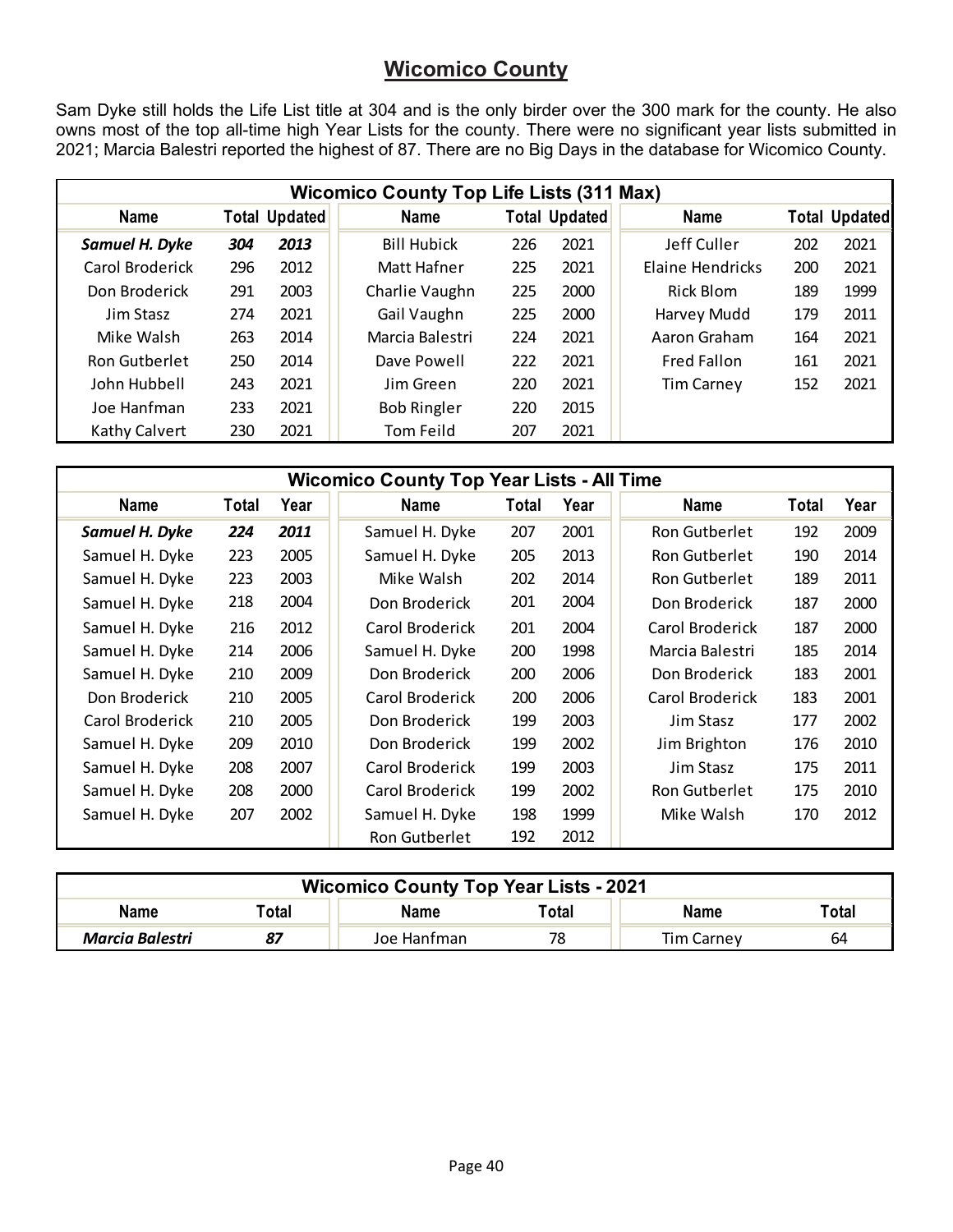#### **Worcester County**

Mark Hoffman's 370 leads in the Life List category for Worcester, and there hasn't been much change in recent years in the totals near the top of the Life List. Mark's 303 Year List total from 1994 still remains the only one on record that exceeded the 300-species mark in any county. Marcia Balestri's 250 was tops in 2021. There are three Big Days in the database for Worcester County – one in May (Hafner, Hubick, Brighton, and Lutmerding) which recorded 158 species, one in January (Tim Carney, 75 species), and one in April (Tim Carney, Jared Fisher, and Ryan Johnson), on which they tallied 147 species.

|                     |       |                | <b>Worcester County Top Life Lists (403 Max)</b> |       |                |                       |       |                |
|---------------------|-------|----------------|--------------------------------------------------|-------|----------------|-----------------------|-------|----------------|
| <b>Name</b>         | Total | <b>Updated</b> | <b>Name</b>                                      | Total | <b>Updated</b> | <b>Name</b>           | Total | <b>Updated</b> |
| <b>Mark Hoffman</b> | 370   | 2021           | Dave Powell                                      | 324   | 2021           | Elaine Hendricks      | 279   | 2021           |
| Jim Stasz           | 362   | 2021           | <b>Bob Ringler</b>                               | 321   | 2015           | Leslie Starr          | 268   | 2015           |
| Dave Czaplak        | 357   | 2020           | Kathy Fleming                                    | 321   | 2021           | Aaron Graham          | 266   | 2021           |
| Samuel H. Dyke      | 355   | 2013           | Rick Blom                                        | 317   | 1999           | David Kidwell         | 249   | 2021           |
| Mary Ann Todd       | 346   | 2021           | J.B. Churchill                                   | 316   | 2021           | Warren Strobel        | 246   | 2021           |
| Matt Hafner         | 342   | 2021           | Ron Gutberlet                                    | 313   | 2014           | Fred Fallon           | 246   | 2021           |
| Jim Brighton        | 341   | 2020           | Jim Green                                        | 311   | 2021           | Kurt Schwarz          | 243   | 2021           |
| Joe Hanfman         | 337   | 2021           | Kathy Calvert                                    | 309   | 2021           | Harvey Mudd           | 243   | 2011           |
| Michael O'Brien     | 336   | 1999           | George Jett                                      | 301   | 2021           | Kyle Klotz            | 238   | 2021           |
| Paul O'Brien        | 335   | 2021           | Jared Fisher                                     | 293   | 2021           | <b>Gene Ricks</b>     | 228   | 2021           |
| Marcia Balestri     | 335   | 2021           | <b>Fred Shaffer</b>                              | 286   | 2021           | <b>Duvall Sollers</b> | 224   | 2021           |
| John Hubbell        | 333   | 2021           | Daniel Irons                                     | 284   | 2021           | Michael Bowen         | 221   | 2021           |
| <b>Bill Hubick</b>  | 330   | 2021           | <b>Tim Carney</b>                                | 283   | 2021           | David Fleischmann     | 216   | 2021           |
| Tom Feild           | 326   | 2021           | Henry Armistead                                  | 282   | 2021           | Carol McCollough      | 212   | 2021           |
| Mikey Lutmerding    | 325   | 2021           | Jeff Culler                                      | 279   | 2021           | <b>Chuck Stirrat</b>  | 204   | 2021           |

|                      | <b>Worcester County Top Year Lists - All Time</b> |      |                      |       |      |                      |       |      |  |  |  |  |  |  |
|----------------------|---------------------------------------------------|------|----------------------|-------|------|----------------------|-------|------|--|--|--|--|--|--|
| <b>Name</b>          | Total                                             | Year | Name                 | Total | Year | <b>Name</b>          | Total | Year |  |  |  |  |  |  |
| <b>Mark Hoffman</b>  | 303                                               | 1994 | Marcia Balestri      | 270   | 2020 | <b>Ron Gutberlet</b> | 259   | 2011 |  |  |  |  |  |  |
| Mark Hoffman         | 300                                               | 1992 | Jim Stasz            | 269   | 2000 | <b>Bill Hubick</b>   | 259   | 2011 |  |  |  |  |  |  |
| Michael O'Brien      | 298                                               | 1994 | Marcia Balestri      | 269   | 2016 | Mark Hoffman         | 259   | 2011 |  |  |  |  |  |  |
| Michael O'Brien      | 295                                               | 1995 | Marcia Balestri      | 267   | 2017 | Mike Burchett        | 258   | 2013 |  |  |  |  |  |  |
| Mike Burchett        | 287                                               | 2012 | Jim Stasz            | 264   | 2011 | Mark Hoffman         | 258   | 2013 |  |  |  |  |  |  |
| Marcia Balestri      | 286                                               | 2015 | Mark Hoffman         | 264   | 1991 | <b>Bill Hubick</b>   | 258   | 2009 |  |  |  |  |  |  |
| Dave Czaplak         | 285                                               | 1994 | <b>Ron Gutberlet</b> | 263   | 2009 | Jim Stasz            | 256   | 2009 |  |  |  |  |  |  |
| Michael O'Brien      | 284                                               | 1991 | Jane Coskren         | 263   | 1994 | Rob Ostrowski        | 255   | 2011 |  |  |  |  |  |  |
| <b>Betsy Bangert</b> | 282                                               | 2012 | Jim Stasz            | 262   | 2012 | Dan Small            | 255   | 2010 |  |  |  |  |  |  |
| Matt Hafner          | 281                                               | 2003 | Marcia Balestri      | 261   | 2014 | Mark Hoffman         | 254   | 2015 |  |  |  |  |  |  |
| Jim Brighton         | 273                                               | 2010 | Mark Hoffman         | 260   | 2007 | Marcia Balestri      | 254   | 2019 |  |  |  |  |  |  |
| <b>Bill Hubick</b>   | 272                                               | 2010 | Mark Hoffman         | 260   | 1993 | Marcia Balestri      | 250   | 2021 |  |  |  |  |  |  |

| <b>Worcester County Top Year Lists - 2021</b> |       |              |       |               |       |  |  |  |  |  |  |
|-----------------------------------------------|-------|--------------|-------|---------------|-------|--|--|--|--|--|--|
| Name                                          | Total | Name         | Total | Name          | Total |  |  |  |  |  |  |
| Marcia Balestri                               | 250   | Aaron Graham | 183   | David Kidwell | 179   |  |  |  |  |  |  |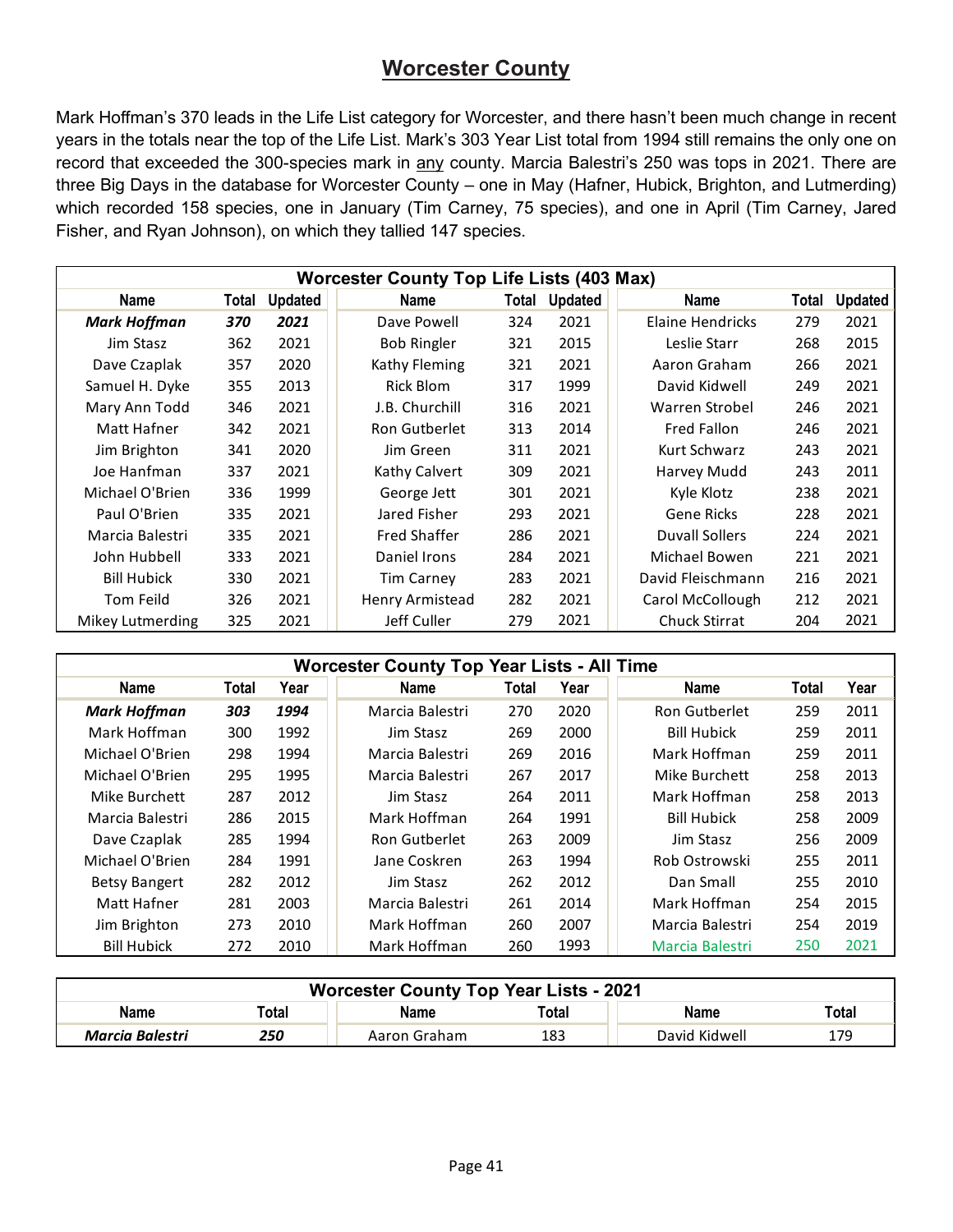|  | <b>Eastern &amp; Western Shore</b> |  |
|--|------------------------------------|--|
|  |                                    |  |

|                      | <b>Life Lists</b> |                |                      |       |                |  |  |  |  |  |  |  |
|----------------------|-------------------|----------------|----------------------|-------|----------------|--|--|--|--|--|--|--|
| <b>Eastern Shore</b> |                   |                | <b>Western Shore</b> |       |                |  |  |  |  |  |  |  |
| <b>Name</b>          | <b>Total</b>      | <b>Updated</b> | <b>Name</b>          | Total | <b>Updated</b> |  |  |  |  |  |  |  |
| <b>Jim Stasz</b>     | 393               | 2021           | <b>Jim Stasz</b>     | 398   | 2021           |  |  |  |  |  |  |  |
| Samuel H. Dyke       | 372               | 2013           | Joe Hanfman          | 381   | 2021           |  |  |  |  |  |  |  |
| Joe Hanfman          | 367               | 2021           | John Hubbell         | 370   | 2021           |  |  |  |  |  |  |  |
| Matt Hafner          | 366               | 2021           | <b>Matt Hafner</b>   | 362   | 2021           |  |  |  |  |  |  |  |
| John Hubbell         | 365               | 2021           | Dave Powell          | 362   | 2021           |  |  |  |  |  |  |  |
| Jim Brighton         | 363               | 2020           | <b>Kurt Schwarz</b>  | 362   | 2021           |  |  |  |  |  |  |  |
| <b>Bill Hubick</b>   | 359               | 2021           | <b>Bill Hubick</b>   | 360   | 2021           |  |  |  |  |  |  |  |
| Dave Powell          | 359               | 2021           | <b>Tim Carney</b>    | 357   | 2021           |  |  |  |  |  |  |  |
| Ron Gutberlet        | 343               | 2014           | <b>Gene Ricks</b>    | 337   | 2021           |  |  |  |  |  |  |  |
| <b>Tim Carney</b>    | 335               | 2021           | Derek Hudgins        | 332   | 2021           |  |  |  |  |  |  |  |
| <b>Kurt Schwarz</b>  | 320               | 2021           | <b>Russ Ruffing</b>  | 325   | 2021           |  |  |  |  |  |  |  |
| Marcia Watson        | 294               | 2021           | <b>Chuck Stirrat</b> | 322   | 2021           |  |  |  |  |  |  |  |
| <b>Gene Ricks</b>    | 282               | 2021           | Daniel Sloan         | 313   | 2021           |  |  |  |  |  |  |  |
| David Kidwell        | 277               | 2021           | David Kidwell        | 309   | 2021           |  |  |  |  |  |  |  |
| Derek Hudgins        | 257               | 2021           | Ron Gutberlet        | 308   | 2014           |  |  |  |  |  |  |  |
| <b>Chuck Stirrat</b> | 252               | 2021           | Jim Nelson           | 240   | 2021           |  |  |  |  |  |  |  |
| Daniel Sloan         | 247               | 2021           | Marcia Watson        | 237   | 2021           |  |  |  |  |  |  |  |
| <b>Russ Ruffing</b>  | 245               | 2021           | John Sojda           | 233   | 2021           |  |  |  |  |  |  |  |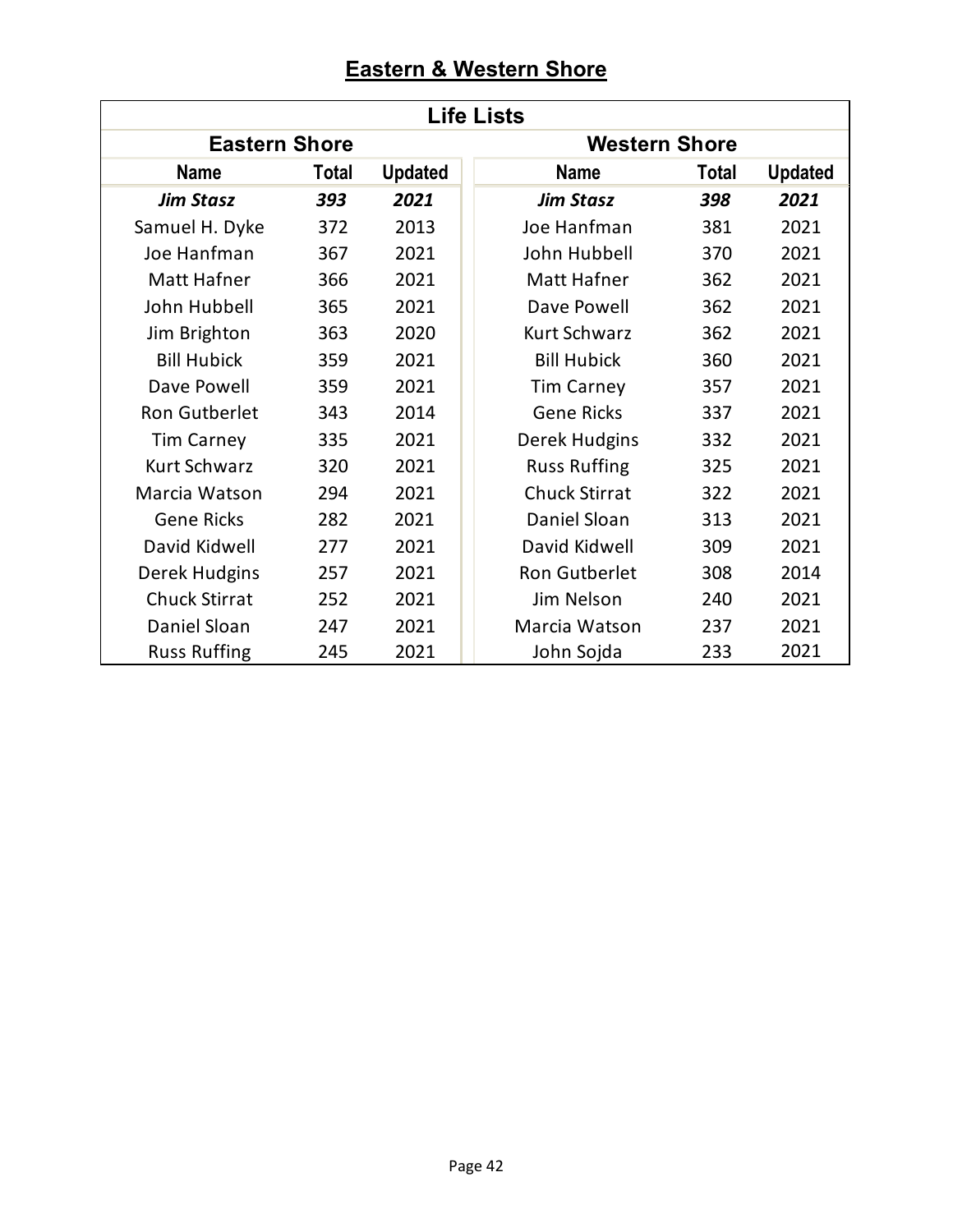## **Photograph Lists (MD only)**

| <b>Species Photographed in MD - Life</b> |              |                |
|------------------------------------------|--------------|----------------|
| <b>Name</b>                              | <b>Total</b> | <b>Updated</b> |
| <b>Jim Stasz</b>                         | 414          | 2021           |
| George Jett                              | 405          | 2021           |
| Mark Hoffman                             | 397          | 2015           |
| <b>Bill Hubick</b>                       | 395          | 2021           |
| Joe Hanfman                              | 386          | 2021           |
| Jeff Culler                              | 366          | 2021           |
| <b>Daniel Irons</b>                      | 352          | 2021           |
| <b>Fred Shaffer</b>                      | 352          | 2021           |
| Josh Emm                                 | 346          | 2020           |
| Marcia Balestri                          | 341          | 2021           |
| Kyle Klotz                               | 338          | 2021           |
| <b>Gene Ricks</b>                        | 326          | 2021           |
| <b>Scott Young</b>                       | 297          | 2021           |
| <b>Daniel Sloan</b>                      | 285          | 2021           |
| Derek Hudgins                            | 284          | 2021           |
| <b>Russ Ruffing</b>                      | 281          | 2021           |
| <b>Kristin Trouton</b>                   | 277          | 2021           |
| <b>Fred Fallon</b>                       | 276          | 2021           |
| Dave Powell                              | 272          | 2021           |
| Max Wilson                               | 267          | 2021           |
| Robin Skinner                            | 262          | 2021           |
| J.B. Churchill                           | 226          | 2021           |
| Aaron Graham                             | 222          | 2021           |
| David Kidwell                            | 216          | 2021           |
| <b>Gregg Petersen</b>                    | 214          | 2021           |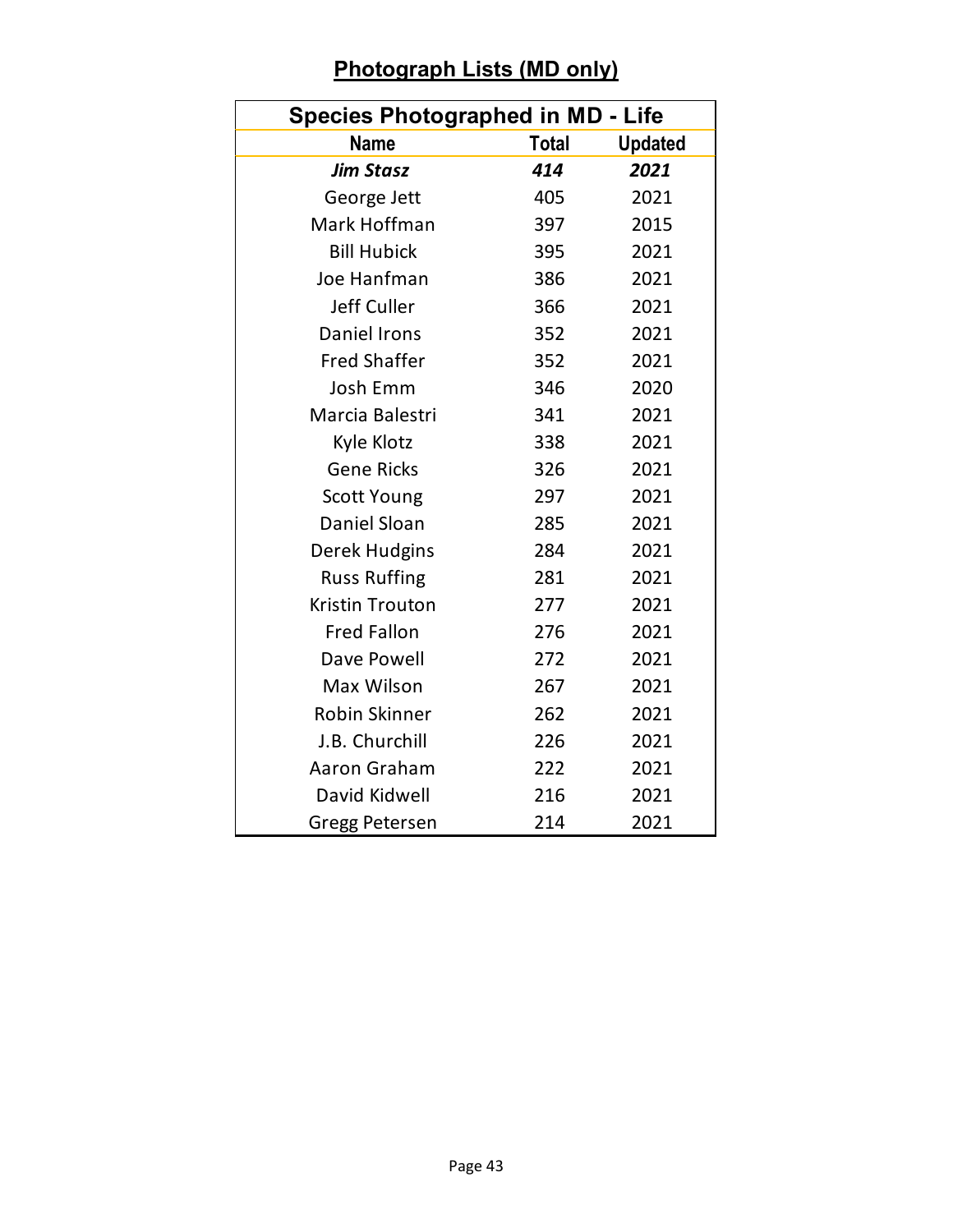#### **Big Day Records**

New Big Day records added since the last report are shown in green font. 214 is the all-time high Big Day for Maryland, an effort by Marshall Illiff, Matt Hafner, Jim Stasz, and Andrew Farnsworth on 5/22/2002. Only six official plus two unofficial "noon-to-noon" Big Days (shown in red font on next page) have totaled 200+ species.

I was not able to determine the participants of the three Maryland Big Day records shown in red font (June, September, and November). See the county pages for discussions of Big Day records for each county.

Nine counties still have NO Big Days on record, including the five western counties plus Kent, Caroline, Somerset, and Wicomico. By the time you read this, you will still have time to plan for spring, summer, and fall Big Days in 2022. Get out there and give it a shot!

|                             | <b>All-time</b>          | Jan                      | Feb            | Mar                      | Apr                          | May                      | June                     | July                     | Aug                      | Sept                         | Oct                      | <b>Nov</b>               | <b>Dec</b>               |
|-----------------------------|--------------------------|--------------------------|----------------|--------------------------|------------------------------|--------------------------|--------------------------|--------------------------|--------------------------|------------------------------|--------------------------|--------------------------|--------------------------|
| <b>Maryland</b>             | 214                      | 138                      | 129            | 136                      | 147                          | 214                      | 177                      | 181                      | 157                      | 115                          | 79                       | 120                      | 130                      |
| <b>Eastern Shore</b>        | 159                      | 138                      | 129            | 136                      | 147                          | 159                      | $\blacksquare$           | $\overline{\phantom{a}}$ | 157                      | $\overline{a}$               |                          | $\overline{\phantom{0}}$ | 130                      |
| <b>Western Shore</b>        | 154                      | 75                       | 85             | 79                       | 114                          | 154                      | 94                       | 89                       | 106                      | 102                          | 79                       | 68                       | 71                       |
| Garrett                     | $\blacksquare$           | $\blacksquare$           | $\overline{a}$ | $\blacksquare$           | $\blacksquare$               | $\overline{\phantom{a}}$ | $\blacksquare$           | $\overline{a}$           | $\overline{a}$           | $\frac{1}{2}$                | $\overline{\phantom{a}}$ | $\blacksquare$           | $\overline{\phantom{a}}$ |
| Allegany                    |                          |                          |                |                          |                              |                          |                          |                          |                          |                              |                          |                          |                          |
| Washington                  |                          |                          |                | $\blacksquare$           |                              |                          | $\blacksquare$           |                          |                          | $\overline{\phantom{0}}$     |                          |                          |                          |
| <b>Frederick</b>            | $\blacksquare$           | $\blacksquare$           | $\blacksquare$ | $\overline{\phantom{a}}$ | $\overline{\phantom{a}}$     | $\overline{\phantom{a}}$ | $\overline{\phantom{a}}$ | $\blacksquare$           | $\blacksquare$           | $\overline{\phantom{a}}$     | $\overline{\phantom{a}}$ | $\overline{\phantom{a}}$ | $\blacksquare$           |
| <b>Carroll</b>              | $\overline{a}$           | Ĭ.                       |                | $\blacksquare$           | $\blacksquare$               |                          | $\blacksquare$           |                          | $\blacksquare$           | $\overline{a}$               |                          | $\overline{a}$           | $\overline{a}$           |
| <b>Howard</b>               | 129                      | 75                       | 75             | 79                       | 109                          | 129                      | 94                       | 89                       | 89                       | 102                          | 79                       | 68                       | 71                       |
| <b>Montgomery</b>           | 106                      |                          |                | $\blacksquare$           | $\blacksquare$               | 104                      | $\frac{1}{2}$            | $\blacksquare$           | 106                      | $\frac{1}{2}$                |                          | L                        | $\blacksquare$           |
| <b>Baltimore</b>            | 133                      |                          |                | $\blacksquare$           | $\blacksquare$               | 133                      | $\overline{\phantom{a}}$ | $\blacksquare$           | $\overline{a}$           | $\qquad \qquad \blacksquare$ |                          |                          |                          |
| <b>Harford</b>              | 138                      | $\blacksquare$           |                | $\overline{\phantom{a}}$ | $\qquad \qquad \blacksquare$ | 138                      | $\overline{\phantom{a}}$ |                          |                          | $\overline{\phantom{a}}$     |                          |                          | $\blacksquare$           |
| <b>Cecil</b>                | 136                      |                          |                | $\blacksquare$           | $\overline{\phantom{a}}$     | 136                      | $\blacksquare$           |                          |                          | $\overline{\phantom{a}}$     |                          |                          |                          |
| <b>Anne Arundel</b>         | 143                      |                          |                | $\overline{a}$           | $\blacksquare$               | 143                      | $\blacksquare$           |                          |                          | $\overline{a}$               |                          |                          |                          |
| <b>Prince George's</b>      | 123                      | $\overline{\phantom{a}}$ | $\blacksquare$ | $\overline{\phantom{a}}$ | 114                          | 123                      | $\overline{\phantom{0}}$ |                          | $\blacksquare$           | $\overline{\phantom{a}}$     | $\blacksquare$           | $\blacksquare$           |                          |
| <b>Calvert</b>              | 154                      | ٠                        | $\overline{a}$ | $\blacksquare$           | $\overline{\phantom{a}}$     | 154                      | $\overline{\phantom{0}}$ | $\overline{a}$           | $\overline{\phantom{a}}$ | $\qquad \qquad \blacksquare$ | ٠                        | -                        |                          |
| <b>Charles</b>              | 140                      |                          |                | $\overline{\phantom{a}}$ | 105                          | 140                      | $\blacksquare$           |                          |                          | 89                           |                          |                          |                          |
| St. Mary's                  | 144                      | Ĭ.                       | 85             | $\overline{a}$           | $\frac{1}{2}$                | 144                      | $\overline{a}$           |                          |                          | $\overline{\phantom{0}}$     |                          |                          |                          |
| <b>Kent</b>                 | $\blacksquare$           | $\blacksquare$           | L.             | $\blacksquare$           | $\overline{\phantom{0}}$     | $\blacksquare$           | $\frac{1}{2}$            | $\blacksquare$           | $\overline{a}$           | $\overline{\phantom{0}}$     | $\blacksquare$           | $\blacksquare$           | $\blacksquare$           |
| <b>Queen Anne's</b>         | 159                      |                          |                | $\blacksquare$           | $\overline{\phantom{a}}$     | 159                      | $\blacksquare$           |                          |                          | -                            |                          |                          |                          |
| <b>Caroline</b>             | $\blacksquare$           |                          |                | $\blacksquare$           | $\overline{a}$               | $\overline{a}$           | $\overline{a}$           |                          |                          | $\blacksquare$               |                          |                          |                          |
| <b>Talbot</b>               | 110                      |                          |                | $\blacksquare$           | $\overline{\phantom{a}}$     | 110                      | $\overline{a}$           |                          |                          | -                            |                          |                          |                          |
| <b>Dorchester</b>           | 113                      | ٠                        | $\blacksquare$ | 113                      | $\blacksquare$               | $\blacksquare$           | $\overline{a}$           |                          |                          | $\frac{1}{2}$                |                          |                          |                          |
| <b>Somerset</b>             | $\blacksquare$           |                          |                | $\blacksquare$           |                              |                          | $\blacksquare$           |                          |                          | $\overline{\phantom{a}}$     |                          |                          |                          |
| <b>Wicomico</b>             | $\overline{\phantom{a}}$ |                          |                | $\blacksquare$           | $\overline{a}$               |                          |                          |                          |                          | $\overline{\phantom{0}}$     |                          |                          |                          |
| Worcester                   | 158                      | 75                       |                | $\blacksquare$           | 147                          | 158                      | ä,                       |                          |                          | $\overline{a}$               |                          |                          |                          |
| <b>District of Columbia</b> | 134                      | $\blacksquare$           | 68             | 90                       | 101                          | 134                      | 98                       |                          |                          | $\overline{\phantom{a}}$     |                          | 60                       | 57                       |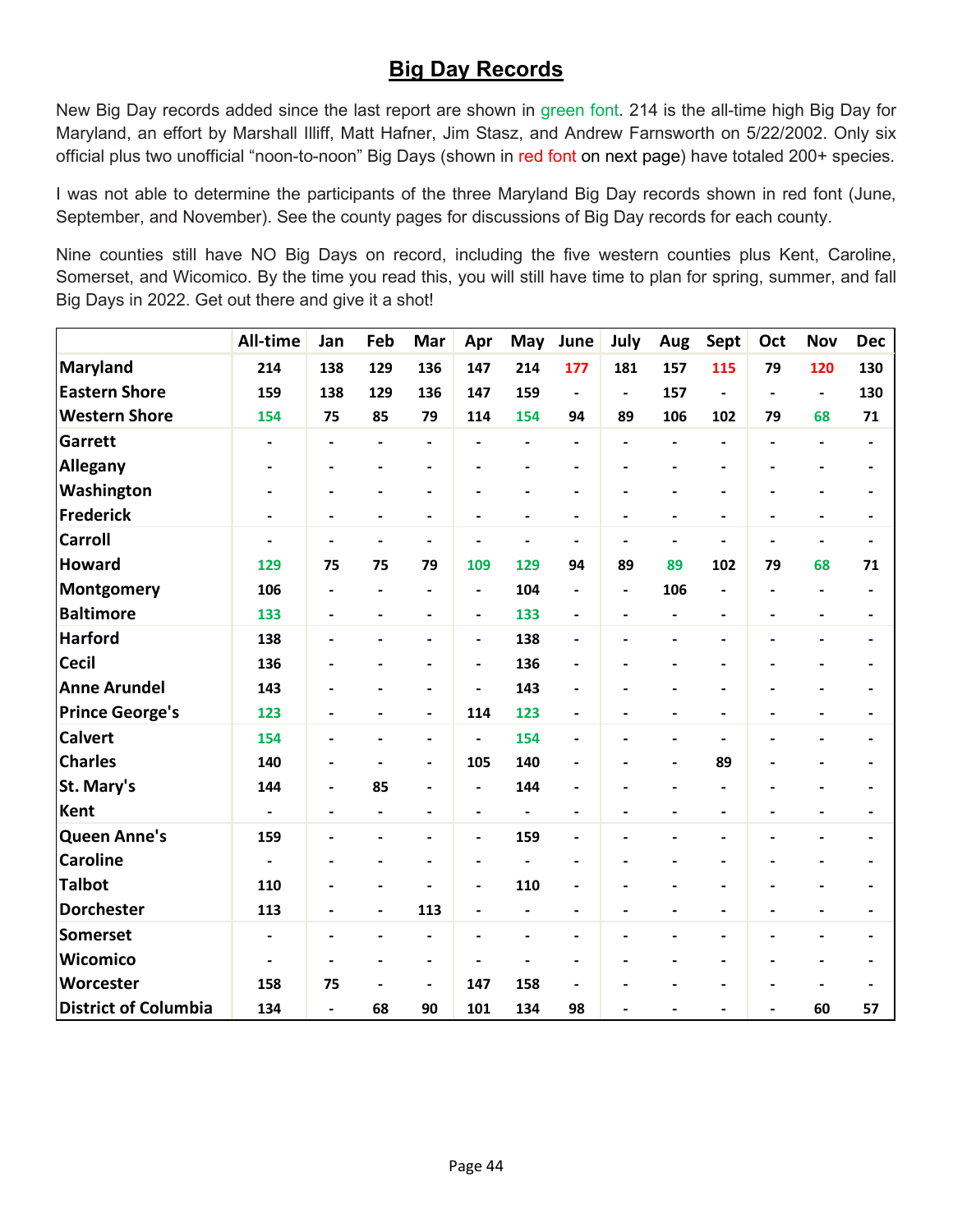#### **Maryland Statewide Big Days**

There were no new statewide Big Day attempts reported in 2021. Individual county Big Days are discussed in each county summary.

| <b>Total</b> | Date            | <b>Team Members</b>                                                    | Playback? | <b>Best Birds</b><br><b>Noteworthy Misses</b>                                 |                                                                          | <b>Comments</b>                                                                                                                |
|--------------|-----------------|------------------------------------------------------------------------|-----------|-------------------------------------------------------------------------------|--------------------------------------------------------------------------|--------------------------------------------------------------------------------------------------------------------------------|
| 214          | 05/22/02        | Marshall Iliff, Matt Hafner, Jim Stasz, Andrew                         | No        | Eared Grebe, Yellow-bellied Flycatcher,                                       | Brown-headed Nuthatch, Winter                                            |                                                                                                                                |
|              |                 | Farnsworth                                                             |           | Sedge Wren, Sooty Shearwater,                                                 | Wren, Swainson's Thrush                                                  |                                                                                                                                |
| 213          | May 9-10, 2014  | Matt Hafner, Bill Hubick, Mikey Lutmerding, Dave                       | <b>No</b> | Buff-breasted Sandpiper, Red-necked                                           |                                                                          |                                                                                                                                |
|              |                 | Curson                                                                 |           | Grebe, Common Goldeneye, 3 scoters                                            | <b>Great Horned Owl</b>                                                  | 24-hour, Noon-Noon Big Day                                                                                                     |
| 206          | 05/18/96        | Michael & John O'Brien, Ottavio Janni, Paul<br>Pisano                  | No        | White-rumped Sandpiper, Sedge Wren,<br>32 warblers!                           | Whip-poor-will                                                           |                                                                                                                                |
| 206          | 05/18/98        | Michael & Paul O'Brien, Paul Pisano, Ottavio                           | No        | Black Rail, Red Crossbill, 29 warbler                                         | Saw-whet Owl, Raven, Summer                                              | This day tied the previous Big Day record for                                                                                  |
|              |                 | Janni, Will Russell                                                    |           | species                                                                       | Tanager                                                                  | MD set on 5/18/96                                                                                                              |
| 206          | May 10-11, 2013 | Matt Hafner, Bill Hubick, Mikey Lutmerding, Dave<br>Curson             | <b>No</b> | Red-necked Phalarope, Arctic Tern, Clay-<br>colored Sparrow, Nelson's Sparrow | <b>Cedar Waxwing</b>                                                     | 24-hour, Noon-Noon Big Day                                                                                                     |
| 204          | 05/19/01        | Marshall Iliff, Matt Hafner, George Armistead                          | No        | Pacific Loon, Great Cormorant, Short-<br>eared Owl                            | Northern Gannet                                                          |                                                                                                                                |
| 200          | 05/24/09        | Matt Hafner, Bill Hubick, Jim Brighton, Mikey                          | No        | American Bittern, American White                                              | Wood Thrush, Yellow-throated                                             |                                                                                                                                |
|              |                 | Lutmerding, Ron Gutberlet, Zach Baer                                   |           | Pelican, Iceland Gull, Glaucous Gull                                          | Warbler, Brown Creeper                                                   |                                                                                                                                |
| 200          | 05/07/99        | Michael & Paul O'Brien, Ottavio Janni, Paul<br>Pisano                  | No        | Roseate Tern                                                                  | Grebes, Accipiters                                                       |                                                                                                                                |
| 196          | 05/18/01        | Michael & Paul O'Brien, Ottavio Janni, Paul<br>Pisano                  | No        | Pacific Loon                                                                  |                                                                          |                                                                                                                                |
| 189          | 05/06/95        | Michael & Paul O'Brien, Ottavio Janni, Paul<br>Pisano                  | No        | Black Rail, Jaeger sp, Barn Owl,<br>Loggerhead Shrike                         |                                                                          |                                                                                                                                |
| 188          | 05/07/90        | Michael & Paul O'Brien, Lynn Davidson, Greg<br>Gough, Paul Pisano      | No        | Sandhill Crane                                                                | Prairie Warbler, Summer Tanager,<br><b>Blue Grosbeak</b>                 |                                                                                                                                |
| 186          | 05/14/88        | Michael & Paul O'Brien, Lynn Davidson, Paul<br>Pisano                  | No        | Jaeger sp, Pine Siskin                                                        | Clapper Rail, Tufted Titmouse, Yellow-<br>rumped & Prothonotary Warblers |                                                                                                                                |
| 186          | 05/19/00        | Michael & Paul O'Brien, Marshall Iliff, Ottavio<br>Janni               | No        | Long-eared, Short-eared, Saw-whet - ran<br>all the owls!                      | Rails                                                                    | Red-shouldered Hawk, Black, Clapper 55% heard first. Marshall had Long-eared Owl<br>nest scouted. We ran the owls; remarkable! |
| 185          | 05/17/97        | Michael & Paul O'Brien, Greg Gough, Ottavio<br>Janni                   | No        | Pine Siskin, Purple Finch                                                     | Semipalmated Plover                                                      |                                                                                                                                |
| 185          | 05/12/89        | Michael & Paul O'Brien, Lynn Davidson, Greg<br>Gough, Paul Pisano      | No        | Canvasback, Bufflehead                                                        | Several Warblers                                                         | Too early for some Garrett breeders                                                                                            |
| 185          | 05/08/93        | Michael & Paul O'Brien, Paul Pisano, anybody<br>else?                  | No        | 7 thrushes, 27 warblers                                                       | Black-capped Chickadee                                                   | Early for Garrett breeders                                                                                                     |
| 182          | 05/18/91        | Michael & Paul O'Brien, Lynn Davidson, Paul<br>Pisano                  | No        | White-rumped Sandpiper                                                        |                                                                          |                                                                                                                                |
| 181          | 05/10/86        | Michael & Paul O'Brien, Lynn Davidson, Greg<br>Gough, Paul Pisano      | No        | Canvasback                                                                    | Clapper Rail                                                             | Couldn't count Wilson's Warbler found during a<br>timeout                                                                      |
| 181          | 07/24/15        | Alex Wiebe, Matt Addicks, Kevin Ebert                                  |           |                                                                               |                                                                          |                                                                                                                                |
| 176          | 05/09/94        | Paul O'Brien, Ottavio Janni, Paul Pisano                               | No        | Black Scoter; 27 warblers                                                     | Whip-poor-will                                                           |                                                                                                                                |
| 176          | 05/16/87        | Michael & Paul O'Brien, Lynn Davidson, Greg<br>Gough, Paul Pisano      | No        | Henslow's Sparrow                                                             | Chestnut-sided Warbler                                                   |                                                                                                                                |
| 118          | 01/02/16        | Alex Wiebe, Matthew Addicks, Bill Hubick, Matt<br>Hafner, Jim Brighton | yes       | Sora, Common Gallinule, Willet,<br>Eurasian Wigeon                            |                                                                          |                                                                                                                                |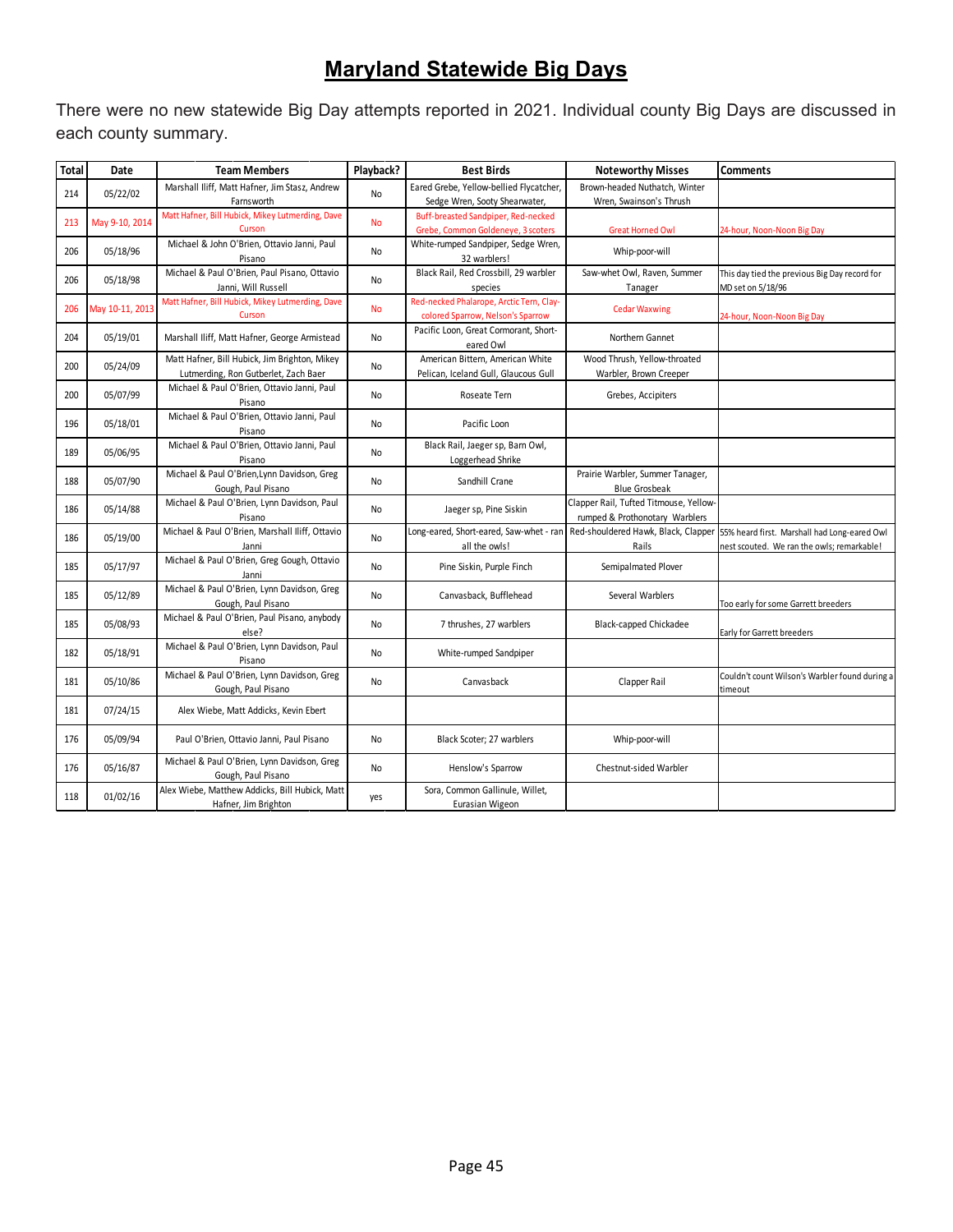#### **District of Columbia**

Dave Czaplak increased his DC Life List total to 309 in 2021, eight clear of Paul Pisano's next-highest total but the gap has been closing in recent years. Dave's 240 Year List from 1983 still leads in the Year List category.

The DC Big Day record is a solid 134, achieved on 5/6/1989 by D. Czaplak, G. Gough, O. Janni, and M. Jennison. Thanks to a team usually led by D. Czaplak for most of the 1980's, there are more DC Big Days in the database than any Maryland county.

|              | District of Columbia Top Life Lists (342 Max) |         |                        |     |               |                       |     |                      |  |  |  |  |  |  |
|--------------|-----------------------------------------------|---------|------------------------|-----|---------------|-----------------------|-----|----------------------|--|--|--|--|--|--|
| <b>Name</b>  | Total                                         | Updated | <b>Name</b>            |     | Total Updated | Name                  |     | <b>Total Updated</b> |  |  |  |  |  |  |
| Dave Czaplak | 309                                           | 2021    | Gail Mackiernan        | 272 | 2021          | Daniel Sloan          | 263 | 2021                 |  |  |  |  |  |  |
| Paul Pisano  | 301                                           | 2021    | <b>Hugh McGuinness</b> | 271 | 2020          | John Hubbell          | 255 | 2021                 |  |  |  |  |  |  |
| Rob Hilton   | 287                                           | 2021    | Mary Ann Todd          | 266 | 2021          | <b>Scott Stafford</b> | 250 | 2021                 |  |  |  |  |  |  |

|                         |              |      | District of Columbia Top Year Lists - All Time |              |                   |                     |              |      |
|-------------------------|--------------|------|------------------------------------------------|--------------|-------------------|---------------------|--------------|------|
| <b>Name</b>             | <b>Total</b> | Year | <b>Name</b>                                    | <b>Total</b> | Year              | <b>Name</b>         | <b>Total</b> | Year |
| <b>Dave Czaplak</b>     | 240          | 1983 | <b>Daniel Sloan</b>                            | 202          | 2021              | Paul Pisano         | 177          | 2010 |
| Dave Czaplak            | 236          | 1982 | Daniel Sloan                                   | 202          | 2016              | Michael Bowen       | 176          | 2001 |
| Dave Czaplak            | 224          | 1988 | Paul Pisano                                    | 202          | 2003              | Ottavio Janni       | 175          | 1991 |
| Daniel Sloan            | 223          | 2017 | 1986<br>John Gregoire<br>201                   |              | Wayne Baumgartner | 173                 | 2013         |      |
| <b>Hugh McGuinness</b>  | 221          | 2020 | Dave Czaplak                                   | 198          | 1992              | John Beetham        | 172          | 2004 |
| Jason Berry             | 218          | 2011 | Paul Pisano                                    | 198          | 2015              | <b>Rob Hilton</b>   | 172          | 2004 |
| Dave Czaplak            | 217          | 1989 | Paul Pisano                                    | 198          | 2006              | Joe Hanfman         | 170          | 2021 |
| <b>Hugh McGuinness</b>  | 217          | 2015 | <b>Scott Stafford</b>                          | 197          | 2021              | <b>Byron Swift</b>  | 170          | 1982 |
| Ottavio Janni           | 217          | 1993 | Paul Pisano                                    | 197          | 2000              | John Beetham        | 168          | 2006 |
| Daniel Sloan            | 215          | 2020 | Ottavio Janni                                  | 194          | 1991              | Rob Hilton          | 168          | 2002 |
| Daniel Sloan            | 215          | 2018 | Jason Berry                                    | 192          | 2012              | Michael Bowen       | 167          | 2008 |
| Dave Czaplak            | 215          | 1987 | Dave Czaplak                                   | 192          | 1994              | Derek Hudgins       | 166          | 2014 |
| <b>Gary Allport</b>     | 214          | 2008 | Paul Pisano                                    | 190          | 2009              | Ottavio Janni       | 165          | 1989 |
| Dave Czaplak            | 211          | 1991 | Paul Pisano                                    | 189          | 2002              | <b>Byron Swift</b>  | 164          | 1983 |
| Dave Czaplak            | 211          | 1986 | Paul Pisano                                    | 186          | 2005              | Rob Hilton          | 162          | 1991 |
| Dave Czaplak            | 210          | 1993 | Paul Pisano                                    | 184          | 2013              | Michael Bowen       | 161          | 2004 |
| Paul Pisano             | 210          | 2008 | Paul Pisano                                    | 184          | 2012              | <b>Rob Hilton</b>   | 160          | 2001 |
| Daniel Sloan            | 209          | 2019 | John Hubbell                                   | 183          | 2002              | <b>Byron Swift</b>  | 159          | 1984 |
| Dave Czaplak            | 209          | 1990 | Rob Hilton                                     | 182          | 1990              | <b>Greg Butcher</b> | 158          | 2008 |
| Ottavio Janni           | 206          | 1992 | <b>Gary Allport</b>                            | 181          | 2007              | Greg Butcher        | 158          | 2007 |
| <b>Hugh McGuinness</b>  | 205          | 2013 | Paul Pisano                                    | 181          | 2004              | Michael Bowen       | 158          | 2002 |
| Sharon Pitcairn Forsyth | 204          | 2015 | John Hubbell                                   | 180          | 2003              | John Hubbell        | 157          | 2004 |
| <b>Hugh McGuinness</b>  | 204          | 2014 | Paul Pisano                                    | 179          | 2007              | Rob Hilton          | 155          | 2007 |
| Paul Pisano             | 203          | 2011 | Rob Hilton                                     | 178          | 2003              | Rob Hilton          | 155          | 2006 |

| <b>District of Columbia Top Year Lists - 2021</b> |       |                |       |             |       |  |  |  |  |  |  |
|---------------------------------------------------|-------|----------------|-------|-------------|-------|--|--|--|--|--|--|
| <b>Name</b>                                       | Total | <b>Name</b>    | Total | <b>Name</b> | Total |  |  |  |  |  |  |
| <b>Daniel Sloan</b>                               | 202   | Scott Stafford | 197   | Joe Hanfman | 170   |  |  |  |  |  |  |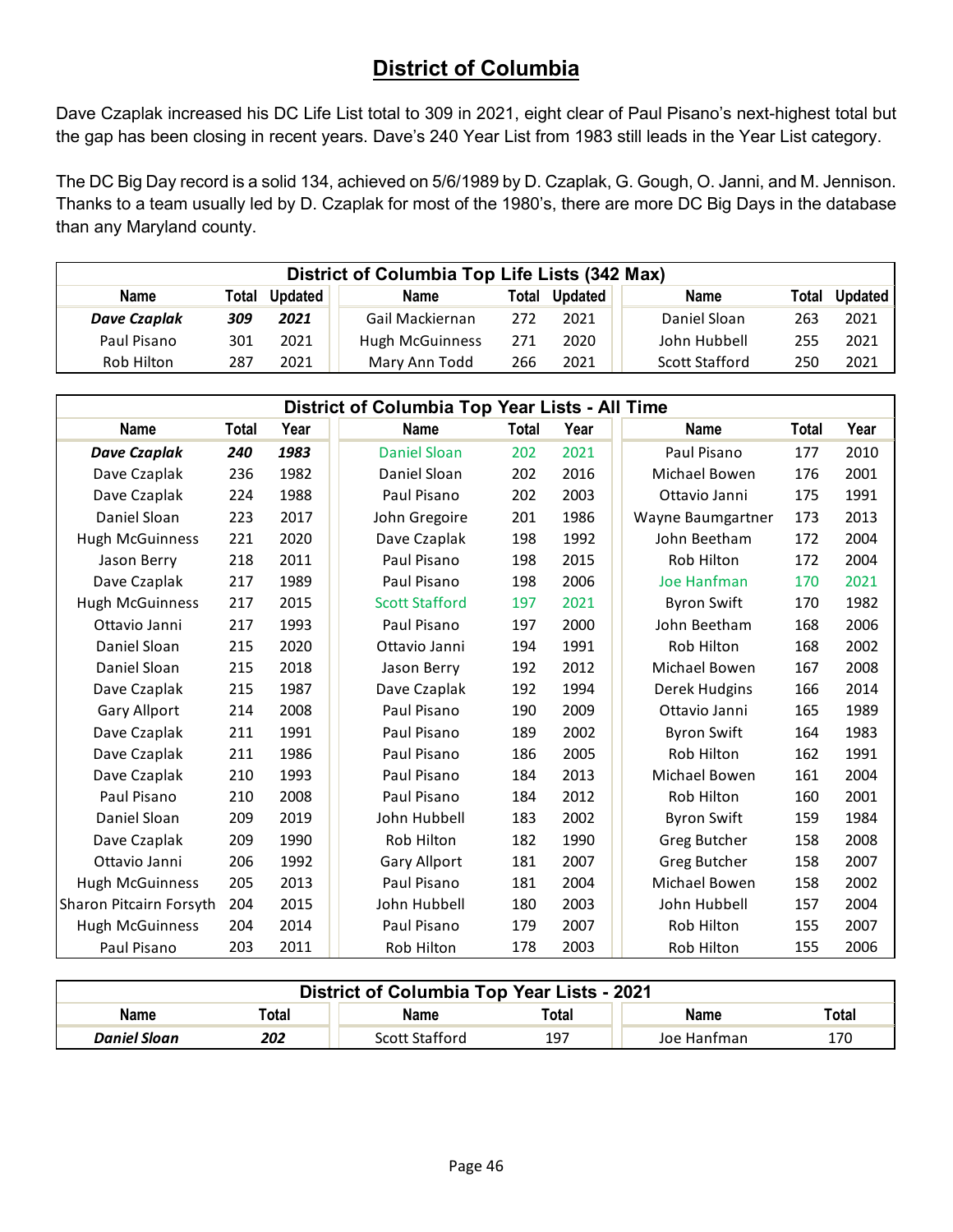| District of Columbia Months - Life |                |                          |     |      |      |     |     |                 |    |                  |         |     |         |           |                                               |
|------------------------------------|----------------|--------------------------|-----|------|------|-----|-----|-----------------|----|------------------|---------|-----|---------|-----------|-----------------------------------------------|
| <b>Name</b>                        | <b>Updated</b> | <b>Total Month Ticks</b> | Jan | Feb  | Mar  |     |     |                 |    |                  |         |     |         |           | Apr May Jun Jul Aug Sep Oct Nov Dec Closeouts |
| <b>Paul Pisano</b>                 | 2021           | 1.954                    | 142 | 134  | 147  |     |     | 201 220 136 127 |    |                  | 164 193 | 196 | 152 142 |           | 61                                            |
| Hugh McGuinness                    | 2020           | 1,743                    | 124 | 120. | 132  | 193 | 195 | 107             | 93 | 141              | 186     | 186 |         | 140   126 | 54                                            |
| Rob Hilton                         | 2021           | 1,624                    | 113 | 90   | 119  | 176 | 190 | 105             |    | $106$ 142        | 181     | 161 |         | $130$ 111 |                                               |
| Daniel Sloan                       | 2021           | 1,562                    | 121 | 116  | 127  | 192 | 183 | 92              | 93 | 104 <sub>1</sub> | 156     | 147 | 125     | 106       | 49                                            |
| Scott Stafford                     | 2021           | 1.527                    | 111 | 104  | 120. | 159 | 173 | 103             | 94 | 110              | 159.    | 157 | 128     | 109       | 44                                            |

| <b>District of Colombia Months - Top Year Lists</b> |                 |                          |     |     |                 |      |     |     |     |     |     |            |            |    |               |
|-----------------------------------------------------|-----------------|--------------------------|-----|-----|-----------------|------|-----|-----|-----|-----|-----|------------|------------|----|---------------|
| <b>Name</b>                                         | <b>Achieved</b> | <b>Total Month Ticks</b> | Jan | Feb | Mar             | Apr  | May | Jun | Jul | Aug | Sep | <b>Oct</b> | <b>Nov</b> |    | Dec Closeouts |
| <b>Jason Berry</b>                                  | 2011            | 1,129                    | 12  | 79  | 93              | 147  | 143 | 56  | 78  | 113 | 130 | 134        | 80         | 64 |               |
| Daniel Sloan                                        | 2019            | 1,106                    | 89  | 97  | 98              | 146  | 138 | 77  | 78  | 71  | 96  | 77         | 85         | 54 |               |
| Daniel Sloan                                        | 2020            | 1,095                    | 80  | 71  | 10 <sub>2</sub> | 138  | 137 | 79  | 50  | 66  | 95  | 116        | 91         | 70 | 23            |
| Scott Stafford                                      | 2021            | 1,090                    | 84  | 83  | 88              | 123  | 137 | 78  | 70  | 63  | 108 | 108        | 66         | 82 | 26            |
| Daniel Sloan                                        | 2021            | 1,055                    | 79  | 86  | 99              | 134  | 127 | 47  | 75  | 62  | 84  | 103        | 82         | 77 |               |
| Daniel Sloan                                        | 2017            | 965                      | 89  | 74  | 95              | 159  | 136 | 40  | 53  | 52  | 88  | 72         | 45         | 62 |               |
| Daniel Sloan                                        | 2018            | 808                      | 78  | 67  | 100             | 1153 | 145 | 57  |     | 16  | 69  | 50         | 63         | 8  |               |
| Daniel Sloan                                        | 2016            | 647                      | 48  | 41  | 44              | 99   | 133 | 0   | 57  | 28  | 84  | 68         | 9          | 36 |               |

sorted by highest Total Month Ticks, with individual high months highlighted in blue font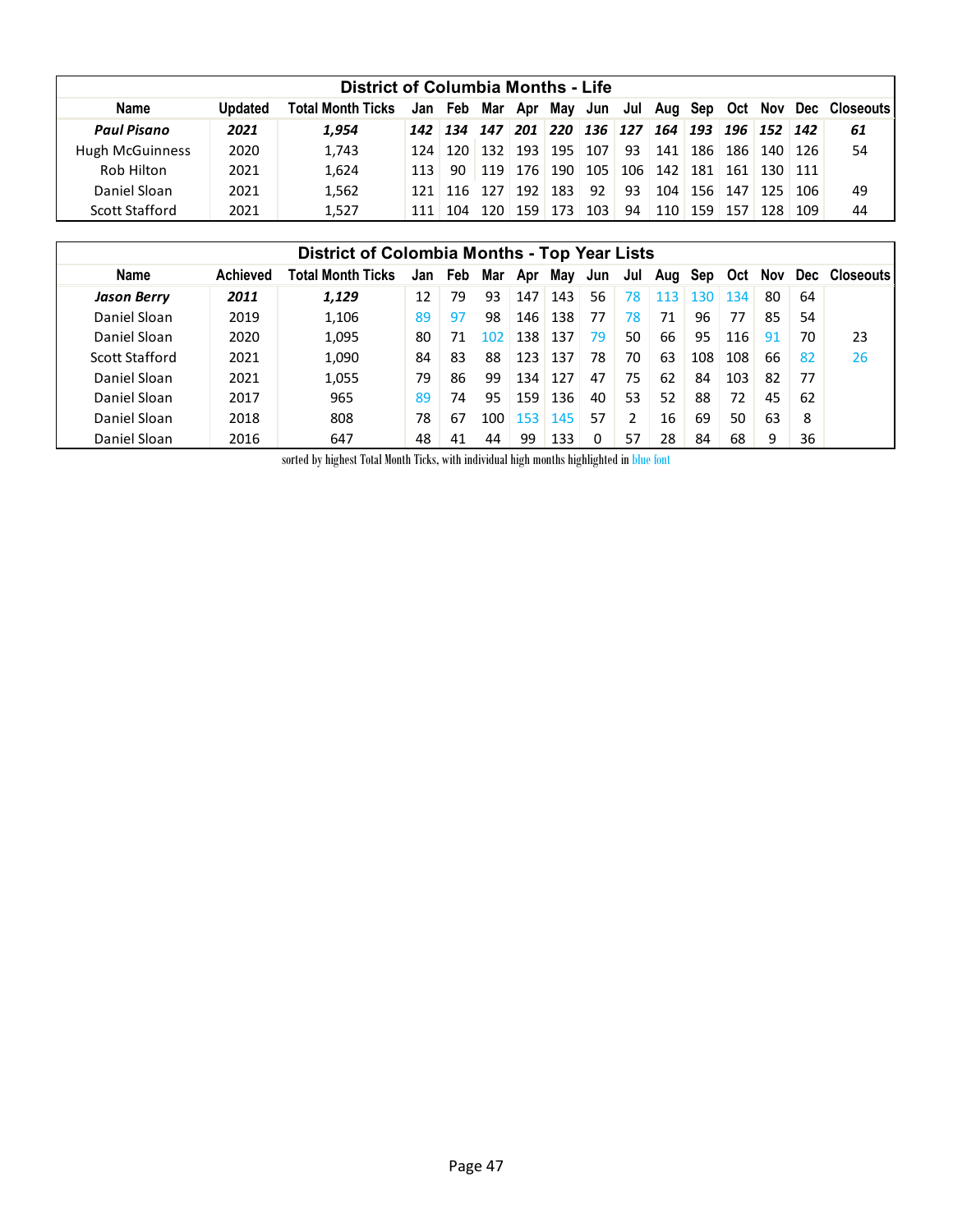#### **Yard Listing Categories**

| <b>Maryland/District Yard Life Lists</b> |       |                |                    |       |                |                       |       |                |  |  |  |  |  |
|------------------------------------------|-------|----------------|--------------------|-------|----------------|-----------------------|-------|----------------|--|--|--|--|--|
| <b>Name</b>                              | Total | <b>Updated</b> | <b>Name</b>        | Total | <b>Updated</b> | <b>Name</b>           | Total | <b>Updated</b> |  |  |  |  |  |
| <b>Henry Armistead</b>                   | 272   | 2021           | Paul O'Brien       | 173   | 2021           | Jim Nelson            | 132   | 2021           |  |  |  |  |  |
| Daniel Irons                             | 262   | 2021           | Rick Blom          | 173   | 1999           | Marcia Watson         | 130   | 2021           |  |  |  |  |  |
| Jeff Shenot                              | 245   | 2020           | Robin Skinner      | 161   | 2021           | <b>Chuck Stirrat</b>  | 129   | 2021           |  |  |  |  |  |
| Jim Stasz                                | 232   | 2021           | Gwen Brewer        | 160   | 2021           | <b>Tim Carney</b>     | 128   | 2021           |  |  |  |  |  |
| Dennis Kirkwood                          | 210   | 2021           | Aaron Graham       | 149   | 2021           | Scott Stafford        | 122   | 2021           |  |  |  |  |  |
| <b>Russ Ruffing</b>                      | 209   | 2021           | David Kidwell      | 146   | 2021           | <b>Phil Davis</b>     | 113   | 2021           |  |  |  |  |  |
| Chan Robbins                             | 199   | 2001           | <b>Fred Fallon</b> | 144   | 2021           | Ryan Salsman          | 113   | 2021           |  |  |  |  |  |
| Mikey Lutmerding                         | 194   | 2021           | Joe Hanfman        | 140   | 2021           | Elaine Hendricks      | 110   | 2021           |  |  |  |  |  |
| Mary Ann Todd                            | 189   | 2021           | Jane Kostenko      | 134   | 2021           | <b>Duvall Sollers</b> | 109   | 2021           |  |  |  |  |  |
| Matt Hafner                              | 185   | 2021           | Kyle Klotz         | 134   | 2021           | Marcia Balestri       | 108   | 2021           |  |  |  |  |  |
| <b>Bill Hubick</b>                       | 178   | 2021           | <b>Tyler Bell</b>  | 134   | 2021           | John Hubbell          | 108   | 2021           |  |  |  |  |  |

| <b>Yard Life Lists, by Location</b> |                         |              |                |  |  |  |
|-------------------------------------|-------------------------|--------------|----------------|--|--|--|
| <b>Name</b>                         | County                  | <b>Total</b> | <b>Updated</b> |  |  |  |
| <b>J.B Churchill</b>                | <b>Allegany</b>         | 134          | 2015           |  |  |  |
| <b>Marshall Iliff</b>               | <b>Anne Arundel</b>     | 221          | 2013           |  |  |  |
| Gwen Brewer                         | Anne Arundel            | 160          | 2021           |  |  |  |
| George Jett                         | Anne Arundel            | 158          | 2021           |  |  |  |
| <b>Phil Davis</b>                   | Anne Arundel            | 113          | 2021           |  |  |  |
| J.B Churchill                       | Anne Arundel            | 95           | 2021           |  |  |  |
| Warren Stroble                      | Anne Arundel            | 62           | 2021           |  |  |  |
| <b>Tim Carney</b>                   | <b>Baltimore</b>        | 128          | 2021           |  |  |  |
| <b>Duvall Sollers</b>               | <b>Baltimore</b>        | 109          | 2021           |  |  |  |
| David Fleischmann                   | <b>Baltimore</b>        | 99           | 2021           |  |  |  |
| <b>Jim Stasz</b>                    | <b>Calvert</b>          | 232          | 2021           |  |  |  |
| Mikey Lutmerding                    | Calvert                 | 194          | 2021           |  |  |  |
| <b>Fred Fallon</b>                  | Calvert                 | 144          | 2021           |  |  |  |
| <b>Kris Phillips</b>                | <b>Carroll</b>          | 60           | 2021           |  |  |  |
| <b>Sean McCandless</b>              | <b>Cecil</b>            | 170          | 2013           |  |  |  |
| <b>George Jett</b>                  | <b>Charles</b>          | 166          | 2013           |  |  |  |
| <b>Scott Stafford</b>               | <b>District of Col.</b> | 122          | 2021           |  |  |  |
| John Hubbell                        | District of Col.        | 108          | 2021           |  |  |  |
| N./F. Saunders                      | <b>Dorchester</b>       | 115          | 2011           |  |  |  |
| <b>Marcia Balestri</b>              | <b>Frederick</b>        | 144          | 2013           |  |  |  |
| <b>Aaron Graham</b>                 | <b>Garrett</b>          | 149          | 2021           |  |  |  |
| Kyle Klotz                          | Garrett                 | 134          | 2021           |  |  |  |

*The top list ever reported for each county is included regardless of the birder's current status at the location Rose-colored cells indicate top yard lists that haven't been updated recently or the birder no longer owns the property*